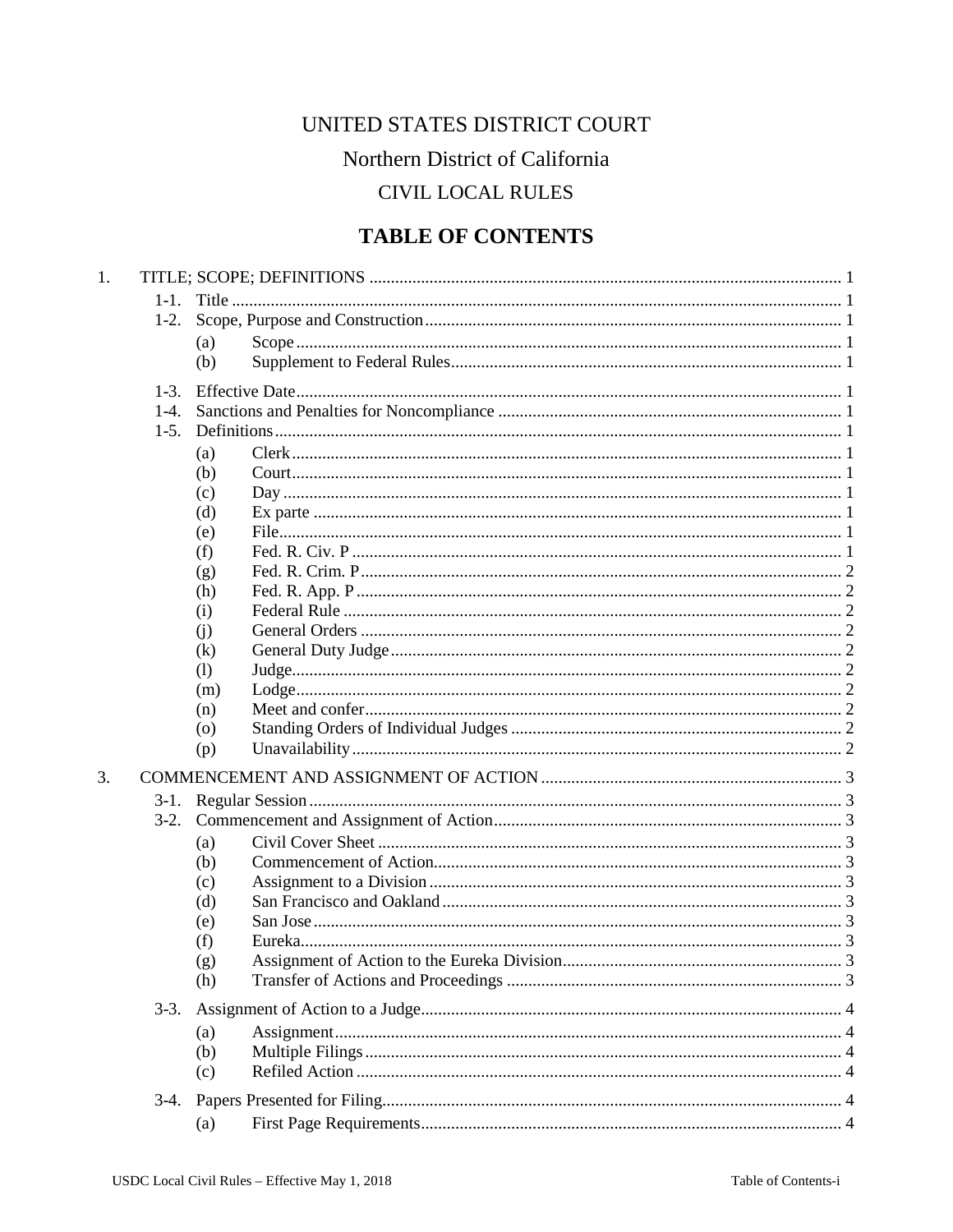|        | (b)<br>(c)<br>(d)<br>(e)                      |                                                                          |  |
|--------|-----------------------------------------------|--------------------------------------------------------------------------|--|
| $3-5.$ | (a)<br>(b)                                    |                                                                          |  |
| $3-6.$ | (a)<br>(b)                                    |                                                                          |  |
| $3-7.$ | (a)<br>(b)<br>(c)<br>(d)                      |                                                                          |  |
| $3-8.$ | (a)<br>(b)                                    |                                                                          |  |
| $3-9.$ | (a)<br>(b)<br>(c)                             |                                                                          |  |
|        | (a)<br>(b)<br>(c)                             |                                                                          |  |
|        | (a)<br>(b)                                    |                                                                          |  |
|        | (a)<br>(b)<br>(c)<br>(d)<br>(e)<br>(f)<br>(g) | Sua Sponte Judicial Referral for Purpose of Determining Relationship  10 |  |
|        | (a)<br>(b)<br>(c)<br>(d)                      |                                                                          |  |
|        | (a)<br>(b)                                    |                                                                          |  |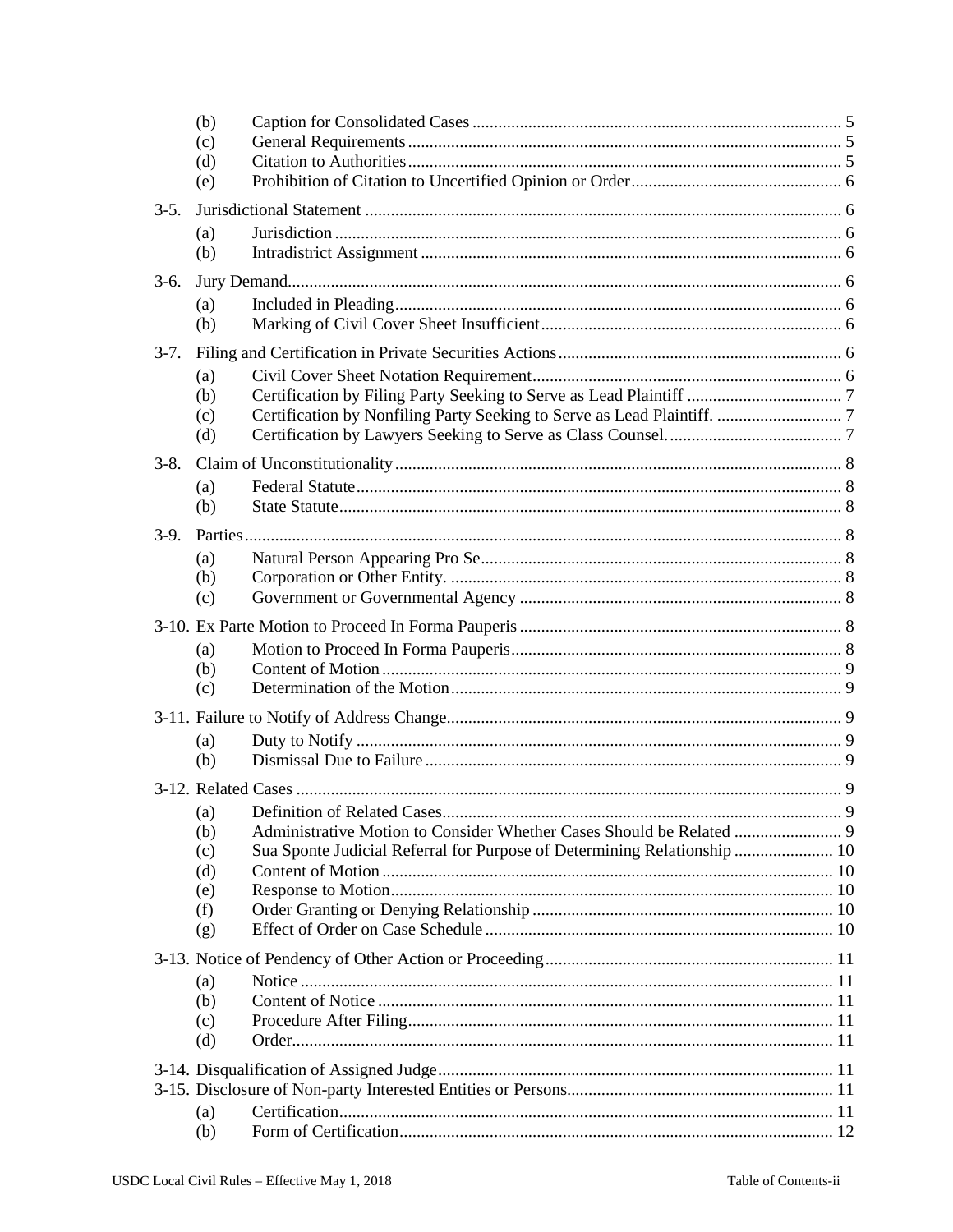| $\overline{4}$ . |         |            |  |
|------------------|---------|------------|--|
|                  |         |            |  |
|                  | $4-2.$  |            |  |
| 5.               |         |            |  |
|                  |         |            |  |
|                  |         | (a)        |  |
|                  |         | (b)        |  |
|                  |         | (c)        |  |
|                  |         | (d)        |  |
|                  |         | (e)        |  |
|                  |         | (f)        |  |
|                  |         | (g)<br>(h) |  |
|                  |         | (i)        |  |
|                  |         | (i)        |  |
|                  |         |            |  |
|                  | $5-2.$  |            |  |
|                  |         | (a)        |  |
|                  |         | (b)        |  |
|                  | $5-3.$  |            |  |
|                  |         | (a)        |  |
|                  |         | (b)        |  |
|                  |         | (c)        |  |
|                  | $5-4.$  |            |  |
|                  |         | (a)        |  |
|                  |         | (b)        |  |
|                  |         | (c)        |  |
|                  | $5-5.$  |            |  |
|                  |         | (a)        |  |
|                  |         | (b)        |  |
| 6.               |         |            |  |
|                  |         |            |  |
|                  |         |            |  |
|                  |         | (b)        |  |
|                  | $6-2.$  |            |  |
|                  |         | (a)        |  |
|                  |         | (b)        |  |
|                  |         |            |  |
|                  | $6-3.$  |            |  |
|                  |         | (a)<br>(b) |  |
|                  |         | (c)        |  |
|                  |         | (d)        |  |
| 7.               |         |            |  |
|                  | $7-1$ . |            |  |
|                  |         |            |  |
|                  |         | (a)<br>(b) |  |
|                  |         | (c)        |  |
|                  |         |            |  |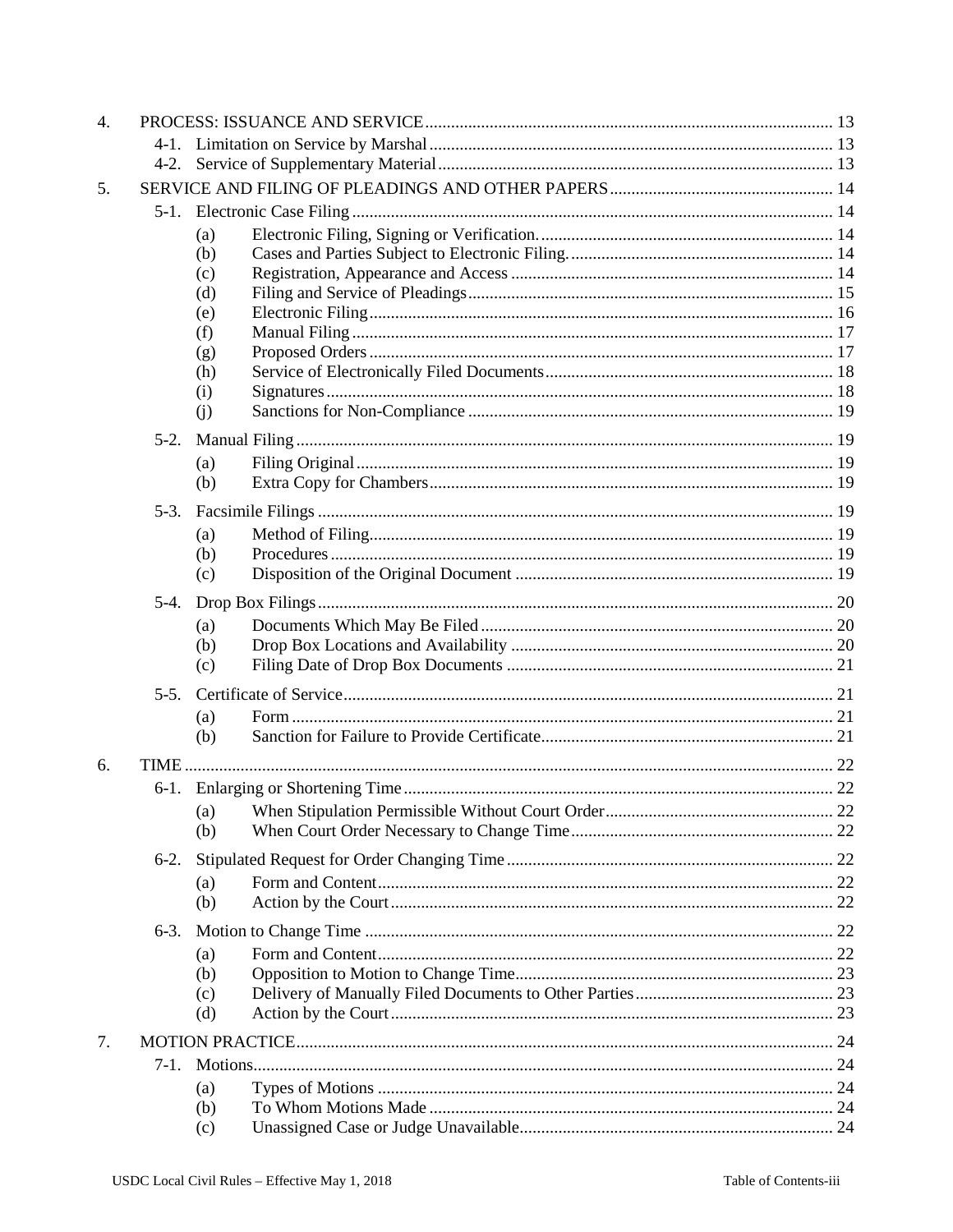| $7-2.$ |            |  |
|--------|------------|--|
|        | (a)        |  |
|        | (b)        |  |
|        | (c)        |  |
|        | (d)        |  |
| $7-3.$ |            |  |
|        | (a)        |  |
|        | (b)        |  |
|        | (c)        |  |
|        | (d)        |  |
| $7-4.$ |            |  |
|        | (a)<br>(b) |  |
|        |            |  |
| $7-5.$ |            |  |
|        | (a)        |  |
|        | (b)        |  |
| $7-6.$ |            |  |
| $7-7.$ |            |  |
|        | (a)        |  |
|        | (b)        |  |
|        | (c)        |  |
|        | (d)<br>(e) |  |
|        |            |  |
| $7-8.$ |            |  |
| $7-9.$ |            |  |
|        | (a)        |  |
|        | (b)<br>(c) |  |
|        | (d)        |  |
|        |            |  |
|        |            |  |
|        |            |  |
|        |            |  |
|        | (b)<br>(c) |  |
|        |            |  |
|        |            |  |
|        |            |  |
|        |            |  |
|        |            |  |
|        |            |  |
|        |            |  |
|        |            |  |
|        |            |  |
|        |            |  |
|        |            |  |
|        |            |  |
|        | (a)        |  |

 $10.$ 

11.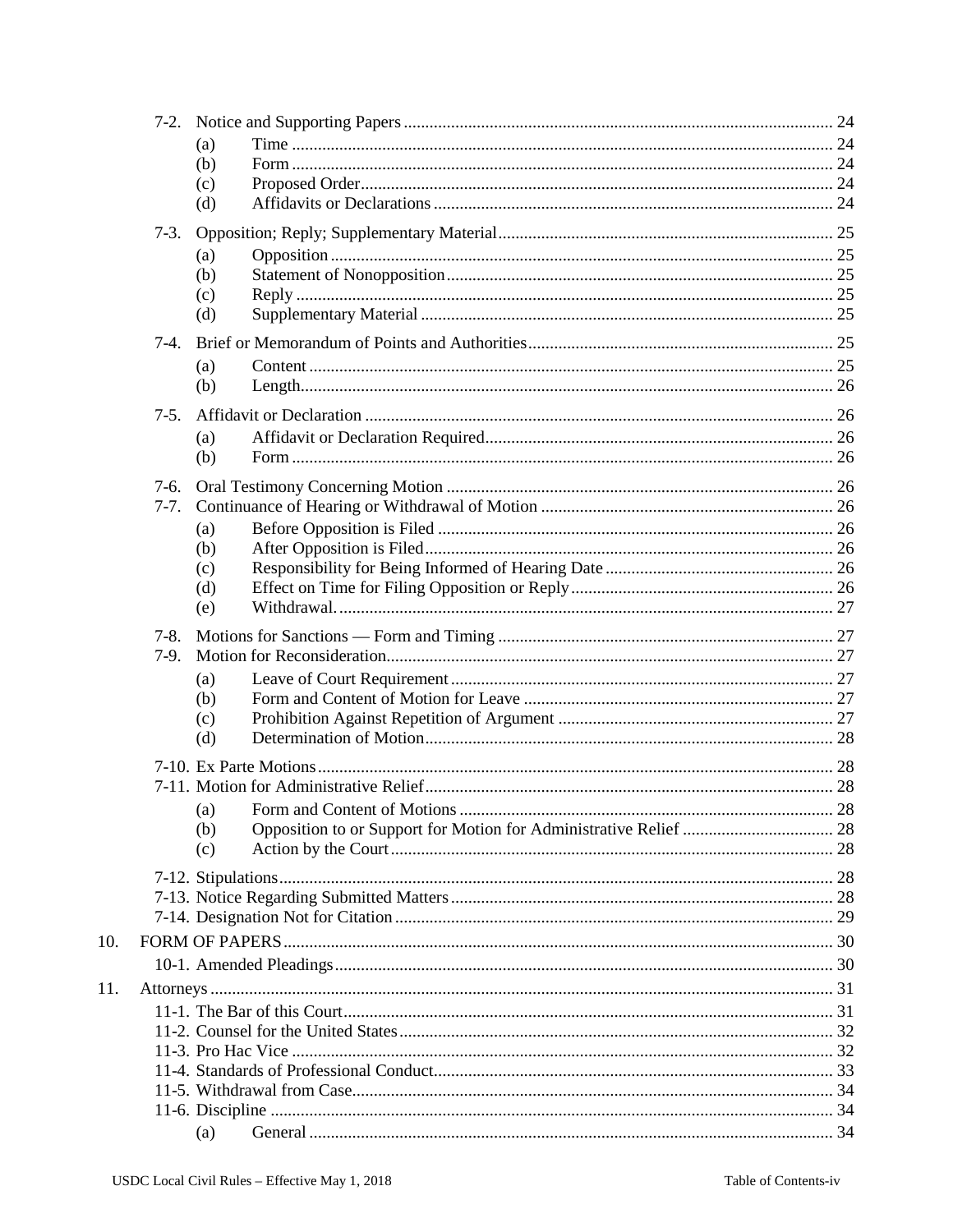|     | (b)<br>(c) |  |
|-----|------------|--|
|     | (d)        |  |
|     | (e)        |  |
|     | (f)        |  |
|     |            |  |
|     | (a)        |  |
|     | (b)        |  |
|     |            |  |
|     |            |  |
|     | (a)        |  |
|     | (b)        |  |
|     | (c)        |  |
| 16. |            |  |
|     |            |  |
|     |            |  |
|     | (a)        |  |
|     | (b)        |  |
|     | (c)        |  |
|     | (d)<br>(e) |  |
|     |            |  |
|     |            |  |
|     |            |  |
|     |            |  |
|     | (a)        |  |
|     | (b)        |  |
|     | (c)        |  |
|     |            |  |
|     |            |  |
|     | (a)        |  |
|     | (b)        |  |
|     | (c)        |  |
|     | (d)        |  |
|     | (e)        |  |
|     |            |  |
|     | (a)        |  |
|     | (b)        |  |
|     | $16-10.$   |  |
|     | (a)        |  |
|     | (b)        |  |
|     | (c)        |  |
|     | (d)        |  |
| 23. |            |  |
|     |            |  |
|     | (a)        |  |
|     | (b)        |  |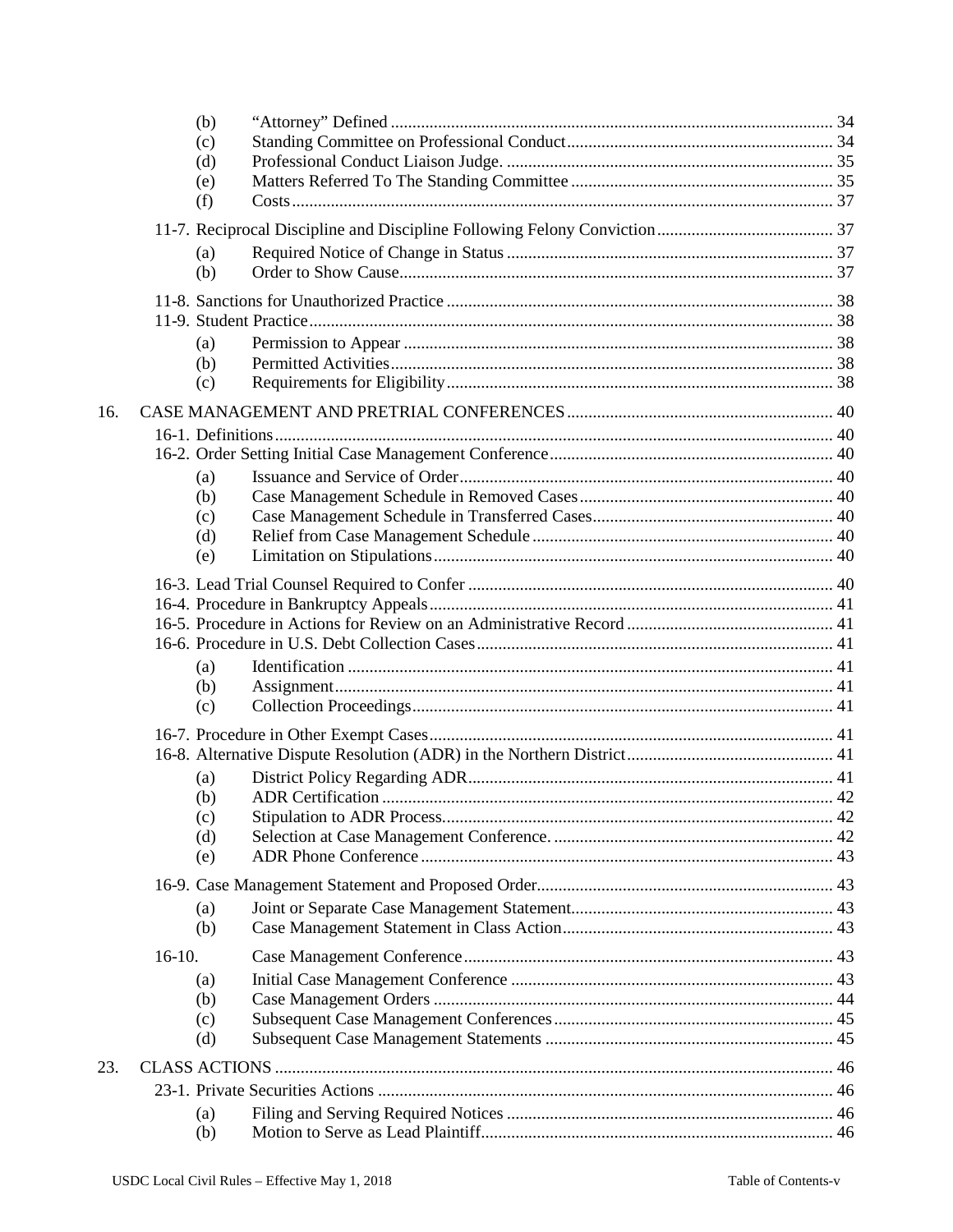| 26. |            |                                                                                                   |  |  |
|-----|------------|---------------------------------------------------------------------------------------------------|--|--|
|     |            |                                                                                                   |  |  |
| 30. |            |                                                                                                   |  |  |
|     |            |                                                                                                   |  |  |
|     |            |                                                                                                   |  |  |
|     | (a)<br>(b) |                                                                                                   |  |  |
|     |            |                                                                                                   |  |  |
| 33. |            |                                                                                                   |  |  |
|     |            | 33-2. Demands that a Party Set Forth the Basis for a Denial of a Requested Admission  49          |  |  |
|     |            | 33-3. Motions for Leave to Propound More Interrogatories Than Permitted by Fed. R. Civ. P. 33  49 |  |  |
| 34. |            |                                                                                                   |  |  |
|     |            |                                                                                                   |  |  |
| 36. |            |                                                                                                   |  |  |
|     |            |                                                                                                   |  |  |
|     |            | 36-2. Demands that a Party Set Forth the Basis for a Denial of a Requested Admission  51          |  |  |
| 37. |            |                                                                                                   |  |  |
|     |            |                                                                                                   |  |  |
|     | (a)        |                                                                                                   |  |  |
|     | (b)        |                                                                                                   |  |  |
|     |            |                                                                                                   |  |  |
|     |            |                                                                                                   |  |  |
| 40. |            |                                                                                                   |  |  |
|     |            |                                                                                                   |  |  |
| 54. |            |                                                                                                   |  |  |
|     |            |                                                                                                   |  |  |
|     | (a)        |                                                                                                   |  |  |
|     | (b)        |                                                                                                   |  |  |
|     | (c)        |                                                                                                   |  |  |
|     |            |                                                                                                   |  |  |
|     | (a)        |                                                                                                   |  |  |
|     | (b)        |                                                                                                   |  |  |
|     |            |                                                                                                   |  |  |
|     | (a)        |                                                                                                   |  |  |
|     | (b)<br>(c) |                                                                                                   |  |  |
|     | (d)        |                                                                                                   |  |  |
|     | (e)        |                                                                                                   |  |  |
|     | (f)        |                                                                                                   |  |  |
|     | (g)<br>(h) |                                                                                                   |  |  |
|     |            |                                                                                                   |  |  |
|     |            |                                                                                                   |  |  |
|     | (a)<br>(b) |                                                                                                   |  |  |
|     |            |                                                                                                   |  |  |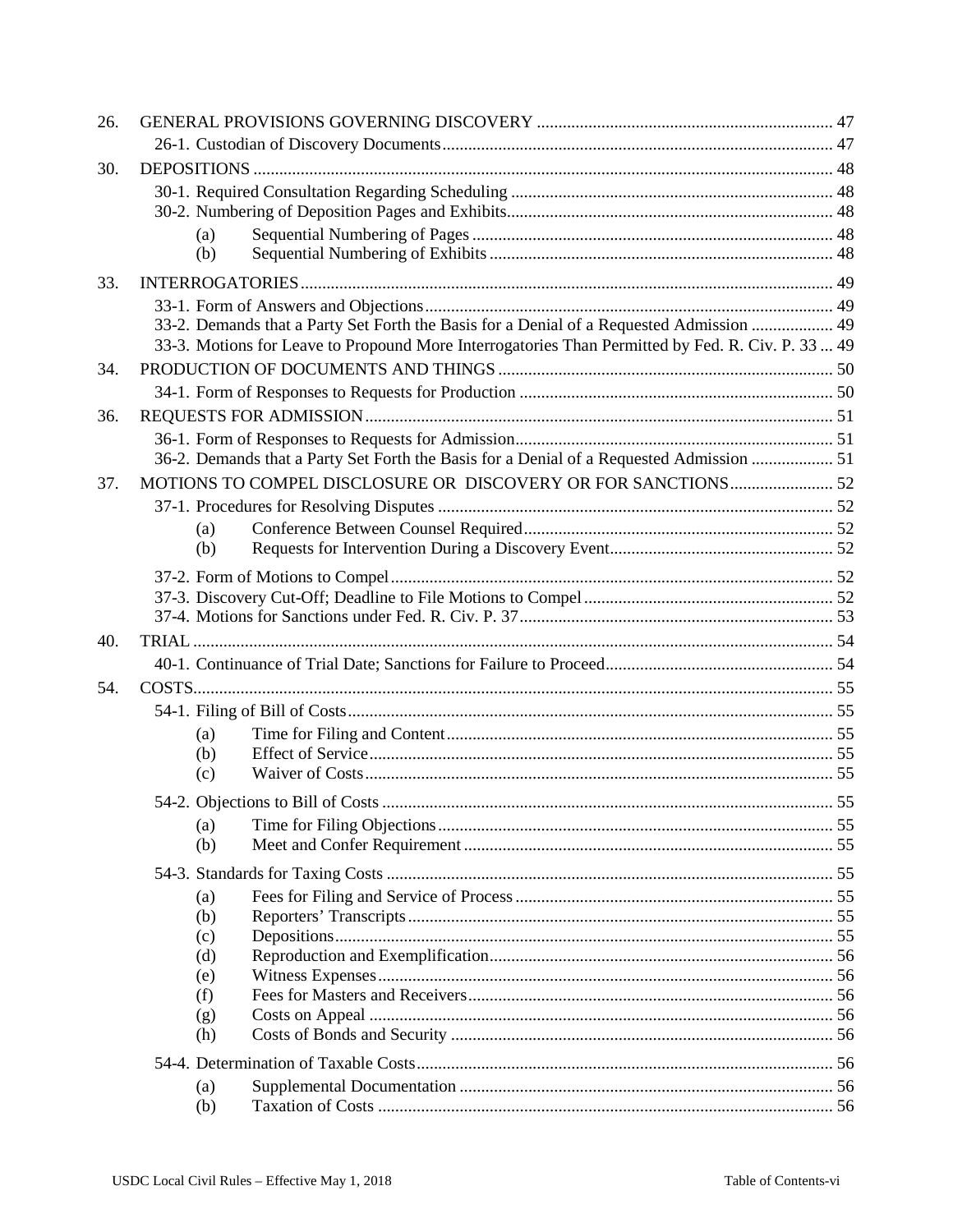|     | (a)         |                                                                                               |  |
|-----|-------------|-----------------------------------------------------------------------------------------------|--|
|     | (b)         |                                                                                               |  |
| 56. |             |                                                                                               |  |
|     |             |                                                                                               |  |
|     |             |                                                                                               |  |
|     | (a)         |                                                                                               |  |
|     | (b)         |                                                                                               |  |
|     |             |                                                                                               |  |
| 65. |             |                                                                                               |  |
|     |             |                                                                                               |  |
|     | (a)         |                                                                                               |  |
|     | (b)         |                                                                                               |  |
|     | (c)         |                                                                                               |  |
|     |             |                                                                                               |  |
|     |             |                                                                                               |  |
|     | $65.1 - 1.$ |                                                                                               |  |
|     | (a)         |                                                                                               |  |
|     | (b)         |                                                                                               |  |
|     | (c)         |                                                                                               |  |
|     | (d)         |                                                                                               |  |
| 66. |             |                                                                                               |  |
|     |             |                                                                                               |  |
|     | (a)         |                                                                                               |  |
|     | (b)         |                                                                                               |  |
|     | (c)         |                                                                                               |  |
|     | (d)<br>(e)  |                                                                                               |  |
|     |             |                                                                                               |  |
|     |             |                                                                                               |  |
|     |             |                                                                                               |  |
|     |             |                                                                                               |  |
|     |             |                                                                                               |  |
| 72. |             |                                                                                               |  |
|     |             |                                                                                               |  |
|     |             | 72-2. Motion for Relief from Nondispositive Pretrial Order of Magistrate Judge  63            |  |
|     |             | 72-3. Motion for De Novo Determination of Dispositive Matter Referred to Magistrate Judge  63 |  |
|     | (a)         |                                                                                               |  |
|     | (b)         |                                                                                               |  |
|     | (c)         |                                                                                               |  |
| 73. |             |                                                                                               |  |
|     |             |                                                                                               |  |
|     | (a)         |                                                                                               |  |
|     | (b)         |                                                                                               |  |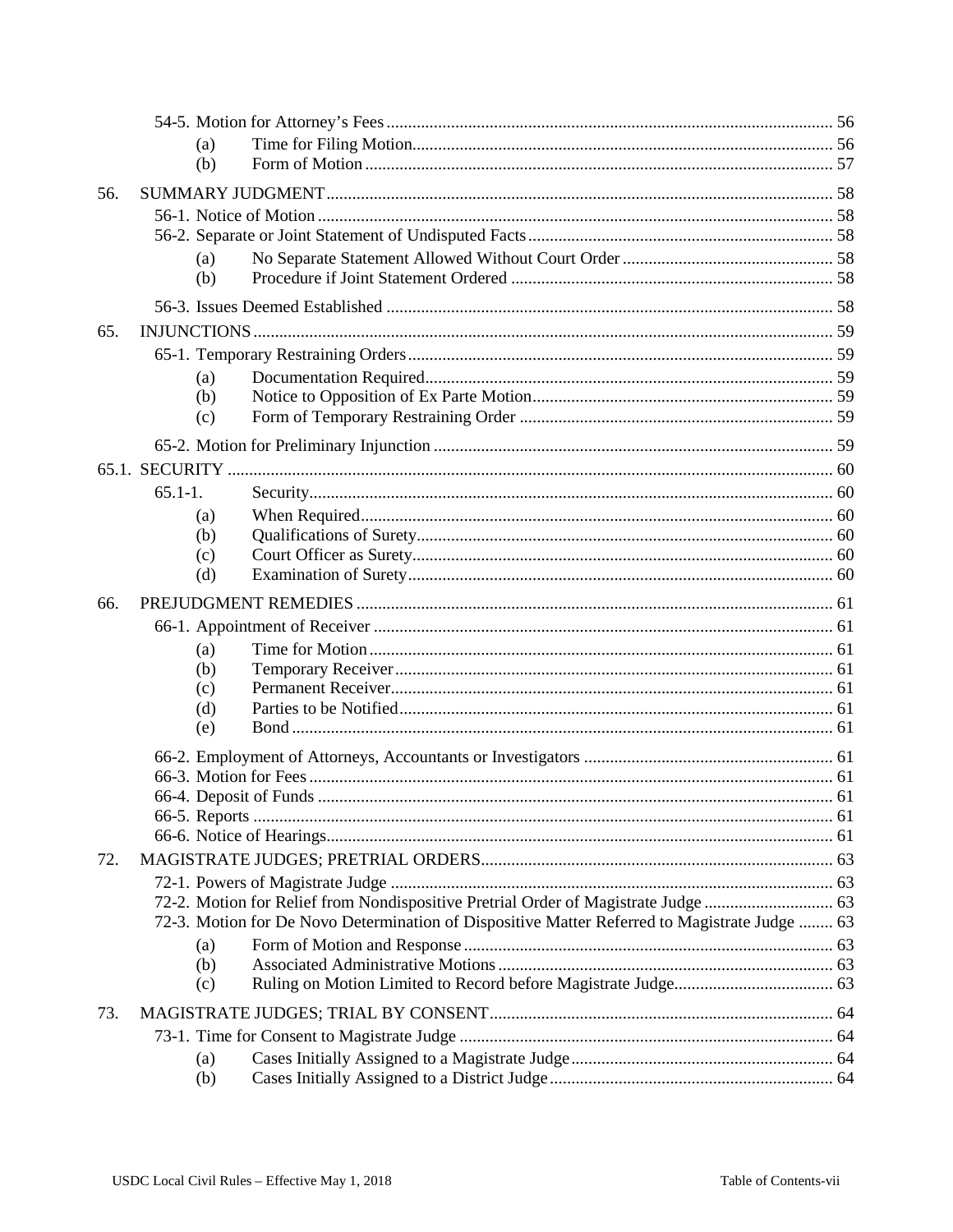| 77. |     |                                                                                   |  |
|-----|-----|-----------------------------------------------------------------------------------|--|
|     |     |                                                                                   |  |
|     | (a) |                                                                                   |  |
|     | (b) |                                                                                   |  |
|     |     |                                                                                   |  |
|     |     |                                                                                   |  |
|     |     |                                                                                   |  |
|     | (a) |                                                                                   |  |
|     | (b) |                                                                                   |  |
|     | (c) |                                                                                   |  |
|     |     |                                                                                   |  |
|     |     |                                                                                   |  |
|     | (a) |                                                                                   |  |
|     | (b) |                                                                                   |  |
|     |     |                                                                                   |  |
|     |     |                                                                                   |  |
| 79. |     |                                                                                   |  |
|     |     |                                                                                   |  |
|     |     |                                                                                   |  |
|     |     |                                                                                   |  |
|     |     |                                                                                   |  |
|     | (a) |                                                                                   |  |
|     | (b) |                                                                                   |  |
|     | (c) |                                                                                   |  |
|     |     |                                                                                   |  |
|     | (a) | This Rule Applies to Electronic and Manually-Filed Sealed Documents 69            |  |
|     | (b) |                                                                                   |  |
|     | (c) | Documents that May Be Filed Under Seal Before Obtaining a Specific Court Order 69 |  |
|     | (d) |                                                                                   |  |
|     | (e) |                                                                                   |  |
|     | (f) | Effect of Court's Ruling on Administrative Motion to File Under Seal.  71         |  |
|     | (g) |                                                                                   |  |
| 83. |     |                                                                                   |  |
|     |     |                                                                                   |  |
|     |     |                                                                                   |  |
|     | (a) |                                                                                   |  |
|     | (b) |                                                                                   |  |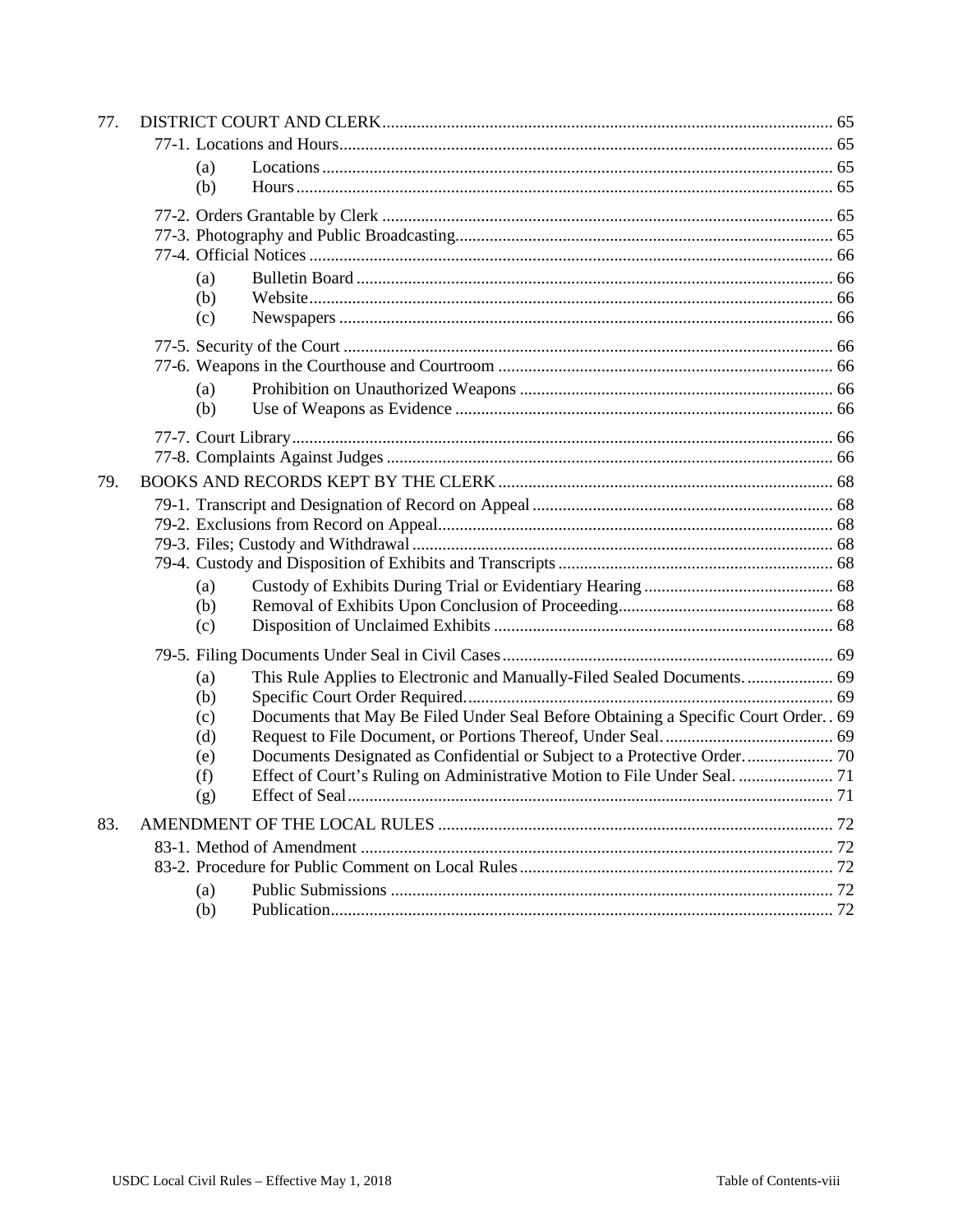# CIVIL LOCAL RULES

# **1. TITLE; SCOPE; DEFINITIONS**

### <span id="page-8-1"></span><span id="page-8-0"></span>**1-1. Title**

These are the Local Rules of Practice in Civil Proceedings before the United States District Court for the Northern District of California. They should be cited as "Civil L.R."

### <span id="page-8-3"></span><span id="page-8-2"></span>**1-2. Scope, Purpose and Construction**

- **(a) Scope**. These local rules are promulgated pursuant to 28 U.S.C. § 2071 and F. R. Civ. P. 83. They apply to civil actions filed in this Court. The Court also has promulgated separate local rules in the following subject areas:
	- **(1)** Admiralty and Maritime;
	- **(2)** Alternative Dispute Resolution;
	- **(3)** Bankruptcy;
	- **(4)** Criminal Proceedings;
	- **(5)** Habeas Corpus Petitions; and
	- **(6)** Patent.
- <span id="page-8-4"></span>**(b) Supplement to Federal Rules**. These local rules supplement the applicable Federal Rules. They shall be construed so as to be consistent with the Federal Rules and to promote the just, efficient, speedy and economical determination of every action and proceeding.

### <span id="page-8-5"></span>**1-3. Effective Date**

These rules take effect on December 1, 2009. They govern civil cases filed on or after that date. For actions pending on December 1, 2009, if fewer than ten days remain to perform an act otherwise governed by these rules, the provisions of the local rules that were in effect on November 30, 2009, shall apply to that act.

### <span id="page-8-6"></span>**1-4. Sanctions and Penalties for Noncompliance**

Failure by counsel or a party to comply with any duly promulgated local rule or any Federal Rule may be a ground for imposition of any authorized sanction.

# <span id="page-8-9"></span><span id="page-8-8"></span><span id="page-8-7"></span>**1-5. Definitions**

- **(a) Clerk**. "Clerk" refers to the Clerk or a Deputy Clerk of the Court.
- **(b) Court**. Except where the context otherwise requires, the word "Court" refers to the United States District Court for the Northern District of California and to a Judge acting on behalf of that Court with respect to a matter within the Court's jurisdiction.
- <span id="page-8-10"></span>**(c) Day**. For computation of time under these local rules, "day" shall have the meaning given in F. R. Civ. P. 6(a).
- <span id="page-8-11"></span>**(d) Ex parte**. "Without other party." Ex parte means contact with the Court without the advance knowledge or contemporaneous participation of all other parties.
- <span id="page-8-12"></span>**(e) File**. "File" means delivery to and acceptance by the Clerk of a document, including an electronic document, which is approved for filing and which will be included in the official files of the Court and noted in the docket of the case. Under urgent circumstances and for good cause shown, Judges may accept documents for filing.
- <span id="page-8-13"></span>**(f) Fed. R. Civ. P**. "Fed. R. Civ. P." means the Federal Rules of Civil Procedure.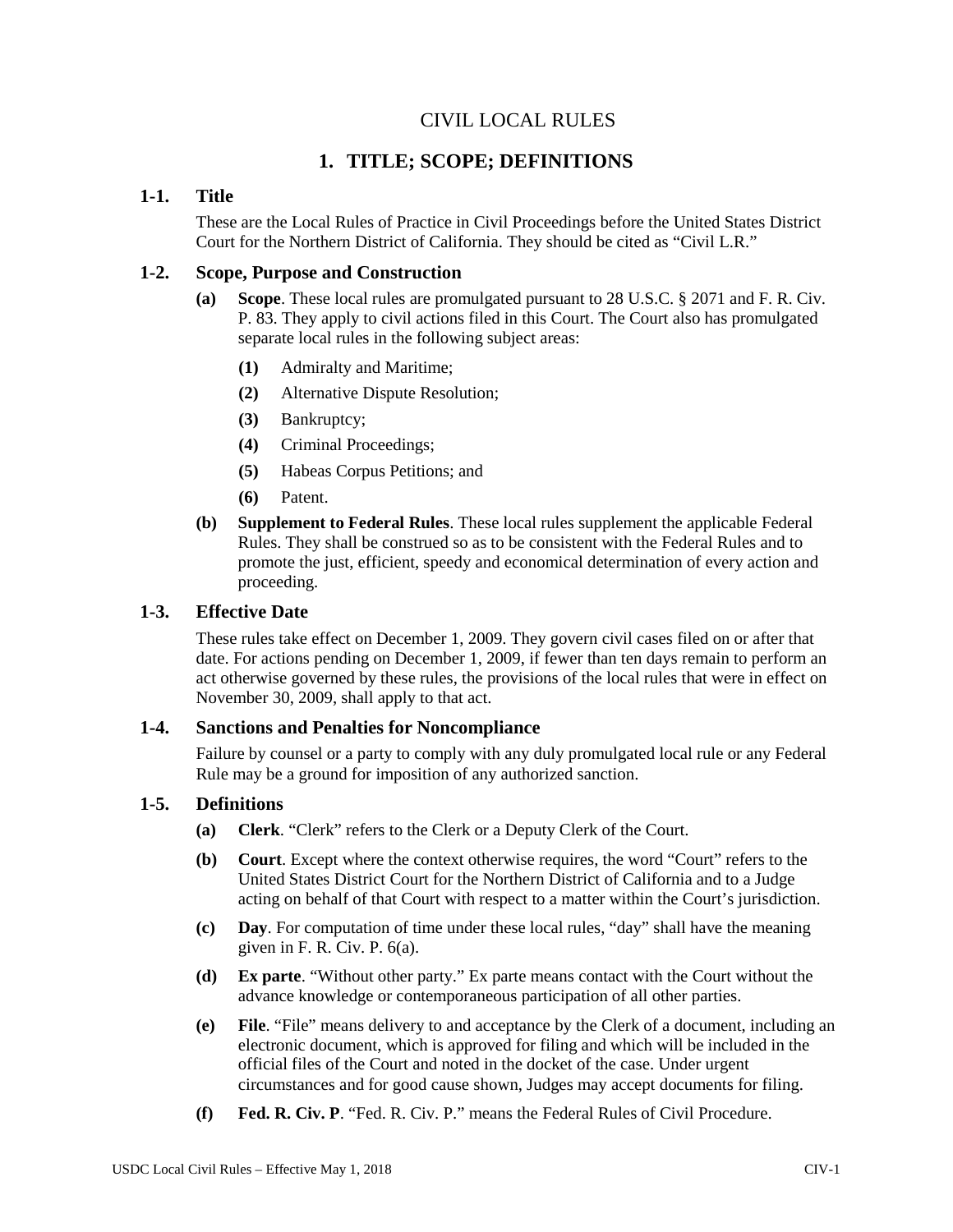- <span id="page-9-0"></span>**(g) Fed. R. Crim. P**. "Fed. R. Crim. P." means the Federal Rules of Criminal Procedure.
- <span id="page-9-1"></span>**(h) Fed. R. App. P**. "Fed. R. App. P." means the Federal Rules of Appellate Procedure.
- <span id="page-9-2"></span>**(i) Federal Rule**. "Federal Rule" means any applicable Federal Rule.
- <span id="page-9-3"></span>**(j) General Orders**. "General Orders" are made by the Chief Judge or by the Court relating to Court administration. When the Court deems it appropriate, a General Order also may be used to promulgate modifications of these local rules. Such General Orders shall remain in effect until the rules are properly amended. No litigant may be sanctioned for violating a General Order unless the General Order is adopted by a Judge as a specific order in a particular case.
- <span id="page-9-4"></span>**(k) General Duty Judge**. The "General Duty Judge" is the Judge designated by the Chief Judge to act for the Court in matters for which there is no assigned Judge, or when the assigned Judge is unavailable. The name of the Judge serving as General Duty Judge shall be made available by the office of the Clerk.
- <span id="page-9-5"></span>**(l) Judge**. Unless the context otherwise indicates, the term "Judge," or "assigned Judge" refers to any United States District Judge, any United States Bankruptcy Judge, or to any full-time or part-time United States Magistrate Judge.
- <span id="page-9-6"></span>**(m) Lodge**. When a statute, rule or order permits a document to be submitted to the Court but does not permit the document to be "filed" (e.g., settlement conference statement, deposition transcripts or a proposed trial exhibit), the document may be "lodged" with the Clerk's office. The Clerk will stamp the document "Received" and promptly deliver it to the Chambers of the Judge for whom the document is intended.
- <span id="page-9-7"></span>**(n) Meet and confer**. "Meet and confer" or "confer" means to communicate directly and discuss in good faith the issue(s) required under the particular Rule or order. Unless these Local Rules otherwise provide or a Judge otherwise orders, such communication may take place by telephone. The mere sending of a written, electronic, or voice-mail communication, however, does not satisfy a requirement to "meet and confer" or to "confer." Rather, this requirement can be satisfied only through direct dialogue and discussion – either in a face to face meeting or in a telephone conversation.

#### **Commentary**

See F. R. Civ. P. 26(f), as amended December 1, 2000.

- <span id="page-9-8"></span>**(o) Standing Orders of Individual Judges**. "Standing Orders" are orders by a Judge governing the conduct of a class or category of actions or proceedings assigned to that Judge. It is the policy of the Court to provide notice of any applicable Standing Orders to parties before they are subject to sanctions for violating such orders. Nothing in these local rules precludes a Judge from issuing Standing Orders to govern matters not covered by these local rules or by the Federal Rules.
- <span id="page-9-9"></span>**(p) Unavailability**. This Court is in continuous session. To the extent reasonably feasible, each active Judge of this Court will be available at his or her assigned courthouse during the normal hours the Clerk has established pursuant to Civil L.R. 77-1. A Judge who will be absent from the District for one court day or more shall post a notice to that effect on the official calendar of the Court. If a Judge is unavailable, any motion or matter requesting immediate judicial determination shall be referred to the General Duty Judge. If the General Duty Judge is unavailable, the Clerk shall assign the matter to any available Judge of this Court.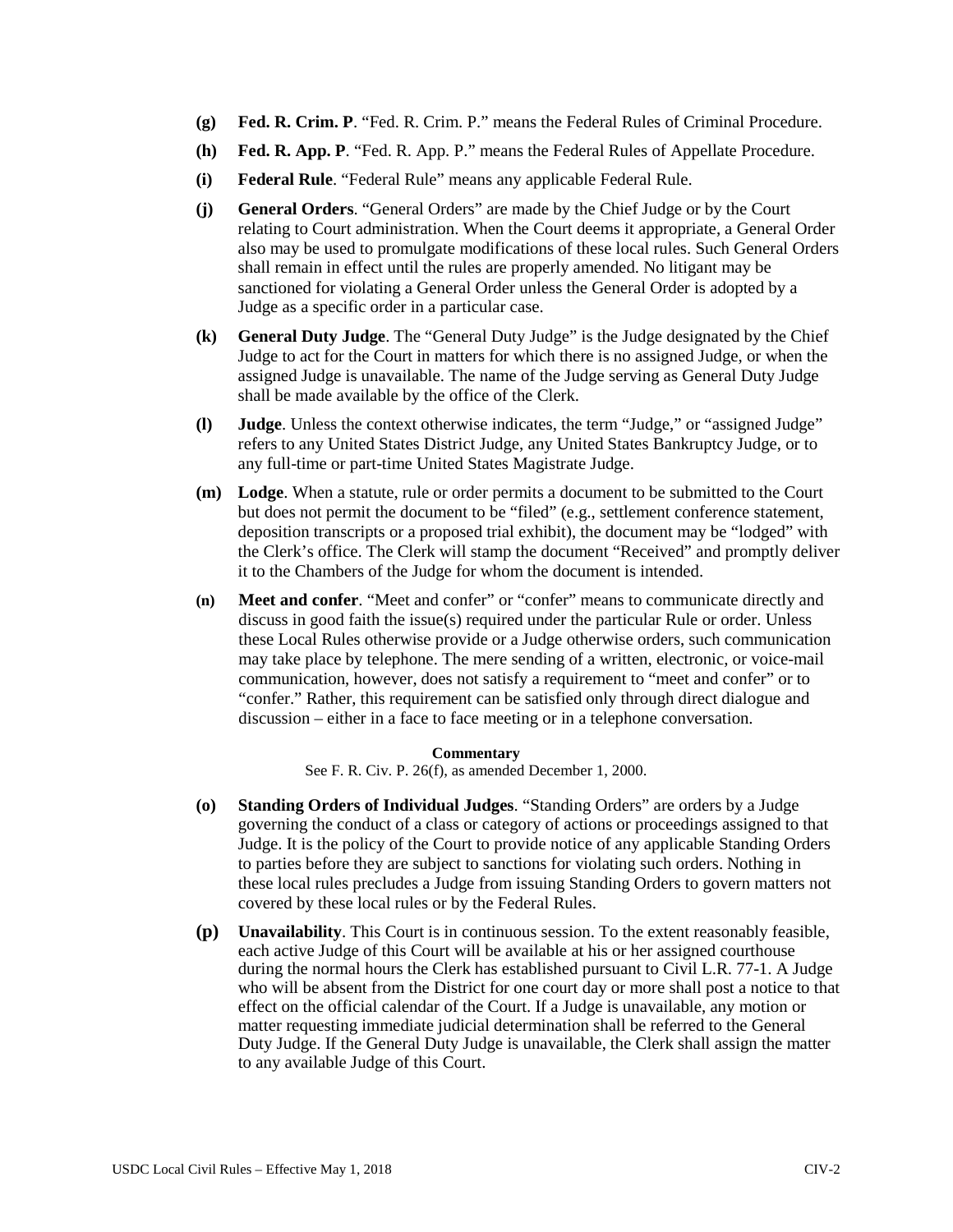# **3. COMMENCEMENT AND ASSIGNMENT OF ACTION**

## <span id="page-10-1"></span><span id="page-10-0"></span>**3-1. Regular Session**

The Court shall be in continuous session in the following locations: San Francisco Division, Oakland Division, San Jose Division, and Eureka Division. From time to time sessions may be held at other locations within the district as the Court may order.

### <span id="page-10-3"></span><span id="page-10-2"></span>**3-2. Commencement and Assignment of Action**

**(a) Civil Cover Sheet**. Every complaint, petition or other paper initiating a civil action must be filed with a completed civil cover sheet on a form approved by the Court.

#### **Cross Reference**

See Civil L.R. 3-6(c) "*Jury Demand; Marking of Civil Cover Sheet Insufficient*;" Civil L.R. 3-7(a) "*Civil Cover Sheet Requirement in Private Securities Actions*"

- <span id="page-10-4"></span>**(b) Commencement of Action**. An action may be commenced within the meaning of Fed. R. Civ. P. 3 at any office of the Clerk for this district. After the matter has been assigned to a Judge, unless ordered or permitted otherwise, all subsequent manual filings must be made in the Office of the Clerk at the division or location where the assigned Judge maintains chambers. Manual filings in matters assigned to the Eureka division must be made in the San Francisco Office of the Clerk.
- <span id="page-10-6"></span><span id="page-10-5"></span>**(c) Assignment to a Division**. Pursuant to the Court's Assignment Plan, the Clerk shall assign civil actions and proceedings for which this district is the proper venue to the court division serving the county in which the action arises. A civil action arises in the county in which a substantial part of the events or omissions which give rise to the claim occurred or in which a substantial part of the property that is the subject of the action is situated. The following are excluded from this division-specific venue rule and will be assigned on a district-wide basis: Prisoner Petitions (including Death Penalty Habeas Corpus), Bankruptcy, Intellectual Property Rights, Social Security, Federal Tax Suits, Antitrust and Securities Class Actions.
	- **(d) San Francisco and Oakland**. Except as provided in Civil L.R. 3-2(c), all civil actions which arise in the counties of Alameda, Contra Costa, Marin, Napa, San Francisco, San Mateo or Sonoma shall be assigned to the San Francisco Division or the Oakland Division.
	- **(e) San Jose**. Except as provided in Civil L.R. 3-2(c), all civil actions which arise in the counties of Santa Clara, Santa Cruz, San Benito or Monterey shall be assigned to the San Jose Division.
	- **(f) Eureka**. Except as provided in Civil L.R. 3-2(c), all civil actions which arise in the counties of Del Norte, Humboldt, Lake and Mendocino, except for cases not assigned to the magistrate judges pursuant to the Court's Assignment Plan, shall be assigned to the Eureka Division.

#### **Cross Reference**

See General Order No. 44, Assignment Plan.

- <span id="page-10-9"></span><span id="page-10-8"></span><span id="page-10-7"></span>**(g) Assignment of Action to the Eureka Division**. All cases assigned to the Eureka Division shall be assigned to the full-time magistrate judge presiding in that division. Such assignments are subject to the provisions of Civil L.R. 73 and require the consent of the parties. Any case for which all parties do not consent will be reassigned to a district judge in one of the Bay Area divisions.
- <span id="page-10-10"></span>**(h) Transfer of Actions and Proceedings**. Whenever a Judge finds, upon the Judge's own motion or the motion of any party, that a civil action has not been assigned to the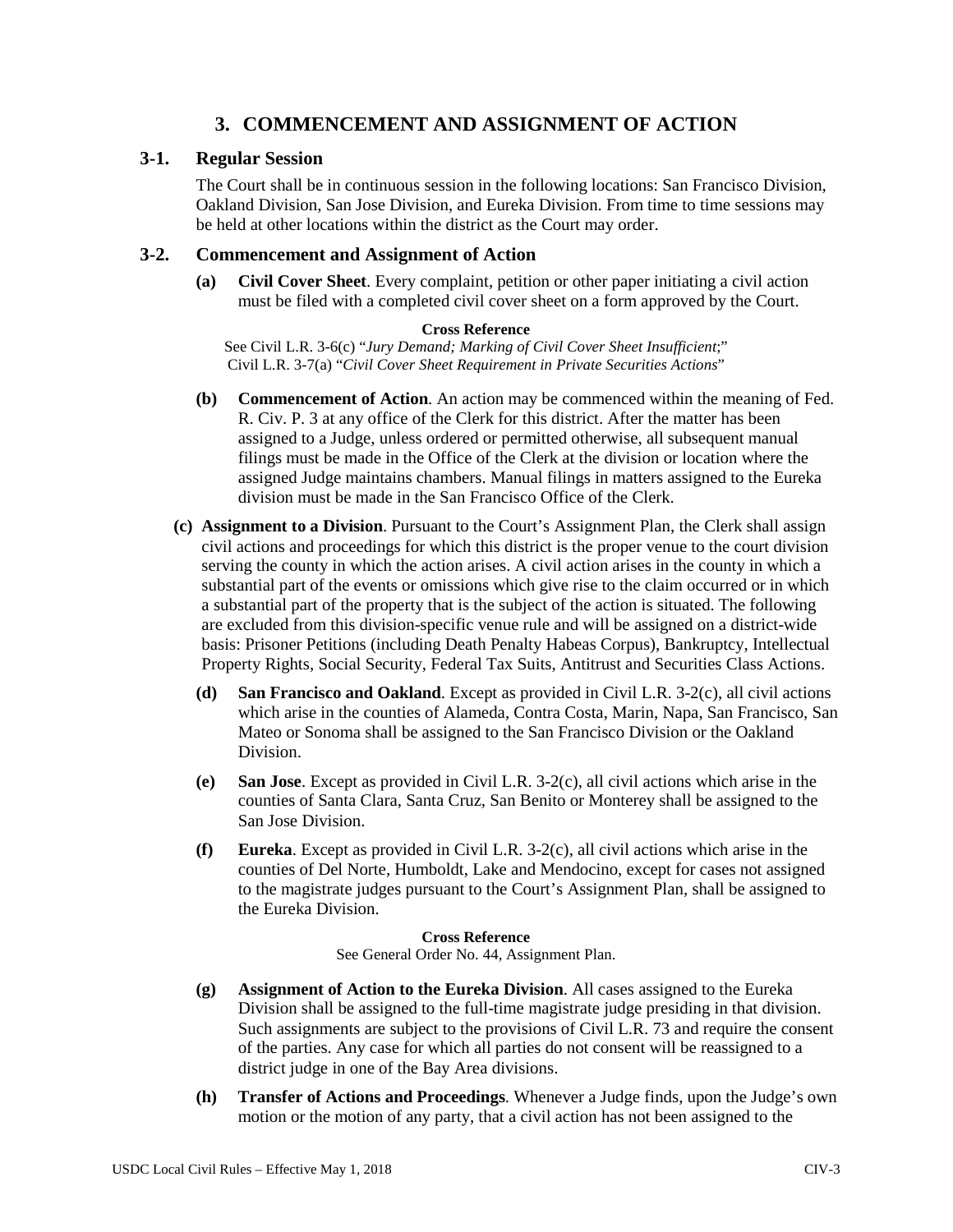proper division within this district in accordance with this rule, or that the convenience of parties and witnesses and the interests of justice will be served by transferring the action to a different division within the district, the Judge may order such transfer, subject to the provisions of the Court's Assignment Plan.

## <span id="page-11-1"></span><span id="page-11-0"></span>**3-3. Assignment of Action to a Judge**

- **(a) Assignment**. Immediately upon the filing of any civil action and its assignment to a division of the Court pursuant to Civil L.R. 3-2, the Clerk shall assign it to a Judge pursuant to the Assignment Plan of the Court. The Clerk may not make or change any assignment, except as provided in these local rules or in the Assignment Plan (General Order No. 44).
- <span id="page-11-2"></span>**(b) Multiple Filings**. Any single action filed in more than one division of this Court shall be transferred pursuant to Civil L.R. 3-2(h).
- <span id="page-11-3"></span>**(c) Refiled Action**. If any civil action or claim of a civil action is dismissed and is subsequently refiled, the refiling party must file a Motion to Consider Whether Cases Should be Related pursuant to Civil L.R. 3-12. Upon a determination by a Judge that an action or claim pending before him or her is covered by this Local Rule, that Judge may transfer the refiled action to the Judge originally assigned to the action which had been dismissed. Any party who files an action in multiple divisions or dismisses an action and subsequently refiles it for the purpose of obtaining an assignment in contravention of Civil L.R. 3-3(b) shall be subject to appropriate sanctions.

### <span id="page-11-5"></span><span id="page-11-4"></span>**3-4. Papers Presented for Filing**

- **(a) First Page Requirements**. The first page of each paper presented for filing must set forth:
	- **(1)** The name, address, telephone number, facsimile ("fax") telephone number, email address and state bar number of counsel (or, if pro se, the name, address, telephone number, fax telephone number and email address of the party) presenting the paper for filing. This information must appear in the upper left hand corner and must indicate the party represented by name as well as that party's status in the litigation (i.e., plaintiff, defendant, etc.). In multiparty actions or proceedings, reference may be made to the signature page for the complete list of parties represented;

#### **Cross Reference**

See Civil L.R. 3-9 "Parties"; Civil L. R. 3-11 *"Failure to Notify of Address Change*;" and Civil L.R. 11-3(d) "*Appearances and Service on Local Co-Counsel*.

- **(2)** If not proceeding pro se and if proceeding *pro hac vice* in conformity with Civil L.R. 11-3, following the information required in Civil L.R. 3-4(a)(1) the name, address, telephone and state bar number of the member of the bar of the Court who maintains an office within the State of California; and
- **(3)** Commencing on the eighth line of the page (except where additional space is required for counsel identification) there must appear:
	- **(A)** The title of this Court, including the appropriate division or location;
	- **(B)** The title of the action;
	- **(C)** The case number of the action followed by the initials of the assigned District Judge or Magistrate Judge and, if applicable, the initials of the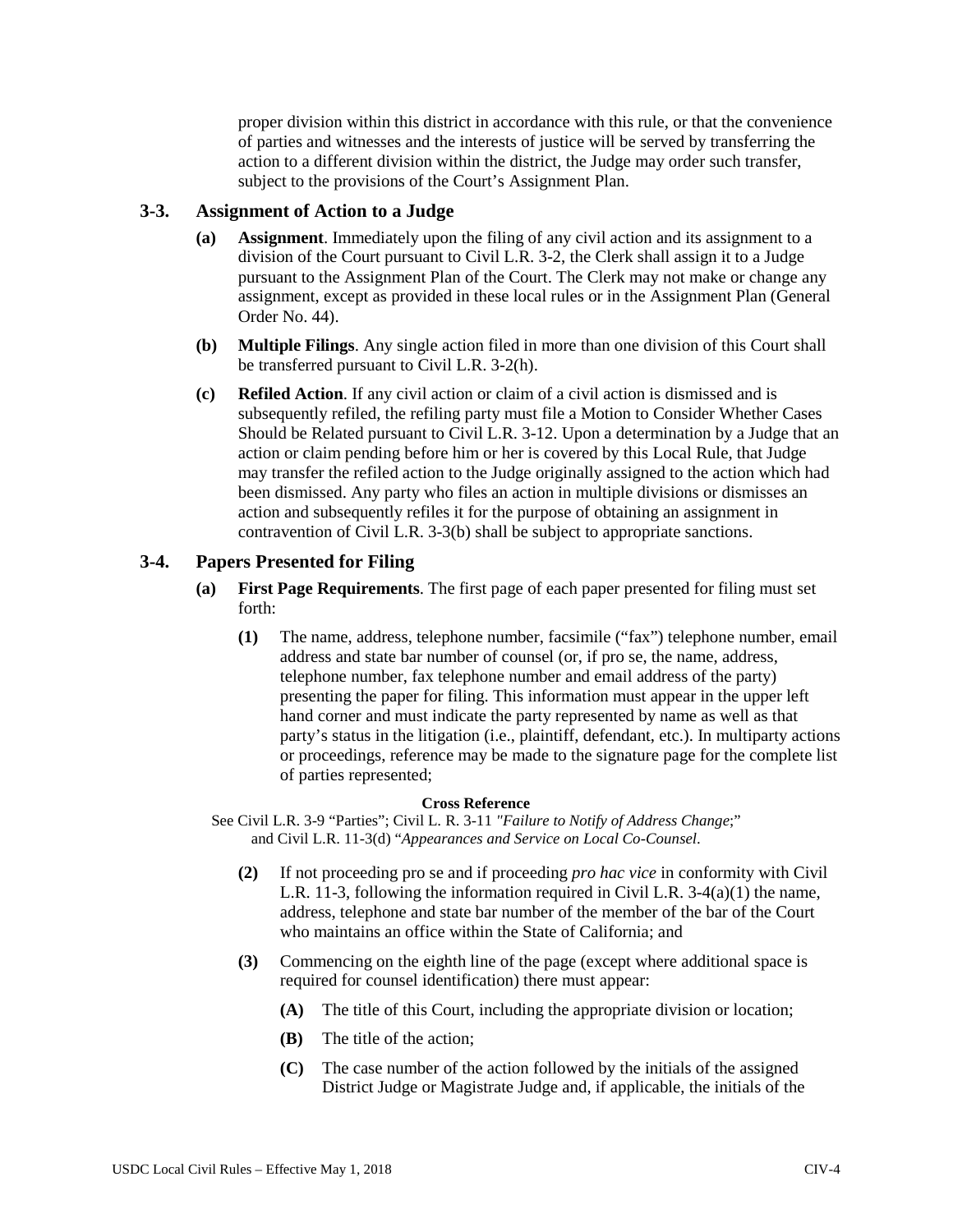Magistrate Judge to whom the action is referred for discovery or other pretrial activity;

- **(D)** A title describing the paper; and
- **(E)** Any other matter required by Civil L.R. 3.
- **(4)** Any complaint or Notice of Removal of Action seeking review of federal agency determinations in immigration cases, Privacy Act cases, or Administrative Procedure Act cases must include, under the title of the document, whichever of the following is applicable: "Immigration Case," "Privacy Act Case," or "Administrative Procedure Act Case."
- **(5) Presentation of Class Action**. If any complaint, counterclaim or cross-claim is sought to be maintained as a class action, it must bear the legend "Class Action" on its first page below the title describing the paper as a complaint, counterclaim or cross-claim.
- <span id="page-12-0"></span>**(b) Caption for Consolidated Cases**. When filing papers in cases consolidated pursuant to Fed. R. Civ. P. 42, the caption of each paper must denote the lead case number above all consolidated case numbers. Duplicate originals, however, are not required for associated cases.

#### <span id="page-12-1"></span>**(c) General Requirements**

- **(1) Paper**. Except for reporter transcripts, all papers presented for manual filing must be on top-centered, two-hole punched, 8-1/2 inch by 11 inch white opaque paper of original or recycled bond quality with numbered lines, and must be flat, unfolded (except where necessary for the presentation of exhibits), without back or cover, and firmly bound at the top.
- **(2) Written Text**. Text must appear on one side only and must be double-spaced with no more than 28 lines per page, except for the identification of counsel, title of the case, footnotes and quotations. Typewritten text may be no less than standard pica or 12-point type in the Courier font or equivalent, spaced 10 characters per horizontal inch. Printed text may be proportionally spaced, provided the type may not be smaller than 12-point standard font (e.g., Times New Roman). The text of footnotes and quotations must also conform to these font requirements.
- **(3) Identification of Paper**. Except for exhibits, each paper filed with the Court must bear a footer on the lower margin of each page stating the title of the paper (e.g., "Complaint," "Defendant's Motion for Summary Judgment," etc.) or some clear and concise abbreviation. Once the Court assigns a case number to the action that case number must be included in the footer.

#### **Commentary**

When a case is first filed, the footer on each page of the complaint need only bear the title of the paper (e.g., "Complaint"); but after assignment of a case number on filing, that number must be included in footers on any subsequently prepared papers (e.g., "Defendant's Motion for Summary Judgment - C-95-90345 ABC.")

- <span id="page-12-2"></span>**(d) Citation to Authorities**. Unless otherwise directed by the assigned Judge, citation to authorities in any paper must include:
	- **(1)** In any citation to Acts of Congress, a parallel citation to the United States Code by title, section and date;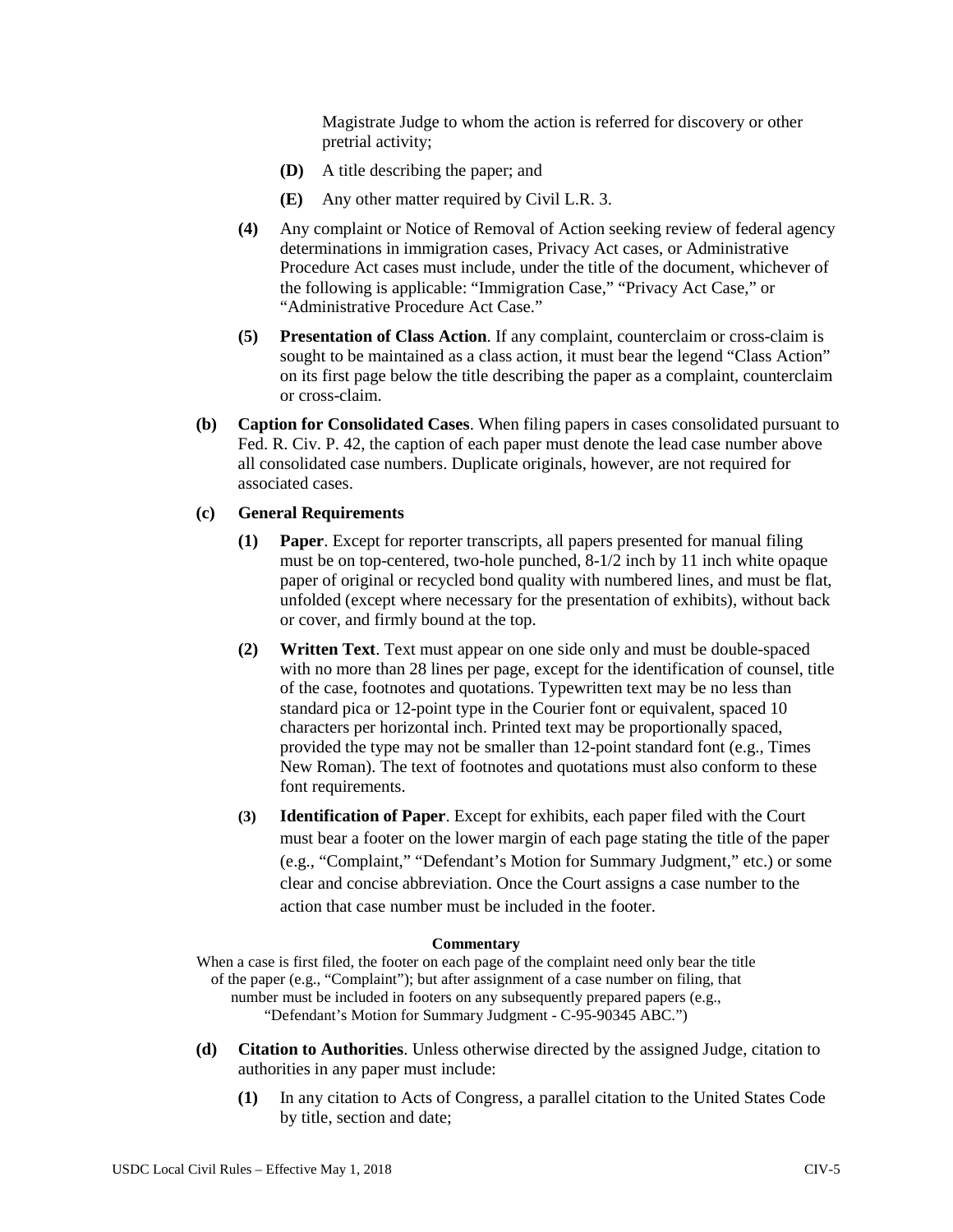- **(2)** In any citation to U.S. regulations, a citation to the Code of Federal Regulations by title and section, and the date of promulgation of the regulation;
- **(3)** In any citation to a U.S. Supreme Court Case, a citation to United States Reports, Lawyers' Edition or Supreme Court Reporter must be used. If the case is not yet available in any of those formats but is available on electronic databases, citation must indicate the database, year and any screen or page numbers, if assigned;
- **(4)** In any citation to other federal courts, unless an alternate reporting service is widely available, a citation to the Federal Reporter, Federal Supplement or Federal Rules Decisions must be used. If the case is not yet available in those formats but is available on electronic databases, citation must indicate the database, year and any screen or page numbers, if assigned; and
- **(5)** In any citation to a state court, citations must include either the official reports or any official regional reporting service (e.g., West Publishing). If the case is not yet available in those formats but is available on electronic databases, citation must indicate the database, year and any screen or page numbers, if assigned.
- <span id="page-13-0"></span>**(e) Prohibition of Citation to Uncertified Opinion or Order**. Any order or opinion that is designated: "NOT FOR CITATION," pursuant to Civil L.R. 7-14 or pursuant to a similar rule of any other issuing court, may not be cited to this Court, either in written submissions or oral argument, except when relevant under the doctrines of law of the case, res judicata or collateral estoppel.

### **Cross Reference**

See Civil L.R. 7-14 *"Designation 'Not For Citation'."* See also Ninth Circuit Court of Appeals Rule 36-3.

## <span id="page-13-2"></span><span id="page-13-1"></span>**3-5. Jurisdictional Statement**

- **(a) Jurisdiction**. Each complaint, petition, counterclaim and cross-claim must include a separate paragraph entitled "Jurisdiction." The paragraph will identify the statutory or other basis for federal jurisdiction and the facts supporting such jurisdiction.
- **(b) Intradistrict Assignment**. Each complaint or petition must include a paragraph entitled "Intradistrict Assignment." The paragraph must identify any basis for assignment to a particular location or division of the Court pursuant to Civil L.R. 3-2(c).

# <span id="page-13-5"></span><span id="page-13-4"></span><span id="page-13-3"></span>**3-6. Jury Demand**

- **(a) Included in Pleading**. A party may demand a jury trial as provided in Fed. R. Civ. P. 38(b). When a demand for jury trial is included in a pleading, the demand must be set forth at the end of the pleading. When the demand is made by a party who is represented by counsel, the pleading must be signed by the attorney for the party making the demand. In the caption of such pleading, immediately following the title of the pleading, the following must appear: "DEMAND FOR JURY TRIAL."
- <span id="page-13-6"></span>**(b) Marking of Civil Cover Sheet Insufficient**. Marking the civil cover sheet to indicate a demand for jury trial is not a sufficient demand to comply with this Local Rule.

#### **Commentary**

See *Wall v. National Railroad Passenger Corp*., 718 F.2d 906 (9th Cir. 1983).

### <span id="page-13-8"></span><span id="page-13-7"></span>**3-7. Filing and Certification in Private Securities Actions**

**(a) Civil Cover Sheet Notation Requirement**. If a complaint or other pleading contains a claim governed by the Private Securities Litigation Reform Act of 1995, Pub. L. No.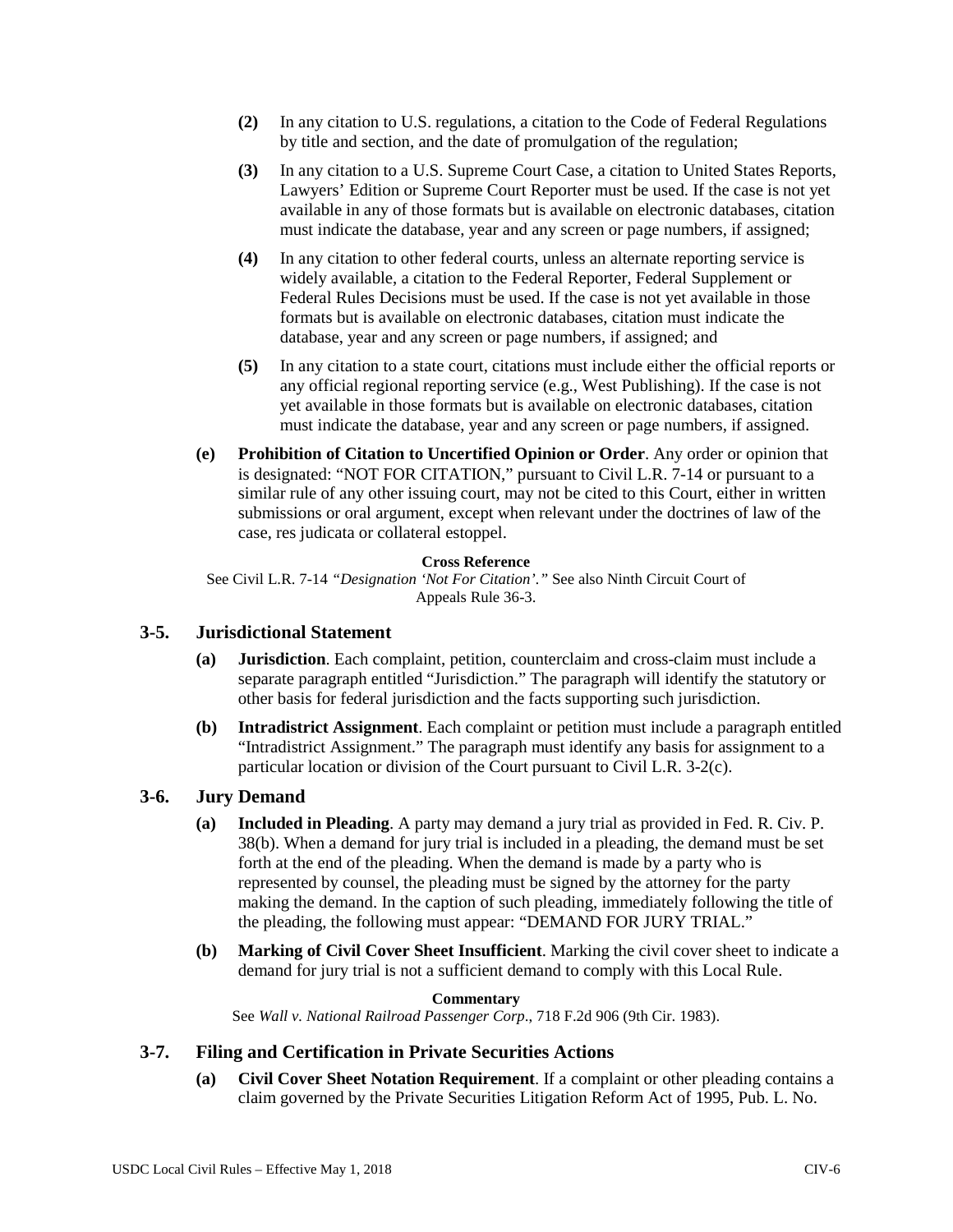104-67, 109 Stat. 737 (1995), the following must be so noted in Block VI of the civil cover sheet: "Private Securities Litigation Reform Act."

#### **Cross Reference**

See Civil L.R. 23-1 "*Private Securities Actions*."

- <span id="page-14-0"></span>**(b) Certification by Filing Party Seeking to Serve as Lead Plaintiff**. Any person or group of persons filing a complaint and seeking to serve as lead plaintiff in a civil action containing a claim governed by the Private Securities Litigation Reform Act of 1995, Pub. L. No. 104-67, 109 Stat. 737 (1995), must serve and file with the initial pleading a certificate under penalty of perjury which contains the following averments:
	- **(1)** The party has reviewed the complaint and authorized its filing;
	- **(2)** The party did not engage in transactions in the securities which are the subject of the action at the direction of plaintiff's counsel or in order to participate in this or any other litigation under the securities laws of the United States;
	- **(3)** The party is willing to serve as a representative party on behalf of a class, including providing testimony at deposition and trial, if necessary;
	- **(4)** The party has made no transactions during the class period in the debt or equity securities that are the subject of the action except those set forth in the certificate (as used herein, "equity security" shall have the same meaning as that term has for purposes of section 16(a) of the Securities Exchange Act of 1934, 15 U.S.C. § 78p(a));
	- **(5)** The party has not, within the three years preceding the date of the certification, sought to serve or served as a representative party on behalf of a class in an action involving alleged violations of the federal securities laws, except as set forth in the certificate; and
	- **(6)** The party will not accept any payment for serving as representative on behalf of a class beyond the party's pro rata share of any recovery, unless ordered or approved by the Court pursuant to section  $27(a)(4)$  of the Securities Act, 15 U.S.C. § 77z-1(a)(4), or section 21D(a)(4) of the Securities Exchange Act, 15 U.S.C. § 78u-4(a)(4).
- <span id="page-14-1"></span>**(c) Certification by Nonfiling Party Seeking to Serve as Lead Plaintiff.** Any party seeking to serve as lead plaintiff, but who does not also file a complaint, need not file the certification required in Civil L.R. 3-7(b), but must at the time of initial appearance state that the party has reviewed a complaint filed in the action and either:
	- **(1)** Adopts its allegations or, if not,
	- **(2)** Specifies the allegations the party intends to assert.
- <span id="page-14-2"></span>**(d) Certification by Lawyers Seeking to Serve as Class Counsel.** Each lawyer seeking to serve as class counsel in any civil action containing a cause of action governed by the Private Securities Litigation Reform Act of 1995, Pub. L. No. 104-67, 109 Stat. 737 (1995), must serve and file a certificate under penalty of perjury which either:
	- **(1)** Affirms that the lawyer does not directly own or otherwise have a beneficial interest in securities that are the subject of the action; or
	- **(2)** Sets forth with specificity the extent of any such ownership or interest and explains why that ownership or interest does not constitute a conflict of interest sufficient to disqualify the attorney from representing the class.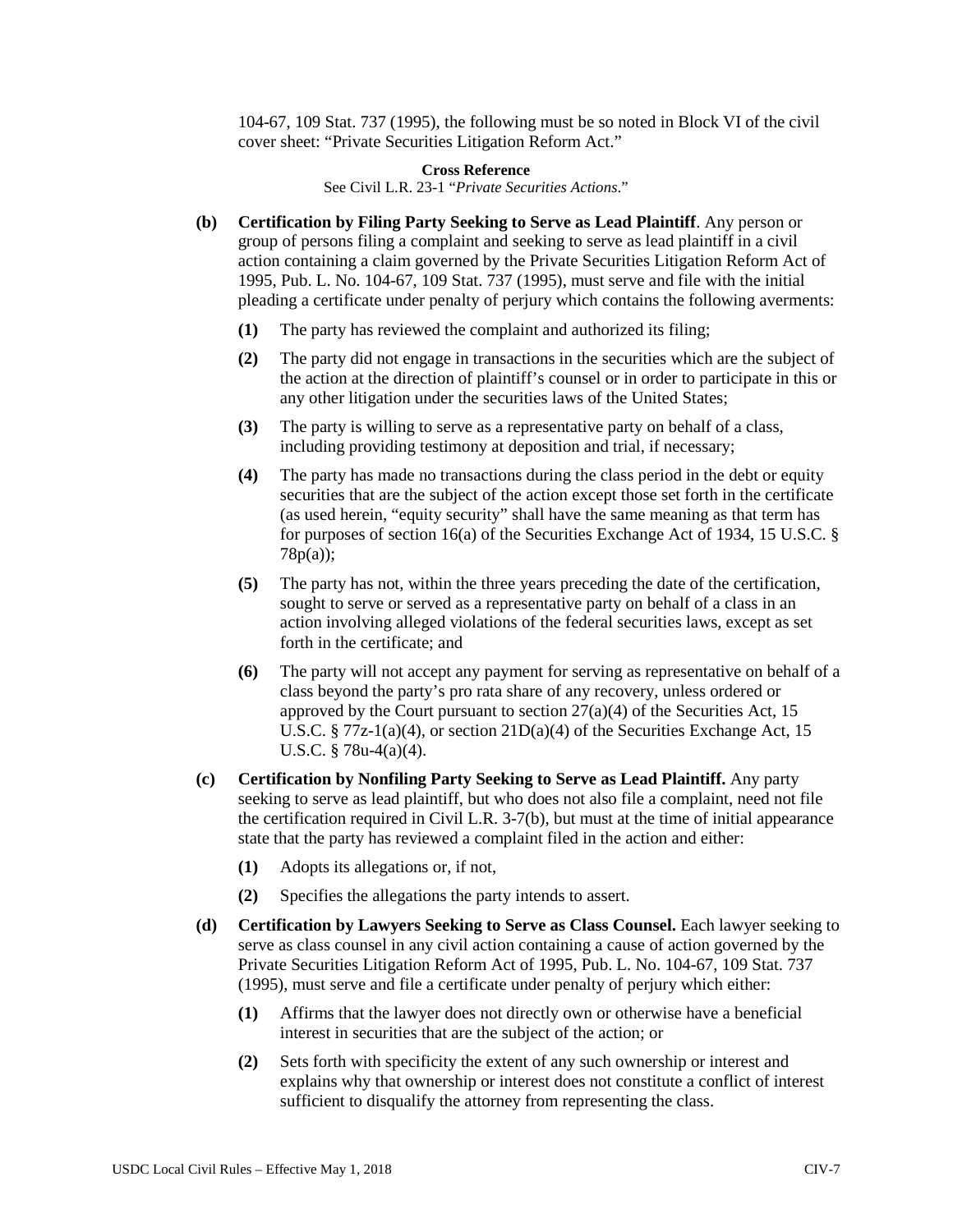#### **Cross Reference**

See also Civil L.R. 23 "*Class Actions*."

### <span id="page-15-1"></span><span id="page-15-0"></span>**3-8. Claim of Unconstitutionality**

- **(a) Federal Statute**. In any action in which the constitutionality of an Act of Congress is questioned and neither the United States nor any officer, agency or employee thereof is a party, counsel raising the question must file a notice of such claim with the assigned Judge (or, if no assignment has been made, the Chief Judge) and serve a copy of such notice on the United States Attorney for this district. The notice must identify the statute and describe the basis for the claim that it is unconstitutional. The party must file the notice with a certificate of service pursuant to Civil L.R. 5-5.
- <span id="page-15-2"></span>**(b) State Statute**. In any action in which the constitutionality of a state statute is questioned and neither the state nor an agency, officer or employee of the state is a party, counsel raising the question must file notice of such claim with the assigned Judge (or, if no assignment has been made, the Chief Judge) and serve a copy of such notice on the State Attorney General. The notice must identify the statute and describe the basis for the claim that it is unconstitutional. The party must file the notice with a certificate of service pursuant to Civil L.R. 5-5.

**Cross Reference** See 28 U.S.C. § 2403.

### <span id="page-15-4"></span><span id="page-15-3"></span>**3-9. Parties**

**(a) Natural Person Appearing Pro Se**. Any party representing him or herself without an attorney must appear personally and may not delegate that duty to any other person who is not a member of the bar of this Court. A person representing him or herself without an attorney is bound by the Federal Rules, as well as by all applicable local rules. Sanctions (including default or dismissal) may be imposed for failure to comply with local rules.

#### **Cross Reference**

See Civil L.R. 11-1 "*The Bar of this Court.*"

<span id="page-15-5"></span>**(b) Corporation or Other Entity.** A corporation, unincorporated association, partnership or other such entity may appear only through a member of the bar of this Court.

#### **Cross Reference**

See Civil L.R. 11-1 "*The Bar of this Court.*"

<span id="page-15-6"></span>**(c) Government or Governmental Agency**. When these rules require an act be done personally by the party, and the party is a government or a governmental agency, the act must be done by a representative of the government or governmental agency who is knowledgeable about the facts of the case and the position of the government, and who has, to the greatest extent feasible, authority to do the required act.

> **Cross Reference** See Civil L.R. 11-2 "*Attorneys for the United States.*" See also ADR L.R. 5-10(a)(2) and 6-9(a)(2).

# <span id="page-15-8"></span><span id="page-15-7"></span>**3-10. Ex Parte Motion to Proceed In Forma Pauperis**

**(a) Motion to Proceed In Forma Pauperis**. At the commencement of an action, any person wishing the Court to authorize prosecution or defense of the action without payment of fees or security, pursuant to 28 United States Code § 1915, must submit, with the proposed complaint, an Ex Parte Motion to Proceed In Forma Pauperis, pursuant to Civil L.R. 7-11. The Clerk shall file the complaint, assign a case number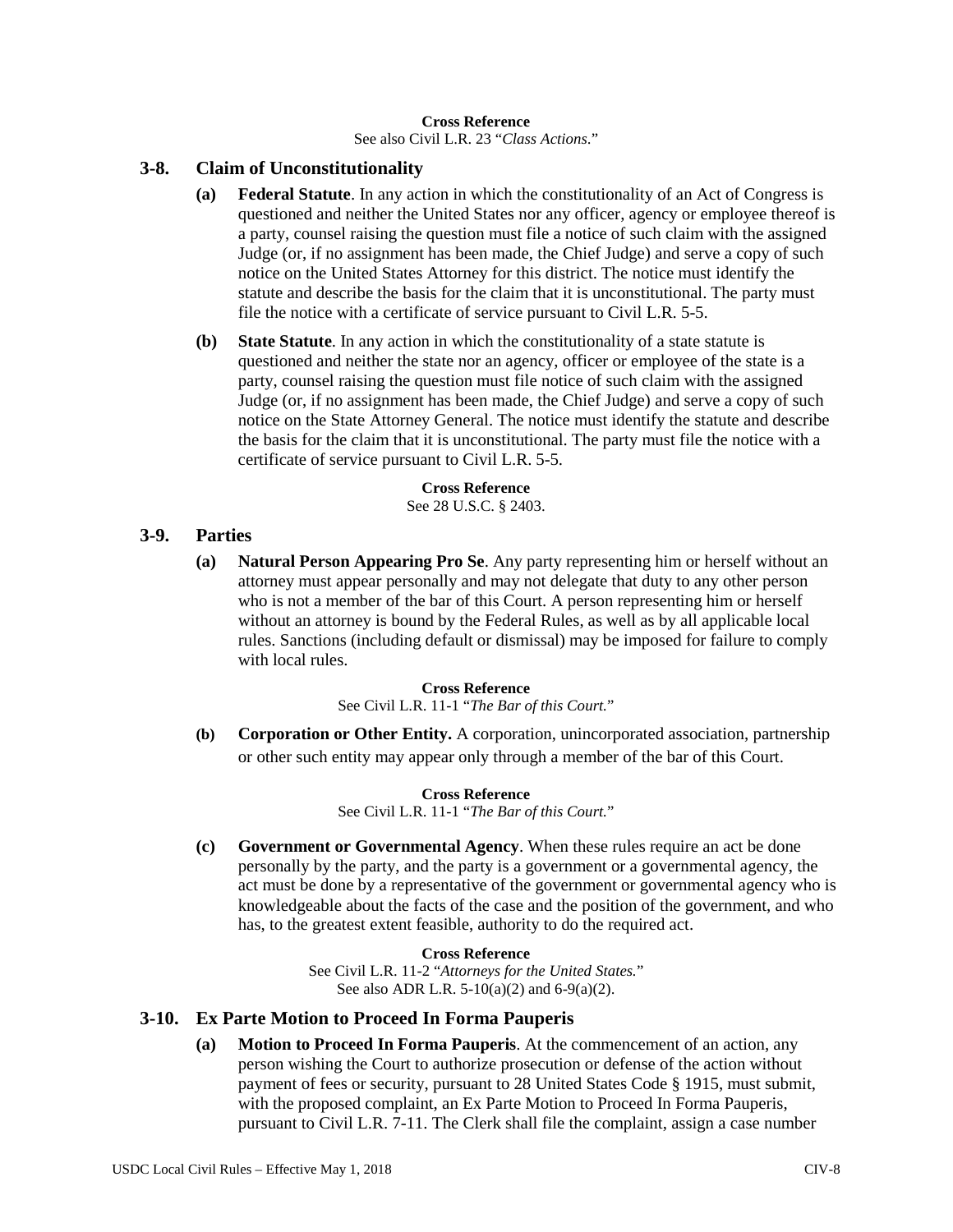and deliver a copy of the complaint and motion to the Chambers of the assigned Judge for determination.

- <span id="page-16-0"></span>**(b) Content of Motion**. The motion must contain:
	- **(1)** A request to proceed *in forma pauperis*;
	- **(2)** An affidavit or declaration under penalty of perjury providing the information required by Title 28 U.S.C. § 1915, on a form available at the Office of the Clerk and on the Court's website, or an equivalent form; and
	- **(3)** A proposed order.
- <span id="page-16-1"></span>**(c) Determination of the Motion**. The Judge may grant the motion, grant the motion subject to partial payment of fees, costs or security, or deny the motion. If the motion is granted in part or denied, the order will state that the action is dismissed unless any outstanding fees, costs or security is paid within the time set in the order.

#### **Commentary**

If, during the pendency of an action, any person wishes to prosecute or defend an action *in forma pauperis,* the person must file an Administrative Motion to Proceed *in forma pauperis* pursuant to Civil L.R. 7-11.

# <span id="page-16-3"></span><span id="page-16-2"></span>**3-11. Failure to Notify of Address Change**

- **(a) Duty to Notify**. An attorney or a party proceeding pro se whose address changes while an action is pending must promptly file with the Court and serve upon all opposing parties a Notice of Change of Address specifying the new address.
- <span id="page-16-4"></span>**(b) Dismissal Due to Failure**. The Court may, without prejudice, dismiss a complaint or strike an answer when:
	- **(1)** Mail directed to the attorney or pro se party by the Court has been returned to the Court as not deliverable; and
	- **(2)** The Court fails to receive within 60 days of this return a written communication from the attorney or pro se party indicating a current address.

### <span id="page-16-6"></span><span id="page-16-5"></span>**3-12. Related Cases**

- **(a) Definition of Related Cases**. An action is related to another when:
	- **(1)** The actions concern substantially the same parties, property, transaction or event; and
	- **(2)** It appears likely that there will be an unduly burdensome duplication of labor and expense or conflicting results if the cases are conducted before different Judges.
- <span id="page-16-7"></span>**(b) Administrative Motion to Consider Whether Cases Should be Related**. Whenever a party knows or learns that an action, filed in or removed to this district is (or the party believes that the action may be) related to an action which is or was pending in this District as defined in Civil L.R. 3-12(a), the party must promptly file in the lowestnumbered case an Administrative Motion to Consider Whether Cases Should be Related, pursuant to Civil L.R. 7-11. In addition to complying with Civil L.R. 7-11, a copy of the motion, together with proof of service pursuant to Civil L.R. 5-5, must be served on all known parties to each apparently related action. A courtesy copy of the motion must be lodged with the assigned Judge in each apparently related case under Civil L.R. 5-1(e)(7).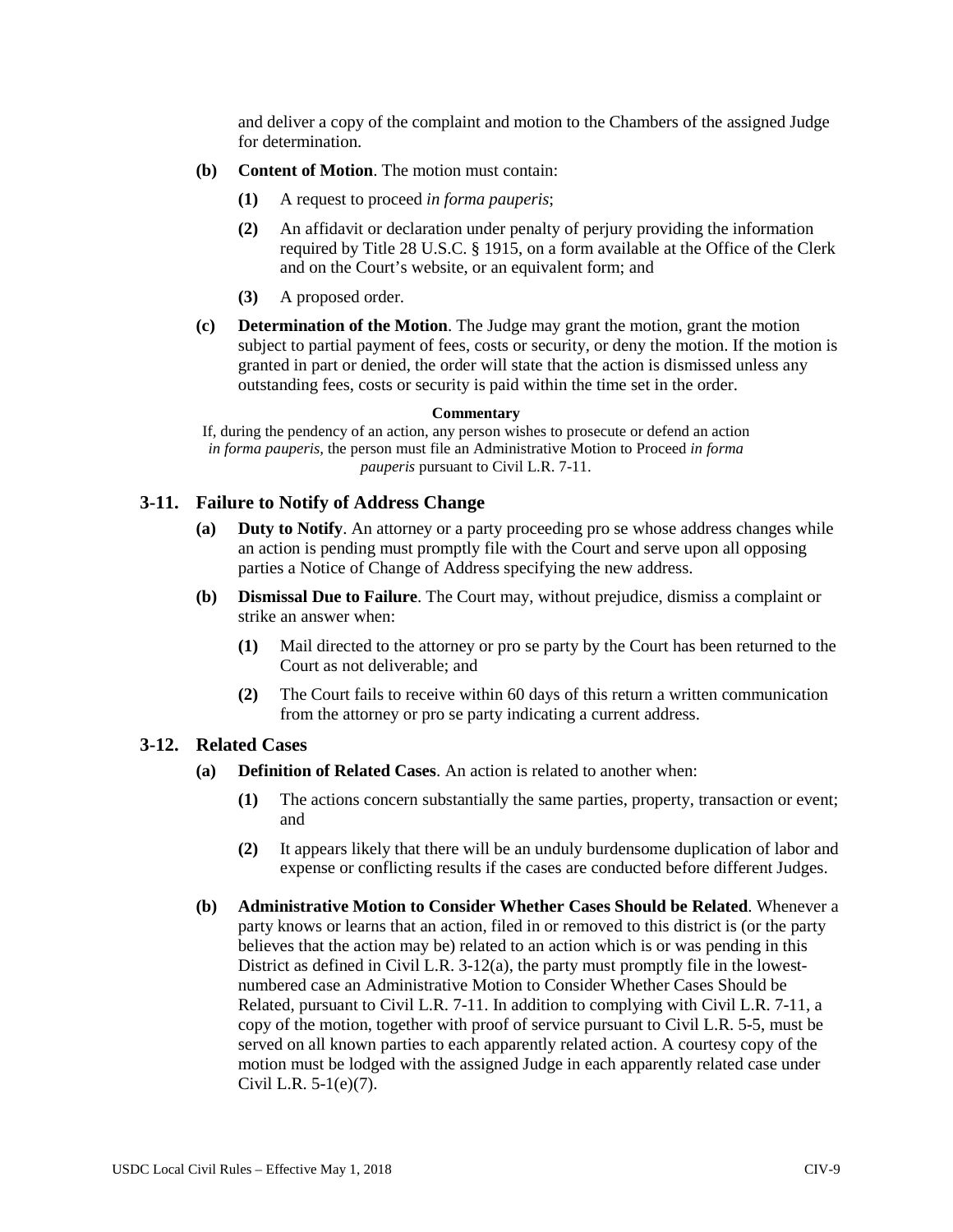- <span id="page-17-0"></span>**(c) Sua Sponte Judicial Referral for Purpose of Determining Relationship**. Whenever a Judge believes that a case pending before that Judge is related to another case, the Judge may refer the case to the Judge assigned to the lowest-numbered case with a request that the Judge assigned to the lowest-numbered case consider whether the cases are related. The referring Judge shall file and send a copy of the referral to all parties to all affected cases. The parties must file any response in opposition to or support of relating the cases pursuant to Civil L.R. 3-12(e). Alternatively, a Judge may order the parties to file a motion pursuant to Civil L.R. 3-12(b).
- <span id="page-17-1"></span>**(d) Content of Motion**. An Administrative Motion to Consider Whether Cases Should be Related must contain:
	- **(1)** The title and case number of each apparently related case;
	- **(2)** A brief statement of the relationship of the actions according to the criteria set forth in Civil L.R. 3-12(a).
- <span id="page-17-2"></span>**(e) Response to Motion**. Any opposition to or support of a Motion to Consider Whether Cases Should be Related must be filed in the lowest-numbered case pursuant to Civil L.R. 7-11. The opposition or statement of support must specifically address the issues in Civil L.R. 3-12(a) and (d) and be served on all parties and lodged with the Chambers of all Judges identified in the motion. If the motion identifies more than two potentially related cases, and a party contends that not all of the cases are related, the party must address whether any of the cases are related to one another.
- <span id="page-17-3"></span>**(f) Order Granting or Denying Relationship**. Upon a motion by a party or a referral by another Judge, after the time for filing support or opposition to the Motion to Consider Whether Cases Should Be Related has passed, the Judge in this District who is assigned to the lowest-numbered case will decide if the cases are or are not related and will notify the Clerk, who, in turn, will notify the parties.
	- **(1)** Due to the need for parties and affected Judges to have a speedy determination of the motion or referral, the Judge assigned to the lowest-numbered case shall act on the motion or referral within 14 days after the date a response is due. If the Judge assigned to the lowest-numbered case is not available for that period, the Clerk or counsel may bring the motion or referral to the General Duty Judge.
	- **(2)** If the Judge assigned to the lowest-numbered case decides that the cases are not related, no change in case assignment will be made. In cases where there are more than two potentially related cases, the Clerk shall submit the order to the Judges assigned to the other cases in order of filing with a form of order to decide within 14 days if the cases are or are not related. If no Judge relates any of the remaining cases, no change in case assignment will be made.
	- **(3)** If any Judge decides that any of the cases are related, pursuant to the Assignment Plan, the Clerk shall reassign all related higher-numbered cases to that Judge and shall notify the parties and the affected Judges accordingly.
- <span id="page-17-4"></span>**(g) Effect of Order on Case Schedule**. The case management conference in any reassigned case will be rescheduled by the newly assigned Judge. The parties shall adjust the dates for the conference, disclosures and report required by Fed. R. Civ. P. 16 and 26 accordingly. Unless the assigned Judge otherwise orders, upon reassignment, any deadlines set by the ADR Local Rules remain in effect and any dates for hearing noticed motions are automatically vacated and must be renoticed by the moving party before the newly assigned Judge. For cases ordered related after the initial case management conference, unless the assigned Judge otherwise orders, any deadlines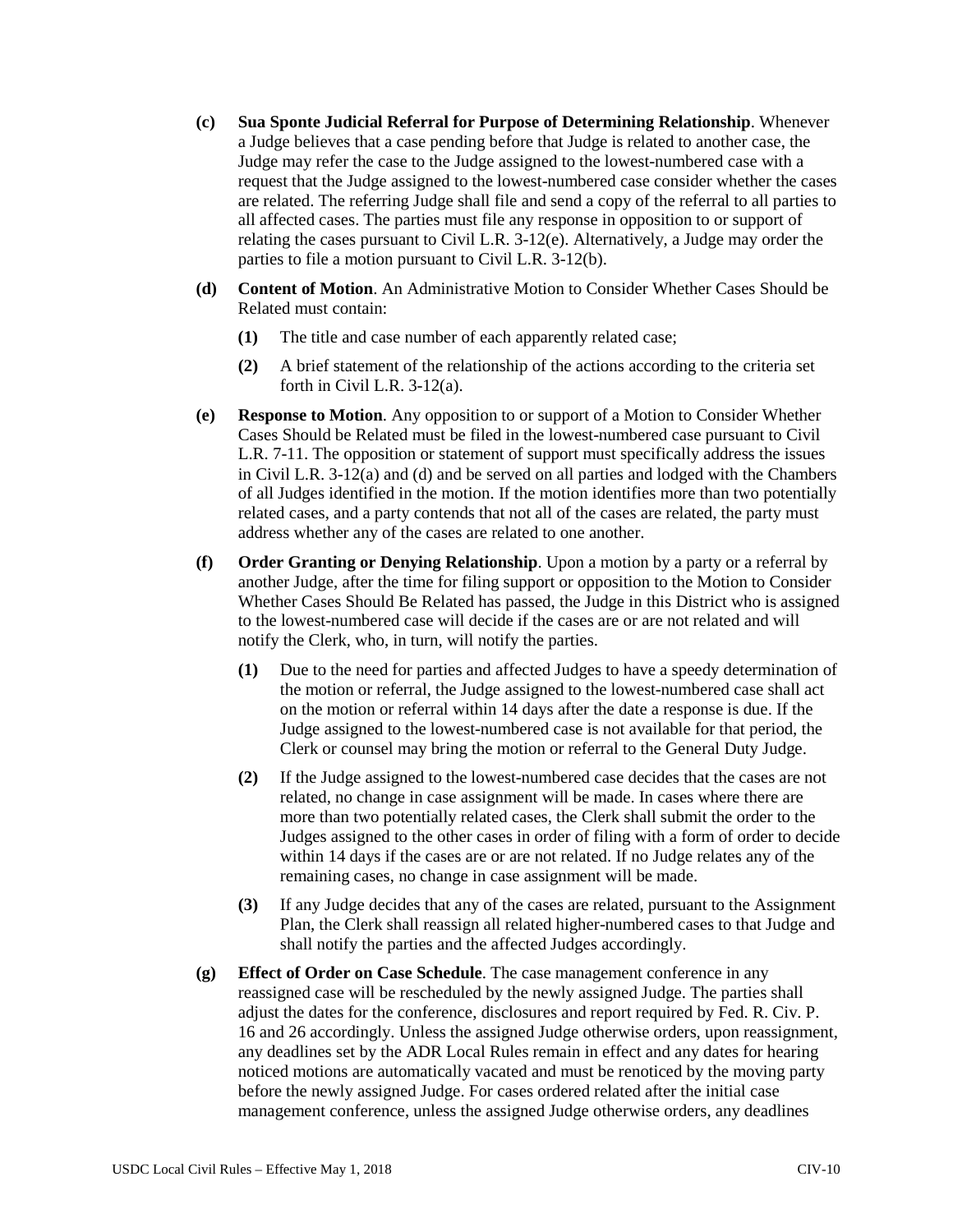established in the case management order shall continue to govern, except for the trial date, which will be rescheduled by the assigned Judge.

# <span id="page-18-1"></span><span id="page-18-0"></span>**3-13. Notice of Pendency of Other Action or Proceeding**

- **(a) Notice**. Whenever a party knows or learns that an action filed or removed to this district involves all or a material part of the same subject matter and all or substantially all of the same parties as another action which is pending in any other federal or state court, the party must promptly file with the Court in the action pending before this Court and serve all opposing parties in the action pending before this Court with a Notice of Pendency of Other Action or Proceeding.
- <span id="page-18-2"></span>**(b) Content of Notice**. A Notice of Pendency of Other Action or Proceeding must contain:
	- **(1)** A description of the other action;
	- **(2)** The title and location of the court in which the other action or proceeding is pending; and
	- **(3)** A brief statement of:
		- **(A)** The relationship of the other action to the action or proceeding pending in this district; and
		- **(B)** If the other action is pending in another U.S. District Court, whether transfer should be effected pursuant to 28 U.S.C. § 1407 (Multi District Litigation Procedures) or whether other coordination might avoid conflicts, conserve resources and promote an efficient determination of the action; or
		- **(C)** If the other action is pending before any state court, whether proceedings should be coordinated to avoid conflicts, conserve resources and promote an efficient determination of the action.
- <span id="page-18-3"></span>**(c) Procedure After Filing**. No later than 14 days after service of a Notice of Pendency of Other Action, any party may file with the Court a statement supporting or opposing the notice. Such statement will specifically address the issues in Civil L.R. 3-13(b).
- **(d) Order**. After the time for filing support or opposition to the Notice of Pendency of Other Actions or Proceedings has passed, the Judge assigned to the case pending in this district may make appropriate orders.

### <span id="page-18-5"></span><span id="page-18-4"></span>**3-14. Disqualification of Assigned Judge**

Whenever an affidavit of bias or prejudice directed at a Judge of this Court is filed pursuant to 28 U.S.C. § 144, and the Judge has determined not to recuse him or herself and found that the affidavit is neither legally insufficient nor interposed for delay, the Judge shall refer the request for disqualification to the Clerk for random assignment to another Judge.

#### **Commentary**

Recusal under 28 U.S.C. § 455 is normally undertaken by a Judge *sua sponte*. However, counsel may bring the issue to a Judge's attention by formal motion or raise it informally at a Case Management Conference or by a letter to the Judge, with a copy to the other parties in the case. This rule does not preclude a Judge from referring matters arising under 28 U.S.C. § 455 to the Clerk so that another Judge can determine disqualification. See also Civil L.R. 3-15.

### <span id="page-18-7"></span><span id="page-18-6"></span>**3-15. Disclosure of Non-party Interested Entities or Persons**

**(a) Certification**. Upon making a first appearance in any proceeding in this Court, each party must file with the Clerk a "Certification of Interested Entities or Persons"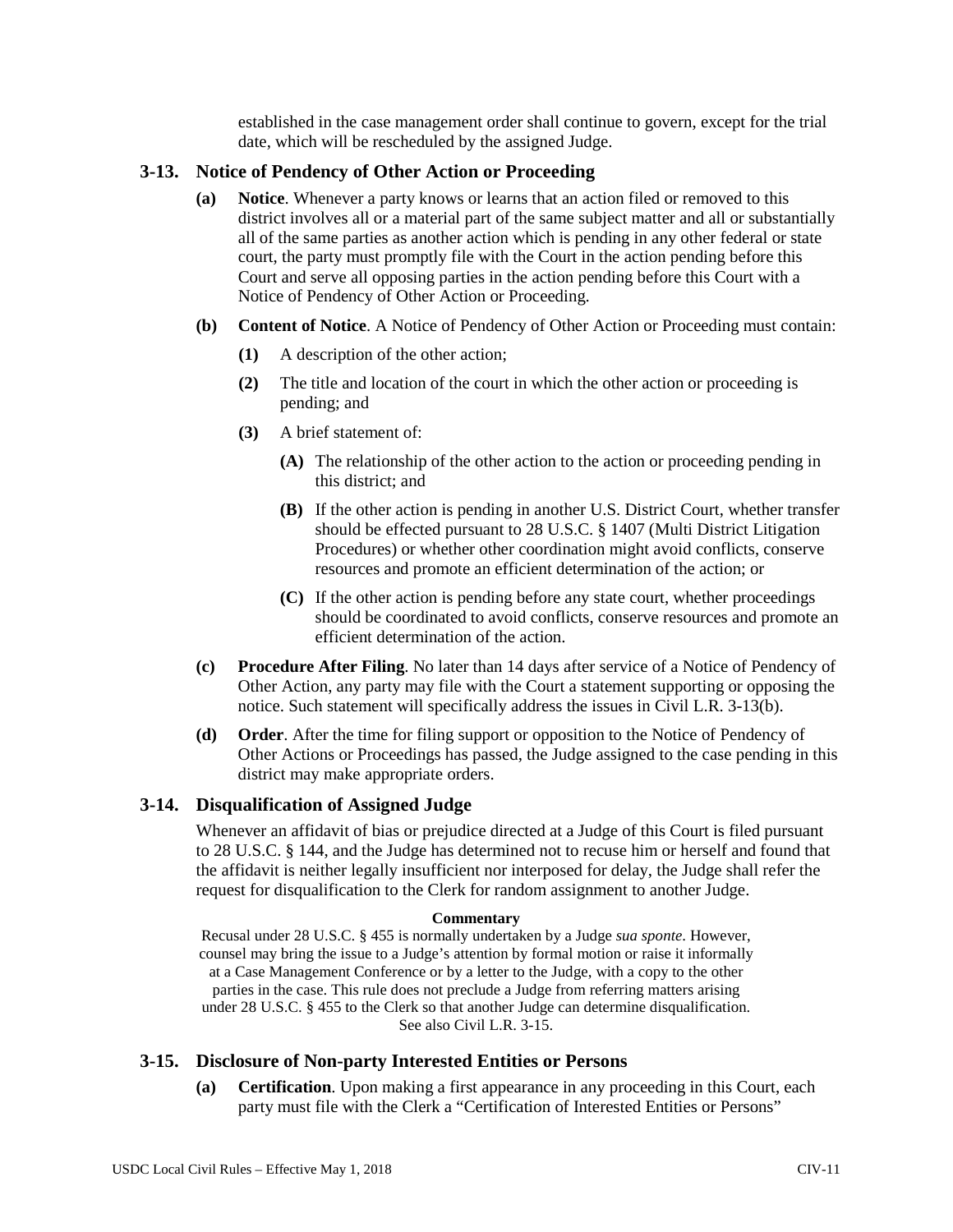pursuant to this Rule. The Rule does not apply to any governmental entity or its agencies.

- **(1)** The Certification must disclose any persons, associations of persons, firms, partnerships, corporations (including parent corporations), or other entities other than the parties themselves known by the party to have either: (i) a financial interest of any kind in the subject matter in controversy or in a party to the proceeding; or (ii) any other kind of interest that could be substantially affected by the outcome of the proceeding.
- **(2)** If a party has no disclosure to make pursuant to subparagraph (a)(1), that party must make a certification stating that no such interest is known other than that of the named parties to the action. A party has a continuing duty to supplement its certification if an entity becomes interested within the meaning of section (1) during the pendency of the proceeding.
- **(3)** For purposes of this Rule, the terms "proceeding" and "financial interest" shall have the meaning assigned by 28 U.S.C.  $\S$  455 (d)(1), (3) and (4), respectively.
- <span id="page-19-0"></span>**(b) Form of Certification**. The Certification of Interested Entities or Persons must take the following form, as is appropriate to the proceeding:
	- **(1)** If there is an interest to be certified: "Pursuant to Civil L.R. 3-15, the undersigned certifies that the following listed persons, associations of persons, firms, partnerships, corporations (including parent corporations) or other entities (i) have a financial interest in the subject matter in controversy or in a party to the proceeding, or (ii) have a non-financial interest in that subject matter or in a party that could be substantially affected by the outcome of this proceeding: (List names and identify their connection and interest). Signature, Attorney of Record."
	- **(2)** If there is no interest to be certified: "Pursuant to Civil L.R. 3-15, the undersigned certifies that as of this date, other than the named parties, there is no such interest to report. Signature, Attorney of Record."
	- **(3)** Certification, pursuant to this subsection, must be filed as a separate document.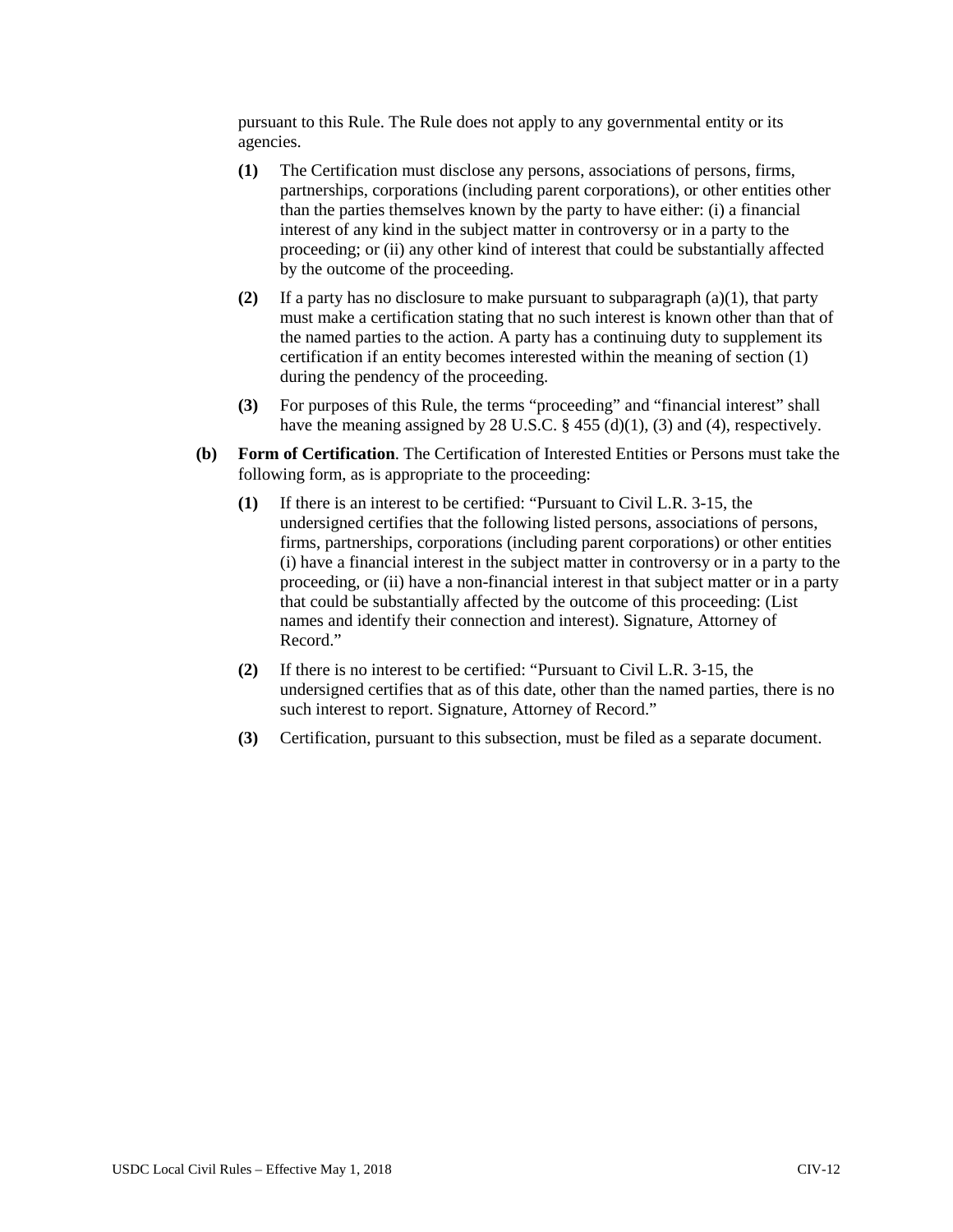# **4. PROCESS: ISSUANCE AND SERVICE**

### <span id="page-20-1"></span><span id="page-20-0"></span>**4-1. Limitation on Service by Marshal**

Except for service on behalf of the United States or as required by Fed. R. Civ. P. 4(c)(2), or unless the Court orders otherwise for good cause shown, service of summons in a civil action shall not be made by the United States Marshal.

#### **Commentary**

28 U.S.C. § 566(c) provides that the United States Marshal shall execute writs, process and orders issued under the authority of the United States.

### <span id="page-20-2"></span>**4-2. Service of Supplementary Material**

Along with the complaint and the summons or request for waiver of service, a party subject to Civil L.R. 16-2(a), (b), or (c), must serve the following Supplementary Material:

- **(a)** A copy of the Order Setting Initial Case Management Conference and ADR deadlines issued pursuant to Civil L.R.  $16-2(a)$ , (b) or (c);
- **(b)** Any pertinent Standing Orders of the assigned Judge;
- **(c)** A copy of the assigned judge's order and instructions for the preparation of a Case Management Statement or, if none, the Court's form found at [cand.uscourts.gov,](file://CANDSF/DATA/Users/_SHARED%20DOCS/LOCAL%20RULES,%20GENERAL%20ORDERS%20&%20IOPs/Local_Rules/Current%20Local%20Rules/www.cand.uscourts.gov) pursuant to Civil L.R. 16-10; and
- **(d)** Except in cases assigned at the time of filing to a Magistrate Judge, a copy of the form allowing a party to consent to assignment of the case to a Magistrate Judge.

#### **Commentary**

The Clerk will provide the filing party with a copy of the Order Setting Initial Case Management Conference and ADR Deadlines, form for Consent to Assignment of the Case to a Magistrate Judge, form for preparation of the Case Management Statement, and any pertinent Standing Orders. The party must make copies of the schedules and forms for service. The Court's ADR processes and procedures are described in the handbook entitled "Dispute Resolution Procedures in the Northern District of California" on the Court's ADR website[, cand.uscourts.gov/adr.](http://www.cand.uscourts.gov/adr.) Limited printed copies of the ADR handbook are available from the Clerk's Office for parties in cases not subject to the Court's Electronic Case Filing program (ECF) under Civil L.R. 5-1(b).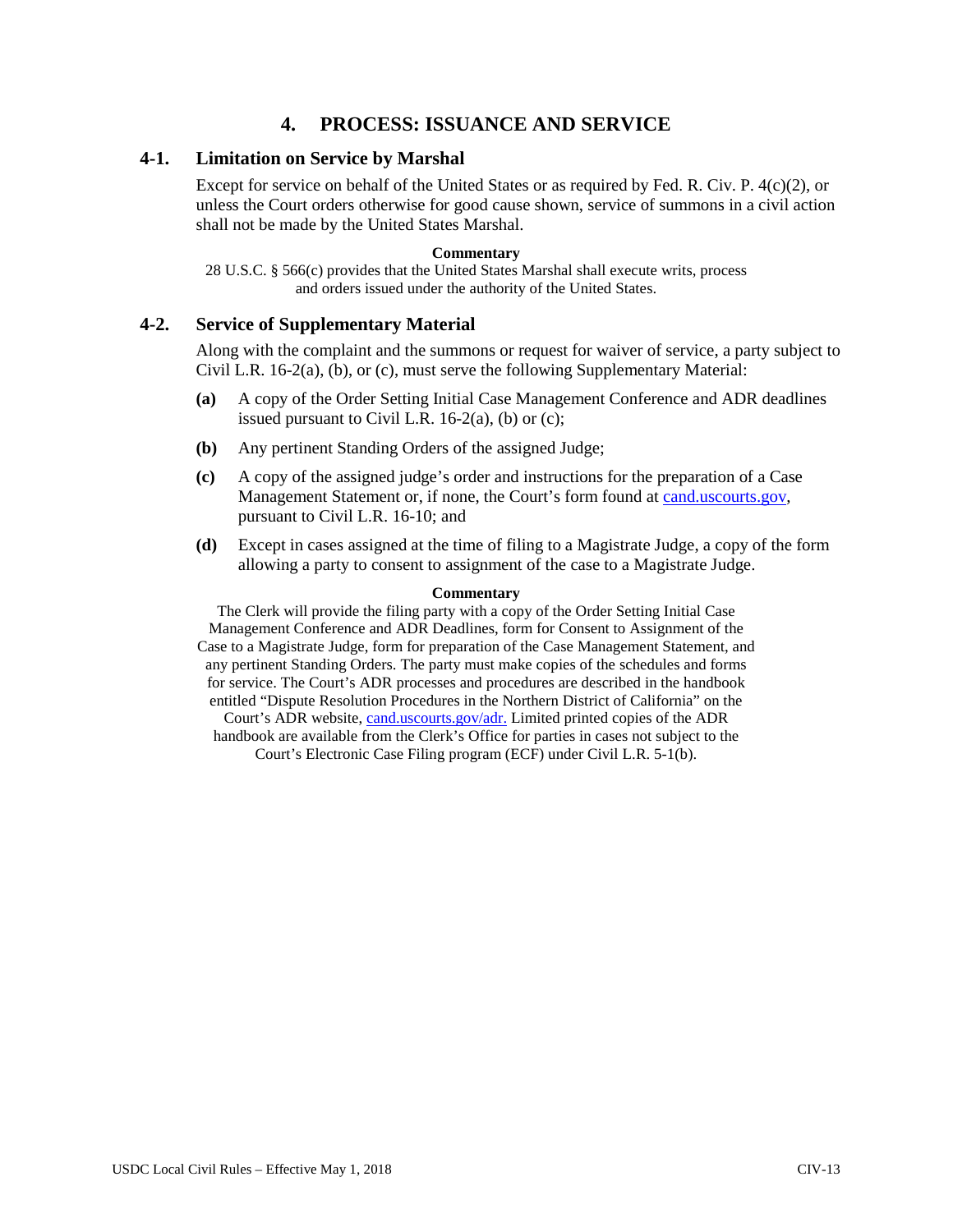# **5. SERVICE AND FILING OF PLEADINGS AND OTHER PAPERS**

### <span id="page-21-3"></span><span id="page-21-2"></span><span id="page-21-1"></span><span id="page-21-0"></span>**5-1. Electronic Case Filing**

- **(a) Electronic Filing, Signing or Verification.** Pursuant to Fed. R. Civ. P. 5(d)(3), papers may be filed, signed or verified by electronic means.
- **(b) Cases and Parties Subject to Electronic Filing.** All cases, except sealed cases, are designated for participation in the Court's Electronic Case Filing ("ECF") system. All documents in sealed cases must be filed manually. However, sealed documents within unsealed cases shall be filed electronically, in compliance with Civil L.R. 79-5. A case that involves a pro se party is subject to electronic filing, unless it is a sealed case. However, the pro se party may not file electronically unless the pro se party moves for and is granted permission by the assigned judge to become an ECF user in that case. Parties represented by counsel in a case involving a pro se party must file documents electronically and serve them manually on the pro se party unless the pro se party has been granted permission to become an ECF user.

#### **Commentary**

Procedures and instructions for using the Court's ECF system consistent with these policies may be found on the Court's ECF website a[t cand.uscourts.gov.](http://www.cand.uscourts.gov/) In addition to providing access to filing and retrieval of documents, the ECF website also contains instructions, a user manual, tutorials, an extensive listing of Frequently Asked Questions ("FAQs"), and information regarding changes in the ECF system, among other items. The initial point of contact for anyone experiencing difficulty filing a document on the ECF system is the toll-free number posted on the ECF website.

### <span id="page-21-4"></span>**(c) Registration, Appearance and Access**

**(1) Obligation to Register.** Each attorney of record is obligated to become an ECF user and obtain a user ID and password for access to the system upon filing a case in this district. Each attorney of record is obligated to become an ECF user and obtain a user ID and password before e-filing a document in an existing case in this district. Registration shall be on a form prescribed by the Clerk, which can be found on the ECF website at [cand.uscourts.gov.](http://www.cand.uscourts.gov/) ECF users shall register their email address for service.

### **(2) Notice of Appearance**

- **(A)** A Notice of Appearance must be e-filed whenever counsel joins a case.
- **(B)** If counsel from the same firm replace one another as the representative of a client, a Notice of Substitution of Counsel must be e-filed.
- **(C)** If a particular counsel ceases to be involved with a case when the party is still represented by other counsel, a Notice of Change in Counsel must be e-filed.
- **(D)** The withdrawal of a party's sole remaining counsel is governed by Civil L.R. 11-5 and requires an order of the Court.
- **(E)** The replacement of one firm by another as counsel for a party is governed by Civil L.R. 11-5 and requires an order of the Court.
- **(3) Obligation to Keep Account Information Current.** An ECF user ID and password is the equivalent of a permanent, individual electronic signature for a registered attorney. Registered attorneys are required to keep their email address current and may update their email address online via the ECF website.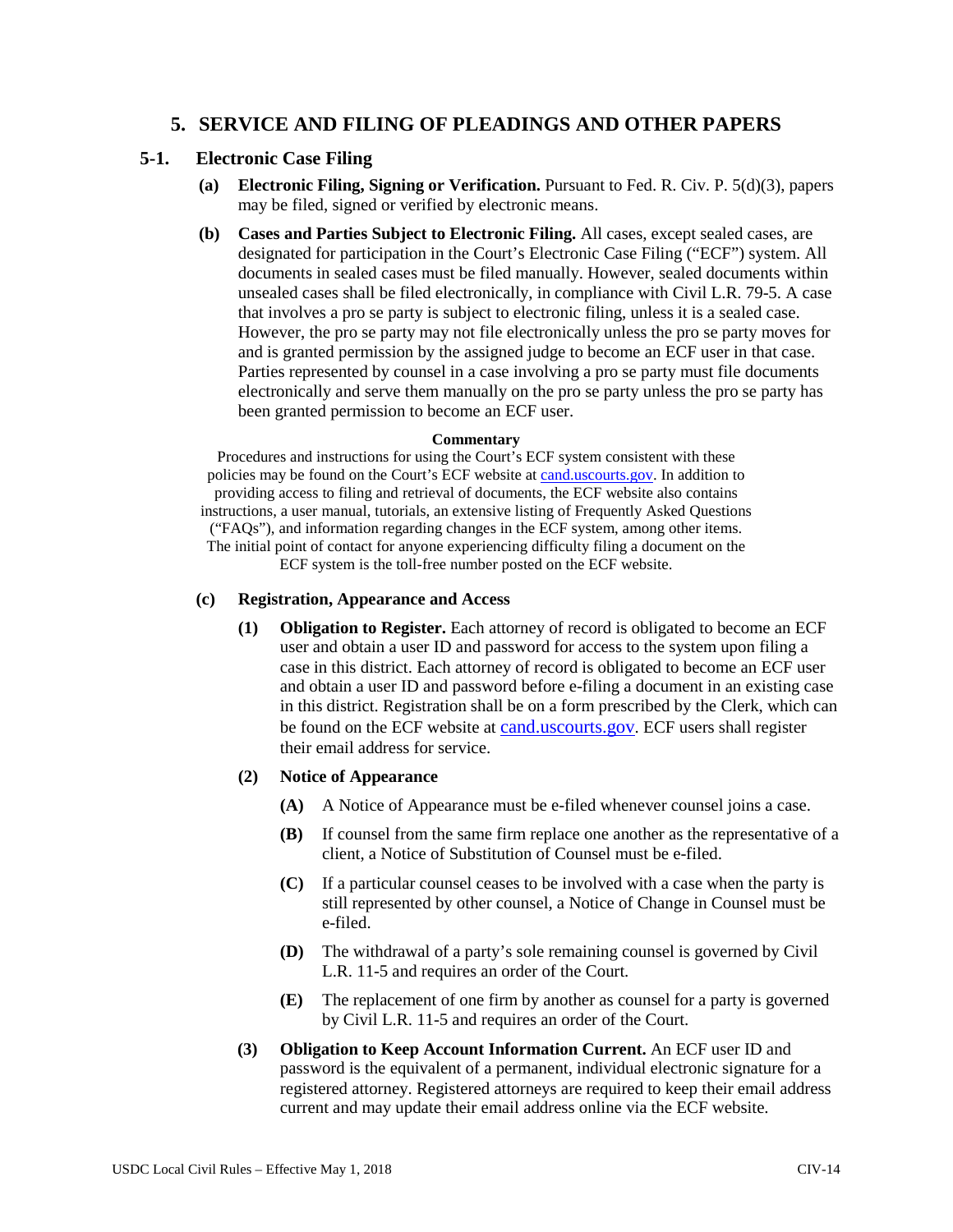- **(4) Authorizing Use of User ID and Password by Others.** An ECF user may authorize another person to electronically file a document using the user ID and password of the ECF user. Nevertheless, the ECF user retains full responsibility for any document so filed.
- **(5) Access**
	- **(A) Filing.** Only an ECF user as described in section (c)(1), or one authorized by the ECF user as described in section  $(c)(4)$ , may electronically file documents.
	- **(B) Retrieval.** Any person may review at the Clerk's Office all filings, electronic or paper, that have not been sealed by the Court. Any ECF user also may access the ECF system and retrieve electronically filed documents that are not sealed, with the following exception:
		- **(i) Exception.** Only counsel for a party or pro se party who has been granted permission by the assigned judge to become an ECF user may access the ECF system and retrieve any electronically filed document in a Social Security appeal or certain immigration cases pursuant to Fed. R. Civ. P. 5.2(c). Any other ECF user may access and retrieve electronically only the docket for the case and any orders entered by the Court. Any person may have access to the full record at the Clerk's Office.

#### **Commentary**

Anyone who is a PACER user (even if not an ECF user) may retrieve publicly available documents in any case electronically filed in this district or nationwide.

#### <span id="page-22-0"></span>**(d) Filing and Service of Pleadings**

- **(1) Filing Initiating Documents.** Except for cases filed by a pro se party who is not a registered e-filer, civil complaints and other case initiating documents in civil cases must be filed electronically. Criminal complaints, indictments and informations, including superseding indictments and informations, and other case-initiating documents in criminal cases shall be filed manually rather than electronically. In addition, all manually-filed initiating documents in civil and criminal cases shall be submitted to the assigned judge by email in electronic form (PDF format only) within seven days of the filing of the initiating documents. A list of the email addresses for each judge for PDF follow up submissions of initiating documents may be found on the Court's website.
- **(2) Service and Answer.** Upon the filing of a complaint or other case-initiating document, whether manually or electronically, the plaintiff shall manually serve upon the defendant along with the complaint, the ECF Registration Information Handout available from the Clerk's Office and on the ECF website. If not already registered, the defendant's counsel shall register to become an ECF user following the procedures outlined on the ECF website, and shall file the responsive pleading electronically. If the defendant is pro se and has not received permission from the assigned judge to become an ECF user in that case, the responsive pleading must be filed and served manually.
- **(3) Filing and Serving Third-Party Complaints.** Upon the filing of a third-party complaint, the third-party plaintiff shall serve upon the third-party defendant along with the third-party complaint, the ECF Registration Information Handout available from the Clerk's Office and on the ECF website. If not already registered, the third-party defendant's counsel shall register to become an ECF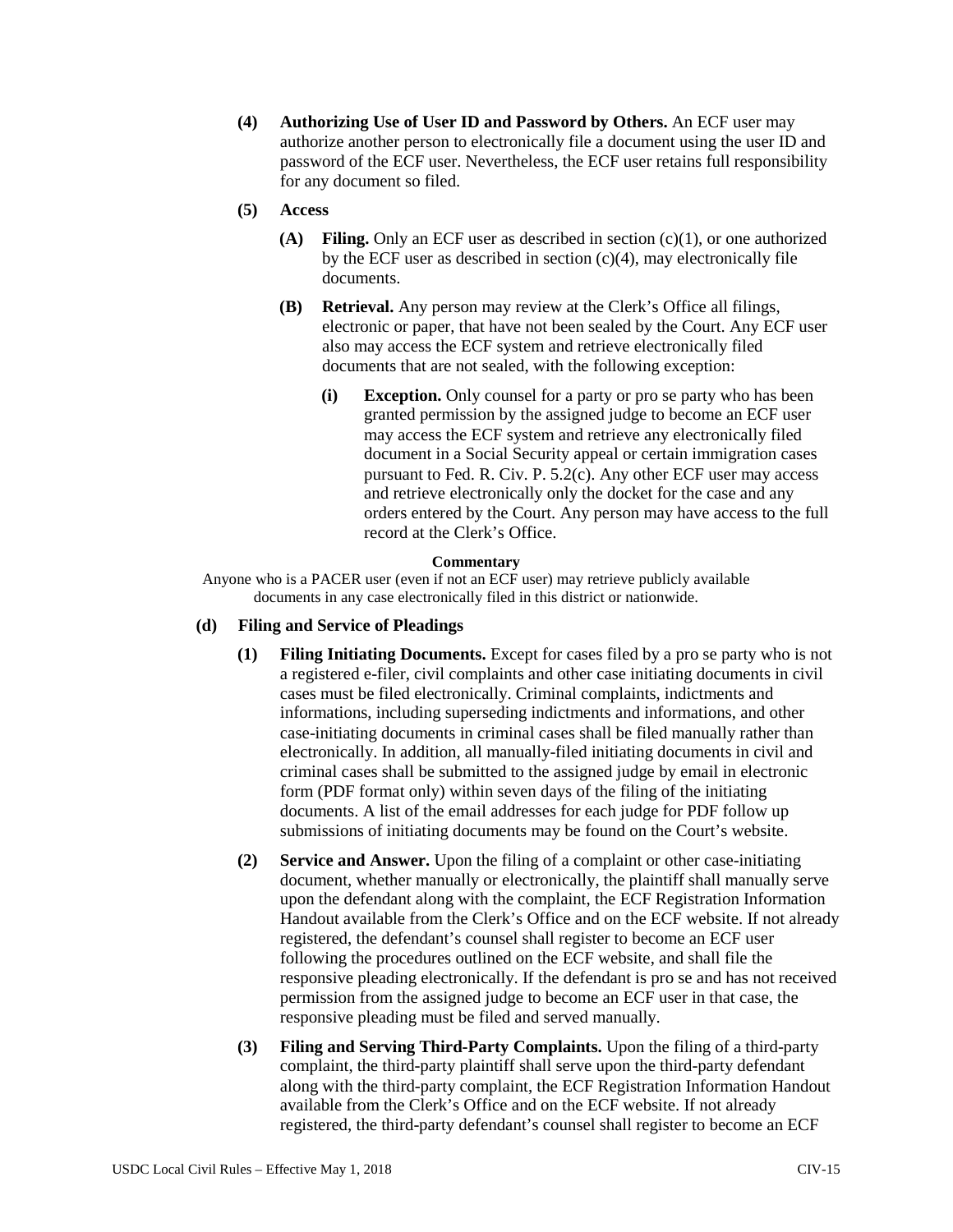user following the procedures outlined on the ECF website, and shall file the third-party responsive pleading electronically. If the third-party defendant is pro se and has not received permission from the assigned judge to become an ECF user in that case, the third-party responsive pleading must be filed and served manually.

### <span id="page-23-0"></span>**(e) Electronic Filing**

- **(1) Generally.** In any non-sealed case, all documents required to be filed with the Clerk shall be filed electronically on the ECF system, except as provided in section 5-1(f) or as otherwise authorized by the Court.
- **(2) Format.** Documents filed electronically must be submitted in PDF format. Documents which the filer has in an electronic format must be converted to PDF from the word processing original, not scanned, to permit text searches and to facilitate transmission and retrieval. If the filer possesses only a paper copy of a document, it may be scanned to convert it to PDF format.

#### **Cross Reference**

*See* Civil L.R. 5-1(i) for rules governing the filing of documents with signatures other than those of the e-filer.

- **(3) Completion of Filing.** Electronic transmission of a document in compliance with court procedures shall, upon receipt by the Clerk of the entire document and the sending of a Notice of Electronic Filing ("NEF") by the ECF system, constitute filing of the document for all purposes and shall constitute entry of that document on the docket maintained by the Clerk pursuant to Fed. R. Civ. P. 58 and 79, and Fed. R. Crim. P. 49 and 55.
- **(4) Deadlines.** All electronic filings of documents must be completed as described in Civil L.R. 5-1(e)(3) prior to midnight in order to be considered timely filed that day.
- **(5) Technical Failure.** The Clerk shall deem the ECF system to be subject to a technical failure on a given day if the system is unable to accept filings continuously or intermittently over the course of any period of time greater than one hour after 12:00 noon that day. Filings due on the day of a technical failure which were not filed solely due to such technical failure shall be due the next court day. Such delayed filings shall be accompanied by a declaration or affidavit attesting to the filer's failed attempts to file electronically at least two times after 12:00 noon separated by at least one hour on each day of delay due to such technical failure.
- **(6) Docket.** The record of filings and entries created by the ECF system for each case shall constitute the docket for that case.

#### **Commentary**

In addition to receiving email notifications of filing activity, parties are encouraged to check the docket in their case on the ECF system at regular intervals.

**(7) Courtesy Copies.** Except as provided in section (e)(7)(D), the parties are required to provide for chambers a paper copy of each document that is electronically filed. Each paper copy shall be provided as set forth in section  $(e)(7)(A) - (F)$  and marked "Chambers Copy". The parties shall not file with the Clerk's Office a paper copy of any document that has already been electronically filed. Courtesy copies must conform to the particular requirements of the assigned judge's standing orders.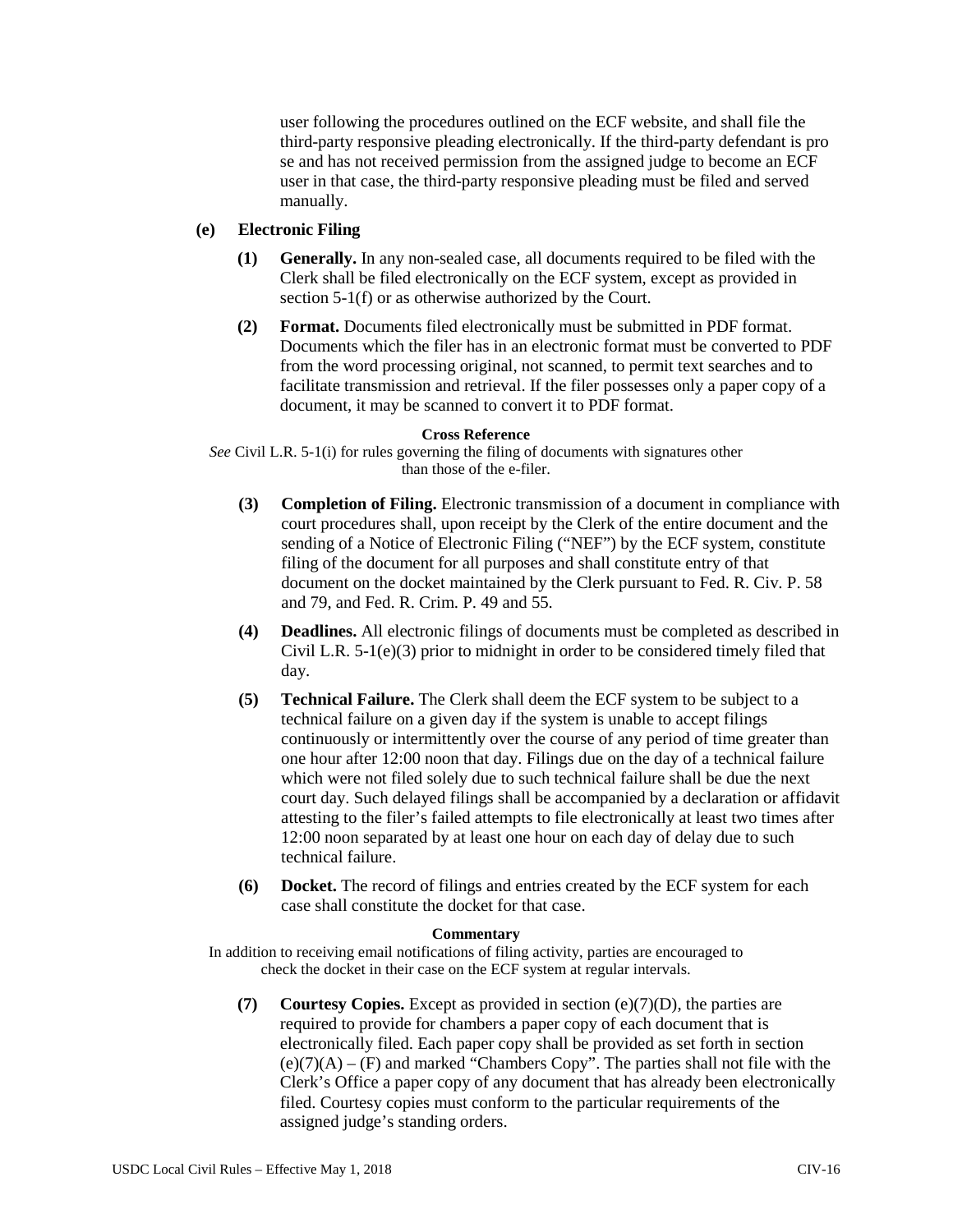- **(A) Motions Filed Under Civil L.R. 7-3 and Criminal L.R. 47-2.** Courtesy copies of motions and oppositions to motions filed under Civil L.R. 7-3 and Crim. L.R. 47-2 shall be mailed via first class mail to the Clerk's Office on the same day the documents are electronically filed. Courtesy copies of replies to motions filed under Civil L.R. 7-3 and Crim. L.R. 47-2 must be delivered to the Clerk's Office no later than noon on the court day following the day that the reply was electronically filed.
- **(B) Motions Filed Under Civil L.R. 6-3 or 7-11.** Courtesy copies of motions and oppositions filed under Civil L.R. 6-3 or 7-11 must be delivered to the Clerk's Office no later than noon on the court day following the day that those documents were electronically filed.
- **(C) Motions for Temporary Restraining Orders or Other Emergency Ex**  Parte Relief. Courtesy copies of motions for temporary restraining orders or other emergency *ex parte* relief, oppositions to such motions, and replies to such motions must be delivered to the Clerk's Office no later than noon on the court day following the day that those documents were electronically filed.
- **(D) Magistrate Judge Consent and Declination Forms.** No courtesy copies of forms stating whether a party consents or declines to magistrate judge jurisdiction pursuant to 28 U.S.C. § 636(c) shall be provided to chambers.
- **(E) Documents Relating to Hearings in Less Than 7 Days.** Courtesy copies of any other documents filed in connection with a hearing or other proceeding to be held within 7 days of the filing must be delivered to the Clerk's Office no later than noon on the court day following the day that the documents were electronically filed.
- **(F) All Other Electronically Filed Documents.** Courtesy copies of all other electronically filed documents shall be mailed via first class mail to the Clerk's Office on the same day that the documents are electronically filed.

**Cross Reference** *See* Crim. L.R. 2-4.

### <span id="page-24-0"></span>**(f) Manual Filing**

Some types of documents shall only be filed manually and not electronically unless specifically authorized by the Court. A list of such documents may be found on the ECF website. Such documents shall be manually filed with the Clerk and served upon the parties in accordance with the applicable Federal Rules of Civil Procedure, Federal Rules of Criminal Procedure and Local Rules for filing and service of paper documents. Parties manually filing a document shall file electronically a Manual Filing Notification.

### <span id="page-24-1"></span>**(g) Proposed Orders**

Proposed orders submitted by an ECF user in an ECF case shall be filed in PDF format, and attached to the electronically filed document (e.g., stipulation or motion) to which they pertain. In addition, proposed orders shall be submitted in an approved processing format such as Word, Word Perfect or ASCII text, to the specific address on the Court's website for emailing proposed orders to the assigned judge. Proposed orders must conform to the particular requirements of the assigned judge's standing orders.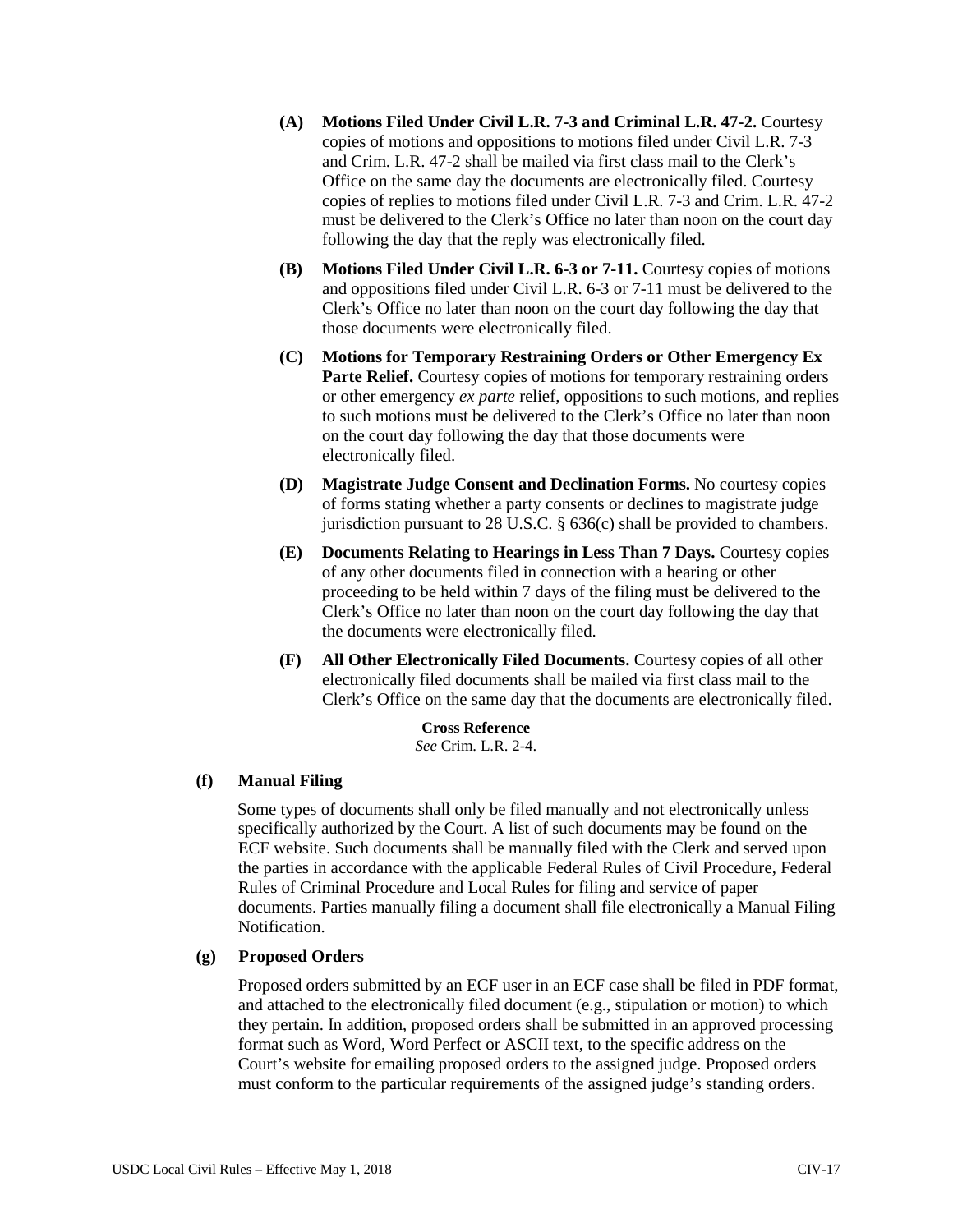### <span id="page-25-0"></span>**(h) Service of Electronically Filed Documents**

**(1) Generally.** Upon the filing of a document by a party, an email message will be automatically generated by the ECF system and sent to the registered attorneys for all parties in the case. Except for electronically filed civil complaints and other case-initiating documents, which must be served manually, receipt of this message constitutes service on the receiving party.

#### **Cross Reference**

*See* Civil L.R. 7-3 for rules for calculating due dates for opposition and reply briefs.

- **(2) Service on Parties Who Have Not Registered as ECF Users.** When service of a document, other than a complaint or third-party complaint, is required to be made upon a person who is not a registered ECF user in that case, a paper copy of the document shall be served on the person (as otherwise required by the Federal Rules of Civil Procedure, Federal Rules of Criminal Procedure, and Local Rules).
- **(3) Service of the Court's Orders.** Orders filed by the Court in non-sealed cases will be served only via the emailed Notice of Electronic Filing. No manual service will be made by the Court except on a pro se party who has not received permission from the assigned judge to become an ECF user in a particular case.
- <span id="page-25-1"></span>**(i) Signatures**
	- **(1) Generally.** A document electronically filed with the Court shall be deemed to be signed by the person ("Signatory") when the document identifies the person as a Signatory and the filing complies with either subsection (2) or (3). Any filing in accordance with any of these methods shall bind the Signatory as if the document was physically signed and filed, and shall function as the Signatory's signature whether for purposes of Rule 11 of the Federal Rules of Civil Procedure, to attest to the truthfulness of an affidavit or declaration, or for any other purpose.
	- **(2) ECF Users.** In the case of a Signatory who is an ECF user, such document shall be deemed signed, regardless of the existence of a physical signature on the document, provided that such document is filed using the user ID and password of the Signatory.
	- **(3) Others.** In the case of a Signatory who is not an ECF user, or who is an ECF user but whose user ID and password are not utilized in the electronic filing of the document, as in the case of documents requiring multiple signatures, the filer of the document shall attest that concurrence in the filing of the document has been obtained from each of the other Signatories, which shall serve in lieu of their signatures on the document. The filer's attestation may be incorporated into the document itself, or take the form of a declaration attached to the document. The filer shall maintain records to support this concurrence for subsequent production for the Court, if so ordered, or for inspection upon request by a party, until one year after the final resolution of the action (including appeal, if any). The filer may attach a scanned image of the signature page of the document being electronically filed in lieu of maintaining the paper record for subsequent production if required.
	- **(4) Criminal Cases.** Notwithstanding the provisions of section 5-1(e)(3), in a criminal case, any document signed by a criminal defendant and any document containing multiple signatures shall be scanned in its entirety to ensure that all signatures are visible. Certain documents that may be used by various agencies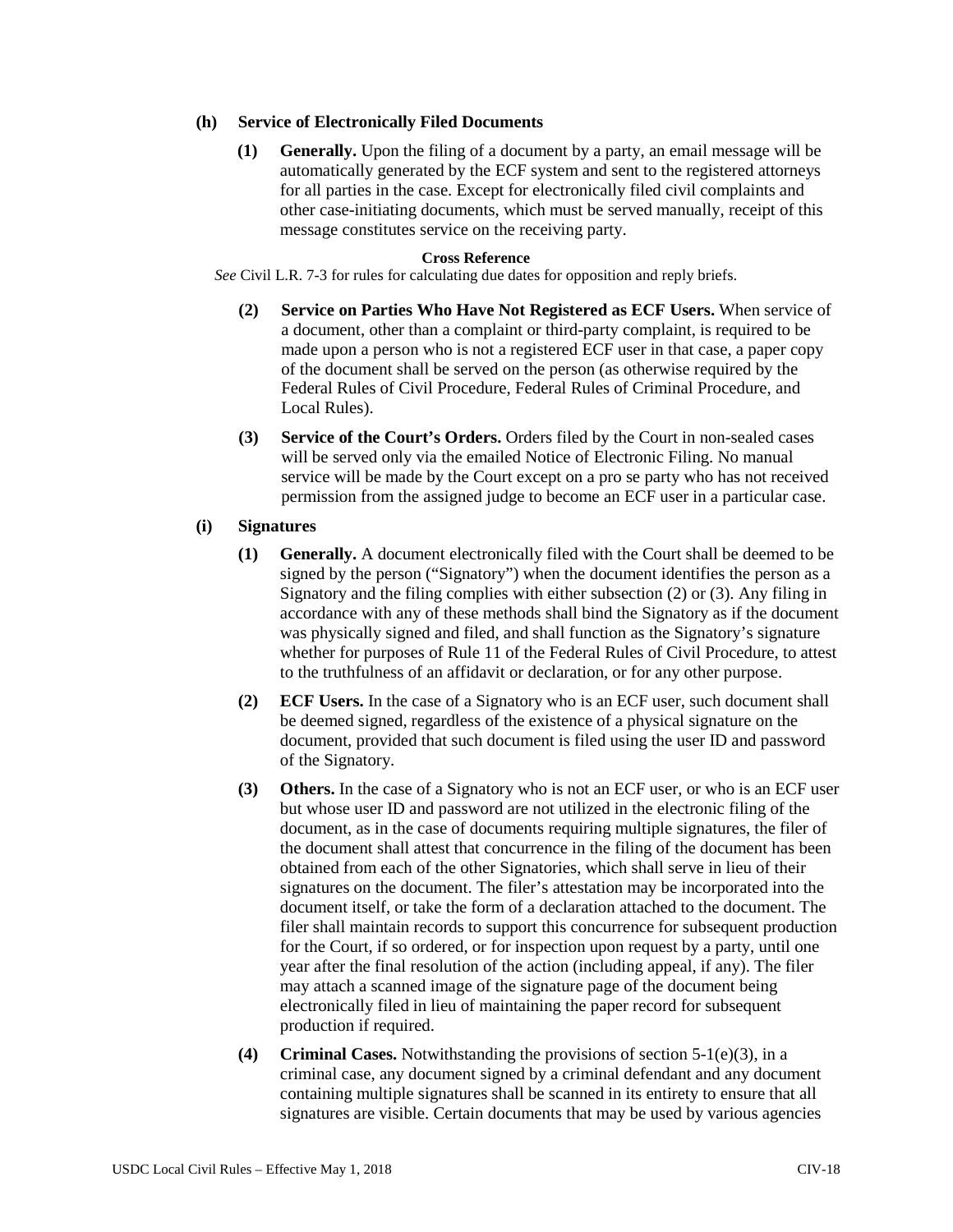shall also be scanned in their entirety; a list of such documents may be found on the ECF website.

### <span id="page-26-0"></span>**(j) Sanctions for Non-Compliance**

Failure of counsel to timely register or otherwise comply with ECF filing requirements shall subject counsel to sanctions as may be imposed by the Court.

# <span id="page-26-2"></span><span id="page-26-1"></span>**5-2. Manual Filing**

- **(a) Filing Original**. Except as allowed in Civil L.R. 5-3, Facsimile Filing, the original of any document required or permitted to be manually filed by the Federal Rules or by these local rules, together with a certificate of service, must be delivered to the Office of the Clerk during regular hours (as defined in Civil L.R. 77-1(b)) in the courthouse in which the chambers of the Judge to whom the action has been assigned pursuant to Civil L.R. 3-3(a) are located. Certain documents may be filed after regular hours by depositing them in a drop-box pursuant to Civil L.R. 5-4.
- <span id="page-26-3"></span>**(b) Extra Copy for Chambers**. Courtesy copies of each document manually filed must be submitted as required in Civil L.R.  $5-1(e)(7)$ . If the matter has been assigned to a Magistrate Judge for hearing, an additional copy designated for delivery to the assigned Magistrate Judge must submitted in the same manner to the Office of the Clerk in the courthouse in which the chambers of the Magistrate Judge are located.

#### **Commentary**

When a copy for chambers is delivered to the Office of the Clerk in conformity with Civil L.R. 5-2(b), counsel will be deemed to have complied with any order requiring delivery of that document to the chambers of the assigned Judge.

### <span id="page-26-5"></span><span id="page-26-4"></span>**5-3. Facsimile Filings**

- **(a) Method of Filing**. In lieu of manually filing an original document pursuant to Civil L.R. 5-2(a), a party or a party's agent may file with the Court a facsimile ("fax") copy of the original document pursuant to this rule. For purposes of this rule, any fax filing agency shall be regarded as an agent of the filing party, not an agent of the Court. Also for purposes of this rule, the image of the original manual signature appearing on a fax copy filed pursuant to this rule shall constitute an original signature for all court purposes.
- <span id="page-26-6"></span>**(b) Procedures**. Fax copies may be filed as follows:
	- **(1)** The fax copy is not transmitted directly to the Clerk by electronic or telephonic means;
	- **(2)** The fax copy is delivered to the Office of the Clerk at the location of the chambers of the Judge to whom the case has been assigned pursuant to Civil L.R.  $3-3(a)$ :
	- **(3)** The fax copy complies with the requirements of Civil L.R. 3-4; and
	- **(4)** The fax copy is accompanied by a certificate of service, as well as an additional copy of the document marked as a copy for "Chambers" (and if the matter has been assigned to a Magistrate Judge for hearing, an additional copy designated for delivery to the chambers of the assigned Magistrate Judge).
- <span id="page-26-7"></span>**(c) Disposition of the Original Document**. The following procedures shall govern disposition of the original document whenever a fax copy is filed pursuant to Civil L.R. 5-3(b):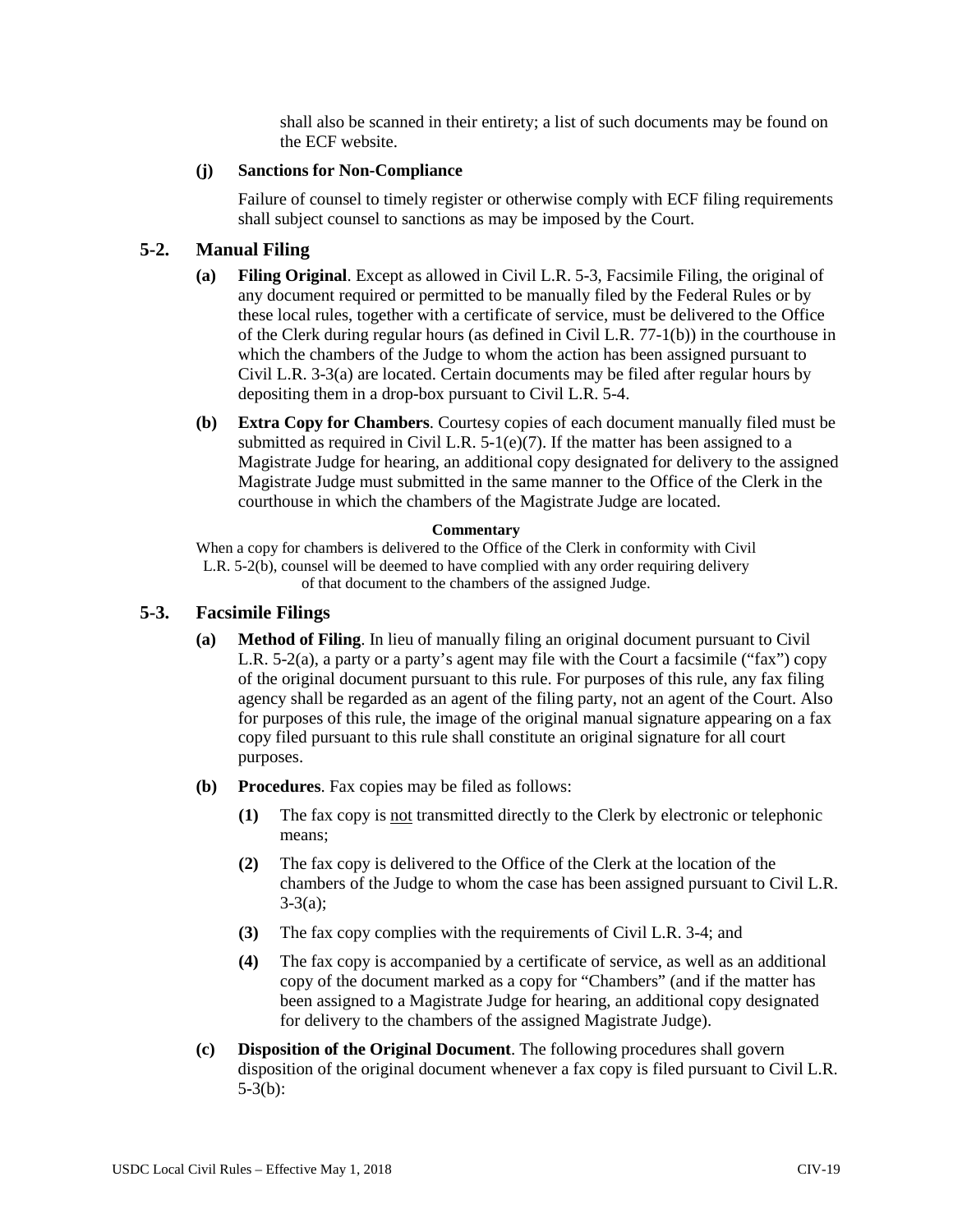- **(1)** The original signed document shall not be substituted into the Court's records, except upon Court order;
- **(2)** Any party filing a fax copy of a document must maintain the original transmitted document and the transmission record of that document until the conclusion of the case, including any applicable appeal period. A transmission record for purposes of this rule is a paper printed by the facsimile machine upon which the original document was transmitted. The record must state the telephone number of the receiving machine, the number of pages sent, the transmission time and an indication that no error in transmission occurred.
- **(3)** Upon request by a party or the Court, the filing party must provide for review the original transmitted document from which a fax copy was produced.

# <span id="page-27-1"></span><span id="page-27-0"></span>**5-4. Drop Box Filings**

- **(a) Documents Which May Be Filed**. Most documents to be filed pursuant to Civil L.R. 5-2(a) may be deposited in a Clerk's Office drop box, subject to the following:
	- **(1)** Any papers in support of or in opposition to a matter scheduled for hearing within 7 days of filing may not be filed through use of a drop box;
	- **(2)** Initial pleadings or other case-initiating documents that are required or permitted to be manually filed may be deposited for filing in a drop box at any courthouse of the district — and any applicable filing fee must be included, with payment only in the form of a check;
	- **(3)** Except for documents covered by (a)(1), above, after regular hours of the Clerk's Office a document to be filed pursuant to Civil L.R. 5-2(a) may be filed by deposit in the Clerk's Office drop box at the courthouse in which the Chambers of the assigned Judge are located.
- <span id="page-27-2"></span>**(b) Drop Box Locations and Availability**. The Court will maintain drop boxes at each division of the Clerk's Office. The Clerk will regulate the hours during which materials may be filed through use of a drop box.

#### **Commentary**

Questions regarding availability and use of the drop box should be directed to the Clerk. The Clerk has set the following schedule for location and availability of drop boxes:

| <b>Drop Box Location</b>                                                              | <b>Availability</b>                          | <b>Restrictions</b>                                                                                                              |
|---------------------------------------------------------------------------------------|----------------------------------------------|----------------------------------------------------------------------------------------------------------------------------------|
| Clerk's Office Entrance<br>$16th$ Floor<br>450 Golden Gate<br>Avenue<br>San Francisco | Before $9:00$ a.m.<br>$&$ After 4:00 p.m.    | Federal Building closed to public after 6:00<br>p.m. and before 6:00 a.m. on weekdays, and<br>all weekends and federal holidays. |
| Courthouse Lobby<br>$1st$ Floor<br>1301 Clay Street<br>Oakland                        | Before $9:00$ a.m.<br>$&$ After 4:00 p.m.    | Federal Building closed to public after 5:00<br>p.m. and before 7:00 a.m., and on weekends<br>and federal holidays.              |
| Clerk's Office Entrance<br>$2nd$ Floor<br>280 South 1st Street<br>San Jose            | Before $9:00$ a.m.<br>&<br>After $4:00$ p.m. | Federal Building closed to public after 5:00<br>p.m. and before 7:30 a.m., and on weekends<br>and federal holidays.              |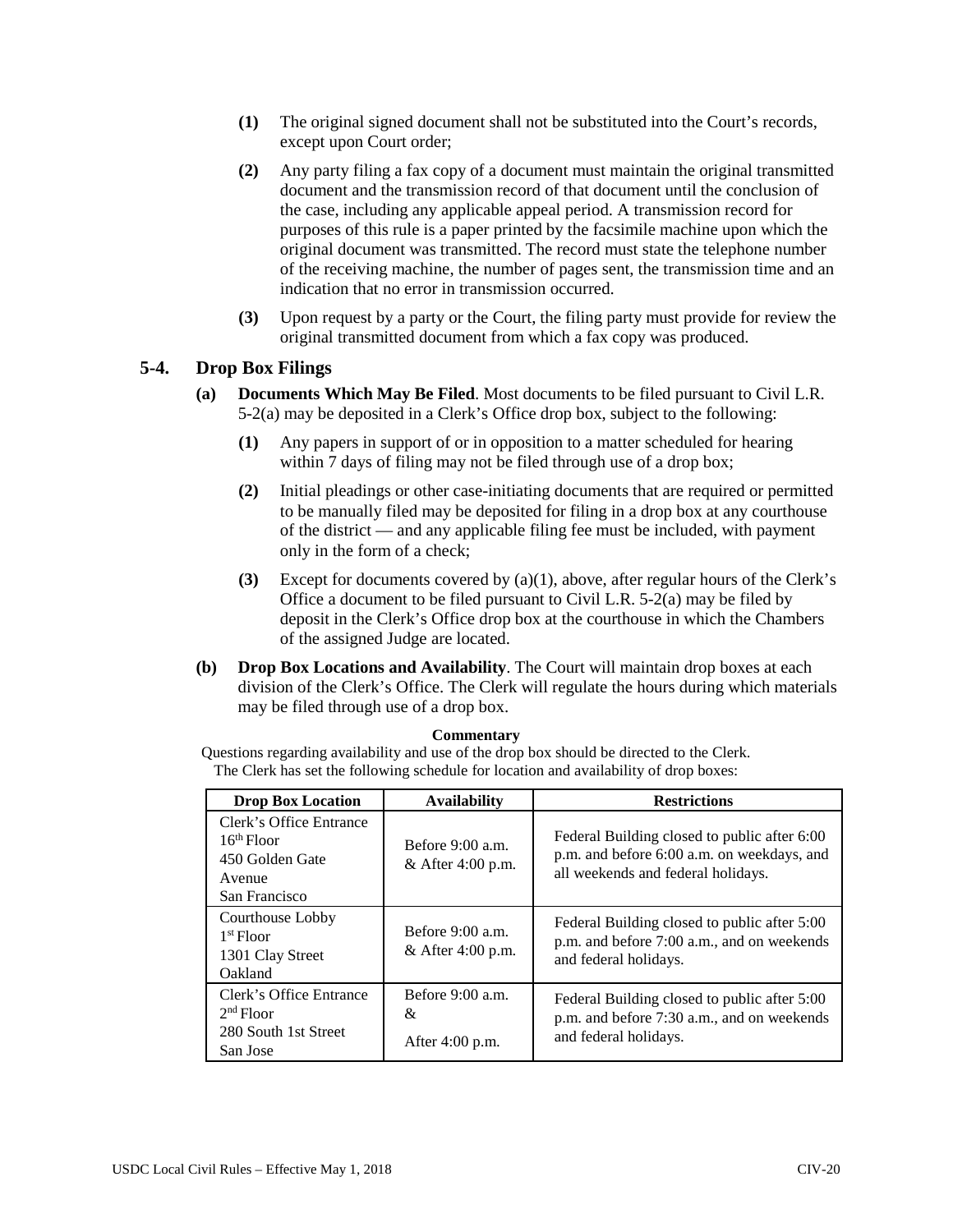- <span id="page-28-0"></span>**(c) Filing Date of Drop Box Documents**. Before deposit of a document for filing in a drop box, the back side of the last page of the document must be stamped "Received" using the device available at the drop box.
	- **(1)** The document will be marked by the Clerk as "Filed" on the same date indicated by the "Received" stamp, except when the "Received" date is a weekend or Court holiday, in which case it will be marked as "Filed" on the first day following the weekend or Court holiday.
	- **(2)** Where the back side of the last page of the document has not been stamped "Received" with the device available at the drop box, the Clerk will mark the document as "Filed" on the day the Clerk emptied the drop box of the document.

#### **Commentary**

Questions regarding availability and use of the drop box should be directed to the Clerk. The Clerk's Office policy is to empty and lock the drop box at the beginning of each day when the Clerk's Office opens. When the Clerk's Office closes, the drop box is reopened so that it may be used again for filing.

# <span id="page-28-2"></span><span id="page-28-1"></span>**5-5. Certificate of Service**

- **(a) Form**. Whenever any pleading or other paper presented for filing is required (or permitted by any rule or other provision of law) to be served upon any party or person, unless it is served by ECF, it must bear or have attached to it:
	- **(1)** An acknowledgment of service by the person served; or
	- **(2)** Certificate of service stating the date, place and manner of service and the names street address or electronic address of the persons served, certified by the person who made service, pursuant to 28 U.S.C. §1746.
- <span id="page-28-3"></span>**(b) Sanction for Failure to Provide Certificate**. Failure to provide an acknowledgment or certificate of service shall not be a ground for the Clerk to refuse to file a paper or pleading. However, any such document may be disregarded by the Judge if an adverse party timely objects on the ground of lack of service.

#### **Cross Reference**

See Fed. R. Civ. P. 4(d).

#### **Commentary**

Pursuant to Civil L.R. 5-1, except for civil complaints and other case-initiating documents in civil cases, parties are not required to include a certificate or acknowledgment of service upon registered ECF users when a document is filed electronically. Notification to those parties will be provided by the court's electronic filing system.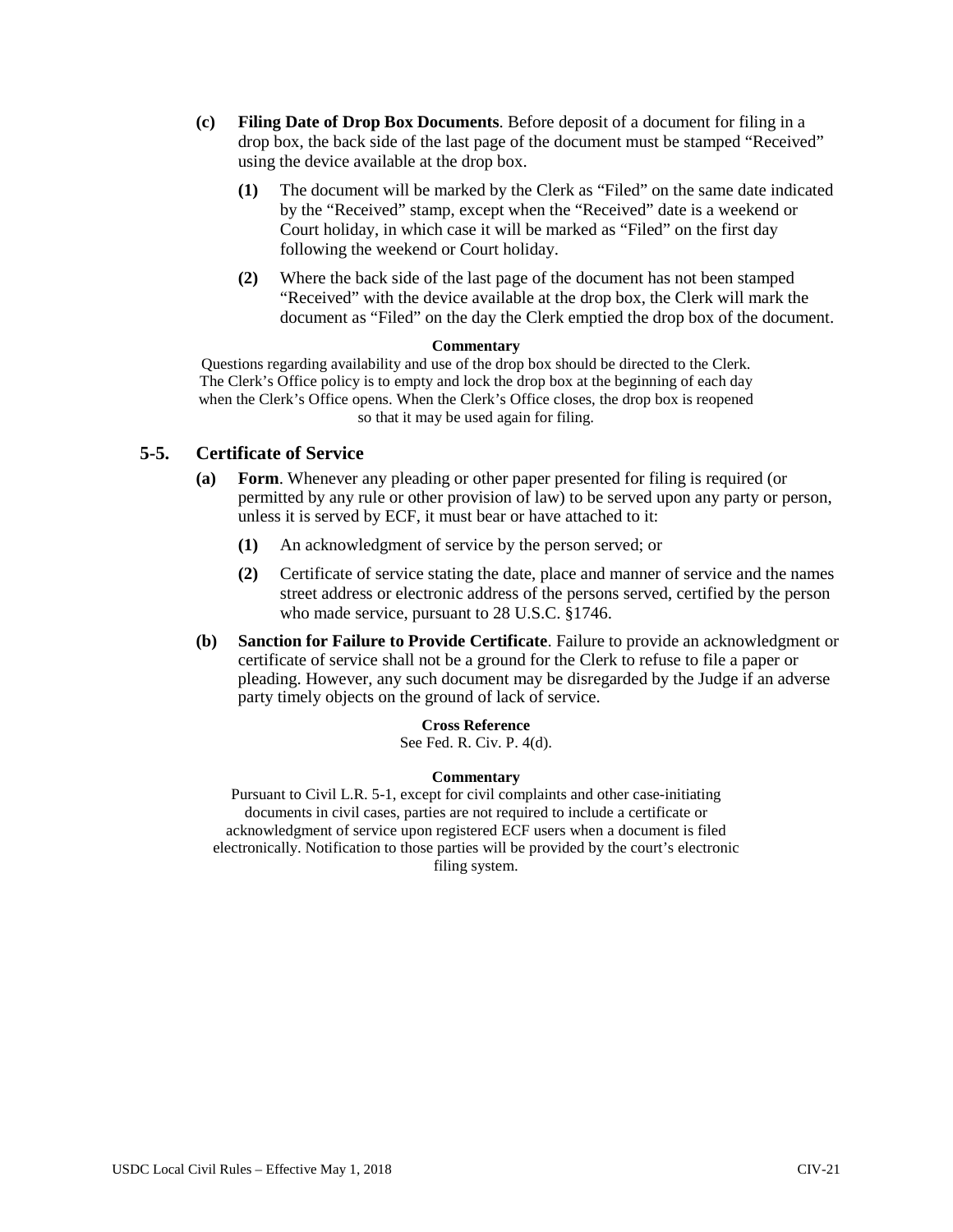# **6. TIME**

### <span id="page-29-2"></span><span id="page-29-1"></span><span id="page-29-0"></span>**6-1. Enlarging or Shortening Time**

- **(a) When Stipulation Permissible Without Court Order**. Parties may stipulate in writing, without a Court order, to extend the time within which to answer or otherwise respond to the complaint, or to enlarge or shorten the time in matters not required to be filed or lodged with the Court, provided the change will not alter the date of any event or any deadline already fixed by Court order. Such stipulations shall be promptly filed pursuant to Civil L.R. 5.
- <span id="page-29-3"></span>**(b) When Court Order Necessary to Change Time**. A Court order is required for any enlargement or shortening of time that alters an event or deadline already fixed by Court order or that involves papers required to be filed or lodged with the Court (other than an initial response to the complaint). A request for a Court order enlarging or shortening time may be made by written stipulation pursuant to Civil L.R. 6-2 or motion pursuant to Civil L.R. 6-3. Any stipulated request or motion which affects a hearing or proceeding on the Court's calendar must be filed no later than 14 days before the scheduled event.

# <span id="page-29-5"></span><span id="page-29-4"></span>**6-2. Stipulated Request for Order Changing Time**

- **(a) Form and Content**. The parties may file a stipulation, conforming to Civil L.R. 7-12, requesting an order changing time that would affect the date of an event or deadline already fixed by Court order, or that would accelerate or extend time frames set in the Local Rules or in the Federal Rules. The stipulated request must be accompanied by a declaration that:
	- **(1)** Sets forth with particularity, the reasons for the requested enlargement or shortening of time;
	- **(2)** Discloses all previous time modifications in the case, whether by stipulation or Court order; and
	- **(3)** Describes the effect the requested time modification would have on the schedule for the case.
- **(b) Action by the Court**. After receiving a stipulated request under this Rule, the Judge may grant, deny or modify the requested time change.

### <span id="page-29-8"></span><span id="page-29-7"></span><span id="page-29-6"></span>**6-3. Motion to Change Time**

- **(a) Form and Content**. A motion to enlarge or shorten time may be no more than 5 pages in length and must be accompanied by a proposed order and by a declaration that:
	- **(1)** Sets forth with particularity, the reasons for the requested enlargement or shortening of time;
	- **(2)** Describes the efforts the party has made to obtain a stipulation to the time change;
	- **(3)** Identifies the substantial harm or prejudice that would occur if the Court did not change the time; and
	- **(4)** If the motion is to shorten time for the Court to hear a motion:
		- **(i)** Describes the moving party's compliance with Civil L.R. 37-1(a), where applicable, and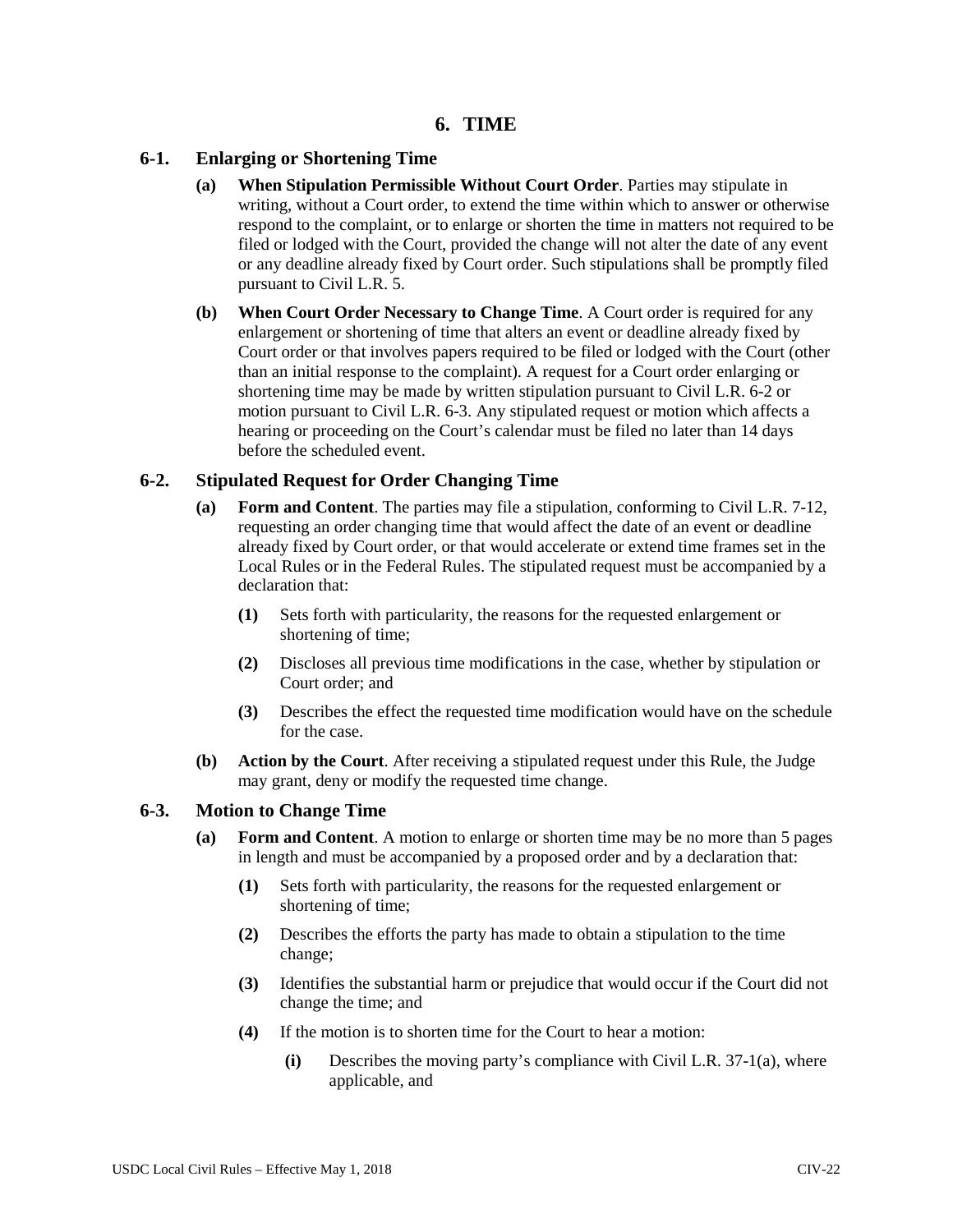- **(ii)** Describes the nature of the underlying dispute that would be addressed in the motion and briefly summarizes the position each party had taken.
- **(5)** Discloses all previous time modifications in the case, whether by stipulation or Court order;
- **(6)** Describes the effect the requested time modification would have on the schedule for the case.
- <span id="page-30-0"></span>**(b) Opposition to Motion to Change Time**. Unless otherwise ordered, a party who opposes a motion to enlarge or shorten time must file an opposition not to exceed 5 pages, accompanied by a declaration setting forth the basis for opposition, no later than 4 days after receiving the motion.
- <span id="page-30-1"></span>**(c) Delivery of Manually Filed Documents to Other Parties**. A party manually filing an administrative motion to enlarge or shorten time must deliver a copy of the motion, proposed order and supporting declaration to all other parties on the day the motion is filed. The objecting party must deliver a copy of its opposition to all parties on the day the opposition is filed.
- <span id="page-30-2"></span>**(d) Action by the Court**. After receiving a motion to enlarge or shorten time and any opposition, the Judge may grant, deny, modify the requested time change or schedule the matter for additional briefing or a hearing.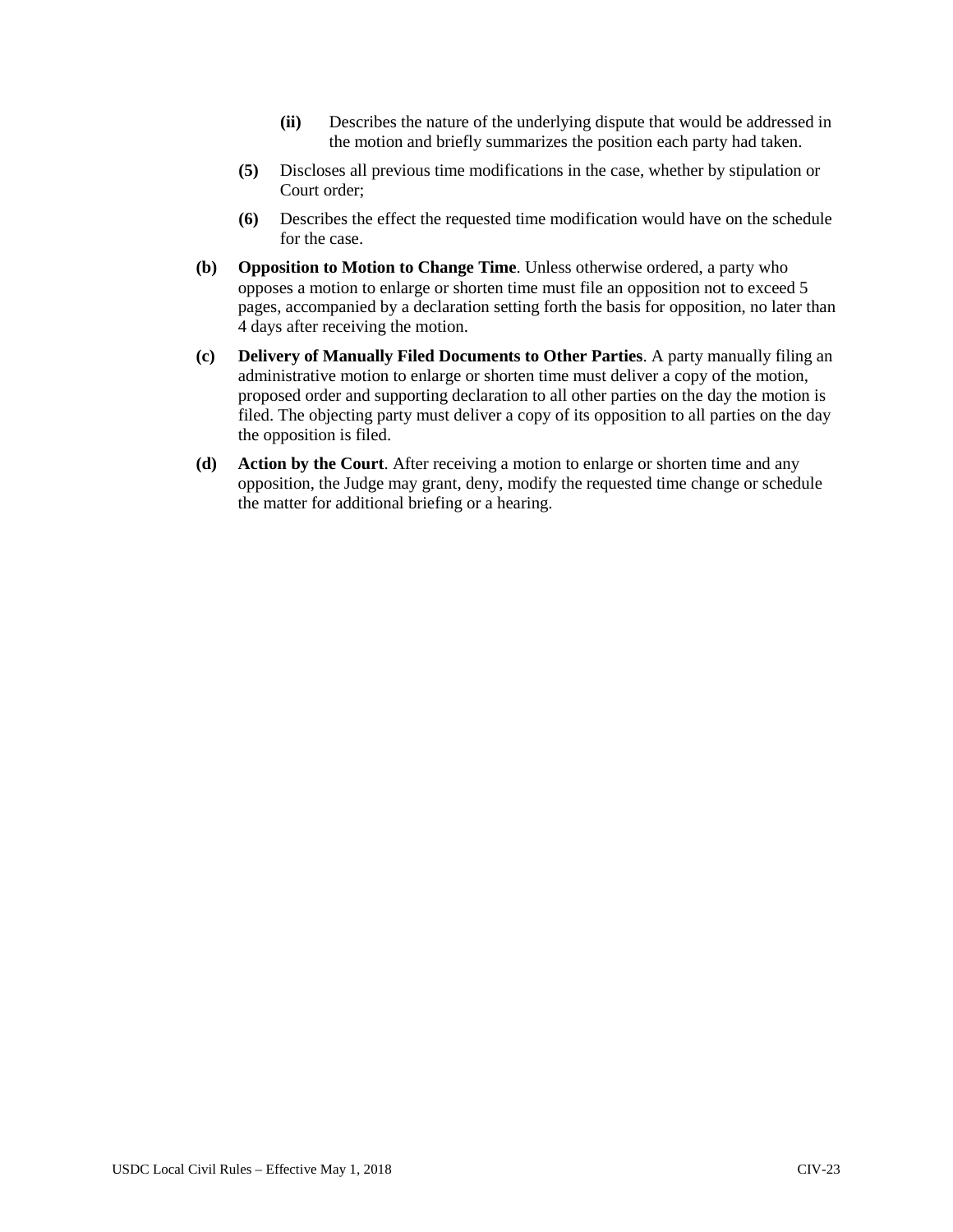# **7. MOTION PRACTICE**

### <span id="page-31-2"></span><span id="page-31-1"></span><span id="page-31-0"></span>**7-1. Motions**

- **(a) Types of Motions**. Any written request to the Court for an order must be presented by one of the following means:
	- **(1)** Duly noticed motion pursuant to Civil L.R. 7-2;
	- **(2)** A motion to enlarge or shorten time pursuant to Civil L.R. 6-1;
	- **(3)** When authorized, an *ex parte* motion pursuant to Civil L.R. 7-10;
	- **(4)** When applicable, a motion for administrative relief pursuant to Civil L.R. 7-11; or
	- **(5)** Stipulation of the affected parties pursuant to Civil L.R. 7-12.
	- **(6)** Motions regarding Orders or Recommendations of a Magistrate Judge pursuant to Civil L.R. 72-2 or 72-3.
- <span id="page-31-3"></span>**(b) To Whom Motions Made**. Motions must be directed to the Judge to whom the action is assigned, except as that Judge may otherwise order. In the Judge's discretion, or upon request by counsel and with the Judge's approval, a motion may be determined without oral argument or by telephone conference call.
- <span id="page-31-4"></span>**(c) Unassigned Case or Judge Unavailable**. A motion may be presented to the General Duty Judge or, if unavailable, to the Chief Judge or Acting Chief Judge when:
	- **(1)** The assigned Judge is unavailable as defined in Civil L.R. 1-5(p) and an emergency requires prompt action; or
	- **(2)** An order is necessary before an action can be filed.

### <span id="page-31-6"></span><span id="page-31-5"></span>**7-2. Notice and Supporting Papers**

- **(a) Time**. Except as otherwise ordered or permitted by the assigned Judge or these Local Rules, and except for motions made during the course of a trial or hearing, all motions must be filed, served and noticed in writing on the motion calendar of the assigned Judge for hearing not less than 35 days after filing of the motion. Fed. R. Civ. P. (6)(d) does not apply and thus does not extend this deadline.
- <span id="page-31-7"></span>**(b) Form**. In one filed document not exceeding 25 pages in length, a motion must contain:
	- **(1)** On the first page in the space opposite the caption and below the case number, the noticed hearing date and time;
	- **(2)** In the first paragraph, notice of the motion including date and time of hearing;
	- **(3)** In the second paragraph, a concise statement of what relief or Court action the movant seeks; and
	- **(4)** In the succeeding paragraphs, the points and authorities in support of the motion — in compliance with Civil L.R. 7-4(a).
- <span id="page-31-8"></span>**(c) Proposed Order**. Unless excused by the Judge who will hear the motion, each motion must be accompanied by a proposed order.
- <span id="page-31-9"></span>**(d) Affidavits or Declarations**. Each motion must be accompanied by affidavits or declarations pursuant to Civil L.R. 7-5.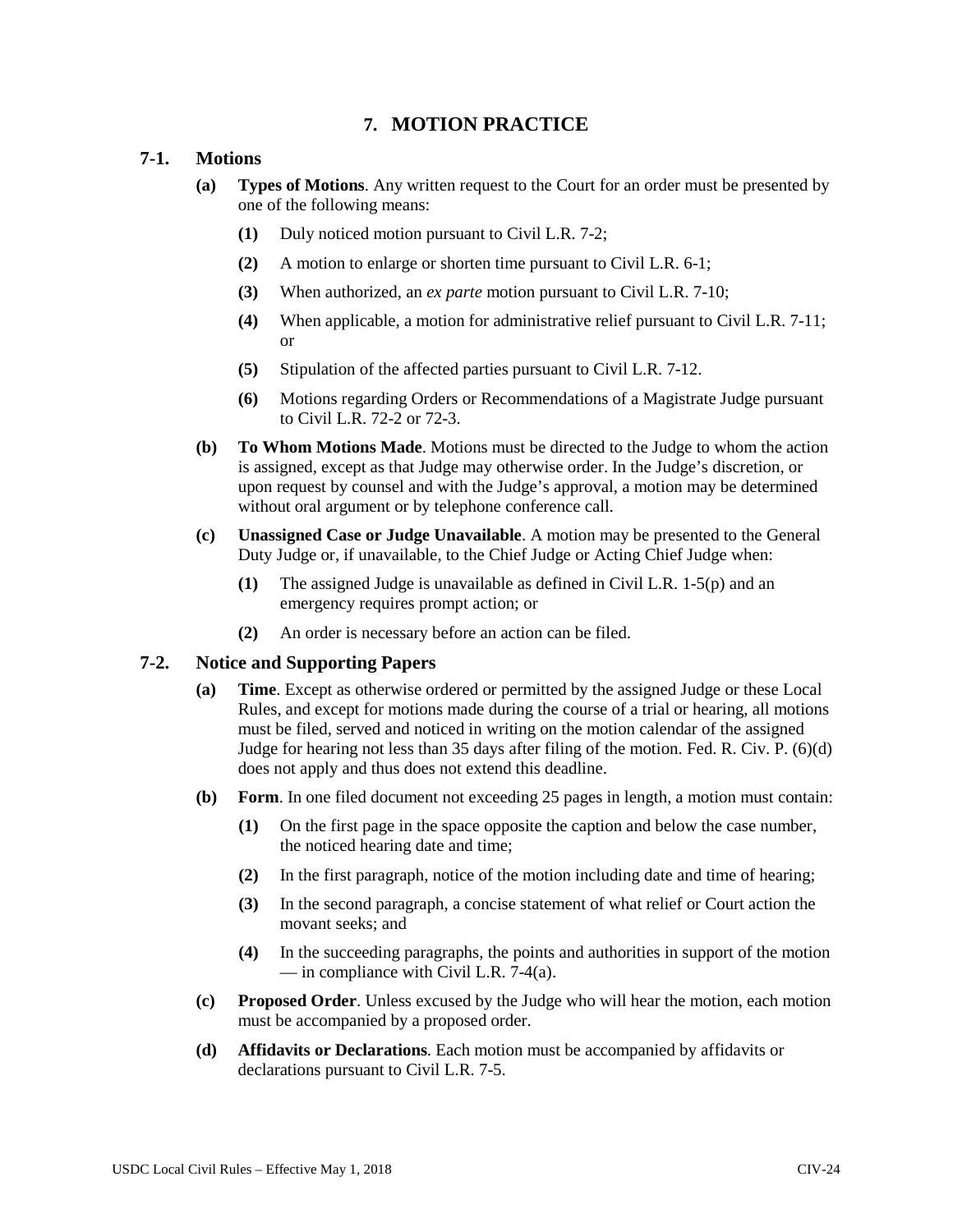#### **Commentary**

The time periods set forth in Civil L.R. 7-2 and 7-3 regarding notice, response and reply to motions are minimum time periods. For complex motions, parties are encouraged to stipulate to or seek a Court order establishing a longer notice period with correspondingly longer periods for response or reply. See Civil L.R. 1-4 and 1-5.

### <span id="page-32-1"></span><span id="page-32-0"></span>**7-3. Opposition; Reply; Supplementary Material**

- **(a) Opposition**. Any opposition to a motion may include a proposed order, affidavits or declarations, as well as a brief or memorandum under Civil L.R. 7-4. Any evidentiary and procedural objections to the motion must be contained within the brief or memorandum. Pursuant to Civil L.R. 7-4(b), such brief or memorandum may not exceed 25 pages of text. The opposition must be filed and served not more than 14 days after the motion was filed. Fed. R. Civ. P. 6(d), which extends deadlines that are tied to service (as opposed to filing), does not apply and thus does not extend this deadline.
- <span id="page-32-2"></span>**(b) Statement of Nonopposition**. If the party against whom the motion is directed does not oppose the motion, that party must file with the Court a Statement of Nonopposition within the time for filing and serving any opposition.
- <span id="page-32-3"></span>**(c) Reply**. Any reply to an opposition may include affidavits or declarations, as well as a supplemental brief or memorandum under Civil L.R. 7-4. Any evidentiary and procedural objections to the opposition must be contained within the reply brief or memorandum. Pursuant to Civil L.R. 7-4(b), the reply brief or memorandum may not exceed 15 pages of text. The reply to an opposition must be filed and served not more than 7 days after the opposition was due. Fed. R. Civ. P. 6(d), which extends deadlines that are tied to service (as opposed to filing), does not apply and thus does not extend this deadline.
- <span id="page-32-4"></span>**(d) Supplementary Material**. Once a reply is filed, no additional memoranda, papers or letters may be filed without prior Court approval, except as follows:
	- **(1) Objection to Reply Evidence.** If new evidence has been submitted in the reply, the opposing party may file and serve an Objection to Reply Evidence, which may not exceed 5 pages of text, stating its objections to the new evidence, which may not include further argument on the motion. The Objection to Reply Evidence must be filed and served not more than 7 days after the reply was filed. Fed. R. Civ. P. 6(d), which extends deadlines that are tied to service (as opposed to filing), does not apply and thus does not extend this deadline.
	- **(2)** Before the noticed hearing date, counsel may bring to the Court's attention a relevant judicial opinion published after the date the opposition or reply was filed by filing and serving a Statement of Recent Decision, containing a citation to and providing a copy of the new opinion–without argument.

### <span id="page-32-6"></span><span id="page-32-5"></span>**7-4. Brief or Memorandum of Points and Authorities**

- **(a) Content**. In addition to complying with the applicable provisions of Civil L.R. 3-4, a brief or memorandum of points and authorities filed in support, opposition or reply to a motion must contain:
	- **(1)** On the first page in the space opposite the caption and below the case number, the noticed hearing date and time;
	- **(2)** If in excess of 10 pages, a table of contents and a table of authorities;
	- **(3)** A statement of the issues to be decided;
	- **(4)** A succinct statement of the relevant facts; and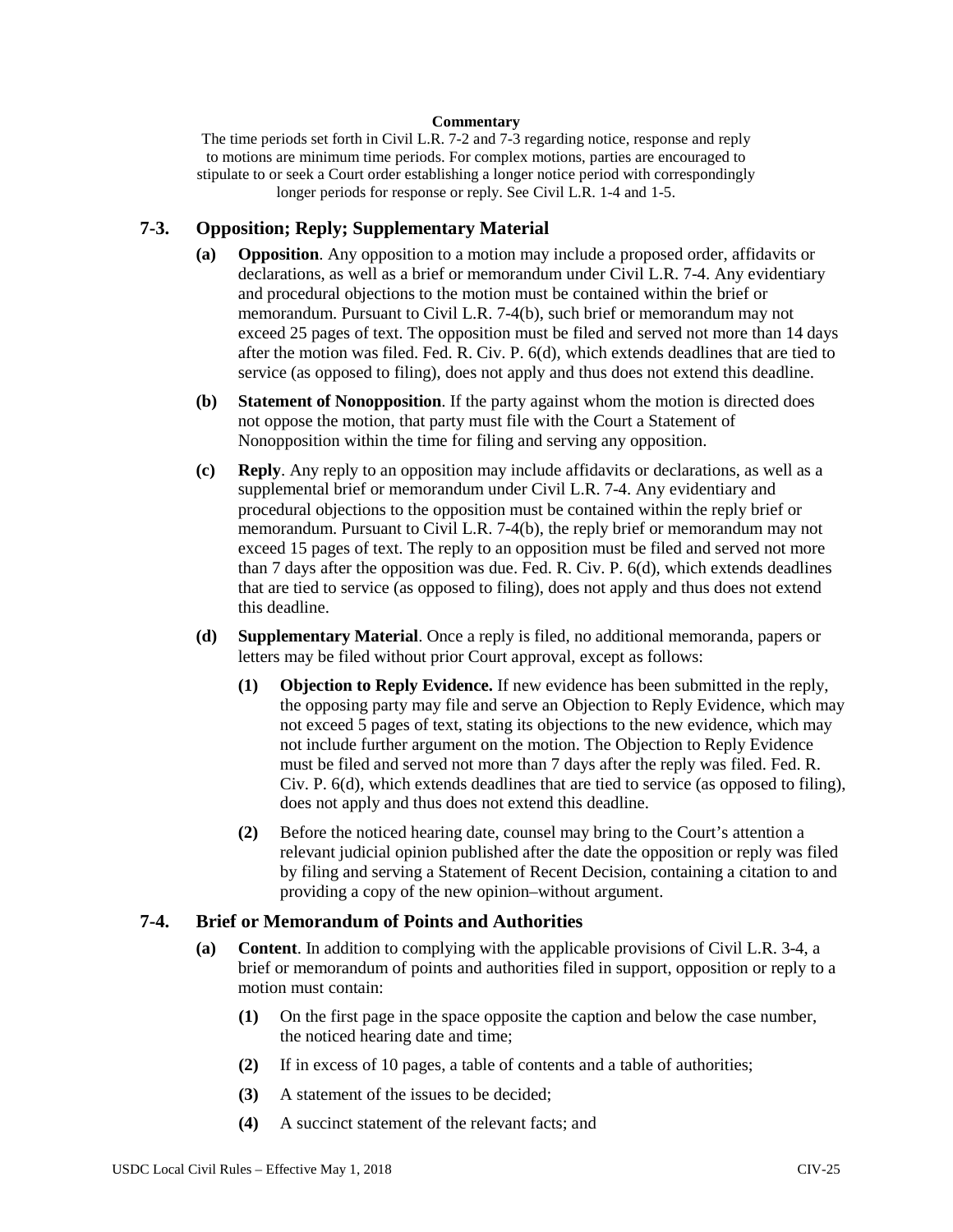- **(5)** Argument by the party, citing pertinent authorities.
- <span id="page-33-0"></span>**(b) Length**. Unless the Court expressly orders otherwise pursuant to a party's request made prior to the due date, briefs or memoranda filed with opposition papers may not exceed 25 pages of text and the reply brief or memorandum may not exceed 15 pages of text.

#### **Cross Reference**

See Civil L.R. 7-11 regarding request to exceed page limitations.

#### **Commentary**

Although Civil L.R. 7-4(b) limits briefs to 25 pages of text, counsel should not consider this a minimum as well as a maximum limit. Briefs with less than 25 pages of text may be excessive in length for the nature of the issues addressed.

### <span id="page-33-2"></span><span id="page-33-1"></span>**7-5. Affidavit or Declaration**

- **(a) Affidavit or Declaration Required**. Factual contentions made in support of or in opposition to any motion must be supported by an affidavit or declaration and by appropriate references to the record. Extracts from depositions, interrogatory answers, requests for admission and other evidentiary matters must be appropriately authenticated by an affidavit or declaration.
- <span id="page-33-3"></span>**(b) Form**. An affidavit or declarations may contain only facts, must conform as much as possible to the requirements of Fed. R. Civ. P. 56(e), and must avoid conclusions and argument. Any statement made upon information or belief must specify the basis therefor. An affidavit or declaration not in compliance with this rule may be stricken in whole or in part.

### <span id="page-33-4"></span>**7-6. Oral Testimony Concerning Motion**

No oral testimony will be received in connection with any motion, unless otherwise ordered by the assigned Judge.

### <span id="page-33-6"></span><span id="page-33-5"></span>**7-7. Continuance of Hearing or Withdrawal of Motion**

- **(a) Before Opposition is Filed**. Except for cases where the Court has issued a Temporary Restraining Order, a party who has filed a motion may file a notice continuing the originally noticed hearing date for that motion to a later date if:
	- **(1)** No opposition has been filed; and
	- **(2)** The notice of continuance is filed prior to the date on which the opposition is due pursuant to Civil L.R. 7-3(a).
- <span id="page-33-7"></span>**(b) After Opposition is Filed**. After an opposition to a motion has been filed, the noticed hearing date may be continued to a subsequent date as follows:
	- **(1)** When parties affected by the motion have not previously stipulated to continue the hearing date, unless the hearing date has been reserved with or specially set by the Judge, the parties affected by the motion may stipulate in writing pursuant to Civil L.R. 6-1(a) to continue the hearing date; or
	- **(2)** Upon order of the assigned Judge.
- <span id="page-33-8"></span>**(c) Responsibility for Being Informed of Hearing Date**. Counsel are responsible for being informed of the hearing date on a motion.
- <span id="page-33-9"></span>**(d) Effect on Time for Filing Opposition or Reply**. Unless otherwise ordered by the Court, the continuance of the hearing of a motion does not extend the time for filing and serving the opposing papers or reply papers.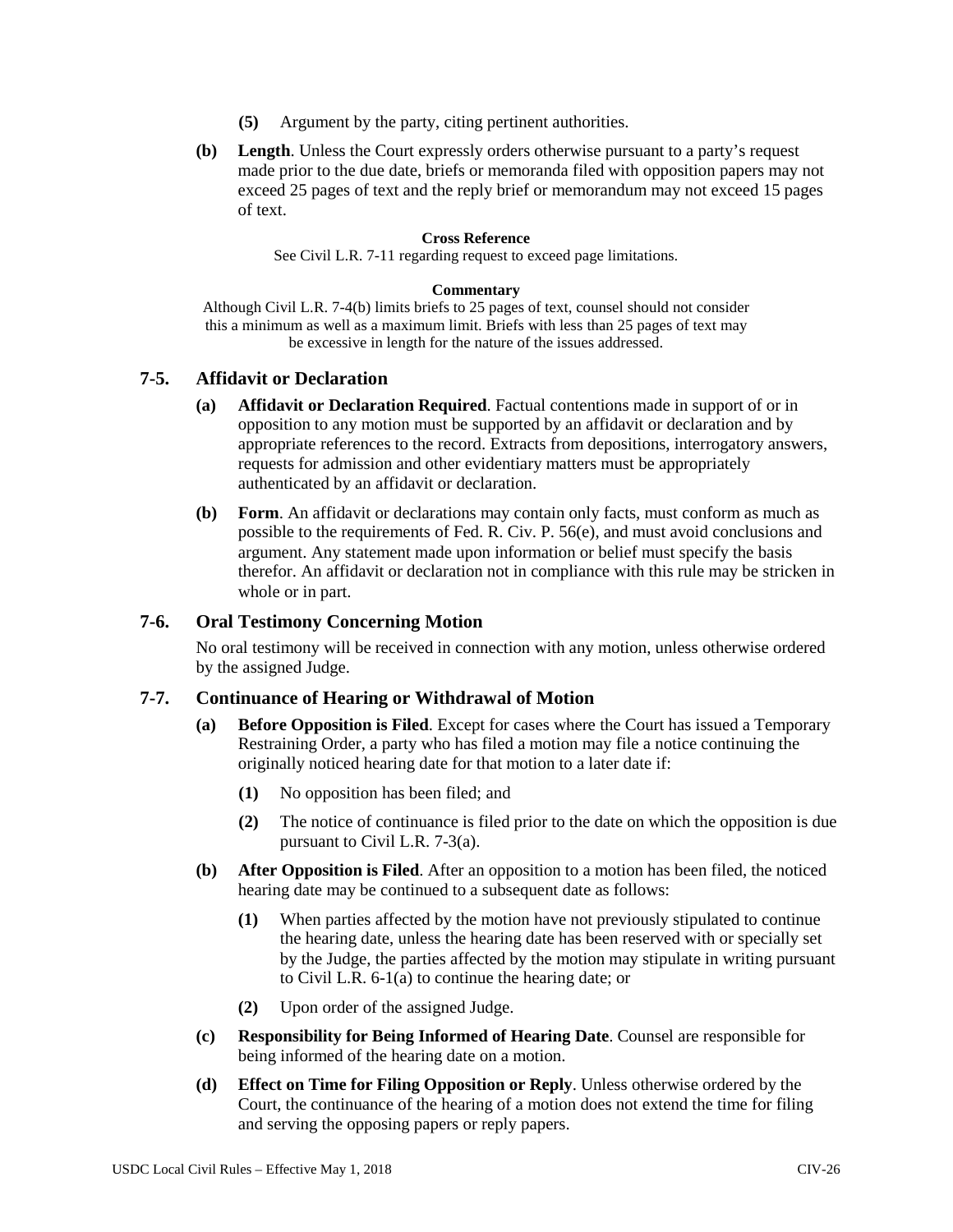<span id="page-34-0"></span>**(e) Withdrawal**. Within the time for filing and serving a reply, the moving party may file and serve a notice of withdrawal of the motion. Upon the filing of a timely withdrawal, the motion will be taken off-calendar. Otherwise, the Court may proceed to decide the motion.

# <span id="page-34-1"></span>**7-8. Motions for Sanctions — Form and Timing**

Any motion for sanctions, regardless of the sources of authority invoked, must comply with the following:

- **(a)** The motion must be separately filed and the date for hearing must be set in conformance with Civil L.R. 7-2;
- **(b)** The form of the motion must comply with Civil L.R. 7-2;
- **(c)** The motion must comply with any applicable Fed. R. Civ. P. and must be made as soon as practicable after the filing party learns of the circumstances that it alleges make the motion appropriate; and
- **(d)** Unless otherwise ordered by the Court, no motion for sanctions may be served and filed more than 14 days after entry of judgment by the District Court.

# <span id="page-34-3"></span><span id="page-34-2"></span>**7-9. Motion for Reconsideration**

**(a) Leave of Court Requirement**. Before the entry of a judgment adjudicating all of the claims and the rights and liabilities of all the parties in a case, any party may make a motion before a Judge requesting that the Judge grant the party leave to file a motion for reconsideration of any interlocutory order on any ground set forth in Civil L.R. 7-9 (b). No party may notice a motion for reconsideration without first obtaining leave of Court to file the motion.

#### **Cross Reference**

See Fed. R. Civ. P. 54(b) regarding discretion of Court to reconsider its orders prior to entry of final judgment.

#### **Commentary**

This local rule does not apply to motions for reconsideration of a Magistrate Judge's order pursuant to 28 U.S.C. § 636(b)(1)(A). See Civil L.R. 72.

- <span id="page-34-4"></span>**(b) Form and Content of Motion for Leave**. A motion for leave to file a motion for reconsideration must be made in accordance with the requirements of Civil L.R. 7-9. The moving party must specifically show reasonable diligence in bringing the motion and one of the following:
	- **(1)** That at the time of the motion for leave, a material difference in fact or law exists from that which was presented to the Court before entry of the interlocutory order for which reconsideration is sought. The party also must show that in the exercise of reasonable diligence the party applying for reconsideration did not know such fact or law at the time of the interlocutory order; or
	- **(2)** The emergence of new material facts or a change of law occurring after the time of such order; or
	- **(3)** A manifest failure by the Court to consider material facts or dispositive legal arguments which were presented to the Court before such interlocutory order.
- <span id="page-34-5"></span>**(c) Prohibition Against Repetition of Argument**. No motion for leave to file a motion for reconsideration may repeat any oral or written argument made by the applying party in support of or in opposition to the interlocutory order which the party now seeks to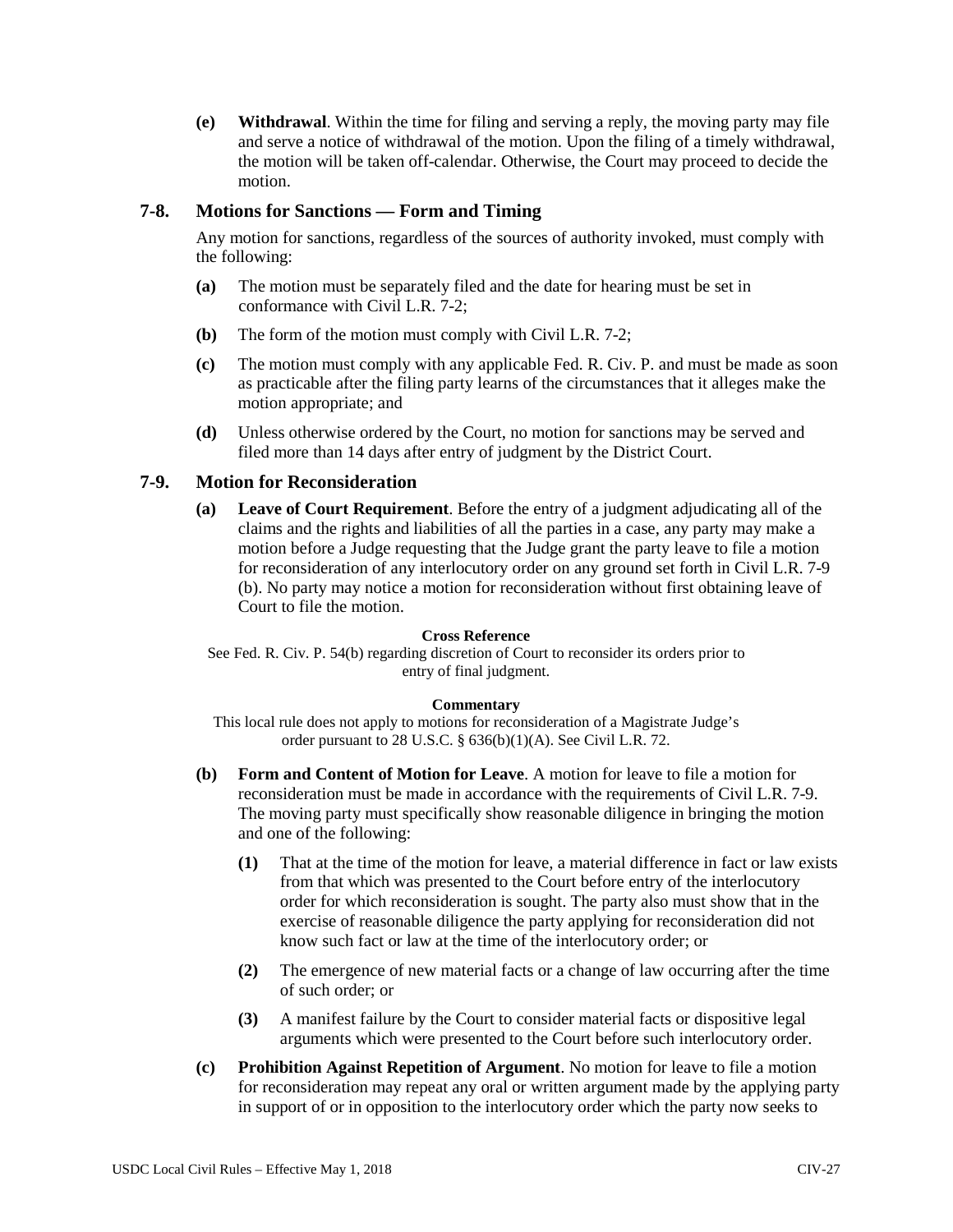have reconsidered. Any party who violates this restriction shall be subject to appropriate sanctions.

<span id="page-35-0"></span>**(d) Determination of Motion**. Unless otherwise ordered by the assigned Judge, no response need be filed and no hearing will be held concerning a motion for leave to file a motion to reconsider. If the judge decides to order the filing of additional papers or that the matter warrants a hearing, the judge will fix an appropriate schedule.

# <span id="page-35-1"></span>**7-10. Ex Parte Motions**

Unless otherwise ordered by the assigned Judge, a party may file an *ex parte* motion, that is, a motion filed without notice to opposing party, only if a statute, Federal Rule, local rule or Standing Order authorizes the filing of an *ex parte* motion in the circumstances and the party has complied with the applicable provisions allowing the party to approach the Court on an *ex parte* basis. The motion must include a citation to the statute, rule or order which permits the use of an *ex parte* motion to obtain the relief sought.

### **Cross Reference**

See, e.g., Civil L.R. 65-1 "*Temporary Restraining Orders.*"

# <span id="page-35-2"></span>**7-11. Motion for Administrative Relief**

The Court recognizes that during the course of case proceedings a party may require a Court order with respect to miscellaneous administrative matters, not otherwise governed by a federal statute, Federal or local rule or standing order of the assigned judge. These motions would include matters such as motions to exceed otherwise applicable page limitations or motions to file documents under seal, for example.

- <span id="page-35-3"></span>**(a) Form and Content of Motions**. A motion for an order concerning a miscellaneous administrative matter may not exceed 5 pages (not counting declarations and exhibits), must set forth specifically the action requested and the reasons supporting the motion and must be accompanied by a proposed order and by either a stipulation under Civil L.R. 7-12 or by a declaration that explains why a stipulation could not be obtained. If the motion is manually filed, the moving party must deliver the motion and all attachments to all other parties on the same day as the motion is filed.
- <span id="page-35-4"></span>**(b) Opposition to or Support for Motion for Administrative Relief**. Any opposition to or support for a Motion for Administrative Relief may not exceed 5 pages (not counting declarations and exhibits), must set forth succinctly the reasons, must be accompanied by a proposed order, and must be filed no later than 4 days after the motion has been filed. The opposition or support and all attachments to it, if manually filed, must be delivered to all other parties the same day it is manually filed.
- **(c) Action by the Court**. Unless otherwise ordered, a Motion for Administrative Relief is deemed submitted for immediate determination without hearing on the day after the opposition is due.

# <span id="page-35-6"></span><span id="page-35-5"></span>**7-12. Stipulations**

Every stipulation requesting judicial action must be in writing signed by all affected parties or their counsel. A proposed form of order may be submitted with the stipulation and may consist of an endorsement on the stipulation of the words, "PURSUANT TO STIPULATION, IT IS SO ORDERED," with spaces designated for the date and the signature of the Judge.

# <span id="page-35-7"></span>**7-13. Notice Regarding Submitted Matters**

Whenever any motion or other matter has been under submission for more than 120 days, a party, individually or jointly with another party, may file with the Court or may ask the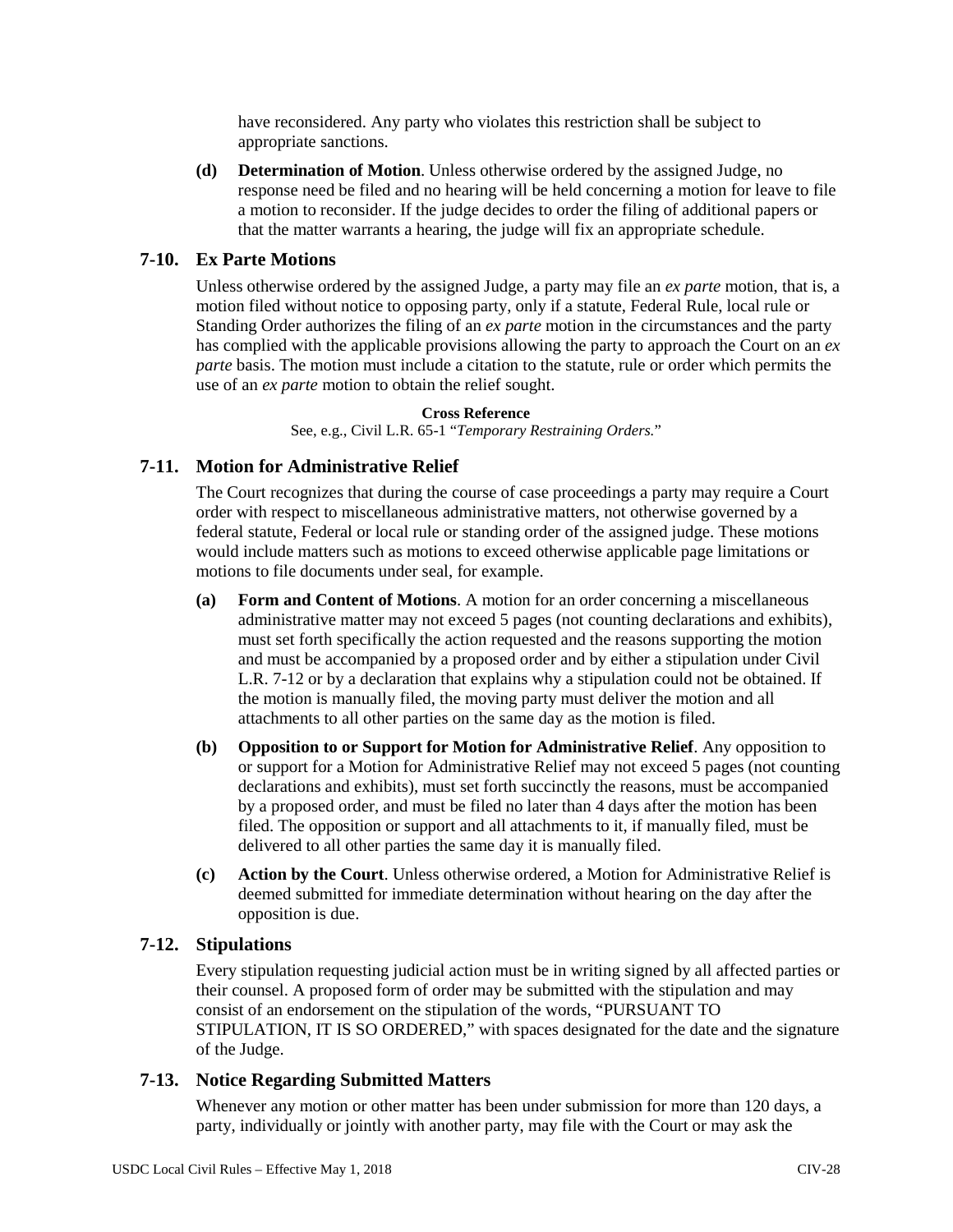Northern District of California Ombudsperson to provide such notice to the Court a notice that the matter remains under submission. If judicial action is not taken, subsequent notices may be filed at the expiration of each 120-day period thereafter until a ruling is made.

#### **Commentary**

This rule does not preclude a party from filing an earlier notice if it is warranted by the nature of the matter under submission (e.g., motion for extraordinary relief).

## **7-14. Designation Not for Citation**

It is within the sole discretion of the issuing Judge to determine whether an order or opinion issued by that Judge shall not be citable. Any order or opinion which the issuing Judge determines shall not be citable shall bear in the caption before the title of the Court "NOT FOR CITATION."

#### **Cross Reference**

See Civil L.R. 3-4(e) "*Prohibition of Citation to Uncertified Opinion or Order*."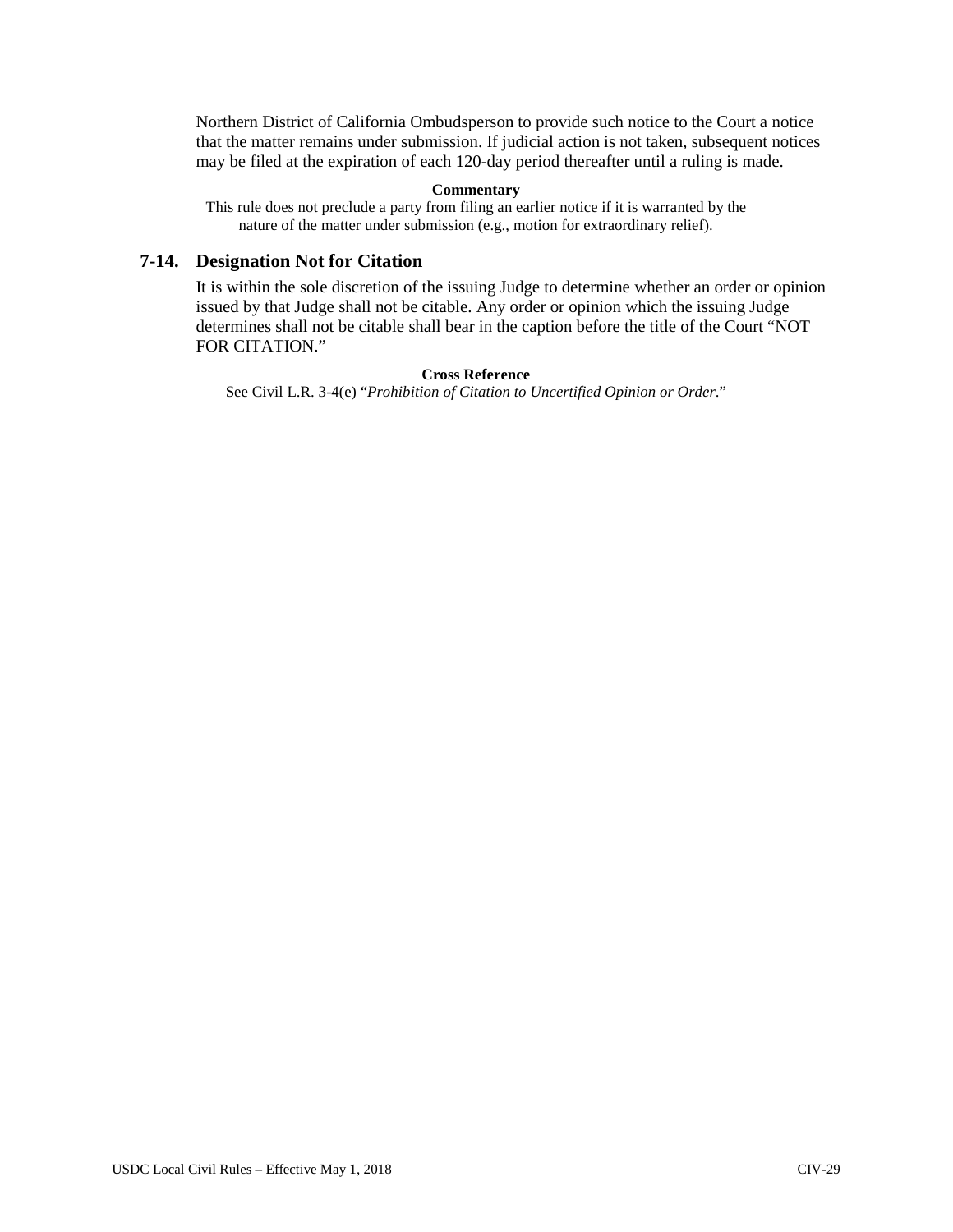# **10. FORM OF PAPERS**

# **10-1. Amended Pleadings**

Any party filing or moving to file an amended pleading must reproduce the entire proposed pleading and may not incorporate any part of a prior pleading by reference.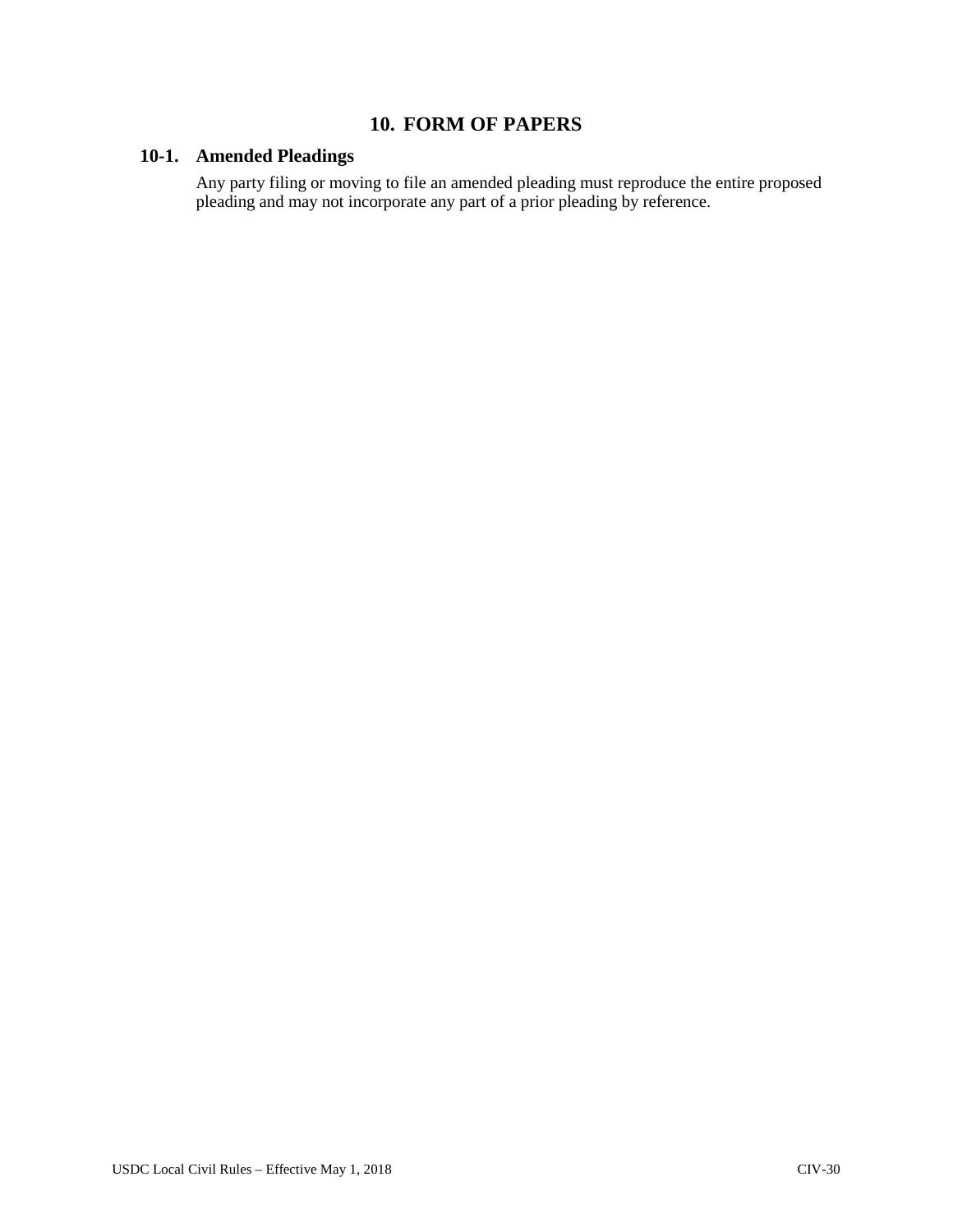# **11. ATTORNEYS**

## **11-1. The Bar of this Court**

- **(a) Members of the Bar**. Except as provided in Civil L.R. 11-2, 11-3, 11-9 and Fed. R. Civ. P. 45(f) an attorney must be a member of the bar of this Court to practice in this Court and in the Bankruptcy Court of this District.
- **(b) Eligibility for Membership**. To be eligible for admission to and continuing membership in the bar of this Court, an attorney must be an active member in good standing of the State Bar of California, except that for any attorney admitted before September 1, 1995 based on membership in the bar of a jurisdiction other than California, continuing active membership in the bar of that jurisdiction is an acceptable alternative basis for eligibility.
- **(c) Procedure for Admission**. Each applicant for admission must present to the Clerk a sworn petition for admission in the form prescribed by the Court. Prior to admission to the bar of this Court, an attorney must certify:
	- **(1)** Knowledge of the contents of the Federal Rules of Civil and Criminal Procedure and Evidence, the Rules of the United States Court of Appeals for the Ninth Circuit and the Local Rules of this Court;
	- **(2)** Familiarity with the Alternative Dispute Resolution Programs of this Court;
	- **(3)** Understanding and commitment to abide by the Standards of Professional Conduct of this Court set forth in Civil L.R. 11-4; and
	- **(4)** Familiarity with the Guidelines for Professional Conduct in the Northern District of California.
- **(d) Admission Fees**. Each attorney admitted to practice before this Court under this Local Rule must pay to the Clerk the fee fixed by the Judicial Conference of the United States, together with an assessment in an amount to be set by the Court. The assessment will be placed in the Court Non-Appropriated Fund for library, educational and other appropriate uses.
- **(e) Admission**. Upon signing the prescribed oath and paying the prescribed fees, the applicant may be admitted to the bar of the Court by the Clerk or a Judge, upon verification of the applicant's qualifications.
- **(f) Certificate of Good Standing**. A member of the bar of this Court who is in good standing may obtain a Certificate of Good Standing by presenting a written request to the Clerk and paying the prescribed fee.
- **(g) Reciprocal Administrative Change in Attorney Status**. Upon being notified by the State Bar of California (or of another jurisdiction that is the basis for membership in the bar of this Court) that an attorney is deceased, has been placed on "voluntary inactive" status or has resigned for reasons not relating to discipline, the Clerk will note "deceased," "resigned" or "voluntary inactive," as appropriate, on the attorney's admission record. An attorney on "voluntary inactive" status will remain inactive on the roll of this Court until such time as the State Bar or the attorney has notified the Court that the attorney has been restored to "active" status. An attorney who has resigned and wishes to be readmitted must petition the Court for admission in accordance with subparagraphs (c) and (d) of this Rule.
	- **(1)** The following procedure will apply to actions taken in response to information provided by the State Bar of California (or of another jurisdiction or other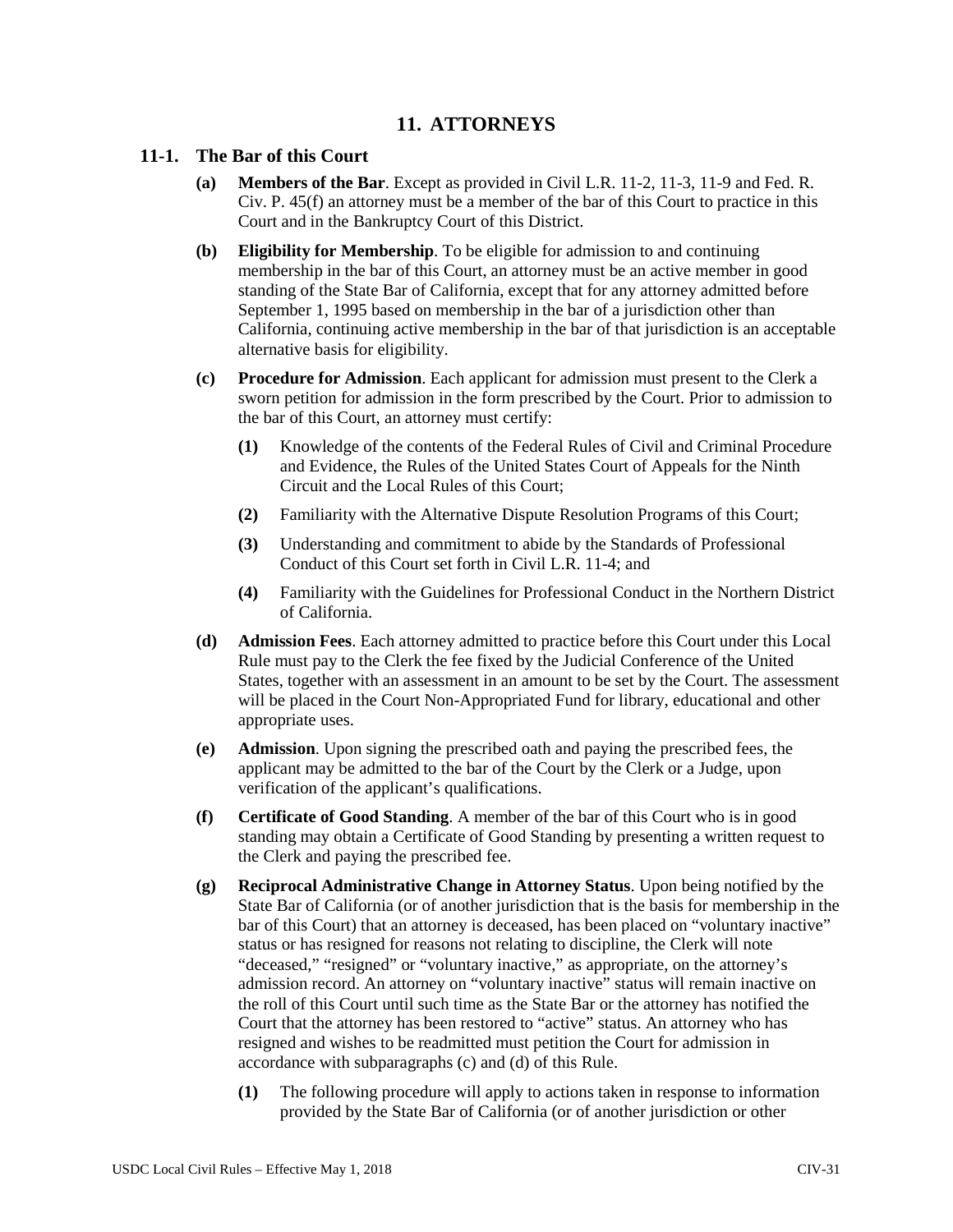jurisdiction that is the basis for membership in the bar of this Court) of a suspension for (a) a period of less than 30 days for any reason or (b) a change in an attorney's status that is temporary in nature and may be reversed solely by the attorney's execution of one or more administrative actions. Upon receipt of notification from the State Bar that an attorney has been suspended for any of the following, the Clerk will note the suspension on the attorney's admission record:

- **(A)** Noncompliance with Rule 9.22 child and family support;
- **(B)** Failure to pass PRE;
- **(C)** Failure to pay bar dues;
- **(D)** Failure to submit documentation of compliance with continuing education requirements.

While suspended, an attorney is not eligible to practice in this Court or in the Bankruptcy Court of this District. In the event that an attorney files papers or otherwise practices law in this Court or in the Bankruptcy Court while an administrative notation of suspension is pending on the attorney's admission record, the Clerk will verify the attorney's disciplinary status with the State Bar (or other jurisdiction, if applicable). If the attorney is not then active and in good standing, the Chief District Judge will issue an order to show cause to the attorney in accordance with Civil L.R. 11-7(b)(1).

Upon receipt by the Court of notification from the State Bar that the attorney's active status has been restored, the reinstatement will be noted on the attorney's admission record.

**(2)** In response to information provided by the State Bar of California (or other jurisdiction that is the basis for membership in the bar of this Court) that an attorney has been placed on disciplinary probation but is still allowed to practice, the Clerk will note the status change on the attorney's admission record. An attorney with that status must, in addition to providing the notice to the Clerk required by Civil L.R. 11-7(a)(1), report to the Clerk all significant developments related to the probationary status. Upon receipt by the Court of notification from the State Bar that the attorney's good standing has been restored, the change will be noted on the attorney's admission record.

## **11-2. Counsel for the United States**

An attorney employed or retained by the United States government or any of its agencies may practice in this Court in all actions or proceedings within the scope of his or her employment or retention by the United States.

#### **11-3. Pro Hac Vice**

- **(a) Application**. An attorney who is not a member of the bar of this Court may apply to appear pro hac vice in a particular action in this district by submitting to the Clerk, together with the written application, a true and correct copy of a certificate of good standing or other similar official document issued by the appropriate authority governing attorney admissions for the relevant bar. Said certificate or other document must be dated no more than one year prior to the date of application for admission. The applicant must also submit an oath certifying the following:
	- **(1)** That he or she is an active member in good standing of the bar of a United States Court or of the highest court of another State or the District of Columbia, specifying such bar;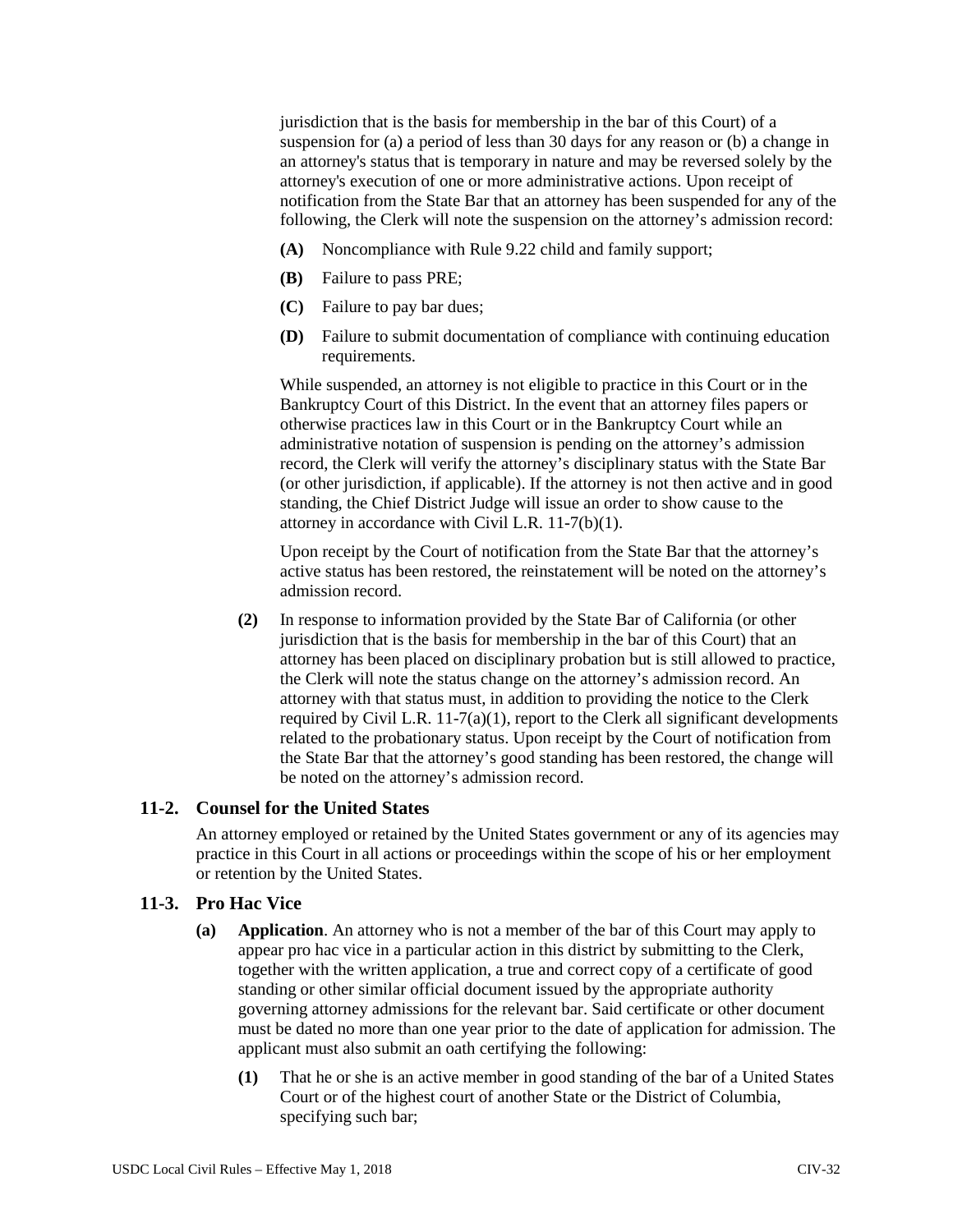- **(2)** That he or she agrees to abide by the Standards of Professional Conduct set forth in Civil L.R. 11-4, and to become familiar with the Local Rules and Alternative Dispute Resolution Programs of this Court and, where applicable, with the Bankruptcy Local Rules;
- **(3)** That an attorney, identified by name and office address, who is a member of the bar of this Court in good standing and who maintains an office within the State of California, is designated as co-counsel.
- **(b) Disqualification from Pro Hac Vice Appearance**. Unless authorized by an Act of Congress or by an order of the assigned judge, an applicant is not eligible for permission to practice pro hac vice if the applicant:
	- **(1)** Resides in the State of California; or
	- **(2)** Is regularly engaged in the practice of law in the State of California.

This disqualification shall not be applicable if the pro hac vice applicant (i) has been a resident of California for less than one year; (ii) has registered with, and completed all required applications for admission to, the State Bar of California; and (iii) has officially registered to take or is awaiting his or her results from the California State Bar exam.

- **(c) Approval**. The Clerk shall present the application to the assigned judge for approval. The assigned judge shall have discretion to accept or reject the application.
- **(d) Admission Fee**. Each attorney requesting to be admitted to practice under Civil L.R. 11-3 must pay to the Clerk a fee in an amount to be set by the Court. The assessment will be placed in the Court's Non-Appropriated Fund for library, educational, and other appropriate uses. If the Judge rejects the application, the attorney, upon request, shall have the fee refunded.
- **(e) Appearances and Service on Local Co-Counsel**. All papers filed by the attorney must indicate appearance pro hac vice. Service of papers on and communications with local co-counsel designated pursuant to Civil L.R. 11-3(a)(3) shall constitute notice to the party.

### **11-4. Standards of Professional Conduct**

- **(a) Duties and Responsibilities**. Every member of the bar of this Court and any attorney permitted to practice in this Court under Civil L.R. 11 must:
	- **(1)** Be familiar and comply with the standards of professional conduct required of members of the State Bar of California;
	- **(2)** Comply with the Local Rules of this Court;
	- **(3)** Maintain respect due to courts of justice and judicial officers;
	- **(4)** Practice with the honesty, care, and decorum required for the fair and efficient administration of justice;
	- **(5)** Discharge his or her obligations to his or her client and the Court; and
	- **(6)** Assist those in need of counsel when requested by the Court.

#### **Commentary**

The California Standards of Professional Conduct are contained in the State Bar Act, the Rules of Professional Conduct of the State Bar of California, and decisions of any court applicable thereto.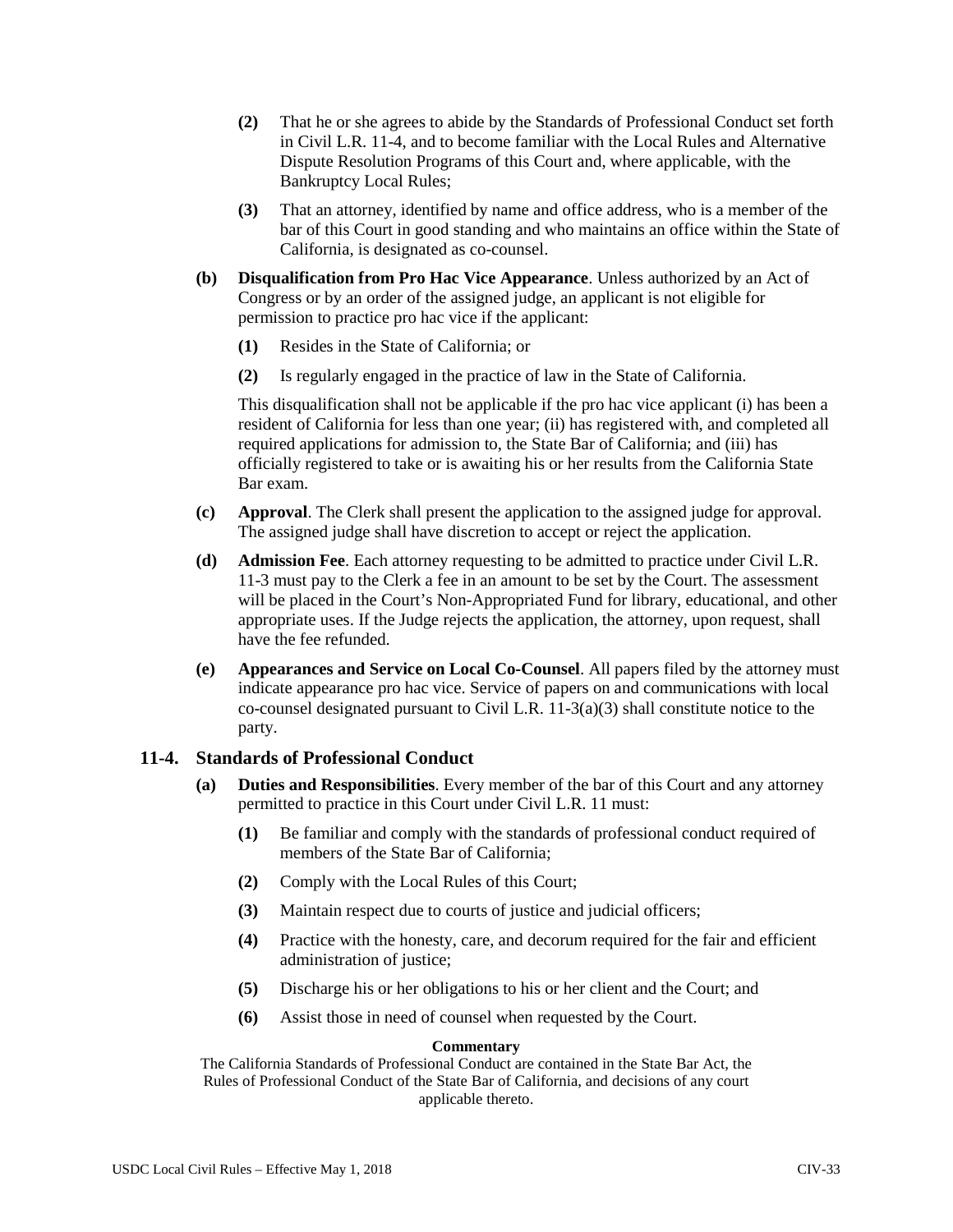- **(b) Prohibition Against Bias**. The practice of law before this Court must be free from prejudice and bias. Treatment free of bias must be accorded all other attorneys, litigants, judicial officers, jurors and support personnel. Any violation of this policy should be brought to the attention of the Clerk or any Judge for action under Civ. L.R. 11-6.
- **(c) Prohibition against Ex Parte Communication**. Except as otherwise provided by law or these Local Rules or otherwise ordered by the Court, an attorney or party to an action must refrain from making telephone calls or writing letters or sending copies of communications between counsel to the assigned Judge or the Judge's law clerks or otherwise communicating with a Judge or the Judge's staff regarding a pending matter, without prior notice to opposing counsel.

#### **Commentary**

This rule is not intended to prohibit communications with a Courtroom Deputy Clerk regarding scheduling.

### **11-5. Withdrawal from Case**

- **(a) Order Permitting Withdrawal**. Counsel may not withdraw from an action until relieved by order of Court after written notice has been given reasonably in advance to the client and to all other parties who have appeared in the case.
- **(b) Conditional Withdrawal**. When withdrawal by an attorney from an action is not accompanied by simultaneous appearance of substitute counsel or agreement of the party to appear pro se, leave to withdraw may be subject to the condition that papers may continue to be served on counsel for forwarding purposes, unless and until the client appears by other counsel or pro se. When this condition is imposed, counsel must notify the party of this condition. Any filed consent by the party to counsel's withdrawal under these circumstances must include acknowledgment of this condition.

### **11-6. Discipline**

- **(a) General**. In the event that a Judge has cause to believe that an attorney has engaged in unprofessional conduct, the Judge may, in addition to any action authorized by applicable law, do either or both of the following:
	- **(1)** Refer the matter to the Court's Standing Committee on Professional Conduct; or
	- **(2)** Refer the matter to the Chief District Judge. If the alleged unprofessional conduct arises in the Bankruptcy Court the Judge shall first refer the matter to the Chief Bankruptcy Judge, who may in turn refer it to the Chief District Judge.
- **(b) "Attorney" Defined**. For purposes of Civil L.R. 11-6, the term "attorney" refers to any attorney admitted to membership in the bar of this Court or admitted to practice in this Court pro hac vice pursuant to Civil L.R. 11-3. The term "attorney" may include law corporations and partnerships, when the alleged conduct occurs in the course and scope of employment by the corporation or partnership.
- **(c) Standing Committee on Professional Conduct**. The Court will appoint, as special counsel for disciplinary proceedings pending before the Court, a Standing Committee on Professional Conduct consisting of a minimum of 7 and a maximum of 11 members, depending on the number of disciplinary matters referred to or active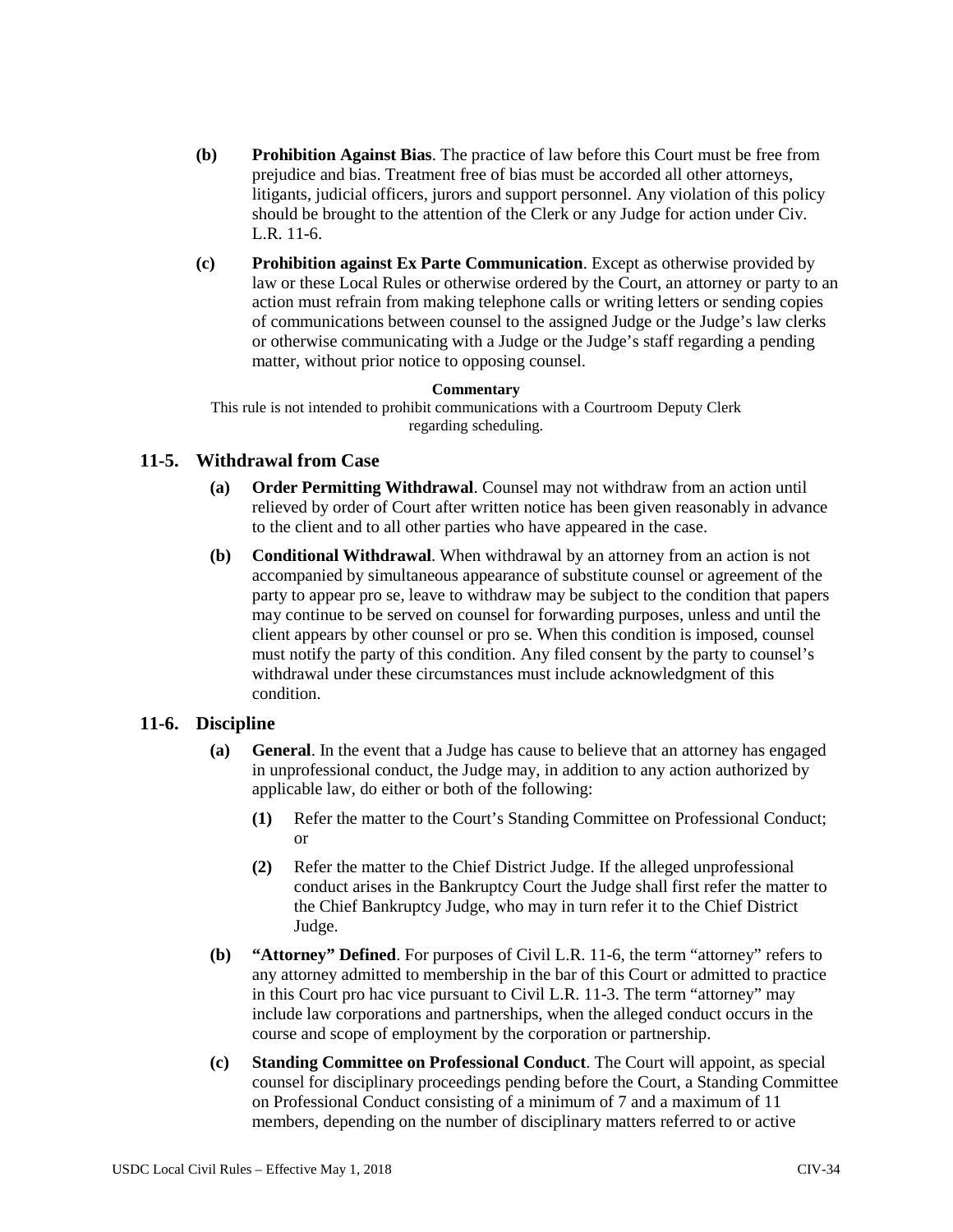before the committee, and the Chief District Judge will designate one of the members to serve as Chair. All members of the Standing Committee must be members in good standing of the bar who practice regularly in this court. Members shall serve staggered 4-year terms in 2 approximately equal groups, such that the members of one group are replaced or reappointed every 2 years. The Standing Committee may organize itself and conduct its affairs by subcommittees of one or more members as it deems advisable. All final actions of the Standing Committee require a majority vote. The Standing Committee will submit a confidential report of its activities annually to the Clerk, the Chief District Judge, the Clerk of the Bankruptcy Court and Chief Bankruptcy Judge and the Professional Conduct Liaison Judge.

- **(d) Professional Conduct Liaison Judge.** The Chief District Judge shall appoint a District Judge to oversee the administration of this Local Rule and to serve as liaison to the Standing Committee. The Chief District Judge may delegate some or all of the powers of the Chief District Judge under this rule to the Professional Conduct Liaison Judge.
- **(e) Matters Referred To The Standing Committee**. Any Judge may enter an order of referral to the Standing Committee on Professional Conduct to initiate an investigation into a charge or information that a member of the bar of this Court, an attorney appearing pro hac vice or an attorney employed or retained by the United States (see Civil L.R. 11-2) has engaged in unprofessional conduct in the practice of law before this Court. The Alternative Dispute Resolution Magistrate Judge may enter an order of referral based upon information provided by, and at the request of, the Alternative Dispute Resolution Department. An order of referral to the Standing Committee on Professional Conduct may be made on the public docket of an active case or may be directed to the Clerk confidentially without a case number. Upon receipt of an order of referral, the Clerk will open a new miscellaneous case under seal, file the original order of referral and any accompanying exhibits thereto, and transmit a copy to the chair of the Standing Committee. Unless otherwise directed by the Court, the Standing Committee shall investigate the alleged or suspected unprofessional conduct in accordance with the following procedures:
	- **(1)** Investigations shall be conducted formally or informally as the Standing Committee deems appropriate to the circumstances of the case. Investigations shall be confidential unless the Professional Conduct Liaison Judge, upon application by the Standing Committee or the attorney who is subject to the investigation, determines that there is a compelling reason to make the matter public.
	- **(2)** At the written request of the Standing Committee, the Chief District Judge may direct the issuance of subpoenas and subpoenas duces tecum.
	- **(3)** At the conclusion of its investigation, the Standing Committee may, if it deems appropriate, finally resolve any referred matter informally or by consent; if the attorney who was the subject of the investigation has admitted unprofessional conduct, however, the Standing Committee should obtain a written consent specifying a remedial plan. The Standing Committee shall prepare a final report summarizing its proceedings, its findings, any informal or stipulated resolution and its recommendation, if any, to the Court. If the Standing Committee's determination is to file a petition for formal discipline, it shall so state in the final report. The final report shall be marked "CONFIDENTIAL: ATTORNEY DISCIPLINE MATTER" and shall include a proposed order directing the Clerk to close the file. The Standing Committee shall direct the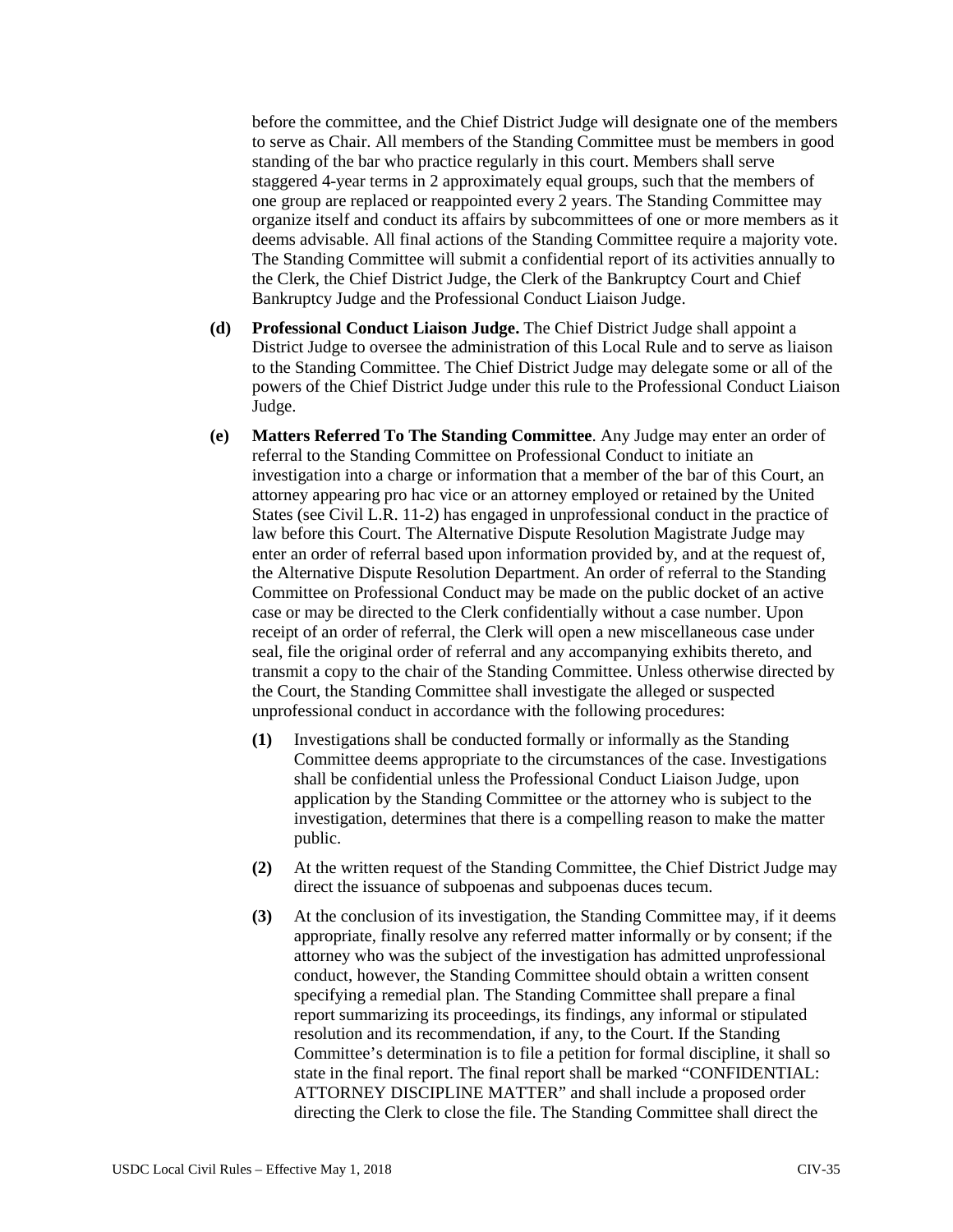original final report to the Chief District Judge and a copy to the referring Judge. Upon filing the final report and closing the file, the Clerk shall serve the final report on the attorney under investigation.

- **(4)** If a majority of the members determine that public reprimand, suspension, disbarment, monetary sanctions or other formal discipline is warranted, and the respondent attorney does not consent, the Standing Committee shall institute a disciplinary proceeding by filing with the Clerk a sealed petition that specifies the alleged misconduct. Upon the filing of the petition, the Clerk shall assign a new civil case number to the matter and shall randomly assign it to a District Judge other than the referring Judge or the Professional Conduct Liaison Judge in the same manner as any other sealed civil action or proceeding. Unless otherwise directed by the assigned Judge, the proceeding shall then be presented by one or more members of the Standing Committee. For a matter arising in the Bankruptcy Court of this District, the assigned Judge may, sua sponte or upon motion by the respondent attorney, refer the matter to the Clerk of the Bankruptcy Court for assignment to a Bankruptcy Judge other than the referring Judge for hearing and a report and recommendation.
- **(5)** The Judge to whom a civil case under this rule is assigned shall issue an order to show cause setting a date for hearing, addressed to the respondent attorney, requiring the attorney to appear and show cause why he or she should not be disciplined as stated in the Judge's order. The order shall direct that a copy thereof, together with a copy of the petition, be served on the respondent in a manner permitted by Fed. R. Civ. P. 5(b) not less than 35 days in advance of the date specified for hearing. Any response must be filed no more than 14 days later. In the event the matter cannot be resolved solely based on the petition, the response and the hearing thereon, the Judge may order such additional proceedings as the circumstances of the particular case may warrant. Written findings of fact and an order based thereon shall be filed by the Judge when dismissing the proceeding or when imposing discipline. Documents presented for manual filing in the case shall be marked "CONFIDENTIAL: ATTORNEY DISCIPLINE MATTER." The entire case shall be maintained under seal and court proceedings shall be closed to the public unless, upon written motion from either the Standing Committee or the respondent attorney, the Judge determines that the interests of justice would be best be served by opening all or part of the proceedings to the public. The Judge's final order, if imposing discipline, together with portions of the file deemed by the Judge to be appropriate for public disclosure, will be unsealed and made accessible to the public on the Court's website and any other means ordered by the Judge and will be disseminated to the Judges of the Northern District of California by the Clerk 7 days after the final order is filed, absent an extension by the Court. An order imposing discipline under this Rule may be appealed to the Court of Appeals.
- **(6)** Records other than court files, such as the confidential reports of the Standing Committee, shall be maintained as directed by the Chief District Judge.
- **(7)** After an order imposing discipline is filed, the Standing Committee may provide the Clerk with a list of other courts before which the Standing Committee knows the respondent attorney to have been admitted to practice. The list shall be compiled from information obtained in the course of the Standing Committee's work on the case and shall not require a separate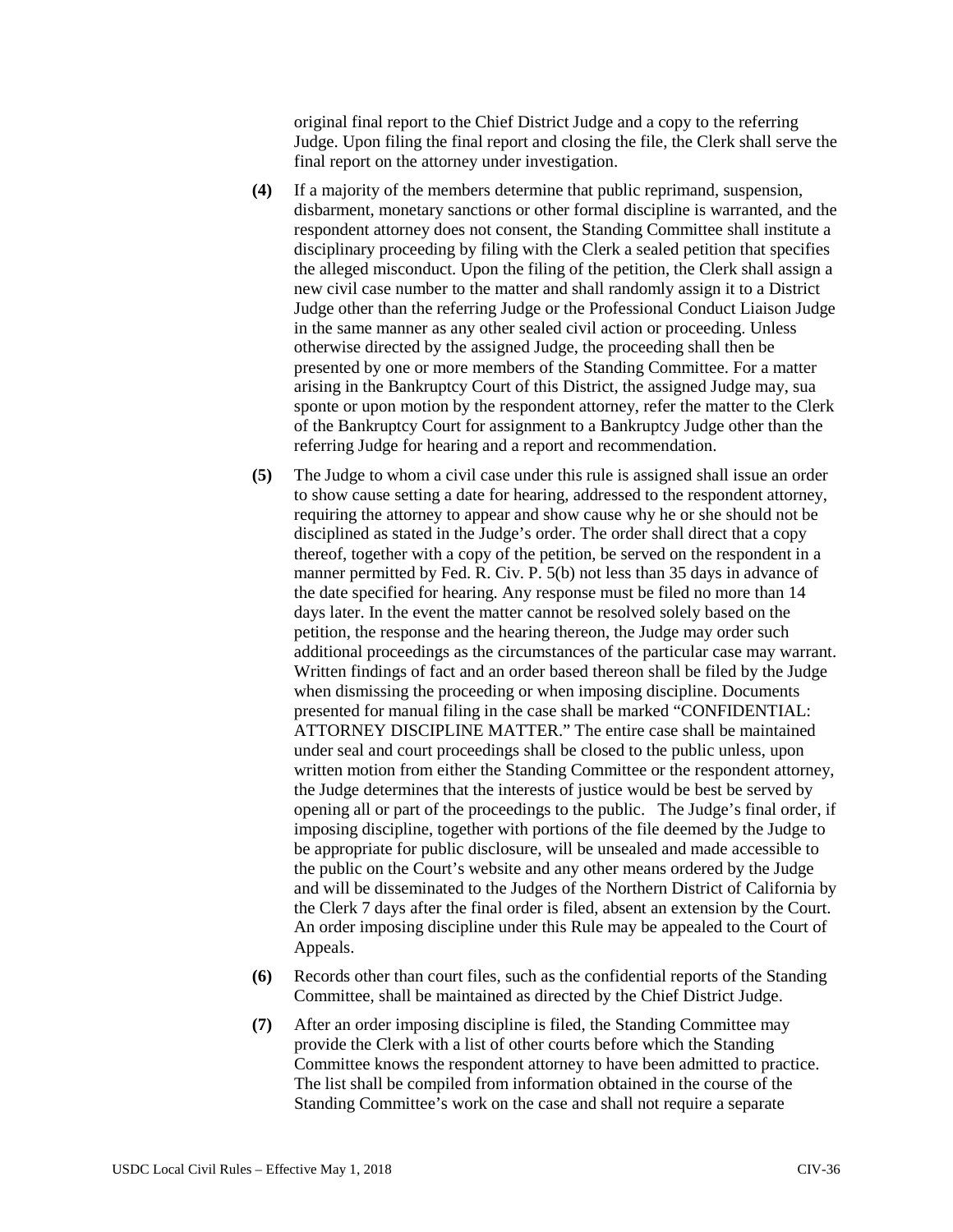investigation. The Clerk shall give prompt notice of the order of discipline to the disciplinary body of each such court.

**(f) Costs**. Out-of-pocket expenses necessarily incurred by the Standing Committee in carrying out its responsibilities under these rules, if presented for reimbursement within 90 days of the conclusion of the proceeding will be paid by the Court.

# **11-7. Reciprocal Discipline and Discipline Following Felony Conviction**

- **(a) Required Notice of Change in Status**. Any attorney admitted to practice in this Court or any attorney appearing pro hac vice who is convicted of a felony, suspended, disbarred or placed on disciplinary probation by any court, or who resigns from the bar of any court with an investigation into allegations of unprofessional conduct pending, must give notice to the Clerk and the Clerk of the Bankruptcy Court in writing within 14 days of such event.
- **(b) Order to Show Cause**. Unless referred to the Standing Committee on Professional Conduct, matters subject to reciprocal discipline on the grounds listed in paragraph (a) above shall be handled as follows:
	- **(1)** Whenever a member of the bar of this Court or any attorney appearing pro hac vice who is convicted of a felony, disbarred, suspended for reasons other than those noted in Civil L.R.  $11-1(g)$  or who resigns from the bar of any court with an investigation into allegations of unprofessional conduct pending, the Chief District Judge will enter an order suspending that member on an interim basis from practice before this Court and affording the member an opportunity to show cause, within 28 days, why a suspension or disbarment order should not be entered. If the attorney files a response stating that imposition of an order of suspension or disbarment from this Court is not contested, or if the attorney does not respond to the Order to Show Cause within the time specified, then the Court shall enter an order of suspension or disbarment.
	- **(2)** An attorney who wishes to contest reciprocal discipline must file with the Court a timely response to the order to show cause. The Chief District Judge may then act on the matter, order it randomly assigned to another Judge or refer it to the Standing Committee on Professional Conduct for report and recommendation. The response to the Order to Show Cause must set forth facts establishing one or more of the following: (a) the procedure in the other jurisdiction was so lacking in notice or opportunity to be heard as to constitute a deprivation of due process; (b) there was such an infirmity of proof establishing the misconduct as to give rise to a clear conviction that the Court should not accept as final the other jurisdiction's conclusion(s) on that subject; (c) imposition of like discipline would result in a grave injustice; or (d) other substantial reasons exist so as to justify not accepting the other jurisdiction's conclusion(s). In addition, together with the response to the Order to Show Cause, the attorney must lodge with the Court a certified copy of the entire record from the other jurisdiction or bear the burden of persuading the Court that less than the entire record will suffice. This procedure may not be used to relitigate a felony conviction.
	- **(3)** An attorney disbarred, suspended or placed on disciplinary probation under the reciprocal discipline provisions of this rule may seek reinstatement upon completion of the period of suspension, disbarment or disciplinary probation by filing a petition for admission with the Clerk as provided in Civil L.R. 11- 1(c) and paying the admission fee in accordance with 11-1(d). An attorney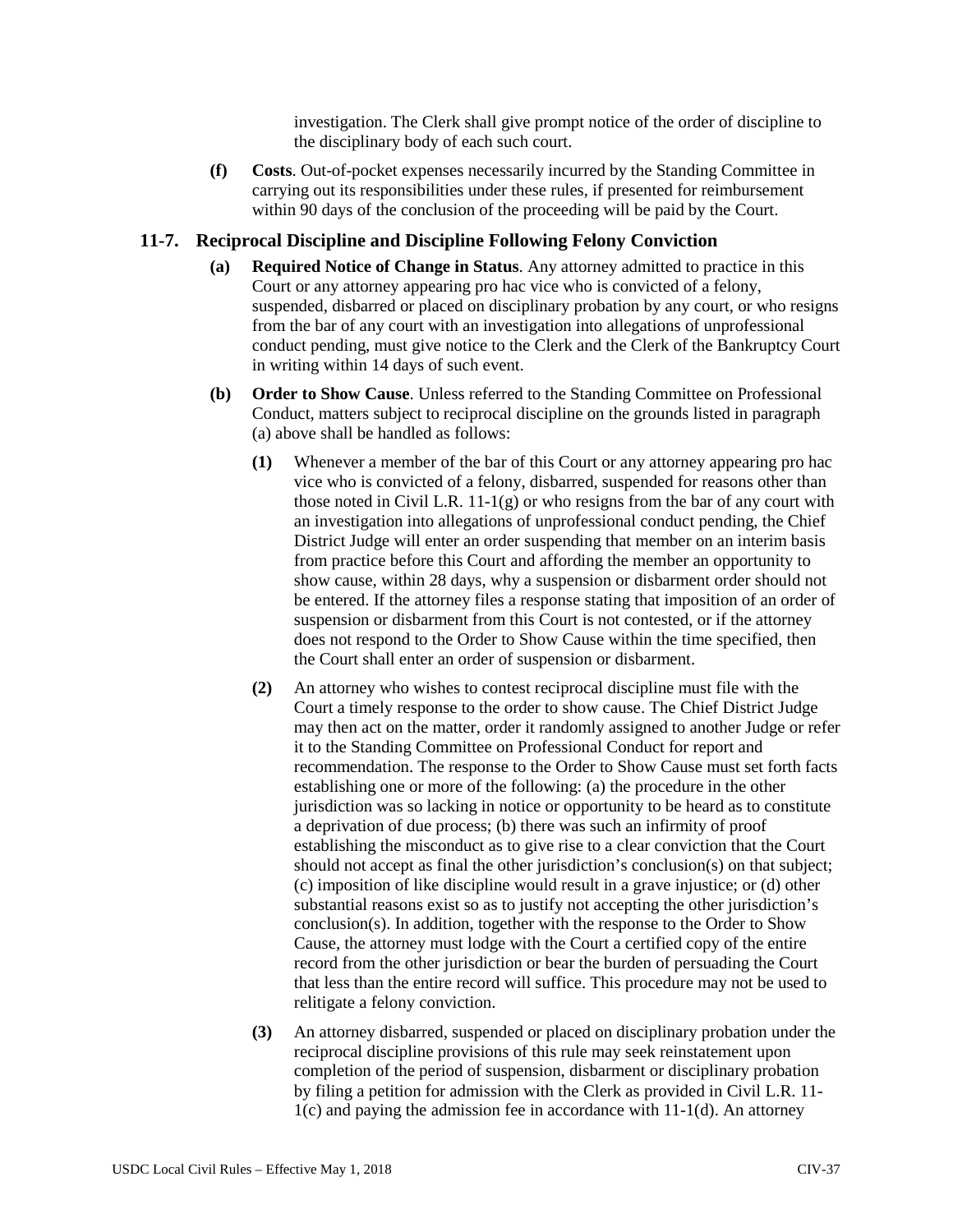disbarred by reason of a felony conviction may not petition for reinstatement until at least one year after entry of the disbarment order.

#### **Cross Reference**

See Fed. R. Civ. P. 11(c), 16(f), 37.

## **11-8. Sanctions for Unauthorized Practice**

A person who exercises, or pretends to be entitled to exercise, any of the privileges of membership in the bar of this Court, when that person is not entitled to exercise such privileges, may be referred to the Standing Committee in addition to any action authorized by applicable law.

## **11-9. Student Practice**

- **(a) Permission to Appear**. With the approval of the assigned Judge, a certified law student who complies with these Local Rules and acts under the supervision of a member of the bar of this Court may engage in the permitted activities set forth in this Local Rule.
- **(b) Permitted Activities**. With respect to a matter pending before this Court, a certified law student may:
	- **(1)** Negotiate for and on behalf of the client or appear at Alternative Dispute Resolution (ADR) proceedings, provided that the activity is conducted under the general supervision of a supervising attorney;
	- **(2)** Appear on behalf of a client in the trial of a misdemeanor or petty offense, provided the appearance is under the general supervision of a supervising attorney who is immediately available to attend the proceeding if the Judge decides to require the presence of the supervising attorney and, if the client is a criminal defendant, the client has filed a consent with the Court; and
	- **(3)** Appear on behalf of a client in any other proceeding or public trial, provided the appearance is under the direct and immediate supervision of a supervising attorney, who is present during the proceedings.
- **(c) Requirements for Eligibility**. To be eligible to engage in the permitted activities, a law student must submit to the Clerk:
	- **(1)** An application for certification on a form established for that purpose by the Court. The Clerk is authorized to issue a certificate of eligibility;
	- **(2)** A copy of a Notice of Student Certification or Recertification from the State Bar of California, or a certificate from the registrar or dean of a law school accredited by the American Bar Association or the State Bar of California that the law student has completed at least one-third of the graduation requirements and is continuing study at the law school, (or, if a recent graduate of the law school, that the applicant has registered to take or is awaiting results of the California State Bar Examination). The certification may be withdrawn at any time by the registrar or dean by providing notice to that effect to the Court; and
	- **(3)** Certification from a member of the bar of this Court that he or she will serve as a supervising attorney for the law student. The certification may be withdrawn at any time by a supervising attorney by providing notice to that effect to the Court.
- **(d)** Requirements of Supervising Attorney. A supervising attorney must: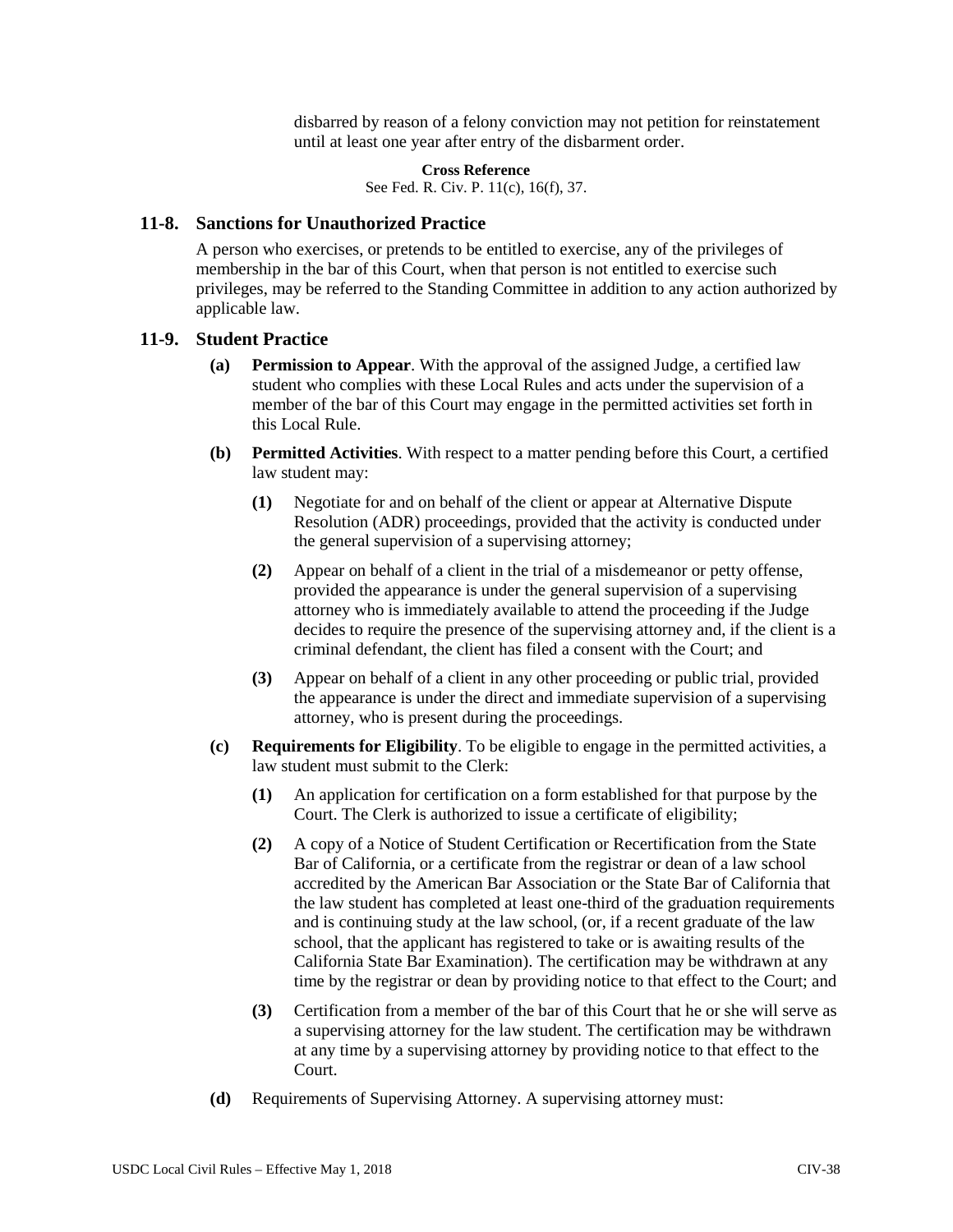- **(1)** Be admitted or otherwise permitted to practice before this Court;
- **(2)** Sign all documents to be filed by the student with the Court;
- **(3)** Assume professional responsibility for the student's work in matters before the Court; and
- **(4)** Assist and counsel the student in the preparation of the student's work in matters before the Court.
- **(e) Termination of Privilege**. The privilege of a law student to appear before this Court under this rule may be terminated by the Court at any time in the discretion of the Court, without the necessity to show cause.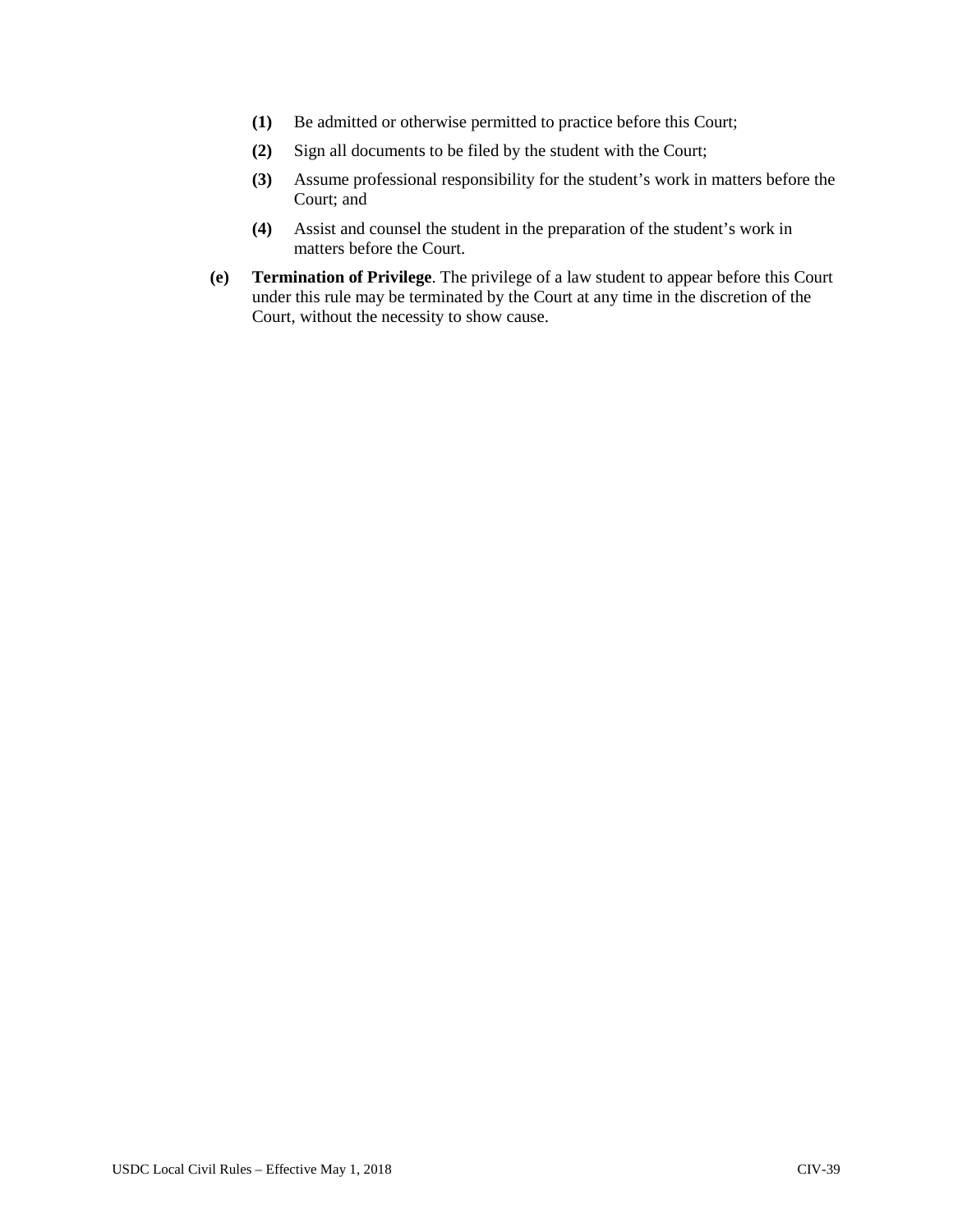# **16. CASE MANAGEMENT AND PRETRIAL CONFERENCES**

# **16-1. Definitions**

"Scheduling," "discovery," or "status" conferences under Fed. R. Civ. P. 16 and 26 shall be designated as "case management conferences" in this Court. All statements, proposed orders, or other documents prepared in connection with such conferences must be referred to as such.

# **16-2. Order Setting Initial Case Management Conference**

- **(a) Issuance and Service of Order**. Except in categories of cases excluded under the Federal Rules of Civil Procedure, or these Local Rules or orders of this Court, when an action is filed the Court shall issue to the filing party an Order Setting Initial Case Management Conference and ADR Deadlines. The Order shall set the date for the Initial Case Management Conference — which shall be on the first date available on the assigned Judge's calendar that is not less than 90 days after the action was filed, and shall specify the deadline for filing the ADR Certification required by Civil L.R. 16-8(b). A copy of this Order must be served by the plaintiff on each defendant, along with the supplementary materials specified by Civil L.R. 4-2.
- **(b) Case Management Schedule in Removed Cases**. When a case is removed from a state court to this Court, upon the filing of the notice of removal the Court shall issue to the removing party an Order Setting Initial Case Management Conference, as described in subsection (a), above. The removing party must serve the other parties in the case with a copy of the Order and the supplementary materials specified in Civil L.R. 4-2. Unless ordered otherwise by the Court, the filing of a motion for remand does not relieve the parties of any obligations under this rule.
- **(c) Case Management Schedule in Transferred Cases**. When a civil action is transferred to this district, the Court shall issue to the plaintiff an Order Setting Initial Case Management Conference, as described in subsection (a), above. The plaintiff must serve the other parties in the case with a copy of the Order and the pertinent supplementary materials specified in Civil L.R. 4-2.
- **(d) Relief from Case Management Schedule**. By serving and filing a motion with the assigned judge pursuant to Civil L.R. 7, a party, including a party added later in the case, may seek relief from an obligation imposed by Fed. R. Civ. P. 16 or 26 or the Order Setting Initial Case Management Conference. The motion must:
	- **(1)** Describe the circumstances which support the request;
	- **(2)** Affirm that counsel for the moving party has conferred with all other counsel in an effort to reach agreement about the matter and, for each other party, report whether that party supports or opposes the request for relief;
	- **(3)** Be accompanied by a proposed revised case management schedule; and
	- **(4)** If applicable, indicate any changes required in the ADR process or schedule in the case.
- **(e) Limitation on Stipulations**. Any stipulation that would vary the date of a Case Management Conference shall have no effect unless approved by the assigned Judge before the date set for the conference. Any stipulation must comply with Civil L.R. 7- 12.

# **16-3. Lead Trial Counsel Required to Confer**

Unless otherwise ordered, the conferring and planning that is mandated by Fed. R. Civ. P. 26(f) and by ADR Local Rule 3-5 must be done by lead trial counsel for each party.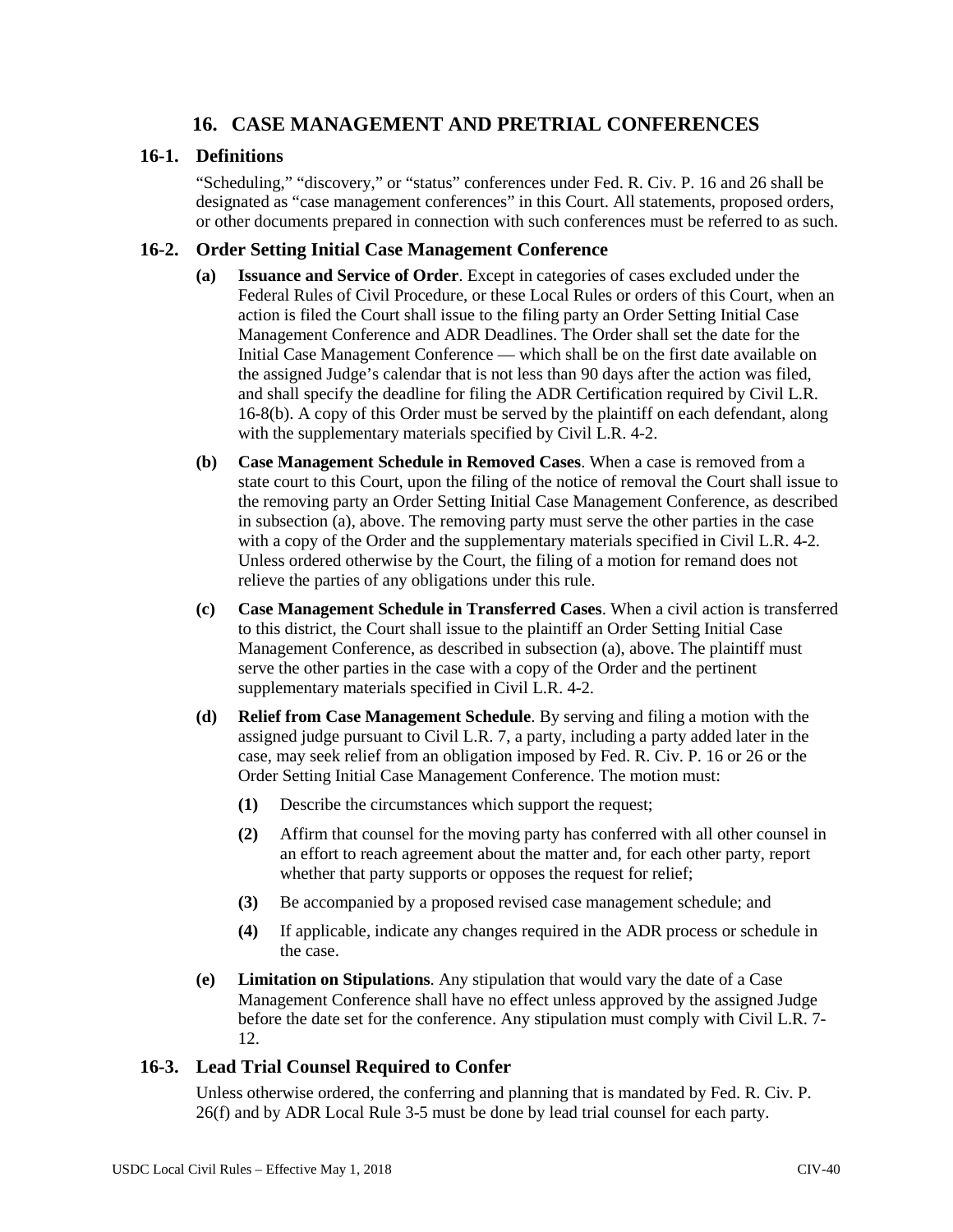## **16-4. Procedure in Bankruptcy Appeals**

Appeals from the United States Bankruptcy Court to the United States District Court are governed by the Federal Rules of Bankruptcy Procedure and the Bankruptcy Local Rules of this district.

#### **Cross Reference**

See Fed. R. Bankr. P. 8001 through 8020 and B.L.R. 8001-1 through 8011-1.

# **16-5. Procedure in Actions for Review on an Administrative Record**

In actions for District Court review on an administrative record, the defendant must serve and file an answer, together with a certified copy of the transcript of the administrative record, within 90 days of receipt of service of the summons and complaint. Within 28 days of receipt of defendant's answer, plaintiff must file a motion for summary judgment pursuant to Civil L.R. 7-2 and Fed. R. Civ. P. 56. Defendant must serve and file any opposition or countermotion within 28 days of service of plaintiff's motion. Plaintiff may serve and file a reply within 14 days after service of defendant's opposition or counter-motion. Unless the Court orders otherwise, upon the conclusion of this briefing schedule, the matter will be deemed submitted for decision by the District Court without oral argument.

### **16-6. Procedure in U.S. Debt Collection Cases**

These cases shall proceed as follows:

- **(a) Identification**. The first page of the complaint must identify the action by using the words "Debt Collection Case;"
- **(b) Assignment**. Upon filing the complaint, the matter will be assigned to a Magistrate Judge for all pre-trial proceedings; and
- **(c) Collection Proceedings**. If the United States files an application under the Federal Debt Collection Procedures Act, either pre-judgment or post-judgment, such matter will be assigned to a Magistrate Judge.

### **16-7. Procedure in Other Exempt Cases**

Unless otherwise provided in these local rules, in categories of cases that are exempted by Fed. R. Civ. P. 26(a)(1)(B) from the initial disclosure requirements of Fed. R. Civ. P.  $26(a)(1)$ , promptly after the commencement of the action the assigned judge will schedule a Case Management Conference or issue a case management order without such conference. Discovery shall proceed in such cases only at the time, and to the extent, authorized by the Judge in the case management order.

### **16-8. Alternative Dispute Resolution (ADR) in the Northern District**

**(a) District Policy Regarding ADR**. It is the policy of this Court to assist parties involved in civil litigation to resolve their disputes in a just, timely and cost-effective manner. The Court has created and makes available its own Alternative Dispute Resolution (ADR) programs for which it has promulgated local rules. The Court also encourages civil litigants to consider use of ADR programs operated by private entities. At any time after an action has been filed, the Court on its own initiative or at the request of one or more parties may refer the case to one of the Court's ADR programs.

#### **Cross Reference**

See ADR L.R. 1-2 "*Purpose and Scope*;" ADR L.R. 2-3 "*Referral to ADR Program*." The Court's ADR processes and procedures are described on the Court's ADR website: [cand.uscourts.gov/](http://www.cand.uscourts.gov/)adr.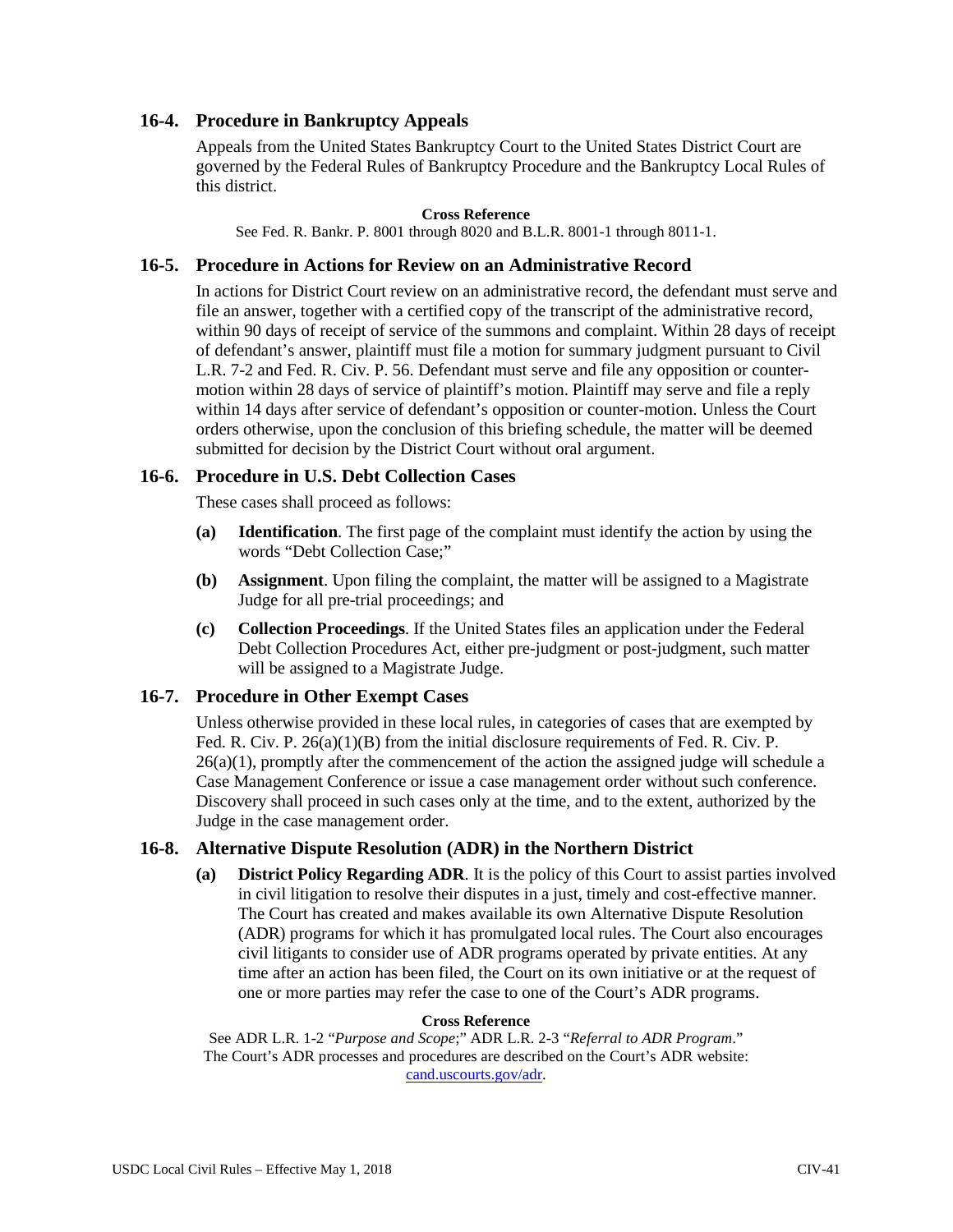**(b) ADR Certification**. In cases assigned to the ADR Multi-Option Program, no later than the date specified in the Order Setting Initial Case Management Conference and ADR Deadlines (presumptively 21 days before the date set for the initial case management conference), counsel and client must sign, serve and file an ADR Certification. The certification must be made on a form established for this purpose by the Court and in conformity with the instructions approved by the Court. Separate Certifications may be filed by each party. If the client is a government or governmental agency, the certificate must be signed by a person who meets the requirements of Civil L.R. 3-9(c). If the date of the initial case management conference is changed, unless otherwise ordered the ADR Certification deadline adjusts accordingly.

Counsel and client must certify that both have:

- **(1)** Read the document entitled "*Alternative Dispute Resolution Procedures Handbook*" on the ADR website, found at [cand.uscourts.gov/](http://www.cand.uscourts.gov/)adr;
- **(2)** Discussed with each other the available dispute resolution options provided by the Court and private entities; and
- **(3)** Considered whether their case might benefit from any of the available dispute resolution options.

Counsel must further certify that they have discussed selection of an ADR process and an appropriate deadline for an ADR session with counsel for the other parties to the case and shall indicate whether they intend to stipulate to an ADR process and deadline or prefer to discuss ADR selection with the assigned Judge at the case management conference.

#### **Cross Reference**

See ADR L.R. 3-5.

#### **Commentary**

Certification forms and the document entitled "*Alternative Dispute Resolution Procedures Handbook*" are available on the Court's ADR website at [cand.uscourts.gov/a](http://www.cand.uscourts.gov/)dr. The Clerk's Office will print copies upon request for pro se parties.

**(c) Stipulation to ADR Process.** If the parties agree to participate in an ADR process and they wish the Court to make an ADR referral in advance of the case management conference, they may file a Stipulation and Proposed Order selecting an ADR process.

#### **(d) Selection at Case Management Conference.**

- **(1) Consideration of ADR Processes.** Counsel must include in their joint case management statement a report on the status of ADR, specifying which ADR process option they have selected and a proposed deadline by which the parties will conduct the ADR session or, if they do not agree, setting forth which option and timing each party prefers. Unless the assigned Judge already has approved a stipulation to an ADR process, counsel must be prepared to discuss all of the subjects about which they were required to meet and confer under ADR L.R. 3- 5(a). If the ADR legal staff holds an ADR Phone Conference in advance of the initial case management conference, they ordinarily will make a recommendation to the assigned Judge.
- **(2) Selection by Stipulation or Order.** If the parties agree to a particular ADR process at the case management conference and the assigned Judge approves, the Judge will issue an order referring the case to that process. Alternatively, even if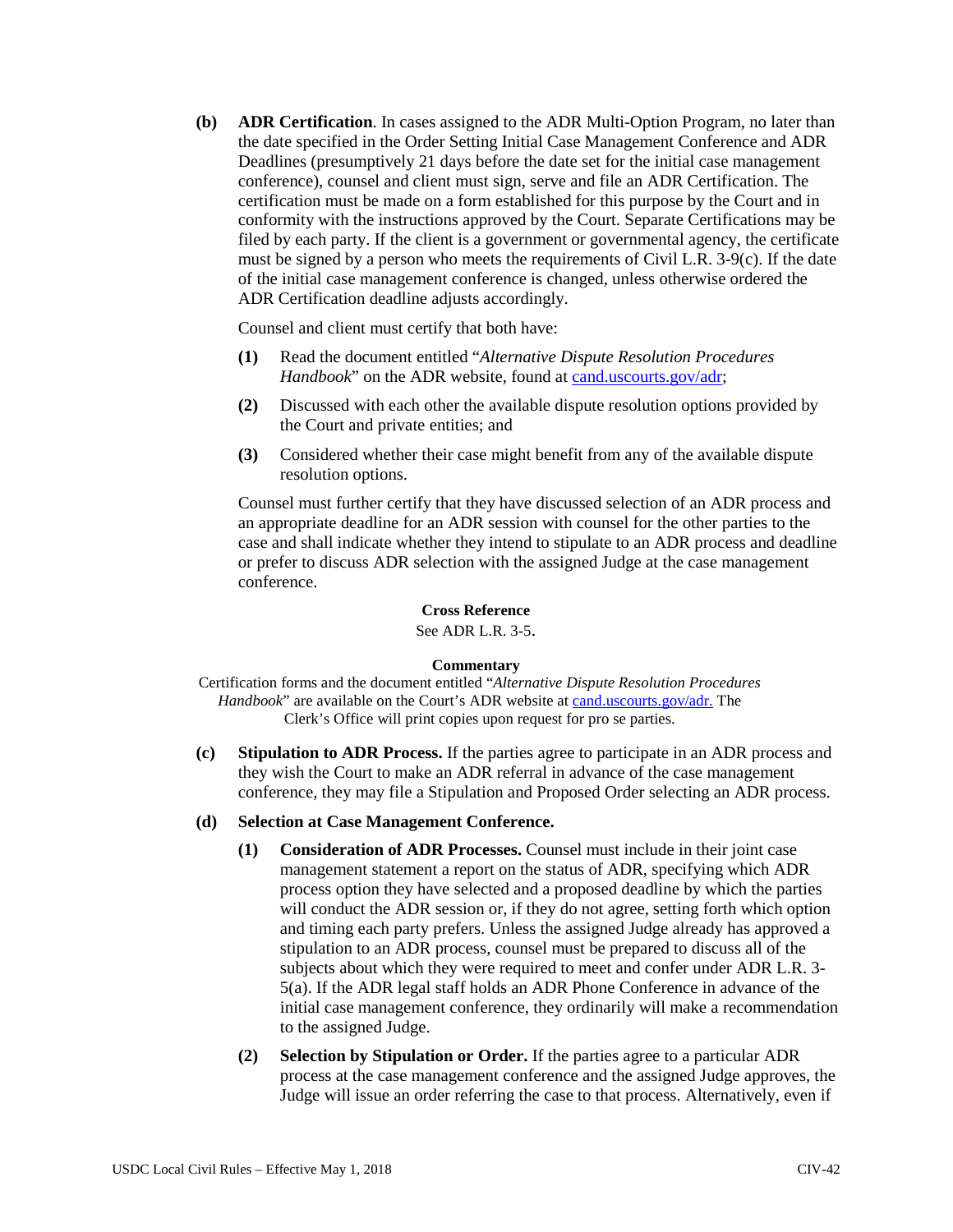the parties do not agree, the Judge may issue an order referring the case to ENE, Mediation, or a Settlement Conference.

- **(3) Deferred Referral or Exemption.** If, considering the views of the parties, the Judge at the case management conference concludes that the case is not ripe for an ADR referral or that no ADR process is likely to deliver benefits to the parties sufficient to justify the resources devoted to it, the Judge may defer making an ADR referral or may exempt the case from participating in any ADR process.
- **(e) ADR Phone Conference.** An ADR Phone Conference conducted by a member of the ADR legal staff may be set to assist the parties or the assigned Judge in selecting or customizing an ADR process, in aid of the administration of a case that has been referred to an ADR process, or as otherwise directed by the Court. An ADR Phone Conference may be set at the request of the parties on the form established for that purpose by the Court, by referral from the assigned Judge, or at the initiative of the ADR legal staff.

#### **Cross Reference**

See ADR L.R. 3-5 "Selecting an ADR Process" and ADR L.R. 3-5(d) "Selection Through ADR Phone Conference."

#### **Commentary**

Forms for "ADR Certification," "Stipulation to an ADR Process" and "Request for ADR Telephone Conference" are available on the Court's ADR website at [cand.uscourts.gov/](http://www.cand.uscourts.gov/)adr. The Clerk's Office will print copies upon request for pro se parties.

#### **16-9. Case Management Statement and Proposed Order**

- **(a) Joint or Separate Case Management Statement**. Unless otherwise ordered, no later than the date specified in Fed. R. Civ. P. 26(f), counsel must file a Joint Case Management Statement addressing all of the topics set forth in the Standing Order for All Judges of the Northern District of California – Contents of Joint Case Management Statement, which can be found on the Court's website located at [cand.uscourts.gov.](file://CANDSF/DATA/Users/_SHARED%20DOCS/LOCAL%20RULES,%20GENERAL%20ORDERS%20&%20IOPs/Local_Rules/Current%20Local%20Rules/www.cand.uscourts.gov) If one or more of the parties is not represented by counsel, the parties may file separate case management statements. If a party is unable, despite reasonable efforts, to obtain the cooperation of another party in the preparation of a joint statement, the complying party may file a separate case management statement, accompanied by a declaration describing the conduct of the uncooperative party which prevented the preparation of a joint statement. Separate statements must also address all of the topics set forth in the Standing Order referenced above.
- **(b) Case Management Statement in Class Action**. Any party seeking to maintain a case as a class action must include in the Case Management Statement required by Civil L.R. 16-9(a) the following additional information:
	- **(1)** The specific paragraphs of Fed. R. Civ. P. 23 under which the action is maintainable as a class action;
	- **(2)** A description of the class or classes in whose behalf the action is brought;
	- **(3)** Facts showing that the party is entitled to maintain the action under Fed. R. Civ. P. 23(a) and (b); and
	- **(4)** A proposed date for the Court to consider whether the case can be maintained as a class action.

### **16-10. Case Management Conference**

**(a) Initial Case Management Conference**. Unless otherwise ordered, no later than the date specified in the Order Setting Initial Case Management Conference, the Court will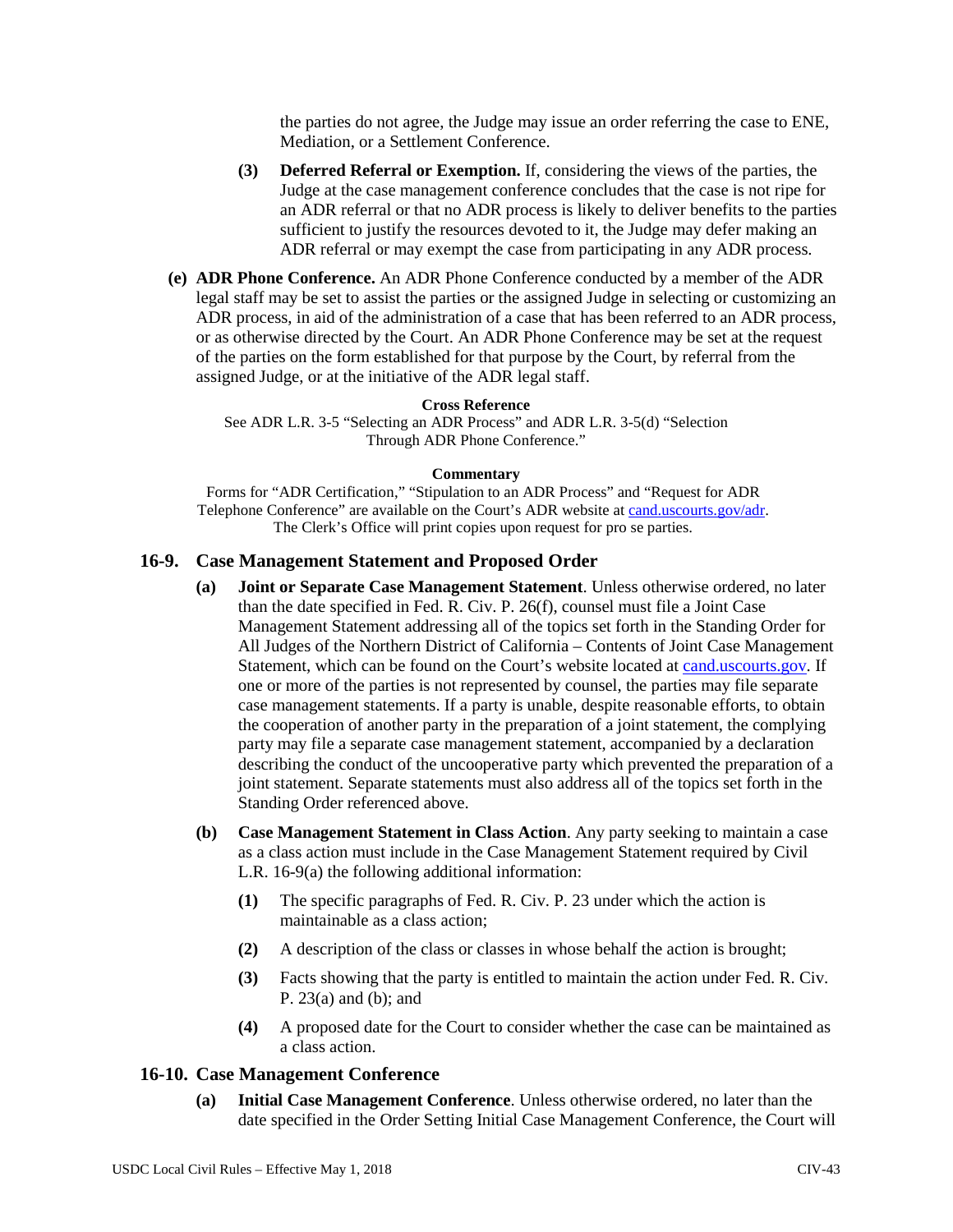conduct an initial Case Management Conference. The assigned District Judge may designate a Magistrate Judge to conduct the initial Case Management Conference and, subject to 28 U.S.C. § 636, other pretrial proceedings in the case. Unless excused by the Judge, lead trial counsel for each party must attend the initial Case Management Conference. Requests to participate in the conference by telephone must be filed and served at least 7 days before the conference or in accordance with the Standing Orders of the assigned Judge.

- **(b) Case Management Orders**. After a Case Management Conference, the Judge will enter a Case Management Order or sign the Joint Case Management Statement and Proposed Order submitted by the parties. This order will comply with Fed. R. Civ. P. 16(b) and will identify the principal issues in the case, establish deadlines for joining parties and amending pleadings, identify and set the date for filing any motions that should be considered early in the pretrial period, establish a disclosure and discovery plan, set appropriate limits on discovery and refer the case to ADR unless such a referral would be inappropriate. In addition, in the initial Case Management Order or in any subsequent case management order, the Court may establish deadlines for:
	- **(1)** Commencement and completion of any ADR proceedings;
	- **(2)** Disclosure of proposed expert or other opinion witnesses pursuant to Fed. R. Civ. P.  $26(a)(2)$ , as well as supplementation of such disclosures;
	- **(3)** Conclusion of pretrial discovery and disclosure;
	- **(4)** Hearing pretrial motions;
	- **(5)** Counsel to meet and confer to prepare joint final pretrial conference statement and proposed order and coordinated submission of trial exhibits and other material;
	- **(6)** Filing joint final pretrial conference statement and proposed order;
	- **(7)** Lodging exhibits and other trial material, including copies of all exhibits to be offered and all schedules, summaries, diagrams and charts to be used at the trial other than for impeachment or rebuttal. Each proposed exhibit must be premarked for identification. Upon request, a party must make the original or the underlying documents of any exhibit available for inspection and copying;
	- **(8)** Serving and filing briefs on all significant disputed issues of law, including procedural and evidentiary issues;
	- **(9)** In jury cases, serving and filing requested voir dire questions, jury instructions, and forms of verdict; or in court cases, serving and filing proposed findings of fact and conclusions of law;
	- **(10)** Serving and filing statements designating excerpts from depositions (specifying the witness and page and line references), from interrogatory answers and from responses to requests for admission to be offered at the trial other than for impeachment or rebuttal;
	- **(11)** A date by which parties objecting to receipt into evidence of any proposed testimony or exhibit must advise and confer with the opposing party with respect to resolving such objection;
	- **(12)** A final pretrial conference and any necessary Court hearing to consider unresolved objections to proposed testimony or exhibits;
	- **(13)** A trial date and schedule;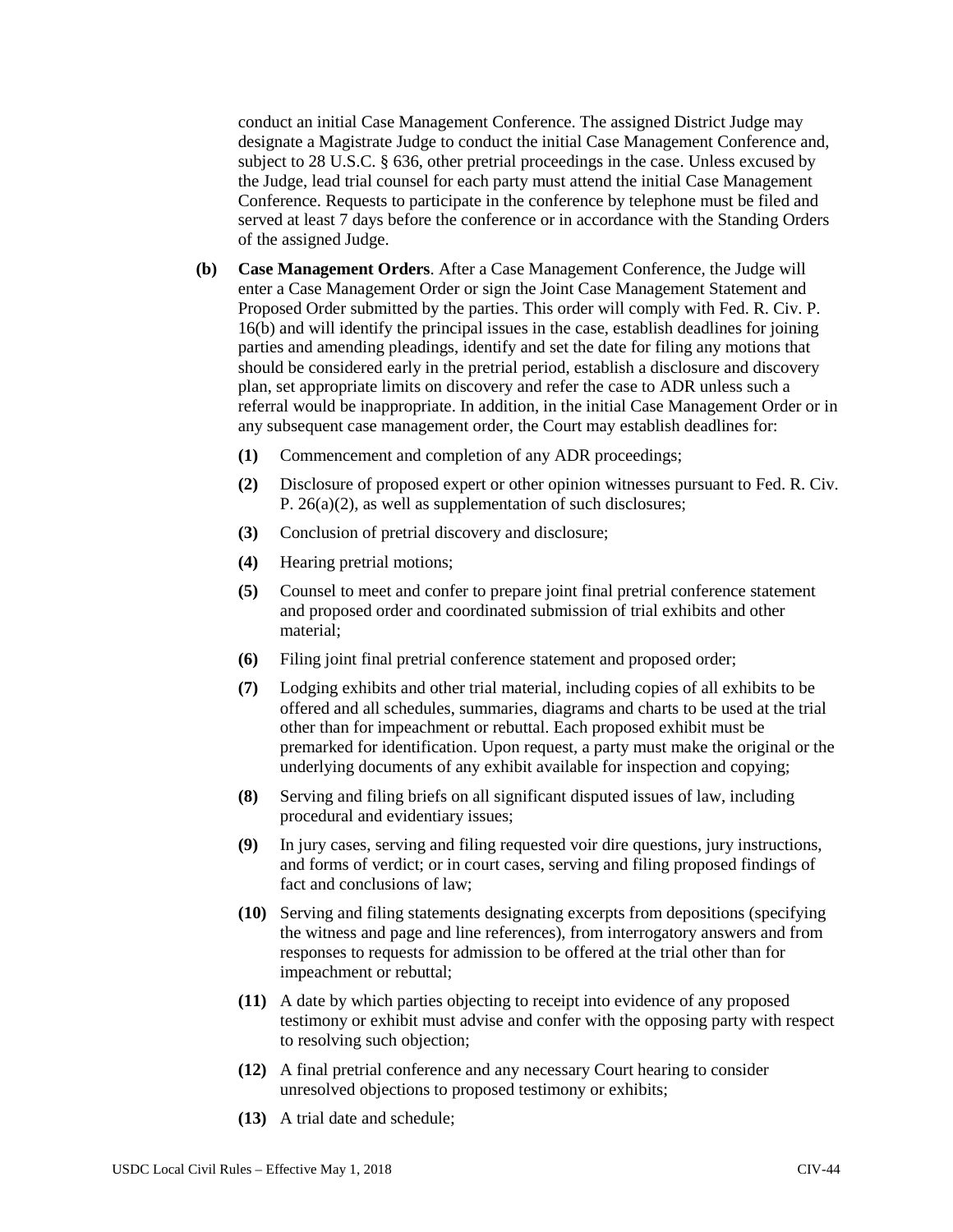- **(14)** Determination of whether the case will be maintained as a class action; and
- **(15)** Any other activities appropriate in the management of the case, including use of procedures set forth in the Manual for Complex Litigation.
- **(c) Subsequent Case Management Conferences**. Pursuant to Fed. R. Civ. P. 16, the assigned Judge or Magistrate Judge may, sua sponte or in response to a stipulated request or motion, schedule subsequent case management conferences during the pendency of an action. Each party must be represented at such subsequent case management conferences by counsel having authority with respect to matters under consideration.
- **(d) Subsequent Case Management Statements**. Unless otherwise ordered, no fewer than 7 days before any subsequent case management conference, the parties must file a Joint Case Management Statement, reporting progress or changes since the last statement was filed and making proposals for the remainder of the case development process. Such statements must report the parties' views about whether using some form of ADR would be appropriate.

#### **Commentary**

See the Court's website at [cand.uscourts.gov.](http://www.cand.uscourts.gov/)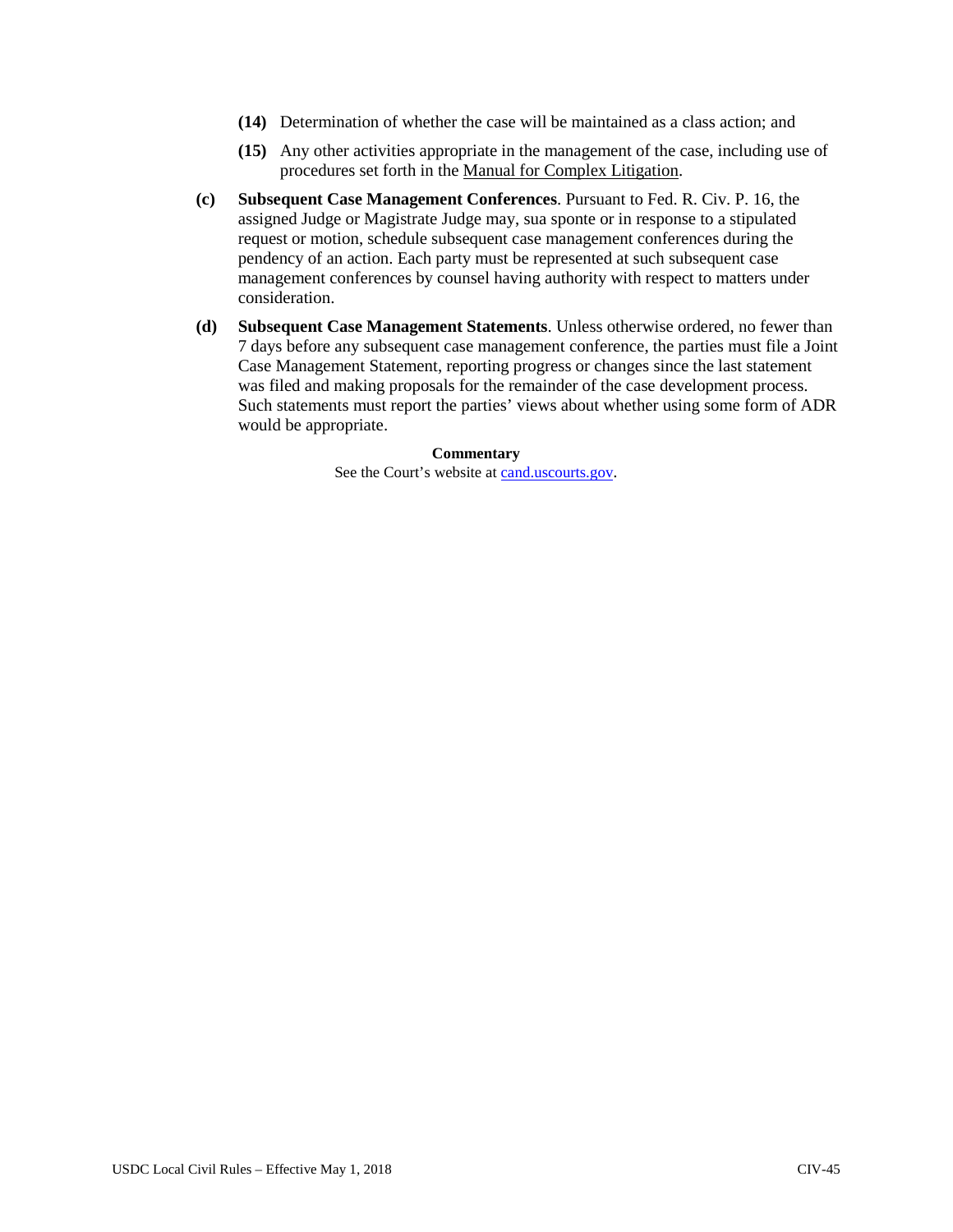# **23. CLASS ACTIONS**

### **23-1. Private Securities Actions**

**(a) Filing and Serving Required Notices**. Not later than 21 days after filing the complaint in any action governed by the Private Securities Litigation Reform Act of 1995, Pub. L. No. 104-67, 109 Stat. 737 (1995), the party filing that complaint and seeking to serve as lead plaintiff must serve and file a copy of any notice required by the Act.

#### **Cross Reference**

See Civil L.R. 3-7 "*Civil Cover Sheet and Certification in Private Securities Actions*."

**(b) Motion to Serve as Lead Plaintiff**. Not later than 60 days after publication of the notices referred to in Civil L.R. 23-1(a), any party seeking to serve as lead plaintiff must serve and file a motion to do so. The motion must set forth whether the party claims entitlement to the presumption set forth in section  $27(a)(3)(B)(iii)(I)$  of the Securities Act or section  $21D(a)(3)(B)(iii)(I)$  of the Securities Exchange Act or that the presumption is rebutted and the reasons therefor.

#### **Commentary**

A "*Model Stipulation and Proposed Consolidation Order for Securities Fraud Class Actions*" is available from the Clerk in civil actions containing a claim governed by the Private Securities Litigation Reform Act of 1995, Pub. L. No. 104-67, 109 Stat. 737 (1995), and is part of the materials provided to the filing party for service on all parties in the action pursuant to Civil L.R. 4-2. See also "Forms" link on the Court's website at [cand.uscourts.gov.](http://www.cand.uscourts.gov/)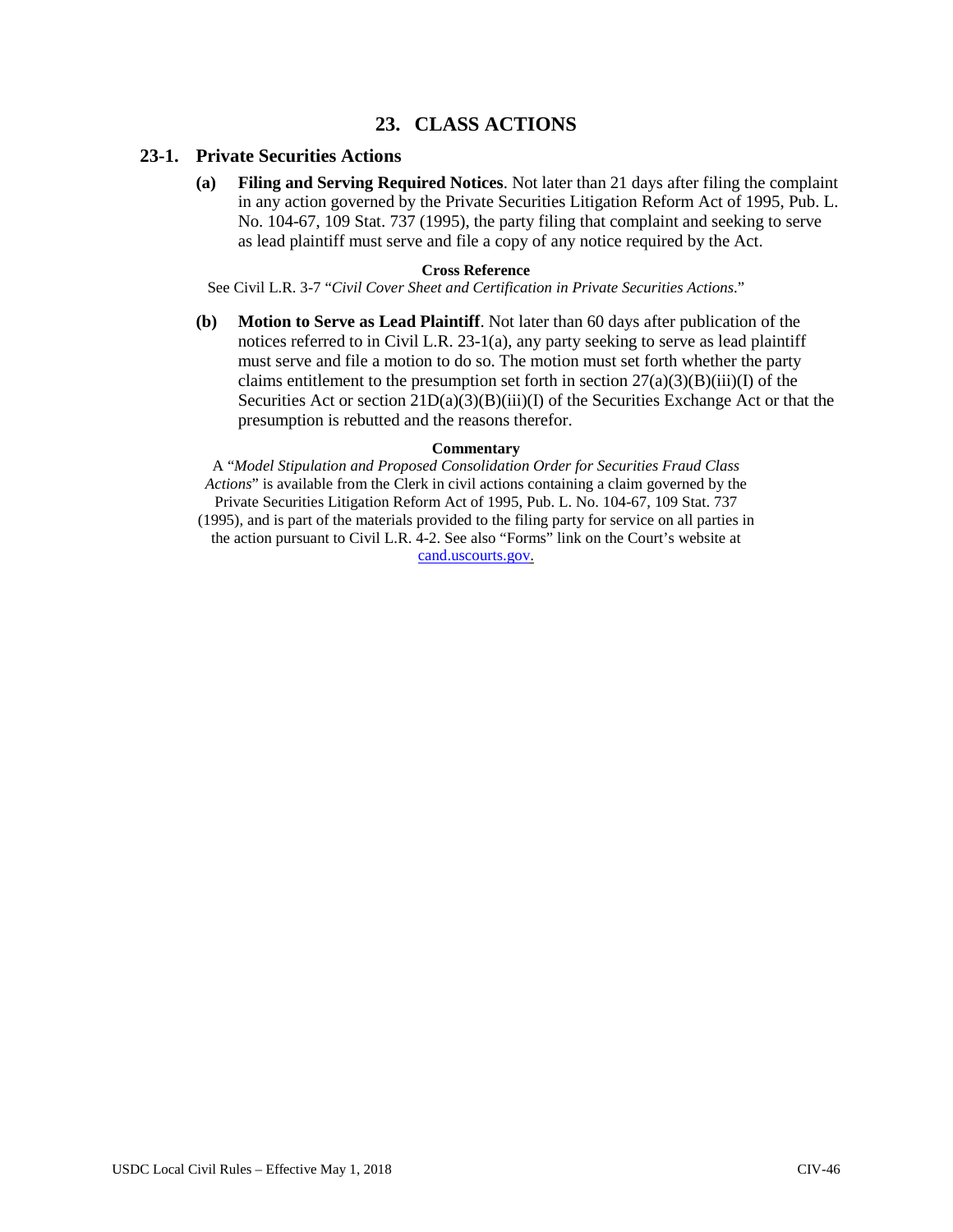# **26. GENERAL PROVISIONS GOVERNING DISCOVERY**

## **26-1. Custodian of Discovery Documents**

The party propounding interrogatories, requests for production of documents, or requests for admission must retain the original of the discovery request and the original response. That party shall be the custodian of these materials. Fed. R. Civ. P. 30(f) identifies the custodian of the original transcript or recording of a deposition.

#### **Commentary**

Counsel should consider stipulating to sharing computer-readable copies of discovery requests, such as interrogatories and requests for production of documents, as well as responses to such requests, to save costs and to facilitate expeditious pretrial discovery.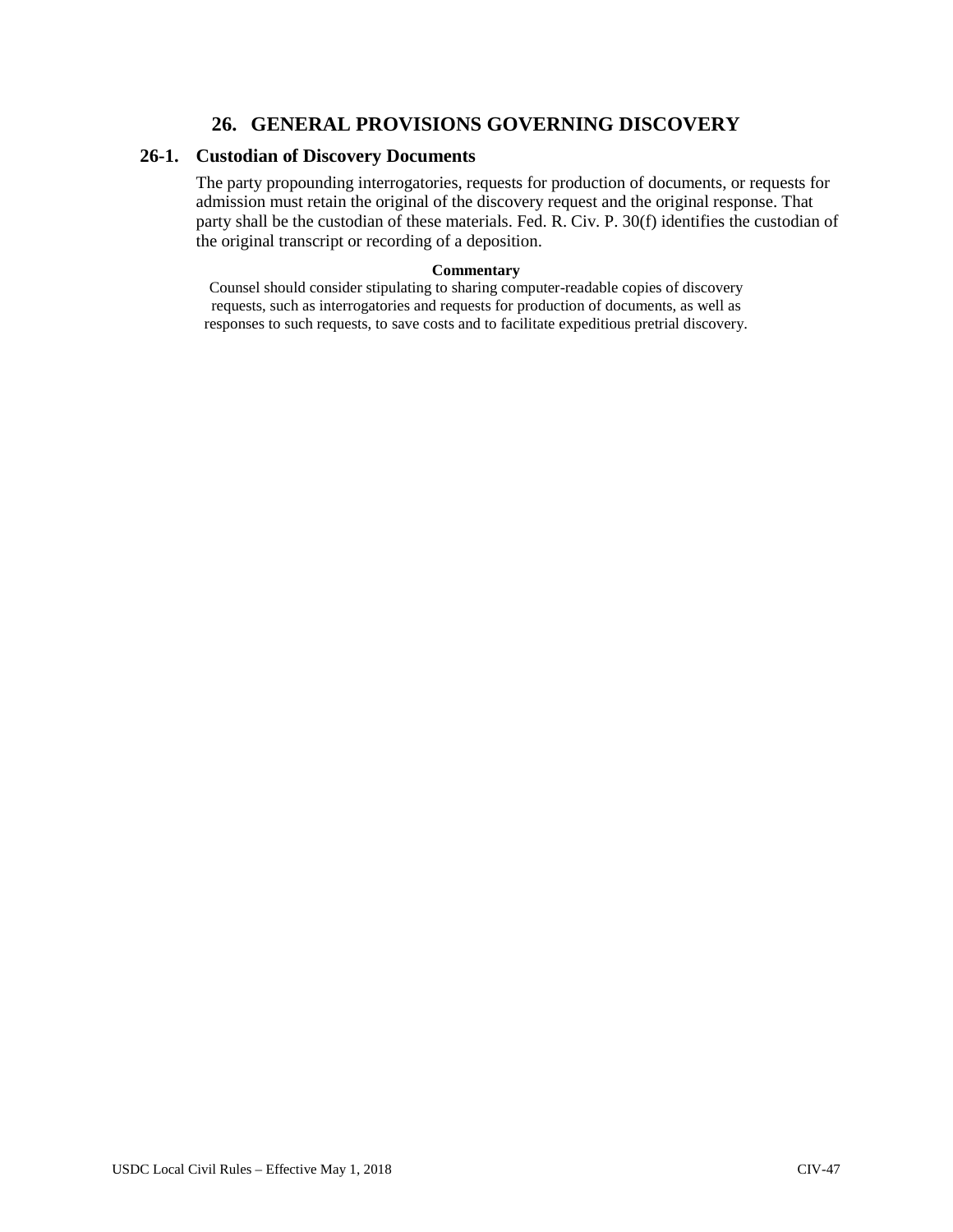# **30. DEPOSITIONS**

# **30-1. Required Consultation Regarding Scheduling**

For the convenience of witnesses, counsel and parties, before noticing a deposition of a party or witness affiliated with a party, the noticing party must confer about the scheduling of the deposition with opposing counsel or, if the party is pro se, the party. A party noticing a deposition of a witness who is not a party or affiliated with a party must also meet and confer about scheduling, but may do so after serving the nonparty witness with a subpoena.

## **30-2. Numbering of Deposition Pages and Exhibits**

- **(a) Sequential Numbering of Pages**. The pages of the deposition of a single witness, even if taken at different times, must be numbered sequentially.
- **(b) Sequential Numbering of Exhibits**. Documents identified as exhibits during the course of depositions and at trial must be numbered and organized as follows:
	- **(1)** At the outset of the case, counsel must meet and confer regarding the sequential numbering system that will be used for exhibits throughout the litigation, including trial.
	- **(2)** If the pages of an exhibit are not numbered internally and it is necessary to identify pages of an exhibit, then each page must receive a page number designation preceded by the exhibit number (e.g., Exhibit 100-2, 100-3, 100-4).
	- **(3)** To the extent practicable, any exhibit which is an exact duplicate of an exhibit previously numbered must bear the same exhibit number regardless of which party is using the exhibit. Any version of any exhibit which is not an exact duplicate must be marked and treated as a different exhibit, bearing a different exhibit number.
	- **(4)** In addition to exhibit numbers, documents may bear other numbers or letters used by the parties for internal control purposes.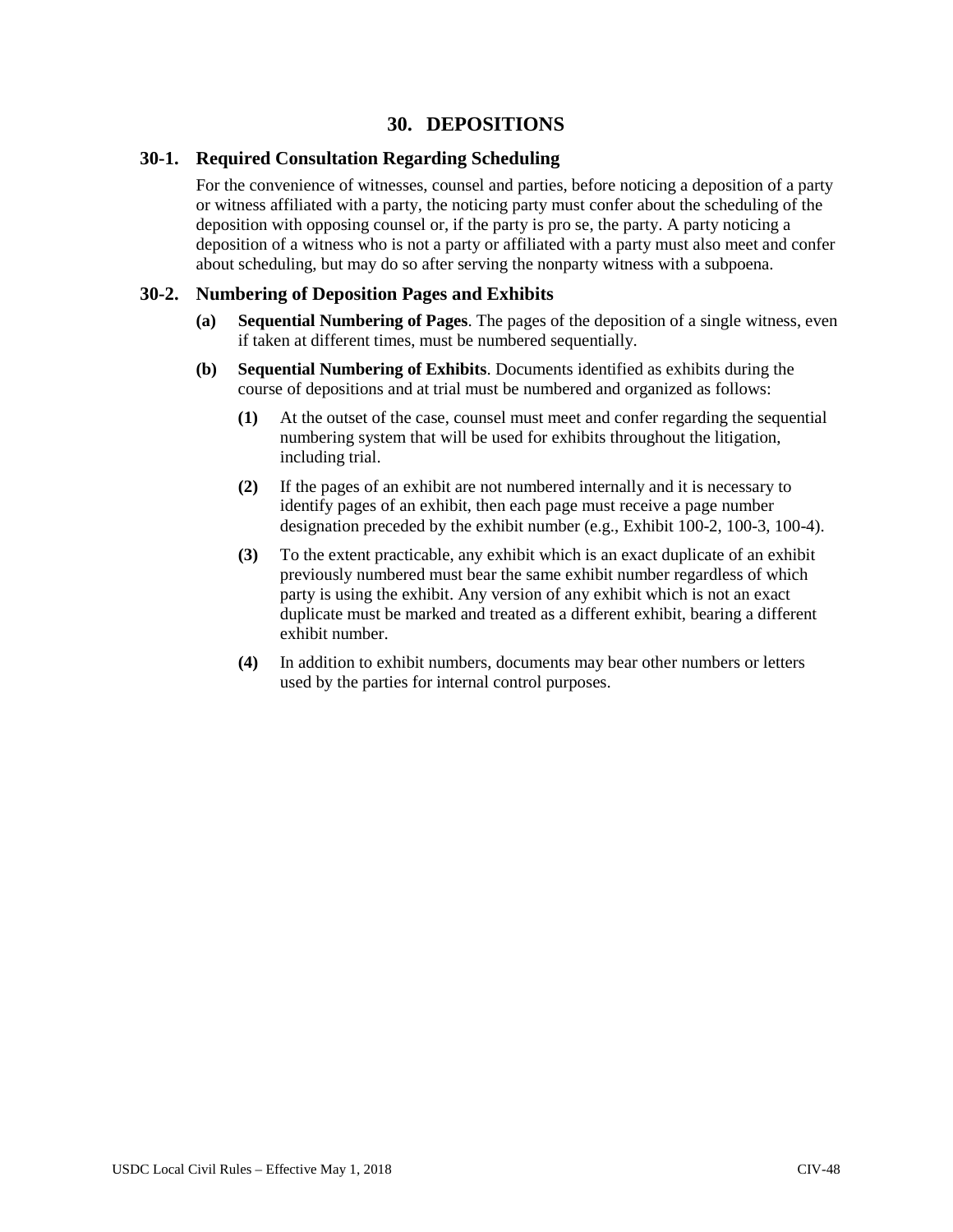# **33. INTERROGATORIES**

## **33-1. Form of Answers and Objections**

Answers and objections to interrogatories must set forth each question in full before each answer or objection.

## **33-2. Demands that a Party Set Forth the Basis for a Denial of a Requested Admission**

A demand that a party set forth the basis for a denial of an admission requested under Fed. R. Civ. P. 36 will be treated as a separate discovery request (an interrogatory) and is allowable only to the extent that a party is entitled to propound additional interrogatories.

# **Cross Reference**

To the same effect, see Civil L.R. 36-2.

### **Commentary**

Under Fed. R. Civ. P. 36, a party is not required to set forth the basis for an unqualified denial.

# **33-3. Motions for Leave to Propound More Interrogatories Than Permitted by Fed. R. Civ. P. 33**

A motion for leave to propound more interrogatories than permitted by Fed. R. Civ. P. 33 must be accompanied by a memorandum which sets forth each proposed additional interrogatory and explains in detail why it is necessary to propound the additional questions.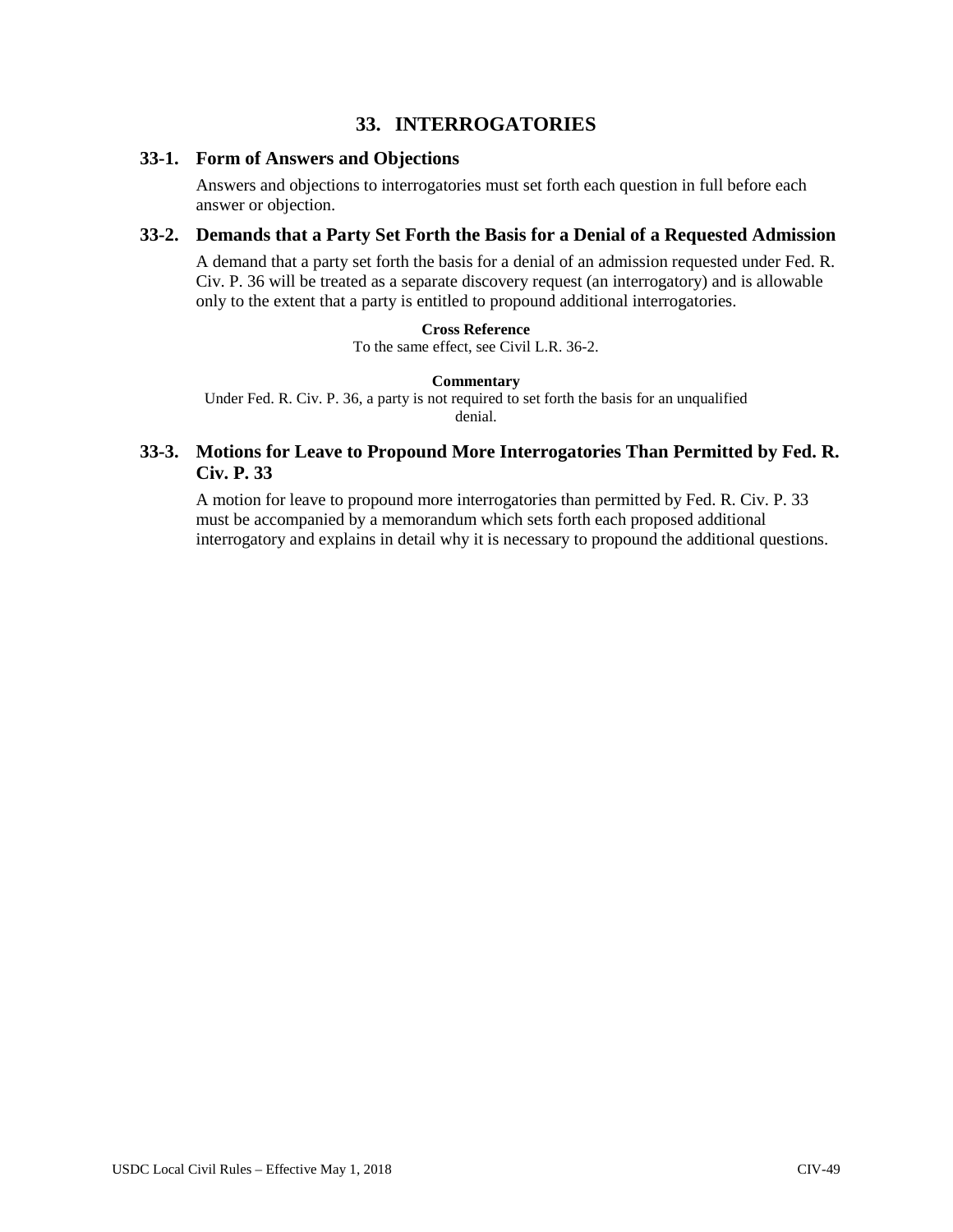# **34. PRODUCTION OF DOCUMENTS AND THINGS**

# **34-1. Form of Responses to Requests for Production**

A response to a request for production or inspection made pursuant to Fed. R. Civ. P. 34(a) must set forth each request in full before each response or objection.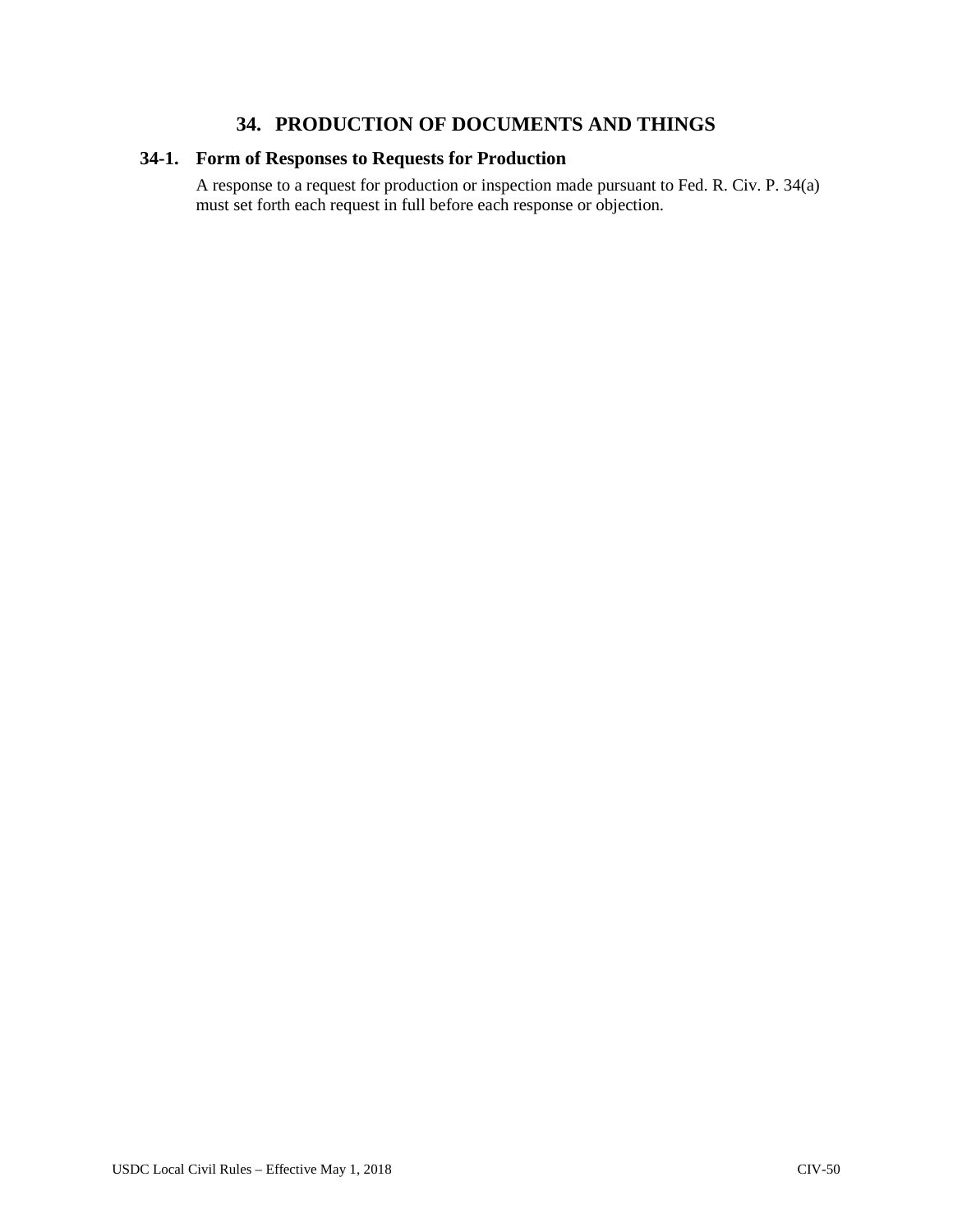# **36. REQUESTS FOR ADMISSION**

### **36-1. Form of Responses to Requests for Admission**

Responses to requests for admission must set forth each request in full before each response or objection.

### **36-2. Demands that a Party Set Forth the Basis for a Denial of a Requested Admission**

A demand that a party set forth the basis for a denial of a requested admission will be treated as a separate discovery request (an interrogatory) and is allowable only to the extent that a party is entitled to propound additional interrogatories.

> **Cross Reference** To the same effect, see Civil L.R. 33-2.

#### **Commentary**

Under Fed. R. Civ. P. 36, a party is not required to set forth the basis for an unqualified denial.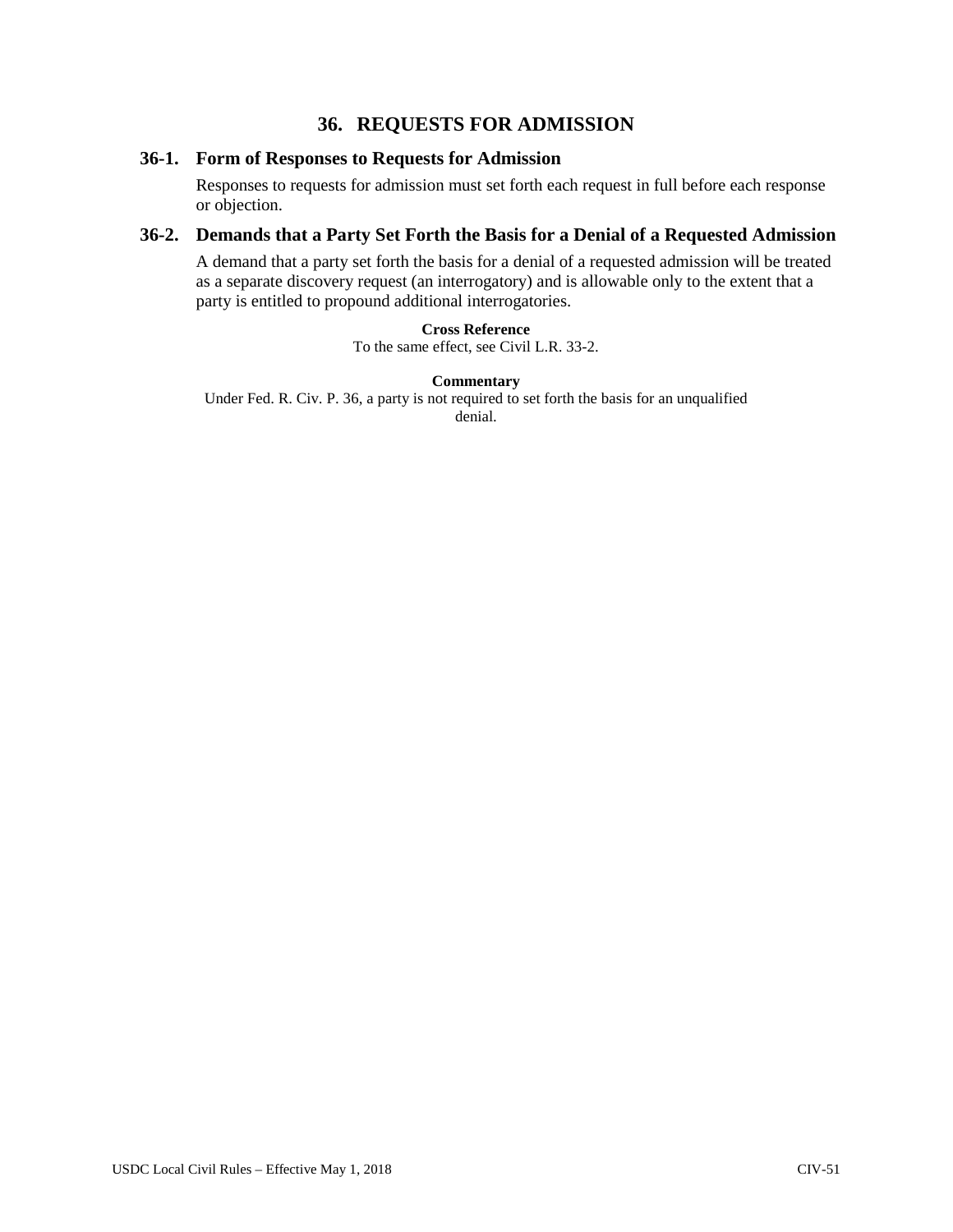# **37. MOTIONS TO COMPEL DISCLOSURE OR DISCOVERY OR FOR SANCTIONS**

## **37-1. Procedures for Resolving Disputes**

- **(a) Conference Between Counsel Required**. The Court will not entertain a request or a motion to resolve a disclosure or discovery dispute unless, pursuant to Fed. R. Civ. P. 37, counsel have previously conferred for the purpose of attempting to resolve all disputed issues. If counsel for the moving party seeks to arrange such a conference and opposing counsel refuses or fails to confer, the Judge may impose an appropriate sanction, which may include an order requiring payment of all reasonable expenses, including attorney's fees, caused by the refusal or failure to confer.
- **(b) Requests for Intervention During a Discovery Event**. If a dispute arises during a discovery event the parties must attempt to resolve the matter without judicial intervention by conferring in good faith. If good faith negotiations between the parties fail to resolve the matter, and if disposition of the dispute during the discovery event likely would result in substantial savings of expense or time, counsel or a party may contact the chambers of the assigned District Judge or Magistrate Judge to ask if the Judge is available to address the problem through a telephone conference during the discovery event.

## **37-2. Form of Motions to Compel**

In addition to complying with applicable provisions of Civil L.R. 7, a motion to compel further responses to discovery requests must set forth each request in full, followed immediately by the objections and/or responses thereto. For each such request, the moving papers must detail the basis for the party's contention that it is entitled to the requested discovery and must show how the proportionality and other requirements of Fed. R. Civ. P. 26(b)(2) are satisfied.

### **37-3. Discovery Cut-Off; Deadline to File Motions to Compel**

Unless otherwise ordered, as used in any order of this Court or in these Local Rules, a "discovery cut-off" is the date by which all responses to written discovery are due and by which all depositions must be concluded.

Where the Court has set a single discovery cut-off for both fact and expert discovery, no motions to compel discovery may be filed more than 7 days after the discovery cut-off.

Where the Court has set separate deadlines for fact and expert discovery, no motions to compel fact discovery may be filed more than 7 days after the fact discovery cut-off, and no motions to compel expert discovery may be filed more than 7 days after the expert discovery cut-off.

Discovery requests that call for responses or depositions after the applicable discovery cut-off are not enforceable, except by order of the Court for good cause shown.

#### **Cross Reference** See Civil L.R. 37 "*Compelling Discovery or Disclosure*."

#### **Commentary**

Counsel should initiate discovery requests and notice depositions sufficiently in advance of the cut-off date to comply with this local rule.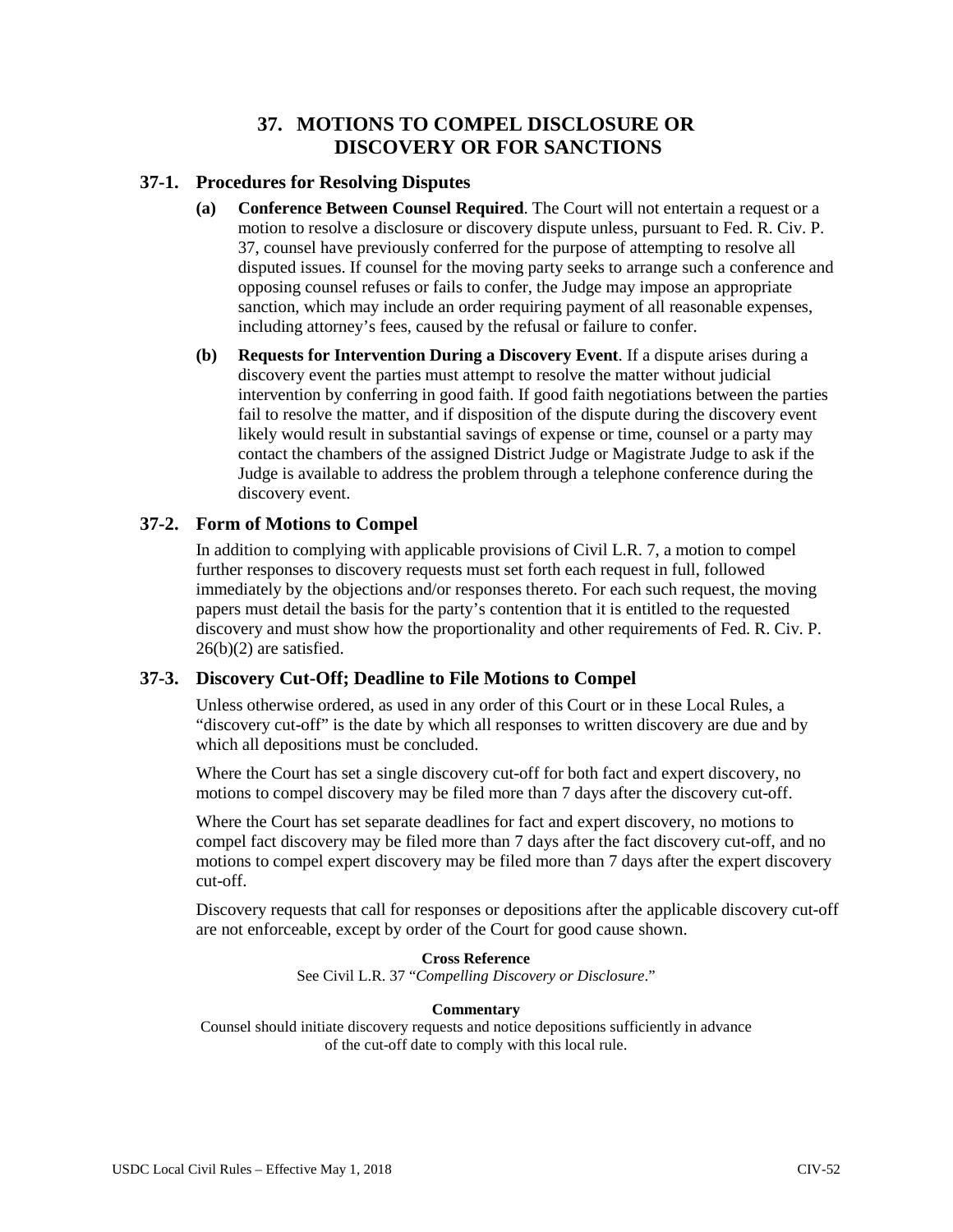# **37-4. Motions for Sanctions under Fed. R. Civ. P. 37**

When, in connection with a dispute about disclosure or discovery, a party moves for an award of attorney fees or other form of sanction under Fed. R. Civ. P. 37, the motion must:

- **(a)** Comply with Civil L.R. 7-8 and Civil L.R. 7-2; and
- **(b)** Be accompanied by competent declarations which:
	- **(1)** Set forth the facts and circumstances that support the motion;
	- **(2)** Describe in detail the efforts made by the moving party to secure compliance without intervention by the Court; and
	- **(3)** If attorney fees or other costs or expenses are requested, itemize with particularity the otherwise unnecessary expenses, including attorney fees, directly caused by the alleged violation or breach, and set forth an appropriate justification for any attorney-fee hourly rate claimed.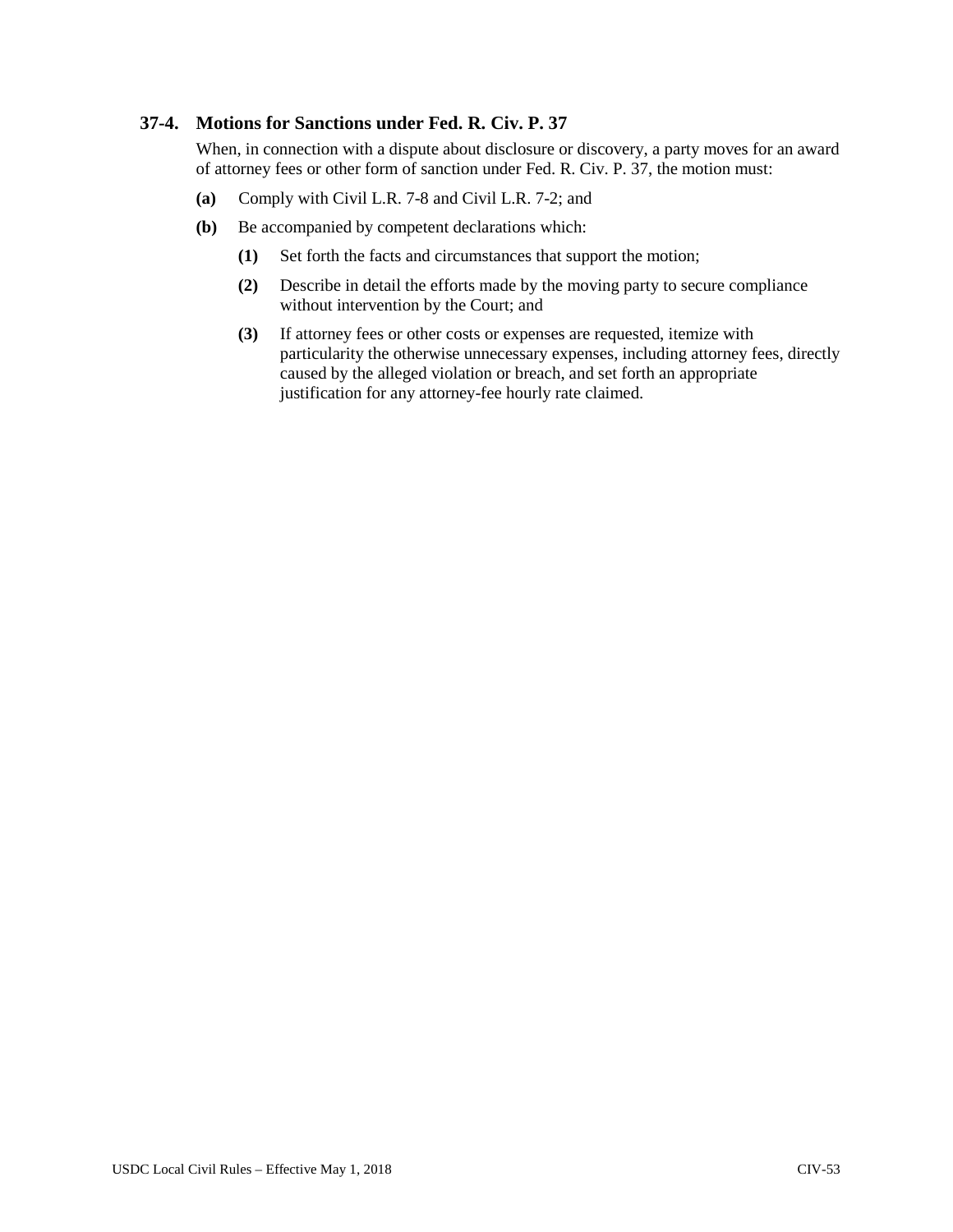# **40. TRIAL**

## **40-1. Continuance of Trial Date; Sanctions for Failure to Proceed**

No continuance of a scheduled trial date will be granted except by order of the Court issued in response to a motion made in accordance with the provisions of Civil L.R. 7. Failure of a party to proceed with the trial on the scheduled trial date may result in the assessment of jury costs and the imposition of appropriate sanctions, including dismissal or entry of default. Jury costs may be also assessed for failure to provide the Court with timely notice of a settlement.

#### **Commentary**

Counsel should consult any Standing Orders issued by the assigned Judge with respect to the conduct of trial. Such orders are available on the individual judges' pages of the Court's website cand.uscourts.gov.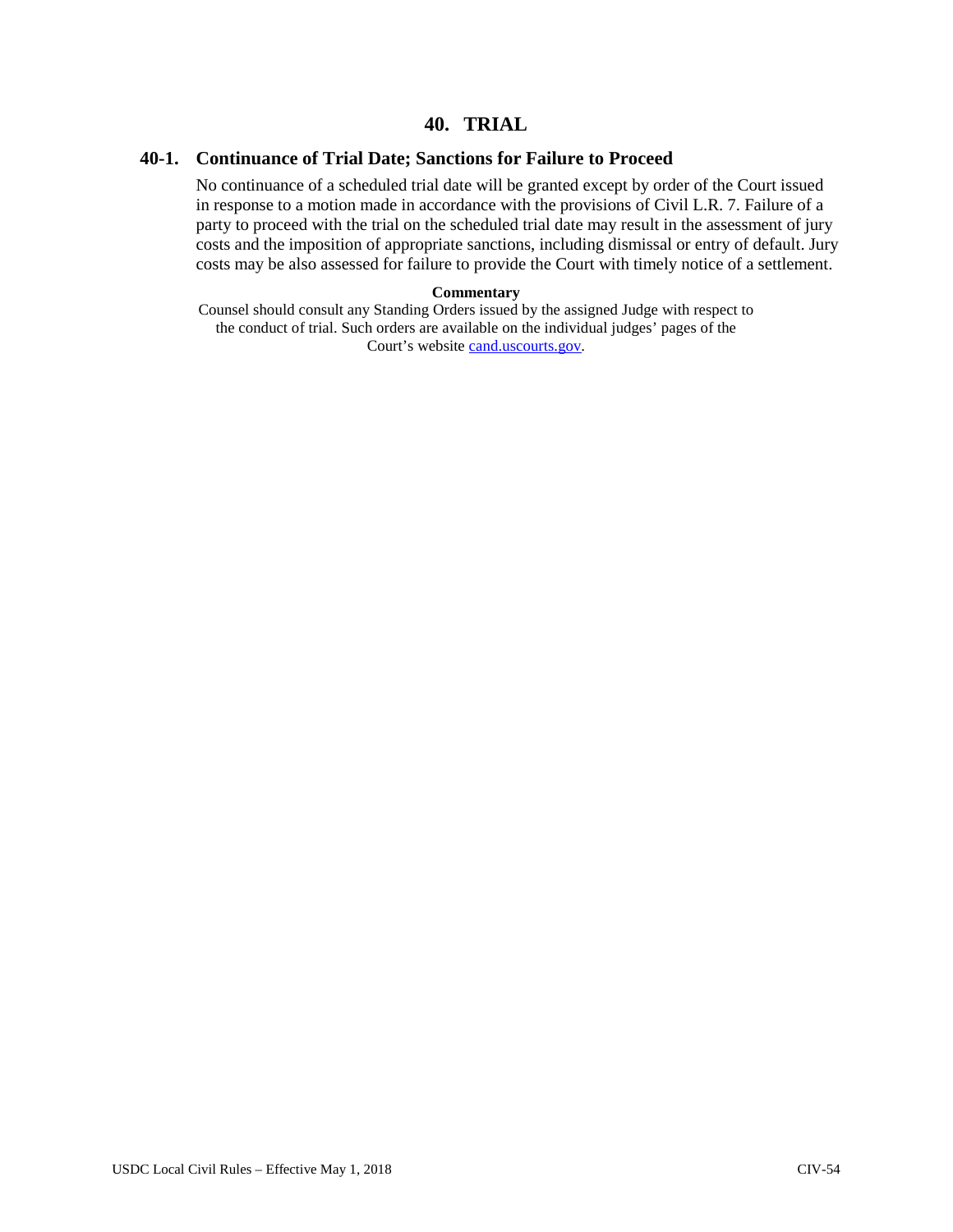# **54. COSTS**

# **54-1. Filing of Bill of Costs**

- **(a) Time for Filing and Content**. No later than 14 days after entry of judgment or order under which costs may be claimed, a prevailing party claiming taxable costs must serve and file a bill of costs. The bill must state separately and specifically each item of taxable costs claimed. It must be supported by an affidavit, pursuant to 28 U.S.C. §1924, that the costs are correctly stated, were necessarily incurred, and are allowable by law. Appropriate documentation to support each item claimed must be attached to the bill of costs.
- **(b) Effect of Service**. Service of bill of costs shall constitute notice pursuant to Fed. R. Civ. P. 54(d), of a request for taxation of costs by the Clerk.
- **(c) Waiver of Costs**. Any party who fails to file a bill of costs within the time period provided by this rule will be deemed to have waived costs.

#### **Commentary**

The 14-day time period set by this rule is inapplicable where the statute authorizing costs establishes a different time deadline, (e.g., 28 U.S.C. § 2412(d)(1)(B) setting 30 days from final judgment as time limit to file for fees under Equal Access to Justice Act).

### **54-2. Objections to Bill of Costs**

- **(a) Time for Filing Objections**. Within 14 days after service by any party of its bill of costs, the party against whom costs are claimed must serve and file any specific objections to any item of cost claimed in the bill, succinctly setting forth the grounds of each objection.
- **(b) Meet and Confer Requirement**. Any objections filed under this Local Rule must contain a representation that counsel met and conferred in an effort to resolve disagreement about the taxable costs claimed in the bill, or that the objecting party made a good faith effort to arrange such a conference.

### **54-3. Standards for Taxing Costs**

### **(a) Fees for Filing and Service of Process**

- **(1)** The Clerk's filing fee is allowable if paid by the claimant.
- **(2)** Fees of the marshal as set forth in 28 U.S.C. § 1921 are allowable to the extent actually incurred. Fees for service of process by someone other than the marshal acting pursuant to Fed. R. Civ. P. 4(c), are allowable to the extent reasonably required and actually incurred.

### **(b) Reporters' Transcripts**

- **(1)** The cost of transcripts necessarily obtained for an appeal is allowable.
- **(2)** The cost of a transcript of a statement by a Judge from the bench which is to be reduced to a formal order prepared by counsel is allowable.
- **(3)** The cost of other transcripts is not normally allowable unless, before it is incurred, it is approved by a Judge or stipulated to be recoverable by counsel.

### **(c) Depositions**

**(1)** The cost of an original and one copy of any deposition (including videotaped depositions) taken for any purpose in connection with the case is allowable.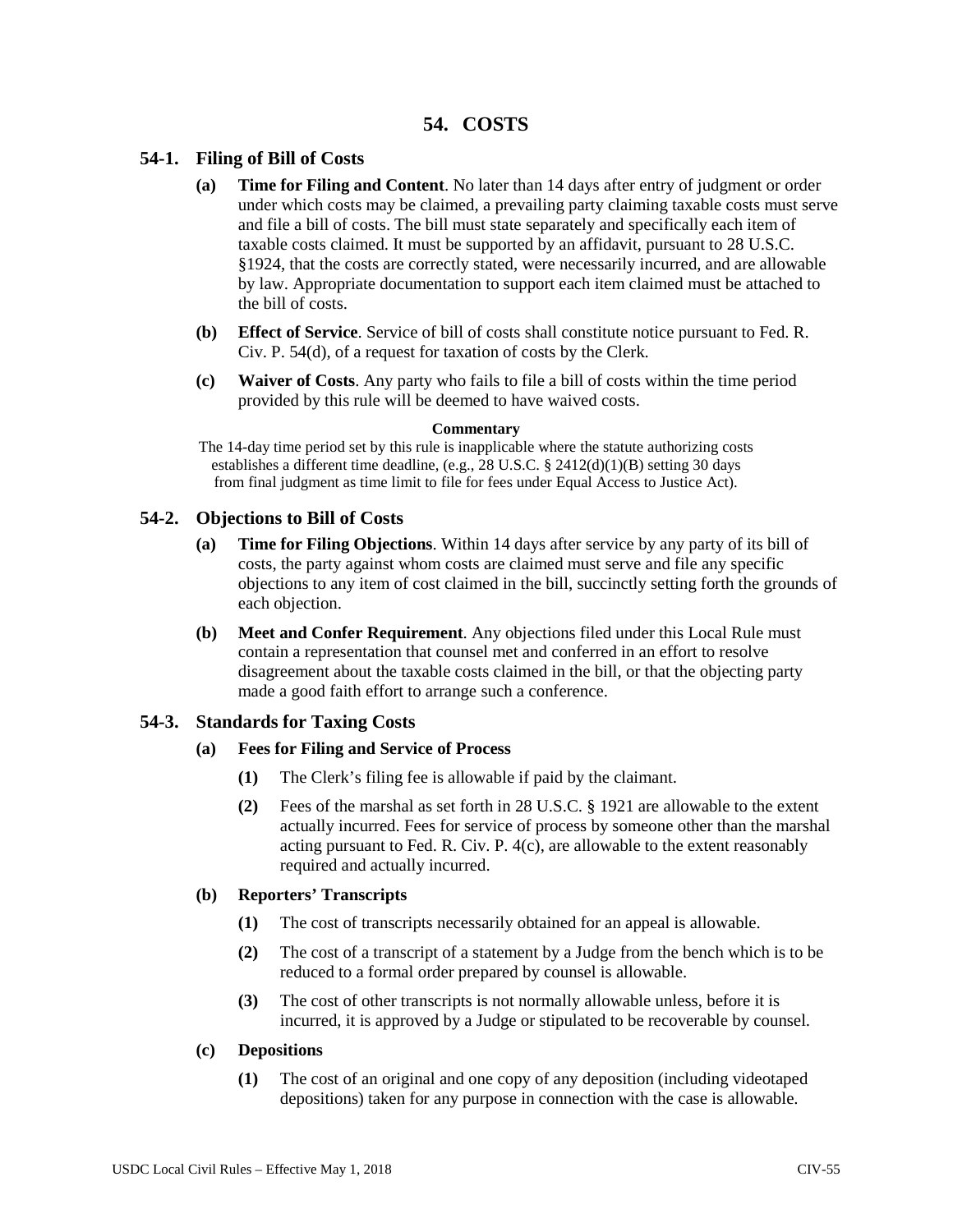- **(2)** The expenses of counsel for attending depositions are not allowable.
- **(3)** The cost of reproducing exhibits to depositions is allowable if the cost of the deposition is allowable.
- **(4)** Notary fees incurred in connection with taking depositions are allowable.
- **(5)** The attendance fee of a reporter when a witness fails to appear is allowable if the claimant made use of available process to compel the attendance of the witness.

#### **(d) Reproduction and Exemplification**

- **(1)** The cost of reproducing and certifying or exemplifying government records used for any purpose in the case is allowable.
- **(2)** The cost of reproducing disclosure or formal discovery documents when used for any purpose in the case is allowable.
- **(3)** The cost of reproducing copies of motions, pleadings, notices, and other routine case papers is not allowable.
- **(4)** The cost of reproducing trial exhibits is allowable to the extent that a Judge requires copies to be provided.
- **(5)** The cost of preparing charts, diagrams, videotapes and other visual aids to be used as exhibits is allowable if such exhibits are reasonably necessary to assist the jury or the Court in understanding the issues at the trial.
- **(e) Witness Expenses**. Per diem, subsistence and mileage payments for witnesses are allowable to the extent reasonably necessary and provided for by 28 U.S.C. § 1821. No other witness expenses, including fees for expert witnesses, are allowable.
- **(f) Fees for Masters and Receivers**. Fees to masters and receivers are allowable.
- **(g) Costs on Appeal**. Such other costs, not heretofore provided for, authorized under Rule 39, Federal Rules of Appellate Procedure, are allowable.
- **(h) Costs of Bonds and Security**. Premiums on undertaking bonds and costs of providing security required by law, by order of a Judge, or otherwise necessarily incurred are allowable.

### **54-4. Determination of Taxable Costs**

- **(a) Supplemental Documentation**. The Clerk may require and consider further affidavits and documentation as necessary to determine allowable costs.
- **(b) Taxation of Costs**. No sooner than 14 days after a bill of costs has been filed, the Clerk shall tax costs after considering any objections filed pursuant to Civil L.R. 54-2. Costs shall be taxed in conformity with 28 U.S.C. §§ 1920 and 1923, Civil L.R. 54-3, and all other applicable statutes. On the bill of costs or in a separate notice, the Clerk shall indicate which, if any of the claimed costs are allowed and against whom such costs are allowed. The Clerk shall serve copies of the notice taxing costs on all parties on the day in which costs are taxed.

### **54-5. Motion for Attorney's Fees**

**(a) Time for Filing Motion**. Unless otherwise ordered by the Court after a stipulation to enlarge time under Civil L.R. 6-2 or a motion under Civil L.R. 6-3, motions for awards of attorney's fees by the Court must be served and filed within 14 days of entry of judgment by the District Court. Filing an appeal from the judgment does not extend the time for filing a motion. Counsel for the respective parties must meet and confer for the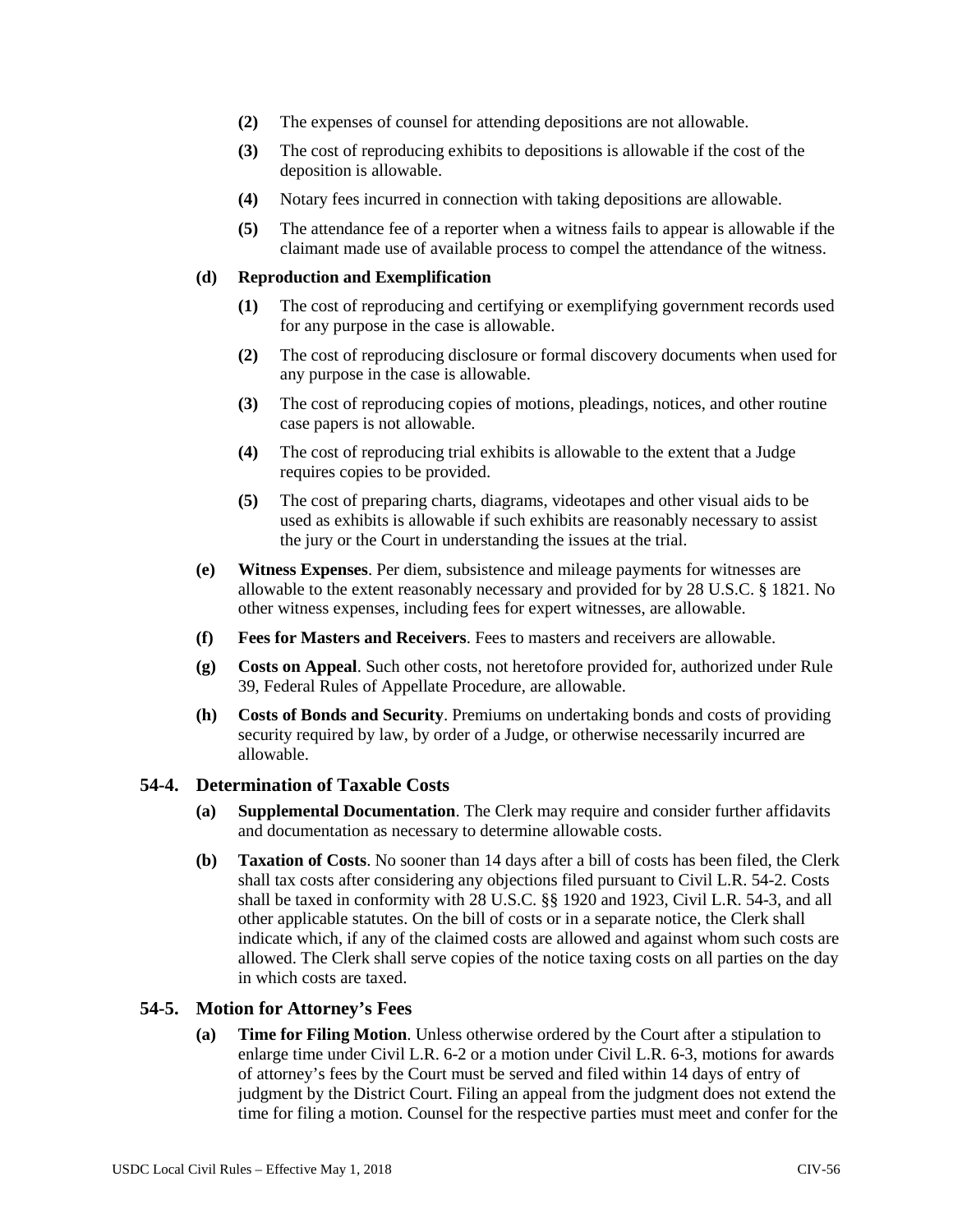purpose of resolving all disputed issues relating to attorney's fees before making a motion for award of attorney's fees.

#### **Commentary**

A short time period of only 14 days from the entry of judgment for filing a motion for attorney's fees is set by Fed. R. Civ. P. 54(d)(2)(B). Counsel who desire to seek an order extending the time to file such a motion, either by stipulation (See Civil L.R. 6-2) or by motion (See Civil L.R. 6-3), are advised to seek such an order as expeditiously as practicable.

- **(b) Form of Motion**. Unless otherwise ordered, the motion for attorney fees must be supported by declarations or affidavits containing the following information:
	- **(1)** A statement that counsel have met and conferred for the purpose of attempting to resolve any disputes with respect to the motion or a statement that no conference was held, with certification that the applying attorney made a good faith effort to arrange such a conference, setting forth the reason the conference was not held; and
	- **(2)** A statement of the services rendered by each person for whose services fees are claimed together with a summary of the time spent by each person, and a statement describing the manner in which time records were maintained. Depending on the circumstances, the Court may require production of an abstract of or the contemporary time records for inspection, including *in camera* inspection, as the Judge deems appropriate; and
	- **(3)** A brief description of relevant qualifications and experience and a statement of the customary hourly charges of each such person or of comparable prevailing hourly rates or other indication of value of the services.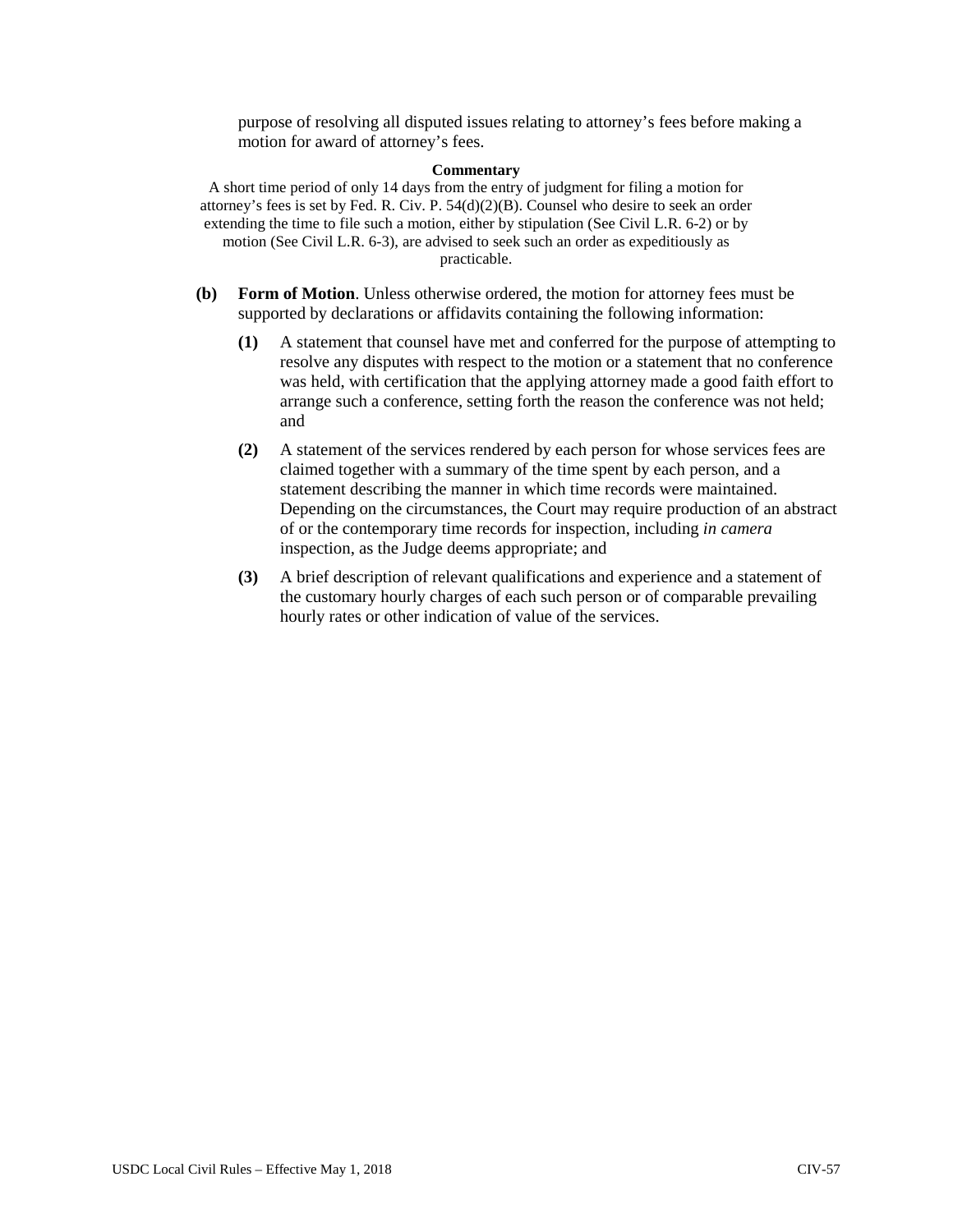# **56. SUMMARY JUDGMENT**

## **56-1. Notice of Motion**

Motions for summary judgment or summary adjudication and opposition to such motions must be noticed as provided in Civil L.R. 7-2 and 7-3.

# **56-2. Separate or Joint Statement of Undisputed Facts**

- **(a) No Separate Statement Allowed Without Court Order**. Unless required by the assigned Judge, no separate statement of undisputed facts or joint statement of undisputed facts shall be submitted.
- **(b) Procedure if Joint Statement Ordered**. If the assigned Judge orders the submission of a joint statement of undisputed facts, the parties shall confer and submit, on or before a date set by the assigned Judge, a joint statement of undisputed facts. If the nonmoving party refuses to join in the statement, the moving party will nevertheless be permitted to file the motion, accompanied by a separate declaration of counsel explaining why a joint statement was not filed. Whether or not sanctions should be imposed for failure to file a joint statement of undisputed facts is a matter within the discretion of the assigned Judge.

## **56-3. Issues Deemed Established**

Statements contained in an order of the Court denying a motion for summary judgment or summary adjudication shall not constitute issues deemed established for purposes of the trial of the case, unless the Court so specifies.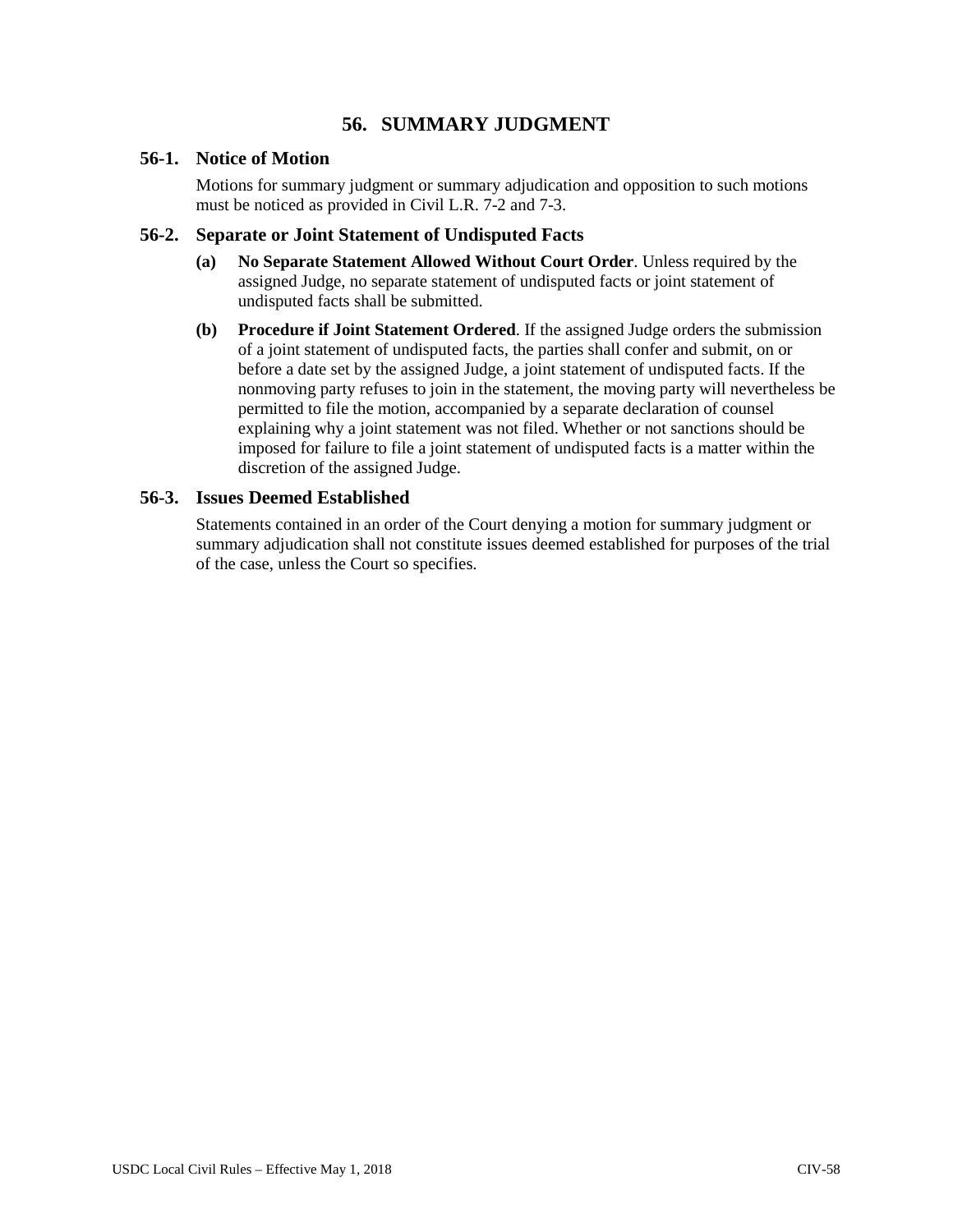# **65. INJUNCTIONS**

## **65-1. Temporary Restraining Orders**

- **(a) Documentation Required**. An *ex parte* motion for a temporary restraining order must be accompanied by:
	- **(1)** A copy of the complaint;
	- **(2)** A separate memorandum of points and authorities in support of the motion;
	- **(3)** The proposed temporary restraining order; and
	- **(4)** Such other documents in support of the motion which the party wishes the Court to consider.
- **(b) Notice to Opposition of Ex Parte Motion**. Unless relieved by order of a Judge for good cause shown, on or before the day of an ex parte motion for a temporary restraining order, counsel applying for the temporary restraining order must deliver notice of such motion to opposing counsel or party.
- **(c) Form of Temporary Restraining Order**. No temporary restraining order will be issued except with an order to show cause fixing the time for hearing a motion for a preliminary injunction, which shall be scheduled pursuant to Fed. R. Civ. P. 65(b). Proposed orders submitted under this Rule must provide a place for the Judge to fix the time within which the restraining order and all supporting pleadings and papers must be served upon the adverse party of any opposing papers.

## **65-2. Motion for Preliminary Injunction**

Motions for preliminary injunctions unaccompanied by a temporary restraining order are governed by Civil L.R. 7-2.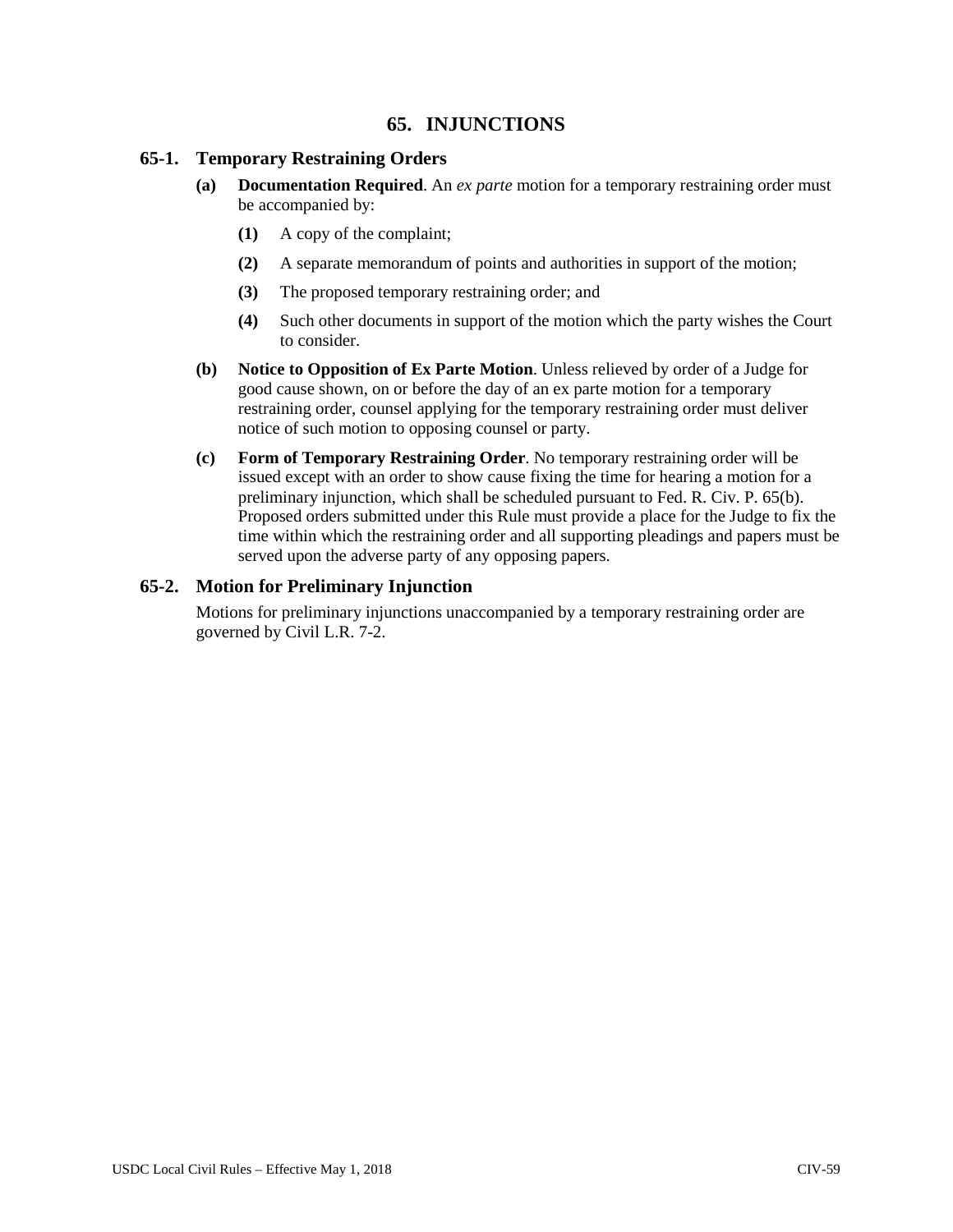# **65.1. SECURITY**

# **65.1-1. Security**

- **(a) When Required**. Upon demand of any party, where authorized by law and for good cause shown, the Court may require any party to furnish security for costs which can be awarded against such party in an amount and on such terms as the Court deems appropriate.
- **(b) Qualifications of Surety**. Every bond must have as surety either:
	- **(1)** A corporation authorized by the Secretary of the Treasury of the United States to act as surety on official bonds under 31 U.S.C. §§ 9301-9306;
	- **(2)** A corporation authorized to act as surety under the laws of the State of California;
	- **(3)** Two natural persons, who are residents of the Northern District of California, each of whom separately own real or personal property not exempt from execution within the district. (The total value of these two persons' property should be sufficient to justify the full amount of the suretyship); or
	- **(4)** A cash deposit of the required amount made with the Clerk and filed with a bond signed by the principals.
- **(c) Court Officer as Surety**. No Clerk, marshal or other employee of the Court may be surety on any bond or other undertaking in this Court. No member of the bar appearing for a party in any pending action, may be surety on any bond or other undertaking in that action. However, cash deposits on bonds may be made by members of the bar on certification that the funds are the property of a specified person who has signed as surety on the bond. Upon exoneration of the bond, such monies shall be returned to the owner and not to the attorney.
- **(d) Examination of Surety**. Any party may apply for an order requiring any opposing party to show cause why it should not be required to furnish further or different security, or to require the justification of personal sureties.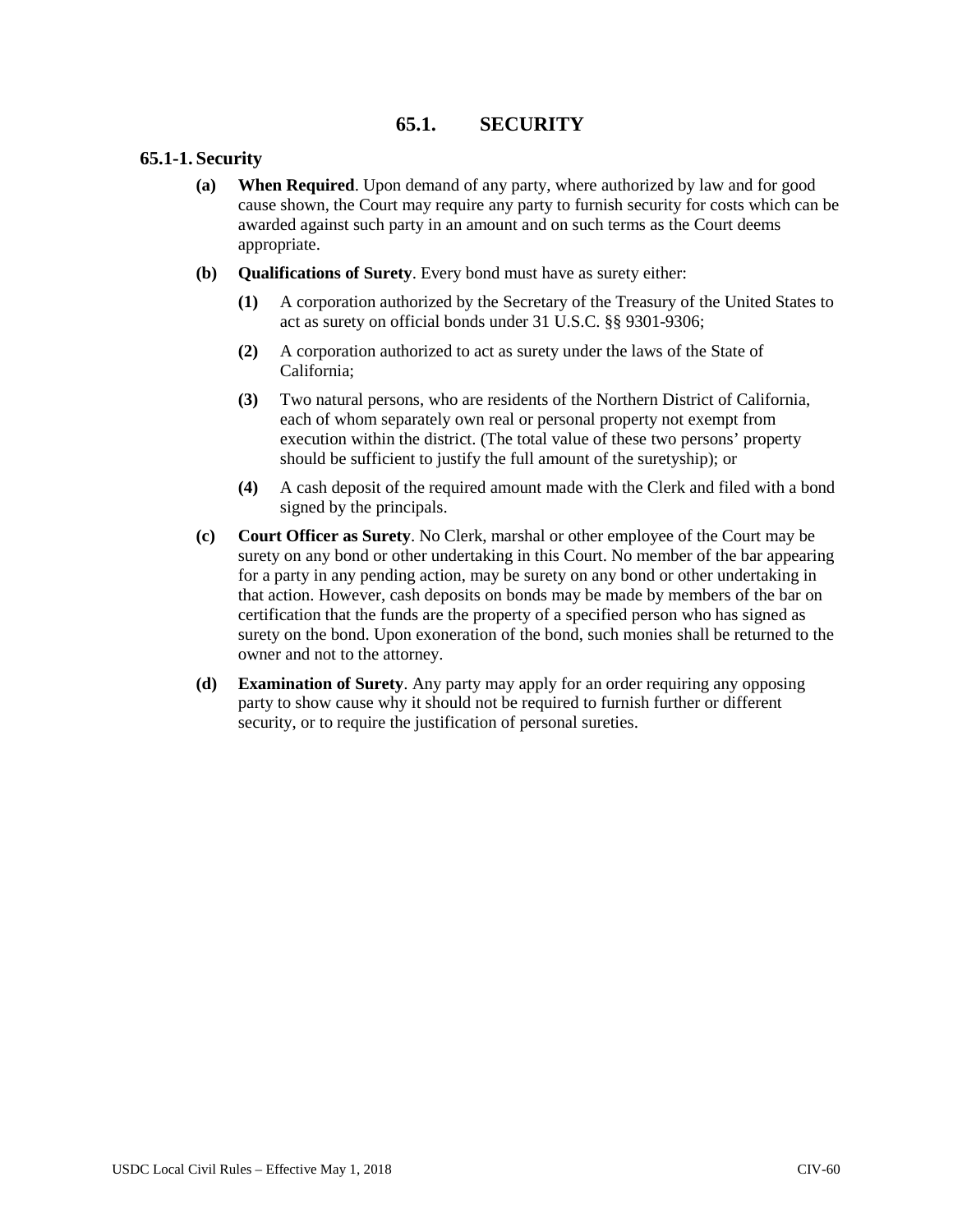# **66. PREJUDGMENT REMEDIES**

## **66-1. Appointment of Receiver**

- **(a) Time for Motion**. A motion for the appointment of a receiver in a case may be made after the complaint has been filed and the summons issued.
- **(b) Temporary Receiver**. A temporary receiver may be appointed with less notice than required by Civil L.R. 7-2 or, in accordance with the requirements and limitations of Fed. R. Civ. P. 65(b), without notice to the party sought to be subjected to a receivership or to creditors.
- **(c) Permanent Receiver**. Concurrent with the appointment of a temporary receiver or upon motion noticed in accordance with the requirements of Civil L.R. 7-2, the Judge may, upon a proper showing, issue an order to show cause, requiring the parties and the creditors to show cause why a permanent receiver should not be appointed.
- **(d) Parties to be Notified**. Within 7 days of the issuance of the order to show cause, the defendant must provide to the temporary receiver or, if no temporary receiver has been appointed, to the plaintiff, a list of the defendant's creditors, and their addresses. Not less than 14 days before the hearing on the order to show cause, notice of the hearing must be mailed to the listed creditors by the temporary receiver, or, if none, by the plaintiff.
- **(e) Bond**. The Court may require any appointed receiver to furnish a bond in such amount as the Court deems reasonable.

## **66-2. Employment of Attorneys, Accountants or Investigators**

The receiver may not employ an attorney, accountant or investigator without a Court order. The compensation of all such employees shall be fixed by the Court.

# **66-3. Motion for Fees**

All motions for fees for services rendered in connection with a receivership must set forth in reasonable detail the nature of the services. The motion must include as an exhibit an itemized record of time spent and services rendered and will be heard in open Court.

### **66-4. Deposit of Funds**

A receiver must deposit all funds received in the institution selected by the Court as its designated depository pursuant to 28 U.S.C. § 2041, entitling the account with the name and number of the action. At the end of each month, the receiver must deliver to the Clerk a statement of account and the canceled checks.

## **66-5. Reports**

Within 30 days of appointment, a permanent receiver must serve and file with the Court a verified report and petition for instructions. The report and petition must contain a summary of the operations of the receiver, an inventory of the assets and their appraised value, a schedule of all receipts and disbursements, and a list of all creditors, their addresses and the amounts of their claims. The petition must contain the receiver's recommendation as to the continuance of the receivership and reasons therefor. At the hearing, the Judge will determine whether the receivership will be continued and, if so, will fix the time for future reports of the receiver.

# **66-6. Notice of Hearings**

The receiver must give all interested parties notice of the time and place of hearings of the following in accordance with Civil L.R. 7-2: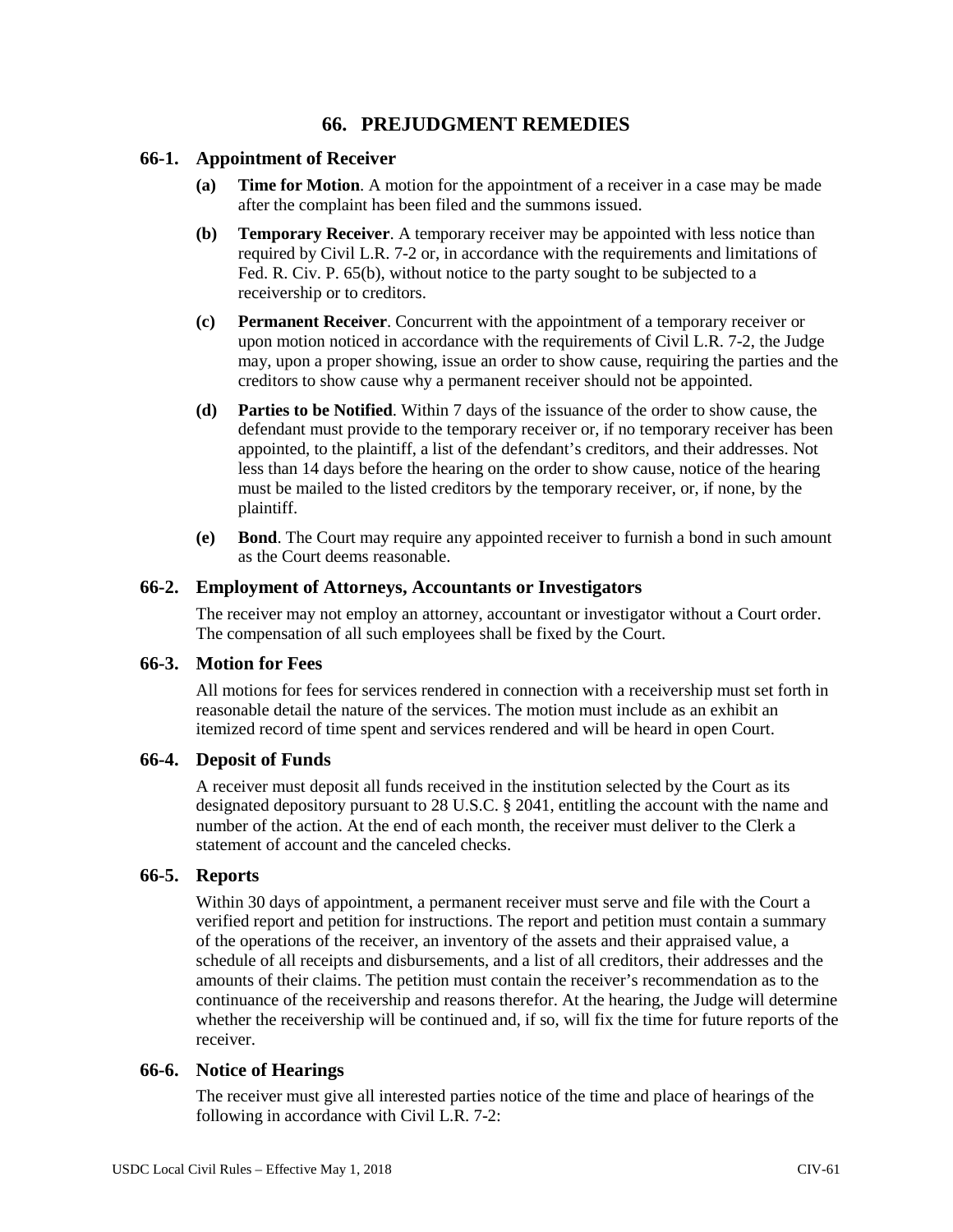- **(a)** Petitions for instructions;
- **(b)** Petitions for the payment of dividends to creditors;
- **(c)** Petitions for confirmation of sales of property;
- **(d)** Reports of the receiver;
- **(e)** Motions for fees of the receiver or of any attorney, accountant or investigator, the notice to state the services performed and the fee requested; and
- **(f)** Motions for discharge of the receiver.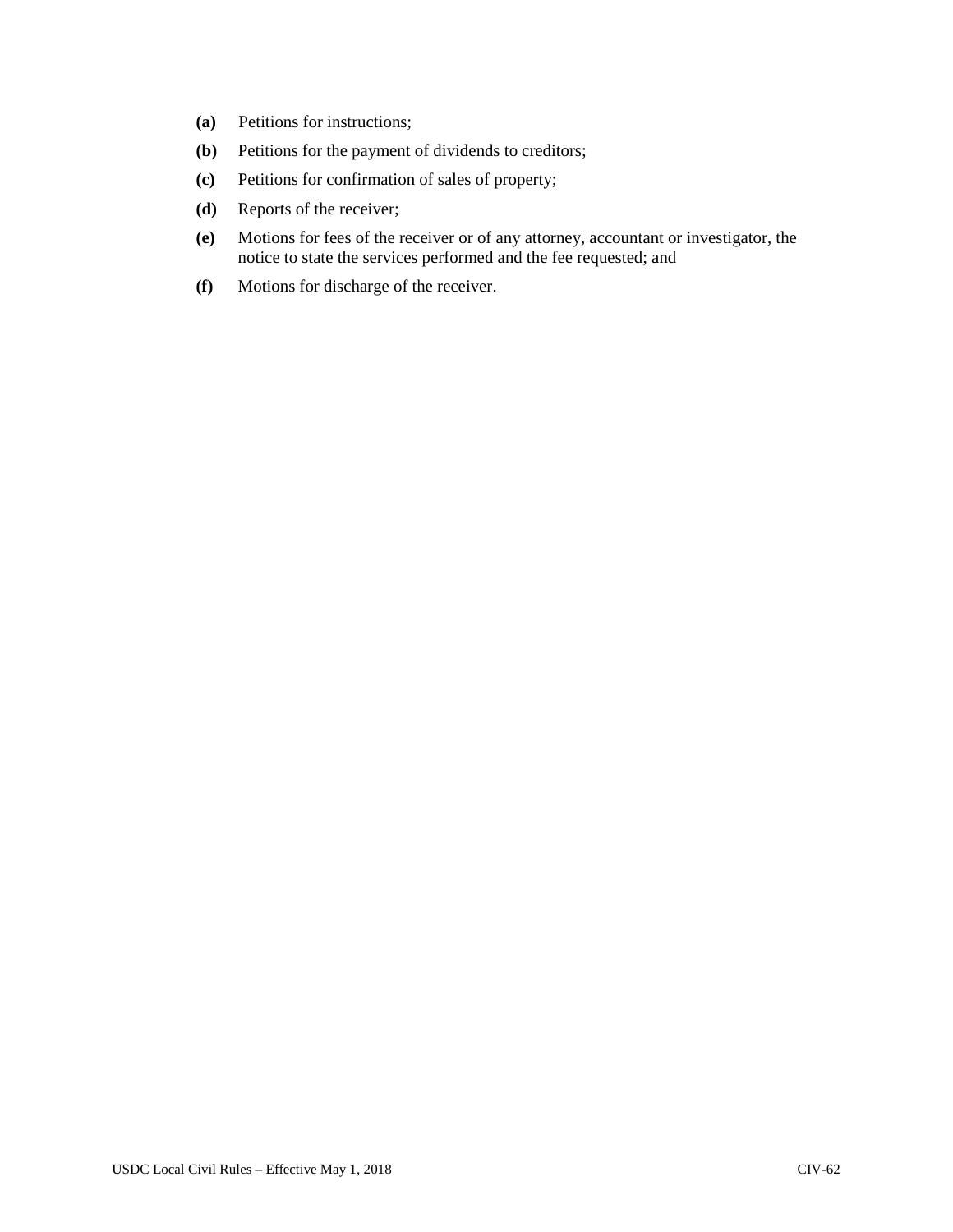# **72. MAGISTRATE JUDGES; PRETRIAL ORDERS**

# **72-1. Powers of Magistrate Judge**

Each Magistrate Judge appointed by the Court is authorized to exercise all powers and perform all duties conferred upon Magistrate Judges by 28 U.S.C. § 636, by the local rules of this Court and by any written order of a District Judge designating a Magistrate Judge to perform specific statutorily authorized duties in a particular action.

## **72-2. Motion for Relief from Nondispositive Pretrial Order of Magistrate Judge**

Any objection filed pursuant to Fed. R. Civ. P. 72(a) and 28 U.S.C. § 636(b)(1)(A) must be made as a "Motion for Relief from Nondispositive Pretrial Order of Magistrate Judge." The motion must specifically identify the portion of the Magistrate Judge's order to which objection is made and the reasons and authority therefor. The motion may not exceed 5 pages (not counting declarations and exhibits), and must set forth specifically the portions of the Magistrate Judge's findings, recommendation or report to which an objection is made, the action requested and the reasons supporting the motion and must be accompanied by a proposed order. The moving party must deliver any manually filed motion and all attachments to all other parties on the same day that the motion is filed. Unless otherwise ordered by the assigned District Judge, no response need be filed and no hearing will be held concerning the motion. The District Judge may deny the motion by written order at any time, but may not grant it without first giving the opposing party an opportunity to respond. If no order denying the motion or setting a briefing schedule is made within 14 days of filing the motion, the motion shall be deemed denied. The Clerk shall notify parties when a motion has been deemed denied.

# **72-3. Motion for De Novo Determination of Dispositive Matter Referred to Magistrate Judge**

- **(a) Form of Motion and Response**. Any objection filed pursuant to Fed. R. Civ. P. 72(b) and 28 U.S.C.  $\S$  636(b)(1)(B) must be made as a "Motion for De Novo Determination of Dispositive Matter Referred to Magistrate Judge." The motion must be made pursuant to Civil L.R. 7-2 and must specifically identify the portions of the Magistrate Judge's findings, recommendation or report to which objection is made and the reasons and authority therefor.
- **(b) Associated Administrative Motions**. At the time a party files a motion under Civil L. R. 72-3(a) or a response, the party may accompany it with a separately filed motion for "Administrative Motion to Augment the Record" or an "Administrative Motion for an Evidentiary Hearing." Any associated administrative motion must be made in accordance with Civil L.R. 7-11.
- **(c) Ruling on Motion Limited to Record before Magistrate Judge**. Except when the Court grants a motion under Civil L.R. 72-3(b), the Court's review and determination of a motion filed pursuant to Civil L.R. 72-3(a) shall be upon the record of the proceedings before the Magistrate Judge.

#### **Commentary**

Procedures governing review of a pretrial order by a Magistrate Judge on matters not dispositive of a claim or defense are governed by Fed. R. Civ. P. 72(a) and 28 U.S.C. §  $636(b)(1)(A)$ . Procedures governing consideration of a Magistrate Judge's findings, report and recommendations on pretrial matters dispositive of a claim or defense are governed by Fed. R. Civ. P. 72(b) and 28 U.S.C.  $\S$  636(b)(1)(B) & (C).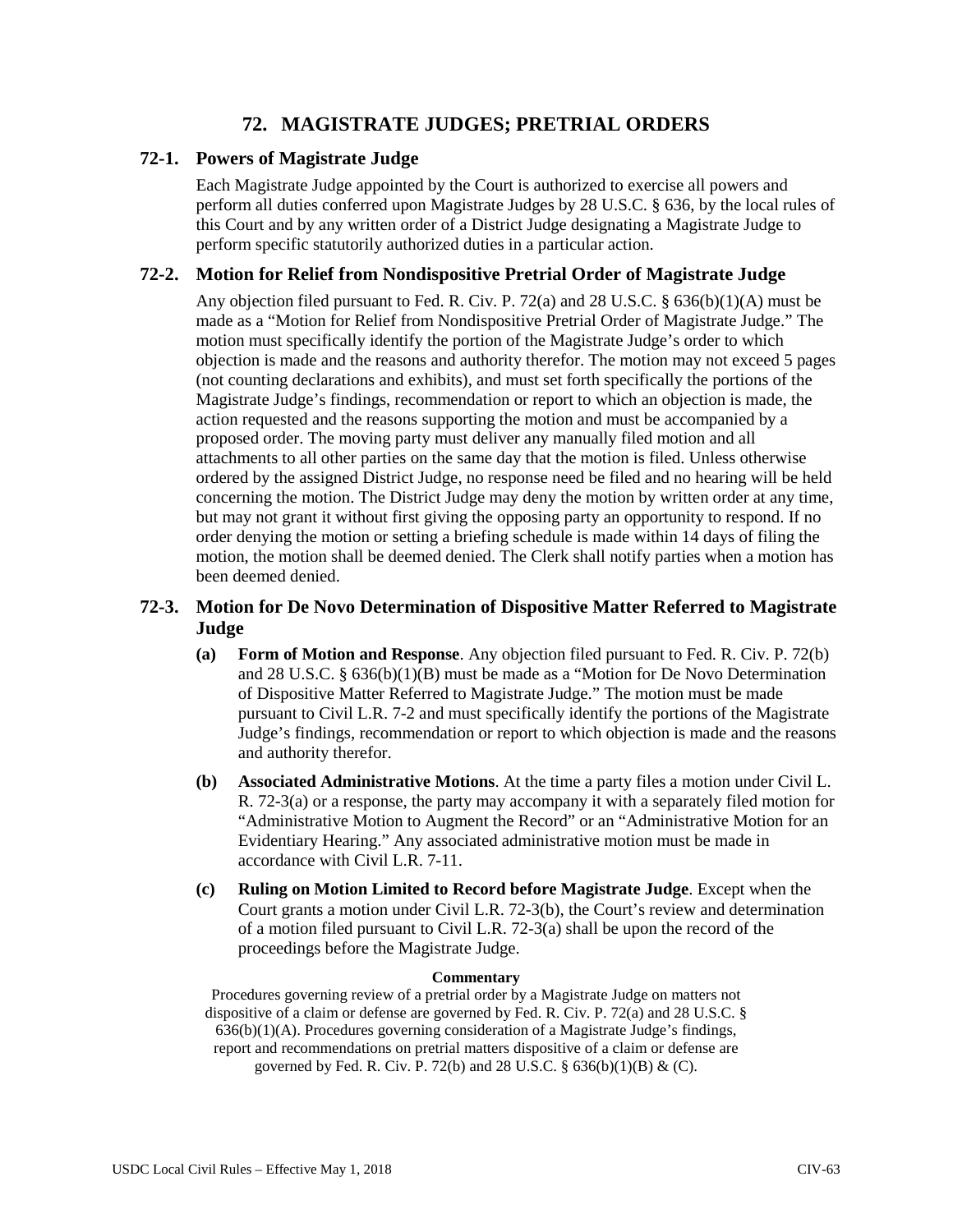# **73. MAGISTRATE JUDGES; TRIAL BY CONSENT**

## **73-1. Time for Consent to Magistrate Judge**

- **(a) Cases Initially Assigned to a Magistrate Judge**. In cases that are initially assigned to a magistrate judge, unless the Clerk or the magistrate judge has set a different deadline in an individual case:
	- **(1)** Parties must either file written consent to the jurisdiction of the magistrate judge, or request reassignment to a district judge, by the deadline for filing the initial case management conference statement.
	- **(2)** If a motion that cannot be heard by the magistrate judge without the consent of the parties, pursuant to 28 U.S.C. § 636(c), is filed prior to the initial case management conference, the parties must either file written consent to the jurisdiction of the magistrate judge, or request reassignment to a district judge, no later than 7 days after the motion is filed.
	- **(b) Cases Initially Assigned to a District Judge**. In cases that are assigned to a district judge, the parties may consent at any time to the Court reassigning the case to a magistrate judge for all purposes, including entry of final judgment, pursuant to 28 U.S.C. § 636(c).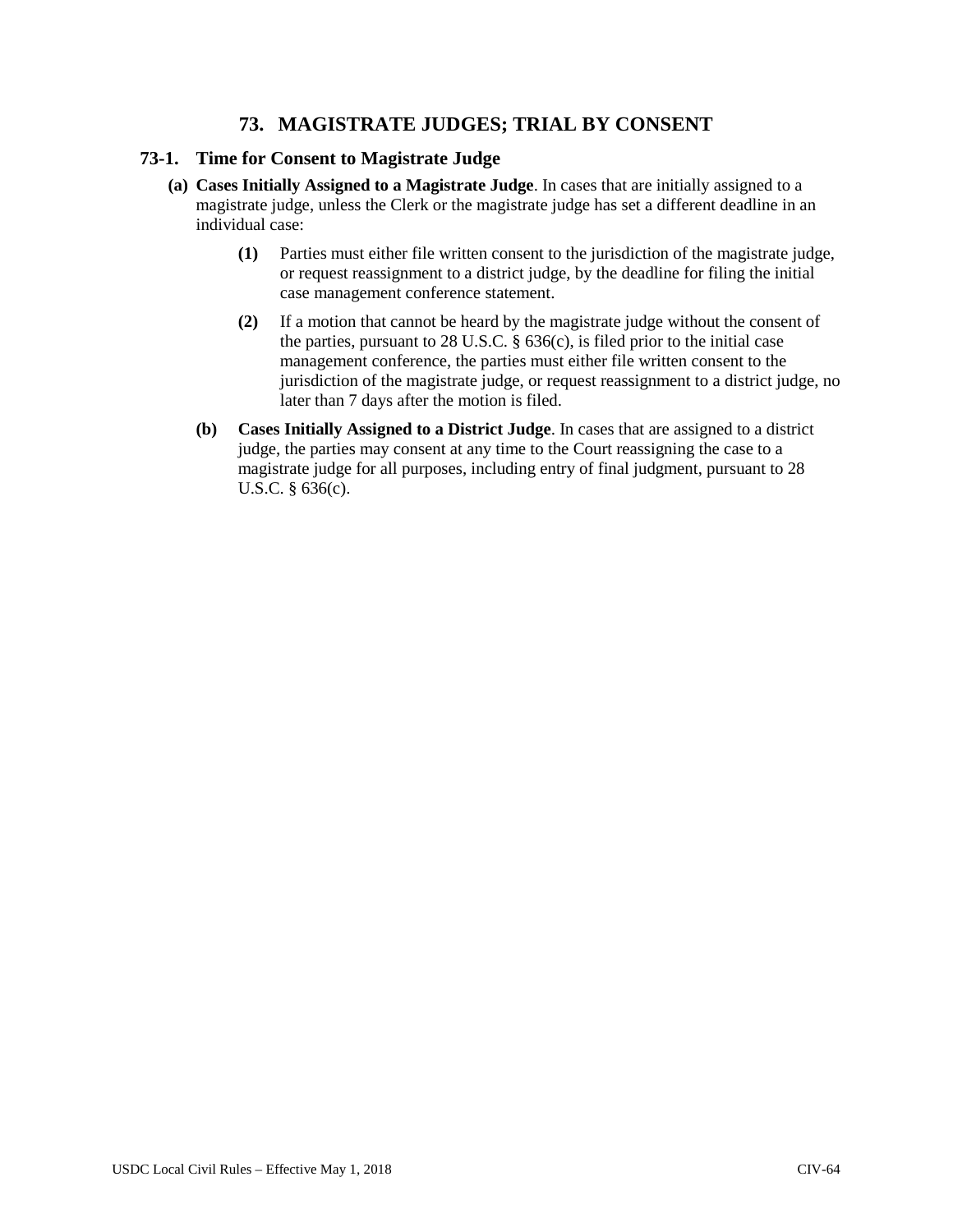## **77. DISTRICT COURT AND CLERK**

### **77-1. Locations and Hours**

### **(a) Locations**

- **(1)** The Office of the Clerk of this Court which serves the San Francisco Courthouse is located at 450 Golden Gate Avenue, San Francisco, California 94102.
- **(2)** The Office of the Clerk of this Court which serves the Oakland Courthouse is located at 1301 Clay Street, Oakland, California 94612.
- **(3)** The Office of the Clerk of this Court which serves the San Jose Courthouse is located at 280 South First Street, San Jose, California 95113.
- **(4)** The Eureka Courthouse is located at 3140 Boeing Avenue, McKinleyville, California 95519; there is, however, no Office of the Clerk in the Eureka **Courthouse**
- **(b) Hours**. The regular hours of the Offices of the Clerk are from 9:00 a.m. to 4:00 p.m. each day except Saturdays, Sundays, and Court holidays.

#### **Commentary**

See Civil L.R. 5-4 regarding after-hours drop box filing.

## **77-2. Orders Grantable by Clerk**

The Clerk is authorized to sign and enter orders specifically allowed to be signed by the Clerk under the Federal Rules of Civil Procedure and these local rules. In addition, the Clerk may sign and enter the following orders without further direction of a Judge:

- **(a)** Orders specifically appointing persons to serve process in accordance with Fed. R. Civ. P. 4;
- **(b)** Orders on consent noting satisfaction of a judgment, providing for the payment of money, withdrawing stipulations, annulling bonds, exonerating sureties or setting aside a default;
- **(c)** Orders of dismissal on consent, with or without prejudice, except in cases to which Fed. R. Civ. P. 23, 23.1, or 66 apply;
- **(d)** Orders establishing a schedule for case management in accordance with Civil L.R. 16;
- **(e)** Orders relating or reassigning cases on behalf of the Executive Committee; and
- **(f)** Orders taxing costs pursuant to Civil L.R. 54-4.

#### **Cross Reference**

See ADR L.R. 4-11(d) "*Nonbinding Arbitration; Entry of Judgment on Award*."

## **77-3. Photography and Public Broadcasting**

Unless allowed by a Judge or a Magistrate Judge with respect to his or her own chambers or assigned courtroom for ceremonial purposes or for participation in a pilot or other project authorized by the Judicial Council of the Ninth Circuit or the Judicial Conference of the United States, the taking of photographs, public broadcasting or televising, or recording for those purposes in the courtroom or its environs, in connection with any judicial proceeding, is prohibited. Electronic transmittal of courtroom proceedings and presentation of evidence within the confines of the courthouse is permitted, if authorized by the Judge or Magistrate Judge. The term "environs," as used in this rule, means all floors on which chambers, courtrooms or on which Offices of the Clerk are located, with the exception of any space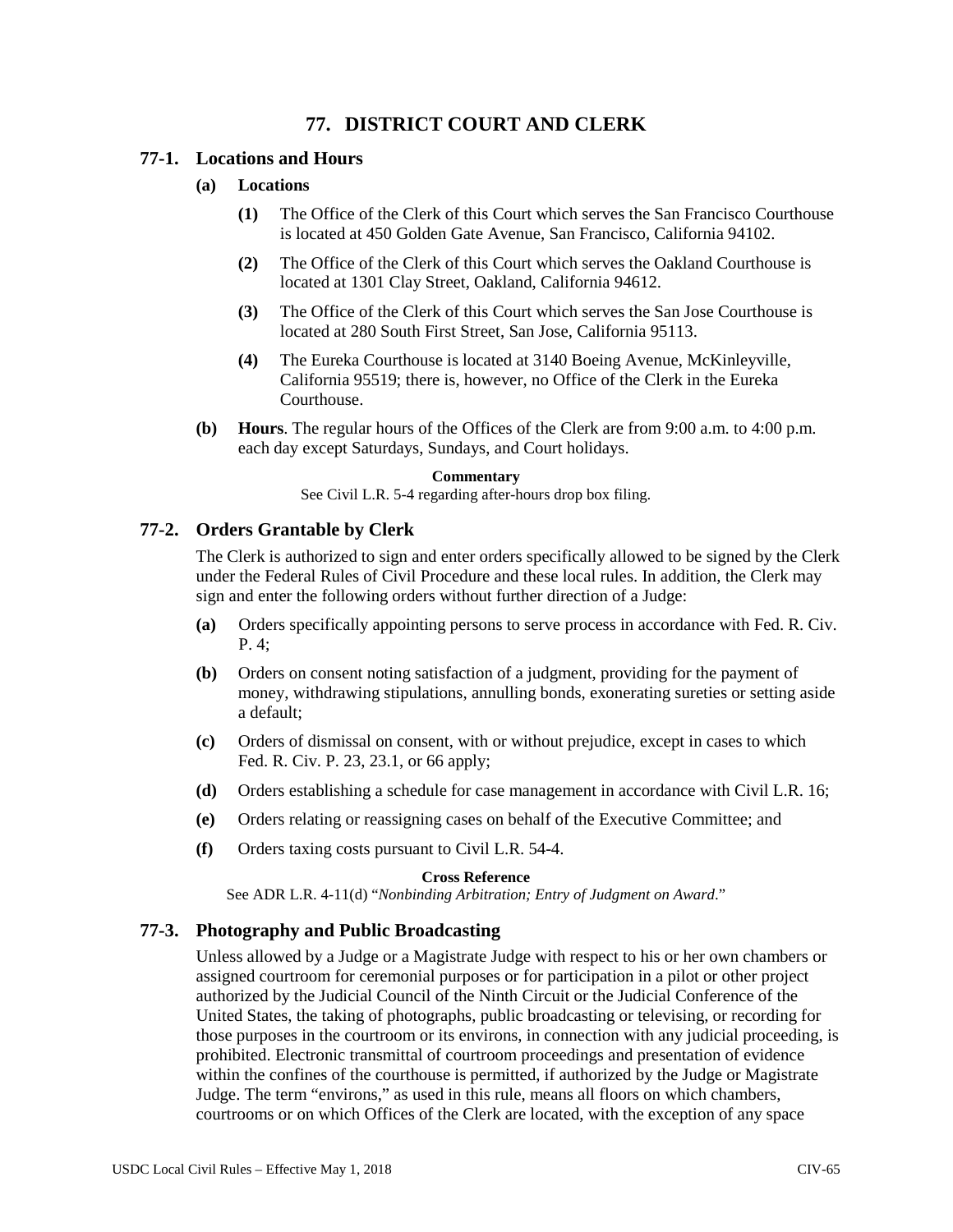specifically designated as a Press Room. Nothing in this rule is intended to restrict the use of electronic means to receive or present evidence during Court proceedings.

### **77-4. Official Notices**

The following media are designated by this Court as its official means of giving public notice of calendars, General Orders, employment opportunities, policies, proposed modifications of these local rules or any matter requiring public notice. The Court may designate any one or a combination of these media for purposes of giving notice as it deems appropriate:

- **(a) Bulletin Board**. A bulletin board for posting of official notices shall be located at the Office of the Clerk at each courthouse of this district.
- **(b) Website**. The court website located at [cand.uscourts.gov](http://www.cand.uscourts.gov/) is designated as the district's official website and may be used for the posting of official notices.
- **(c) Newspapers**. The following newspapers are designated as official newspapers of the Court for the posting of official notices:
	- **(1)** The Recorder; or
	- **(2)** The San Francisco Daily Journal; or
	- **(3)** The San Jose Post-Record, for matters pending in the San Jose Division, in addition to the newspapers listed in subparagraphs (1) and (2); or
	- **(4)** The Times Standard, for matters pending before a Judge sitting in Eureka.

## **77-5. Security of the Court**

The Court, or any Judge, may from time to time make such orders or impose such requirements as may be reasonably necessary to assure the security of the Court and of all persons in attendance.

### **77-6. Weapons in the Courthouse and Courtroom**

- **(a) Prohibition on Unauthorized Weapons**. Only the United States Marshal, Deputy Marshals and Court Security Officers are authorized to carry weapons within the confines of the courthouse, courtrooms, secured judicial corridors, and chambers of the Court. When the United States Marshal deems it appropriate, upon notice to any affected Judge, the Marshal may authorize duly authorized law enforcement officers to carry weapons in the courthouse or courtroom.
- **(b) Use of Weapons as Evidence**. In all cases in which a weapon is to be introduced as evidence, before bringing the weapon into a courtroom, the United States Marshal or Court Security Officer on duty must be notified. Before a weapon is brought into a courtroom, it must be inspected by the United States Marshal or Court Security Officer to ensure that it is inoperable, appropriately marked as evidence and the assigned Judge notified

## **77-7. Court Library**

The Court maintains a law library primarily for the use of Judges and personnel of the Court. In addition, attorneys admitted to practice in this Court may use the library where circumstances require for actions or proceedings pending in the Court. The library is operated in accordance with such rules and regulations as the Court may from time to time adopt.

### **77-8. Complaints Against Judges**

Pursuant to 28 U.S.C. § 372(c), any person alleging that a Judge of this Court has engaged in conduct prejudicial to the effective and expeditious administration of the business of the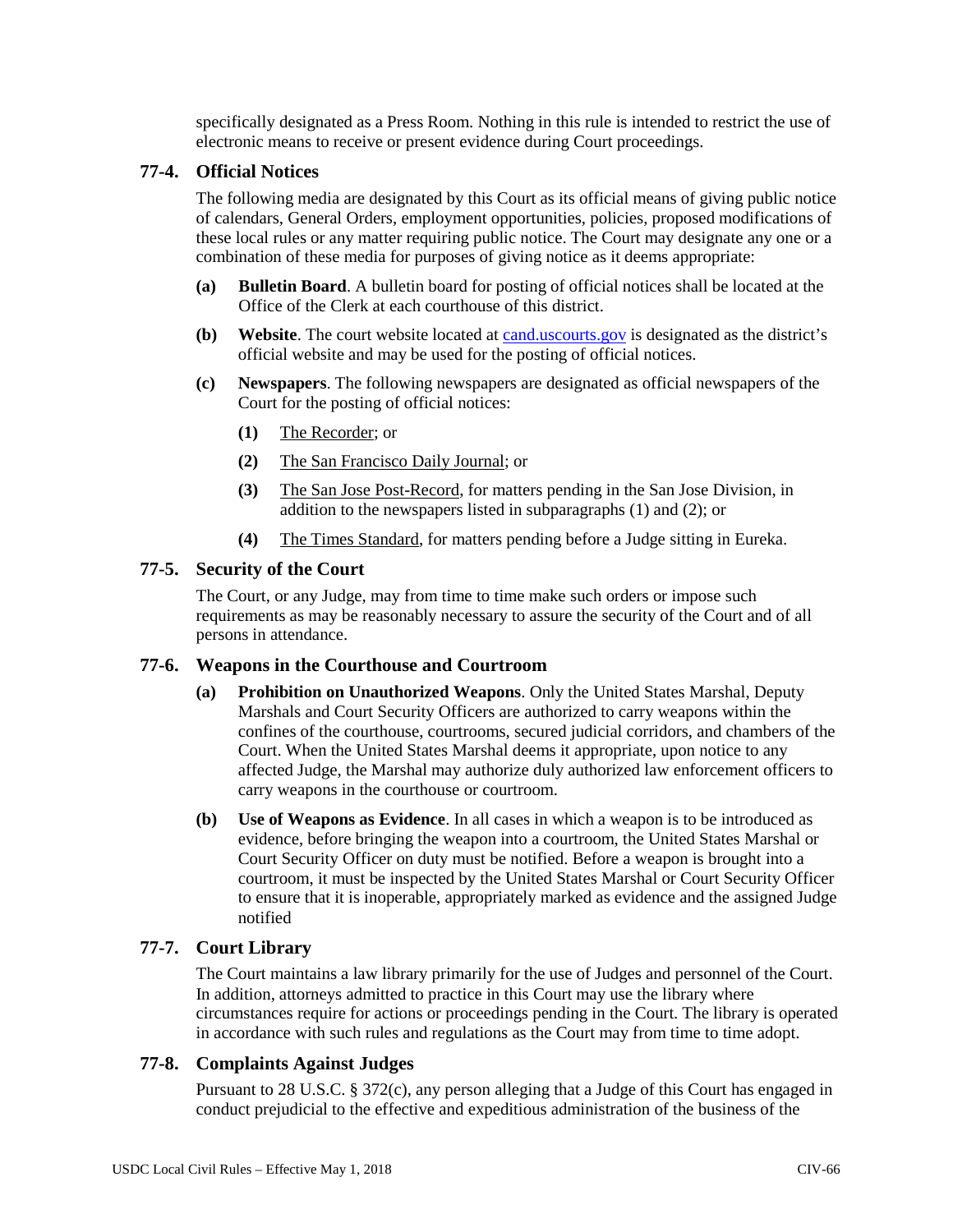Court or alleging that a Judge is unable to discharge all of the duties of office by reason of mental or physical disability may file with the Clerk of the Court of Appeals for the Ninth Circuit a written complaint containing a brief statement of the facts constituting such conduct. The Clerk of this Court must supply to any person wishing to file such a complaint:

- **(a)** A copy of the Rules of the Judicial Council of the Ninth Circuit Governing Complaints of Judicial Misconduct or Disability;
- **(b)** A copy of the complaint form required by Rule 2(a), Ninth Circuit Judicial Council Rules for Complaints of Judicial Misconduct to be used for filing such a complaint; and
- **(c)** A pre-addressed envelope to the Clerk of the Ninth Circuit Court of Appeals, marked "Complaint of Misconduct and/or Disability" pursuant to Rule 2(h), Rules of Judicial Council of Ninth Circuit Governing Complaints of Misconduct.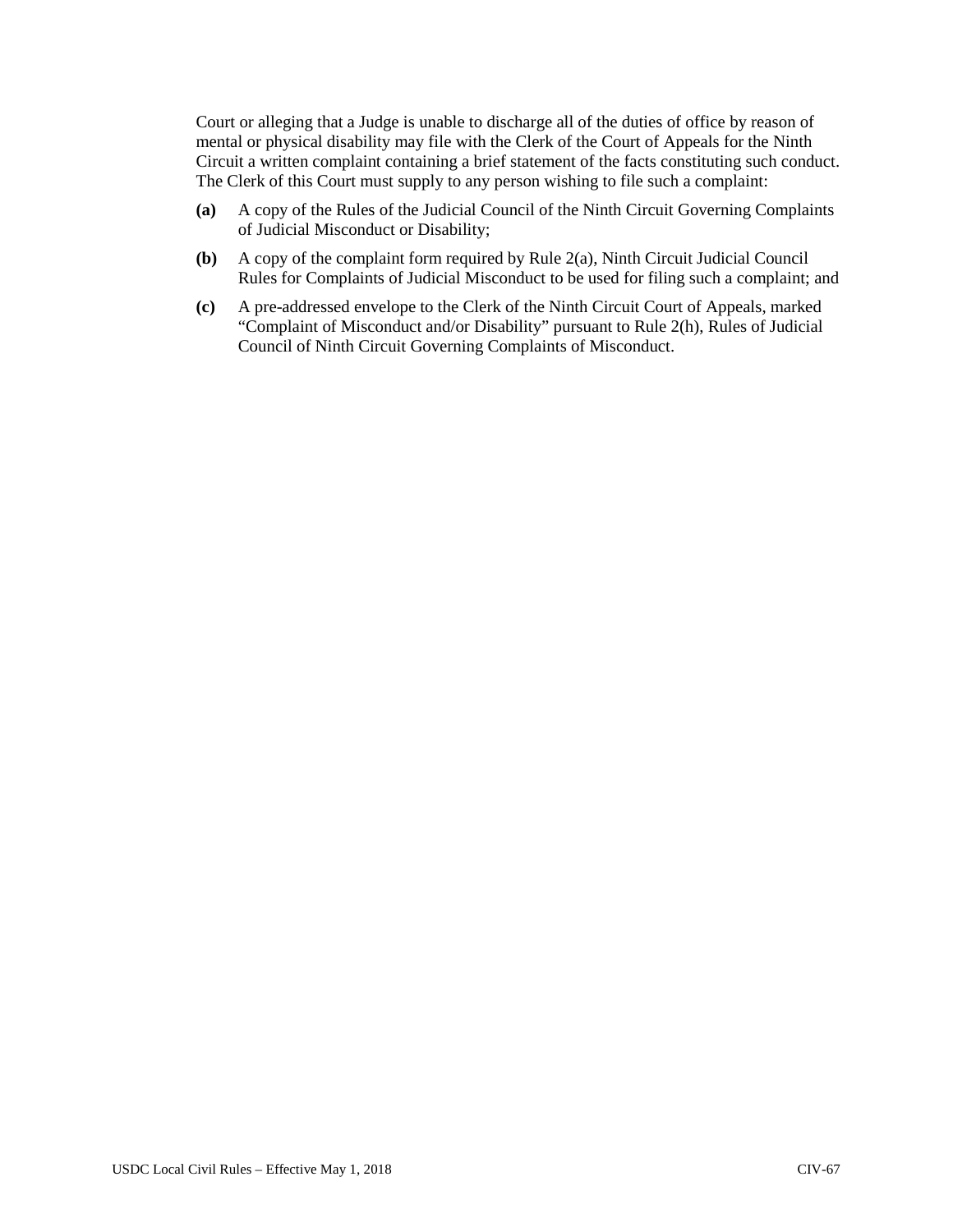## **79. BOOKS AND RECORDS KEPT BY THE CLERK**

## **79-1. Transcript and Designation of Record on Appeal**

If a party orders a transcript, in accordance with and within the time provided by Fed. R. App. P. 10(b) and fails to make satisfactory arrangements for payment of such transcript with the court reporter at or before the time of ordering such transcript, the court reporter must promptly notify the Clerk and such party. Within 14 days after receipt of such notice from the court reporter, the party ordering a transcript must make satisfactory arrangements for payment. The reporters' transcript must be filed within 28 days of the date such arrangements have been made. Failure to make satisfactory arrangements for payment within the time specified shall be certified by the Clerk of the Court to the Court of Appeals for the Ninth Circuit as a failure by the party to comply with Fed. R. App. P.  $10(b)(4)$ .

### **Cross Reference**

See Ninth Circuit Rule 10-3 "*Ordering the Reporter's Transcript*."

## **79-2. Exclusions from Record on Appeal**

The Clerk will not include in the record on appeal the following items unless their inclusion is specifically requested in writing and supported by a brief statement of the reason therefor:

- **(a)** Summons and returns;
- **(b)** Subpoenas and returns;
- **(c)** Routine procedural motions and orders, such as motions for extensions of or shortening time; and
- **(d)** Routine procedural notices.

### **79-3. Files; Custody and Withdrawal**

All files of the Court shall remain in the custody of the Clerk and no record or paper belonging to the files of the Court may be taken from the custody of the Clerk without a special order of a Judge and a proper receipt signed by the person obtaining the record or paper. No such order will be made except in extraordinary circumstances.

## **79-4. Custody and Disposition of Exhibits and Transcripts**

- **(a) Custody of Exhibits During Trial or Evidentiary Hearing**. Unless the Court directs otherwise, each exhibit admitted into evidence during a trial or other evidentiary proceeding shall be held in the custody of the Clerk.
- **(b) Removal of Exhibits Upon Conclusion of Proceeding**. At the conclusion of a proceeding in this Court, any exhibit placed in the custody of the Clerk pursuant to Civil L.R. 79-4(a) must be removed by the party which submitted it into evidence. Unless otherwise permitted by the Court, no exhibit may be removed earlier than:
	- **(1)** 14 days after expiration of the time for filing a notice of appeal, if no notice of appeal is filed in the proceeding by any party; or
	- **(2)** 14 days after a mandate issues from the Court of Appeals, if an appeal was taken by any party to the proceeding.
- **(c) Disposition of Unclaimed Exhibits**. Unless otherwise directed by the Court, the Clerk may destroy or otherwise dispose of exhibits not reclaimed within 21 days after the time set for removal under this rule.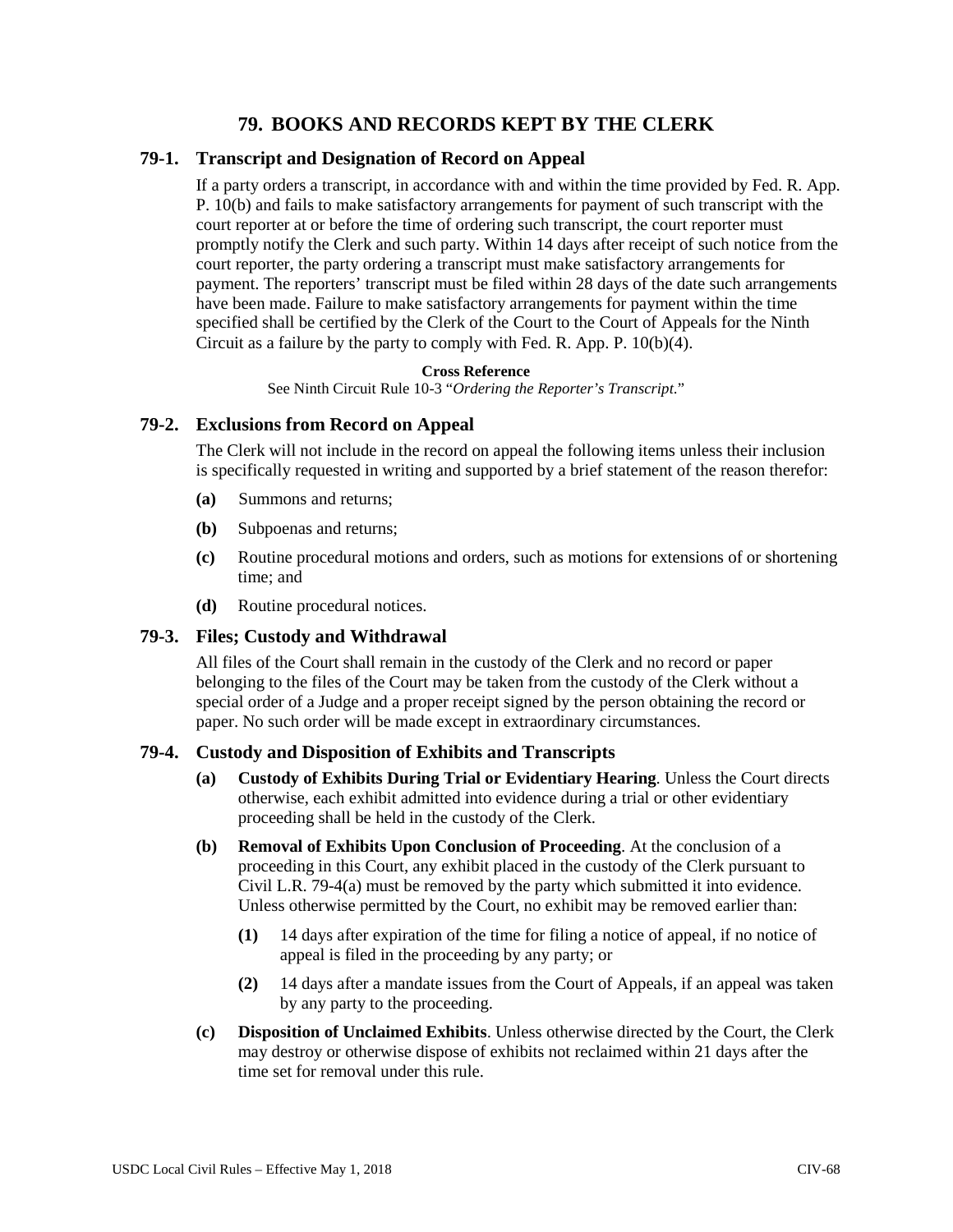## **79-5. Filing Documents Under Seal in Civil Cases**

- **(a) This Rule Applies to Electronic and Manually-Filed Sealed Documents.** The procedures and requirements set forth in Civil L.R. 79-5 apply to both the e-filing of sealed documents submitted by registered e-filers in e-filing cases; and the manual filing of sealed documents submitted by non-e-filers and/or in non-e-filing cases. For the purposes of Civil L.R. 79-5, "file" means: (1) to electronically file ("e-file") a document that is submitted by a registered e-filer in a case that is subject to e-filing; or (2) to manually file a document when it is submitted by a party that is not permitted to e-file and/or in a case that is not subject to e-filing. See Civil L.R. 5-1(b) for an explanation of cases and parties subject to e-filing.
- **(b) Specific Court Order Required.** Except as provided in Civil L.R. 79-5(c), no document may be filed under seal (i.e., closed to inspection by the public) except pursuant to a court order that authorizes the sealing of the particular document, or portions thereof. A sealing order may issue only upon a request that establishes that the document, or portions thereof, are privileged, protectable as a trade secret or otherwise entitled to protection under the law (hereinafter referred to as "sealable"). The request must be narrowly tailored to seek sealing only of sealable material, and must conform with Civil L.R. 79-5(d).

#### **Commentary**

As a public forum, the Court has a policy of providing to the public full access to documents filed with the Court. In some cases, however, law or regulation requires a document to be filed under seal (e.g., a False Claims Act complaint). Those cases are exempt from the procedures described in this rule. In other, non-exempt, cases, the Court recognizes that itmust consider confidential information. This rule governs requests in civil cases to file under seal documents or things, whether pleadings, memoranda, declarations, documentary evidence or other evidence. Proposed protective orders, in which parties establish a procedure for designating and exchanging confidential information, must incorporate the procedures set forth in this rule if, in the course of proceedings in the case, a party proposes to submit sealable information to the Judge. This rule is designed to ensure that the assigned Judge receives in chambers a confidential copy of the unredacted and complete document, annotated to identify which portions are sealable, that a separate unredacted and sealed copy is maintained for appellate review, and that a redacted copy is filed and available for public review that has the minimum redactions necessary to protect sealable information.

- **(c) Documents that May Be Filed Under Seal Before Obtaining a Specific Court Order.** Only the unredacted version of a document sought to be sealed, may be filed under seal before a sealing order is obtained, as permitted by Civil L.R. 79-5(d)(1)(D).
- **(d) Request to File Document, or Portions Thereof, Under Seal.** A party seeking to file a document, or portions thereof, under seal ("the Submitting Party") must:
	- **(1)** File an Administrative Motion to File Under Seal, in conformance with Civil L.R. 7-11. The administrative motion must be accompanied by the following attachments:
		- **(A)** A **declaration** establishing that the document sought to be filed under seal, or portions thereof, are sealable. Reference to a stipulation or protective order that allows a party to designate certain documents as confidential is not sufficient to establish that a document, or portions thereof, are sealable. The procedures detailed in Civil L.R. 79-5(e) apply to requests to seal in which the sole basis for sealing is that the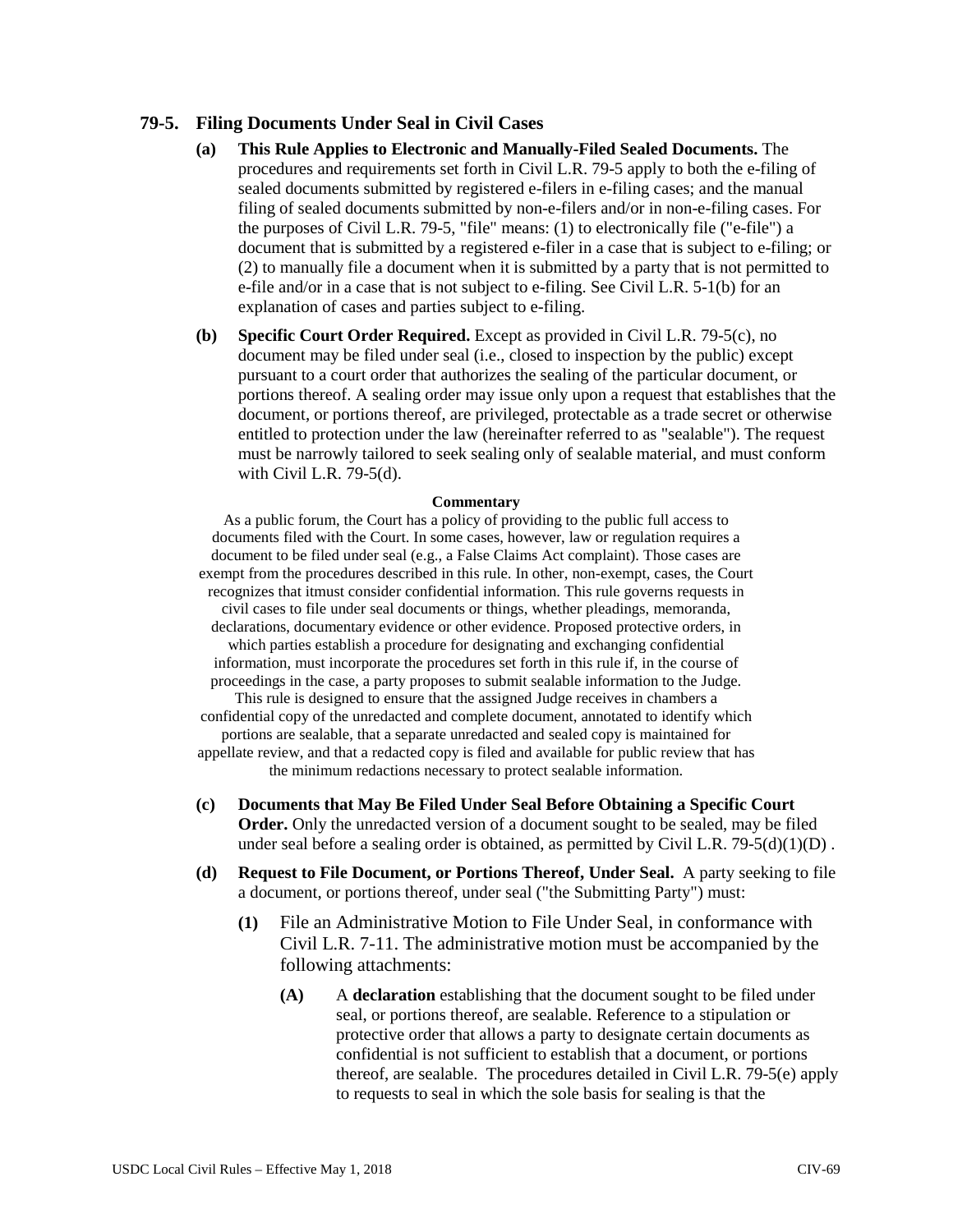document(s) at issue were previously designated as confidential or subject to a protective order.

- **(B)** A **proposed order** that is narrowly tailored to seal only the sealable material, and which lists in table format each document or portion thereof that is sought to be sealed.
- **(C)** A **redacted version** of the document that is sought to be filed under seal. The redacted version shall prominently display the notation "REDACTED VERSION OF DOCUMENT(S) SOUGHT TO BE SEALED." A redacted version need not be filed if the submitting party is seeking to file the entire document under seal.
- **(D)** An **unredacted version** of the document sought to be filed under seal. The unredacted version must indicate, by highlighting or other clear method, the portions of the document that have been omitted from the redacted version, and prominently display the notation "UNREDACTED VERSION OF DOCUMENT(S) SOUGHT TO BE SEALED." The unredacted version may be filed under seal pursuant to Civil L.R. 79-5(c) before the sealing order is obtained. Instructions for e-filing documents under seal can be found on the ECF website.
- **(2)** Provide a courtesy copy of the administrative motion, declaration, proposed order, and both the redacted and unredacted versions of all documents sought to be sealed, in accordance with Civil L.R. 5-1(e)(7).

The courtesy copy of unredacted declarations and exhibits should be presented in the same form as if no sealing order was being sought. In other words, if a party is seeking to file under seal one or more exhibits to a declaration, or portions thereof, the courtesy copy should include the declaration with all of the exhibits attached, including the exhibits, or portions thereof, sought to be filed under seal, with the portions to be sealed highlighted or clearly noted as subject to a sealing motion.

The courtesy copy should be an exact copy of what was filed, and for e-filed documents the ECF header should appear at the top of each page. The courtesy copy must be contained in a sealed envelope or other suitable container with a cover sheet affixed to the envelope or container, setting forth the information required by Civil L.R. 3-4(a) and prominently displaying the notation "COURTESY [or CHAMBERS] COPY - DOCUMENTS SUBMITTED UNDER SEAL."

The courtesy copies of sealed documents will be disposed of in accordance with the assigned judge's discretion. Ordinarily these copies will be recycled, not shredded, unless special arrangements are made.

**(e) Documents Designated as Confidential or Subject to a Protective Order.** If the Submitting Party is seeking to file under seal a document designated as confidential by the opposing party or a non-party pursuant to a protective order, or a document containing information so designated by an opposing party or a non-party, the Submitting Party's declaration in support of the Administrative Motion to File Under Seal must identify the document or portions thereof which contain the designated confidential material and identify the party that has designated the material as confidential ("the Designating Party"). The declaration must be served on the Designating Party on the same day it is filed and a proof of such service must also be filed.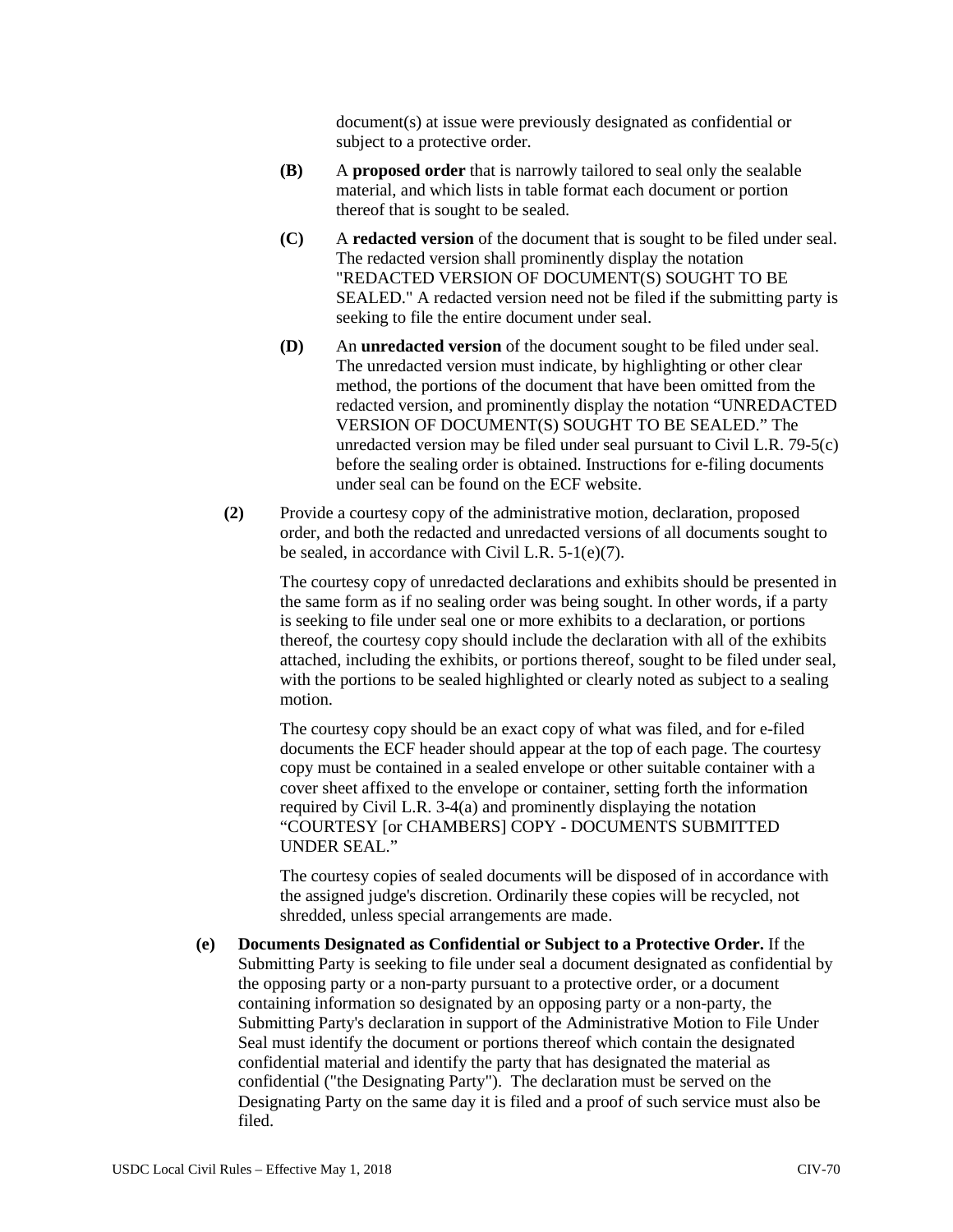- **(1)** Within 4 days of the filing of the Administrative Motion to File Under Seal, the Designating Party must file a declaration as required by subsection  $79-5(d)(1)(A)$ establishing that all of the designated material is sealable.
- **(2)** If the Designating Party does not file a responsive declaration as required by subsection 79-5(e)(1) and the Administrative Motion to File Under Seal is denied, the Submitting Party may file the document in the public record no earlier than 4 days, and no later than 10 days, after the motion is denied. A Judge may delay the public docketing of the document upon a showing of good cause.
- **(f) Effect of Court's Ruling on Administrative Motion to File Under Seal.** Upon the Court's ruling on the Administrative Motion to File Under Seal, further action by the Submitting Party may be required.
	- **(1)** If the Administrative Motion to File Under Seal is granted in its entirety, then the document filed under seal will remain under seal and the public will have access only to the redacted version, if any, accompanying the motion.
	- **(2)** If the Administrative Motion to File Under Seal is denied in its entirety, the document sought to be sealed will not be considered by the Court unless the Submitting Party files an unredacted version of the document within 7 days after the motion is denied.
	- **(3)** If the Administrative Motion to File Under Seal is denied or granted in part, the document sought to be sealed will not be considered by the Court unless the Submitting Party files a revised redacted version of the document which comports with the Court's order within 7 days after the motion is denied.
- **(g) Effect of Seal**. Unless otherwise ordered by the Court, any document filed under seal shall be kept from public inspection, including inspection by attorneys and parties to the action, during the pendency of the case. Any document filed under seal in a civil case shall, upon request, be open to public inspection without further action by the Court 10 years from the date the case is closed. However, a Submitting Party or a Designating Party may, upon showing good cause at the conclusion of a case, seek an order to extend the sealing to a specific date beyond the 10 years provided by this rule. Nothing in this rule is intended to affect the normal records disposition policy of the United States Courts.